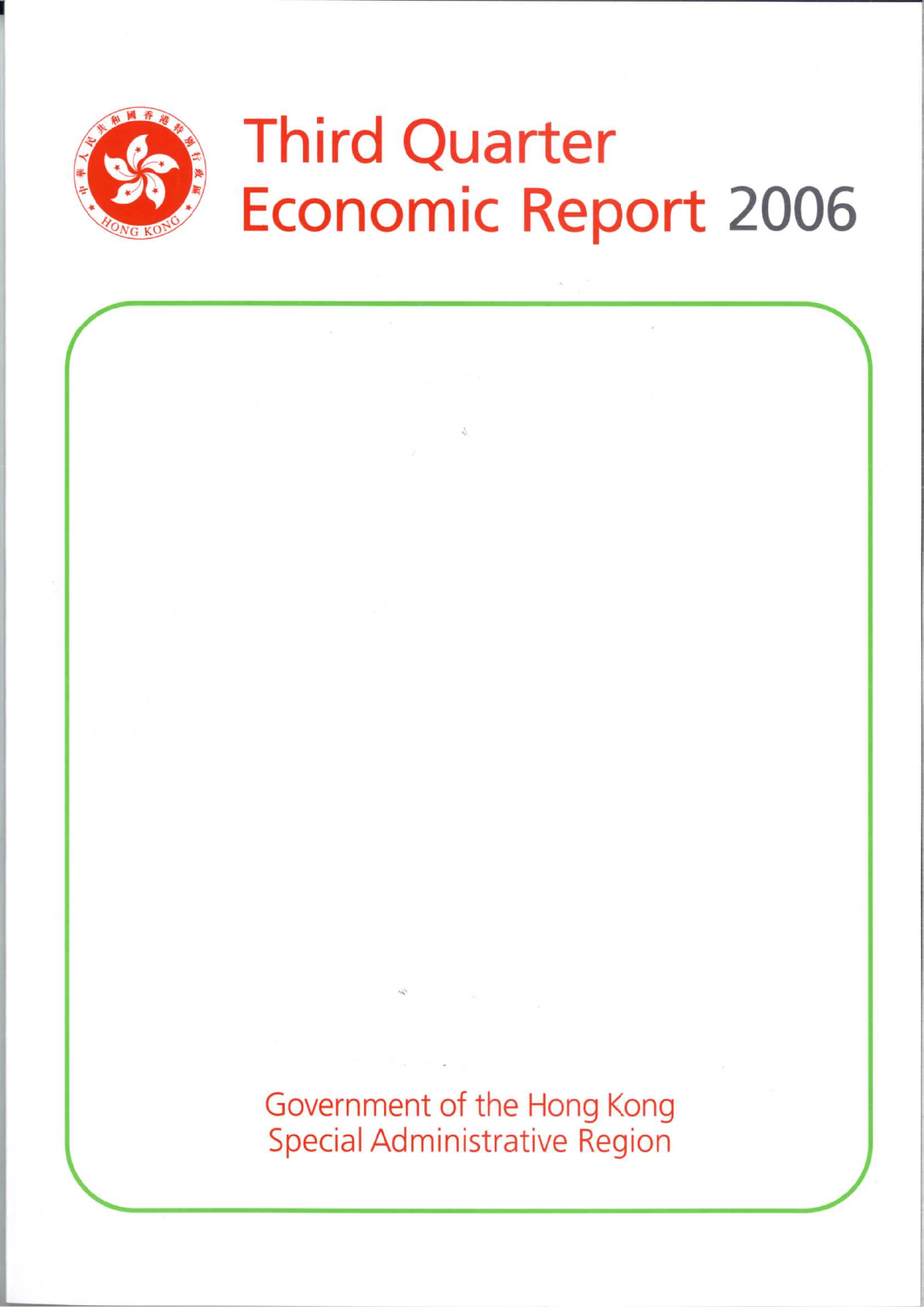# *THIRD QUARTER ECONOMIC REPORT 2006*

ECONOMIC ANALYSIS DIVISION ECONOMIC ANALYSIS AND BUSINESS FACILITATION UNIT FINANCIAL SECRETARY'S OFFICE GOVERNMENT OF THE HONG KONG SPECIAL ADMINISTRATIVE REGION

*November 2006*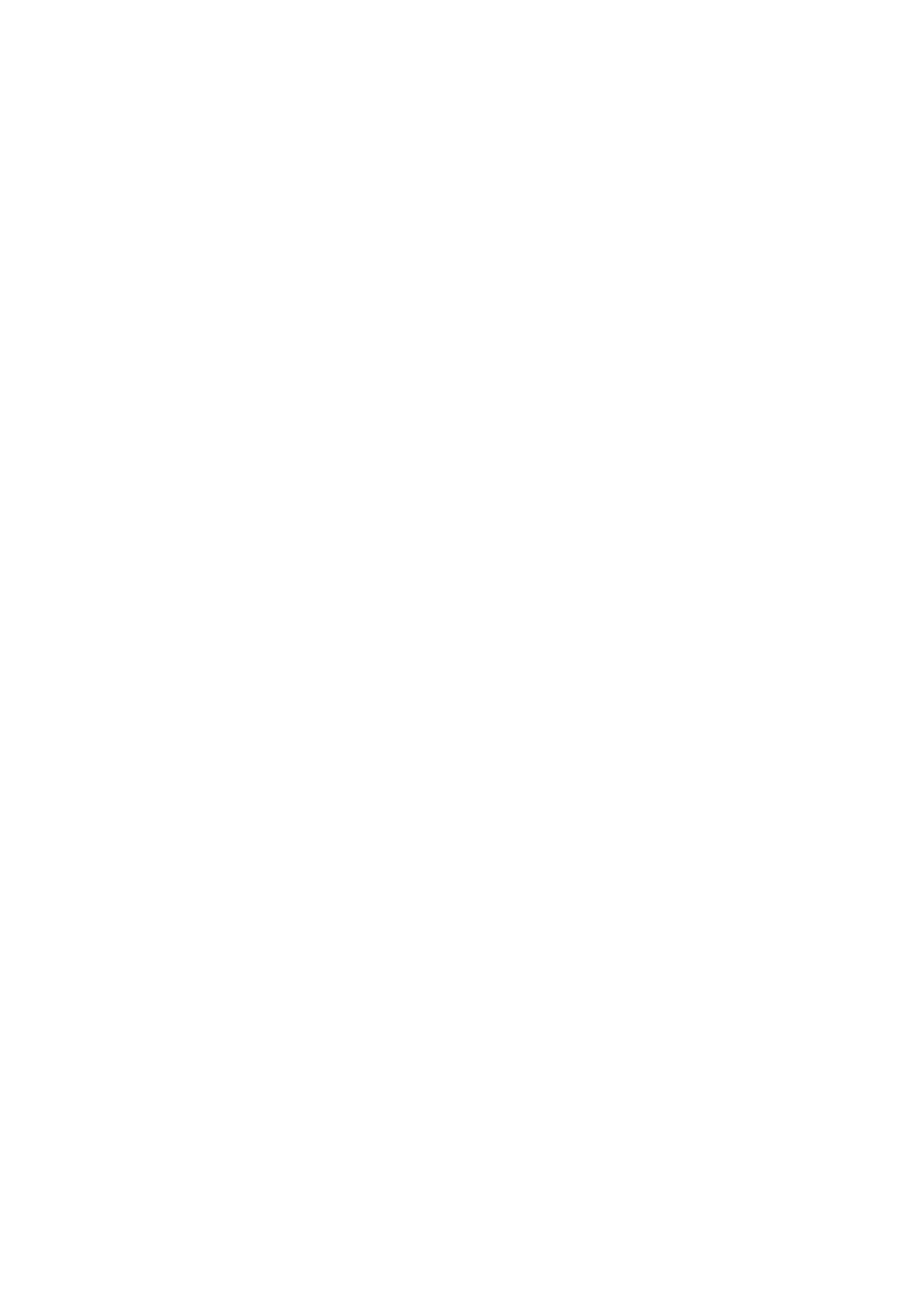# **CONTENTS**

*Paragraphs*

# CHAPTER 1: OVERVIEW OF ECONOMIC PERFORMANCE

| <b>Overall situation</b>                                                                 | 1.1<br>1.7 | 1.6 |
|------------------------------------------------------------------------------------------|------------|-----|
| Net output or value added by major economic sector<br>Some highlights of economic policy | 1.8        | 1.9 |
| <b>CHAPTER 2: THE EXTERNAL SECTOR</b>                                                    |            |     |
| Visible trade                                                                            |            |     |
| Total exports of goods                                                                   | 2.1        | 2.5 |
| Imports of goods                                                                         | 2.6        |     |
| Invisible trade                                                                          |            |     |
| Exports of services                                                                      | 2.7        |     |
| Imports of services                                                                      | 2.8        |     |
| Visible and invisible trade balance                                                      | 2.9        |     |
| Trade policy and other developments                                                      | 2.10       | 212 |
| Box 2.1 Offshore trade and the Mainland's external trade                                 |            |     |

#### CHAPTER 3: DEVELOPMENTS IN SELECTED SECTORS

| Property                                                           | 31            | $-34$         |
|--------------------------------------------------------------------|---------------|---------------|
| Land                                                               | 3.5           | -3.6          |
| Tourism                                                            | 37            | $-3.10$       |
| Logistics and maritime                                             | $3.11 - 3.16$ |               |
| Creativity and innovation                                          |               | $3.17 - 3.19$ |
| Box 3.1 Methodology of compiling property price and rental indices |               |               |

#### CHAPTER 4: THE FINANCIAL SECTOR

| <b>Overall situation</b>                             | 4.1  |                          | 42            |
|------------------------------------------------------|------|--------------------------|---------------|
| Interest rates, aggregate balance and exchange rates | 4.3  | $\overline{\phantom{a}}$ | 4.6           |
| Money supply and deposits                            | 4.7  | $\overline{\phantom{a}}$ | 4.8           |
| Loans and advances                                   |      | 4.9                      |               |
| <b>Banking</b>                                       | 4.10 | $\sim$                   | 4.12          |
| The debt market                                      |      |                          | $4.13 - 4.14$ |
| The stock and futures markets                        |      |                          | $4.15 - 4.18$ |
| Fund management and investment funds                 |      |                          | $4.19 - 4.20$ |
| Insurance                                            |      | 4.21                     |               |
|                                                      |      |                          |               |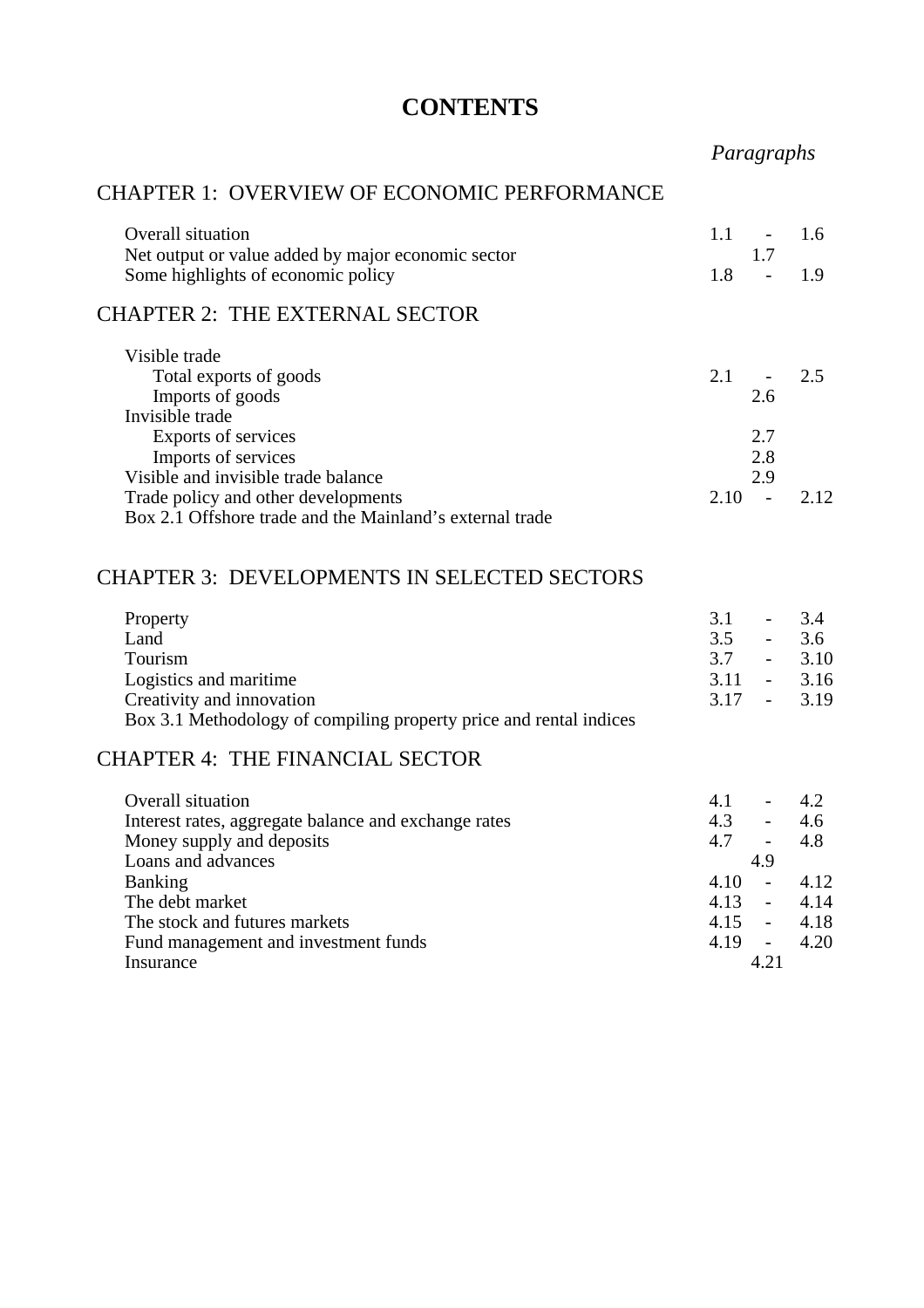# CHAPTER 5: THE LABOUR SECTOR

| Overall labour market situation              | 5.1           |         |
|----------------------------------------------|---------------|---------|
| Total employment and labour supply           | 5.2           | 5.3     |
| Profile of unemployment                      | 5.4<br>$\sim$ | 5.5     |
| Profile of underemployment                   | 5.6           |         |
| Profile of employment in establishments      | 5.7<br>$-$    | 5.8     |
| Vacancies                                    | 5.9<br>$\sim$ | 5.10    |
| Earnings and wages                           | 5.11          | $-5.16$ |
| Box 5.1 Recent trends of part-time employees |               |         |
|                                              |               |         |

#### CHAPTER 6: PRICES

| Consumer prices                            | 6. L | $\overline{\phantom{0}}$ | -6.2 |
|--------------------------------------------|------|--------------------------|------|
| Costs of factor inputs                     | 6.3  | $\overline{\phantom{a}}$ | 6.4  |
| Output prices                              |      | 6.5                      |      |
| <b>GDP</b> deflator                        |      | 6.6                      |      |
| Box 6.1 Fuel prices and the terms of trade |      |                          |      |

# STATISTICAL APPENDIX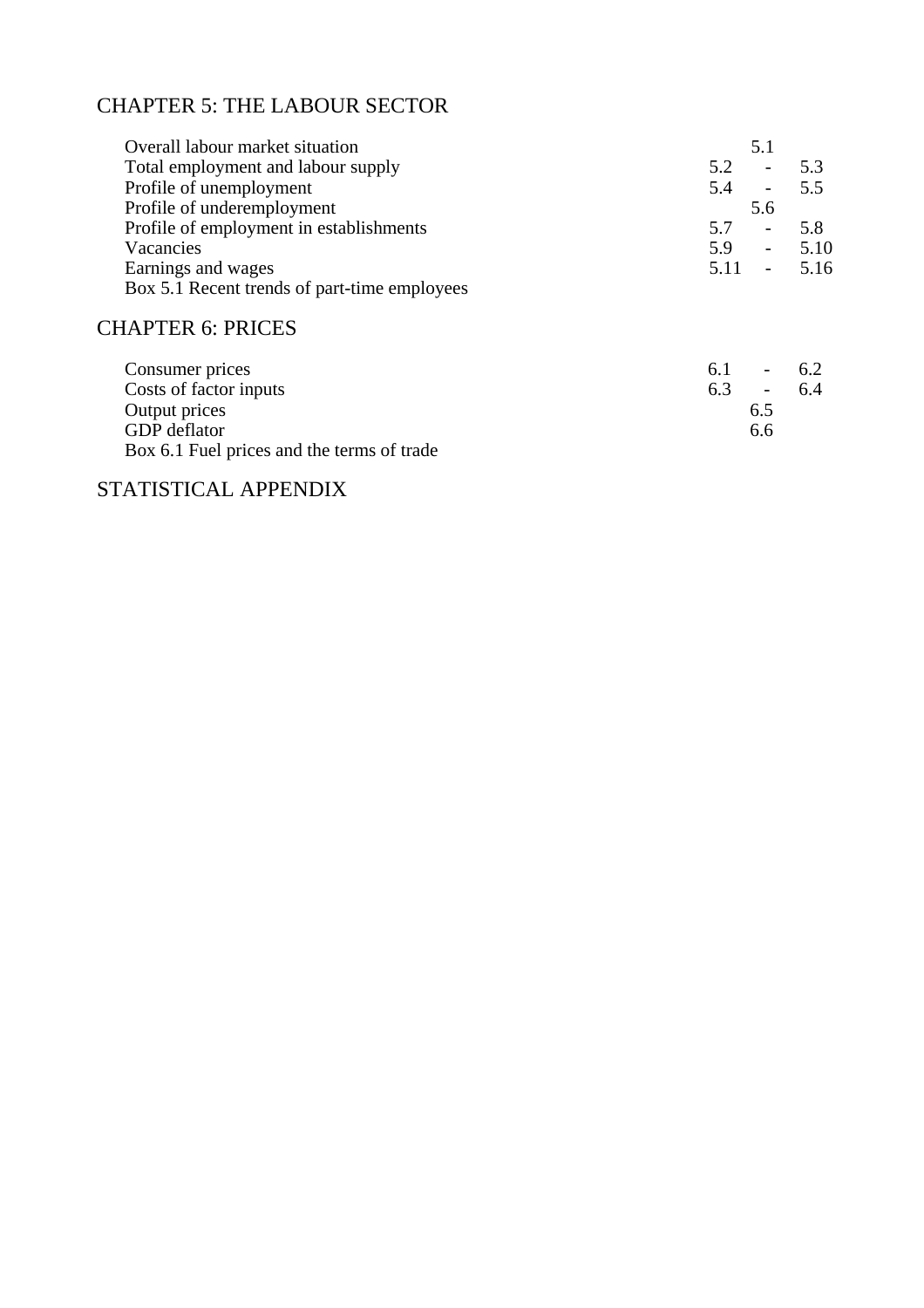# **CHAPTER 1 : OVERVIEW OF ECONOMIC PERFORMANCE**

# *Summary*

- <sup>z</sup>*The Hong Kong economy gathered strong momentum again in the third quarter, with GDP expanding briskly by 6.8% in real terms. This not only marked the twelfth consecutive quarter of above-trend growth, the growth pace in the third quarter was also distinctly faster than the revised 5.5% in the second quarter.*
- <sup>z</sup>*Merchandise exports regained much vigor on entering the third quarter, after some moderation in the preceding quarter. The dampening effect of slowing US economy had been more than offset by the Mainland's robust trade flows and surging intra-regional trade. Exports of services sustained fairly strong growth, bolstered mainly by continued brisk expansion of offshore trade.*
- <sup>z</sup>*Domestic demand continued to display strength. Consumer demand grew solidly further, on the back of the broad-based improvement in labour market conditions. But the rally in the stock market and a more stable property market, in turn boosted by the pause in interest rate hikes, have rendered an additional boost to consumer spending.*
- <sup>z</sup>*Investment in machinery and equipment continued to surge, reflecting the underlying strong business confidence. Yet construction activity remained weak in overall terms, dragged by distinct fall-off in public sector output. Construction output in the private sector actually showed some improvement over the past two quarters.*
- <sup>z</sup>*Sustained economic expansion has transpired into broad-based job generation, benefiting workers at different skilled levels across different sectors. Some 307 000 additional jobs had been created since the trough in 2003, thereby pushing the seasonally adjusted unemployment rate down to a 62-month low of 4.7% in the third quarter.*
- <sup>z</sup>*Consumer price inflation remained benign and in fact eased back slightly in September, on account of lower oil prices, fall-back of certain fresh food prices and more steady increase in private housing rentals. Rising productivity also helped to keep the inflation rate at a moderate level.*
- *The net outputs of financial services, communications, restaurants and hotels, import and export trade, and transport and storage continued to show good performance in the second quarter, reflecting the development of Hong Kong into international centres for financial services, trade and logistics, and tourism.*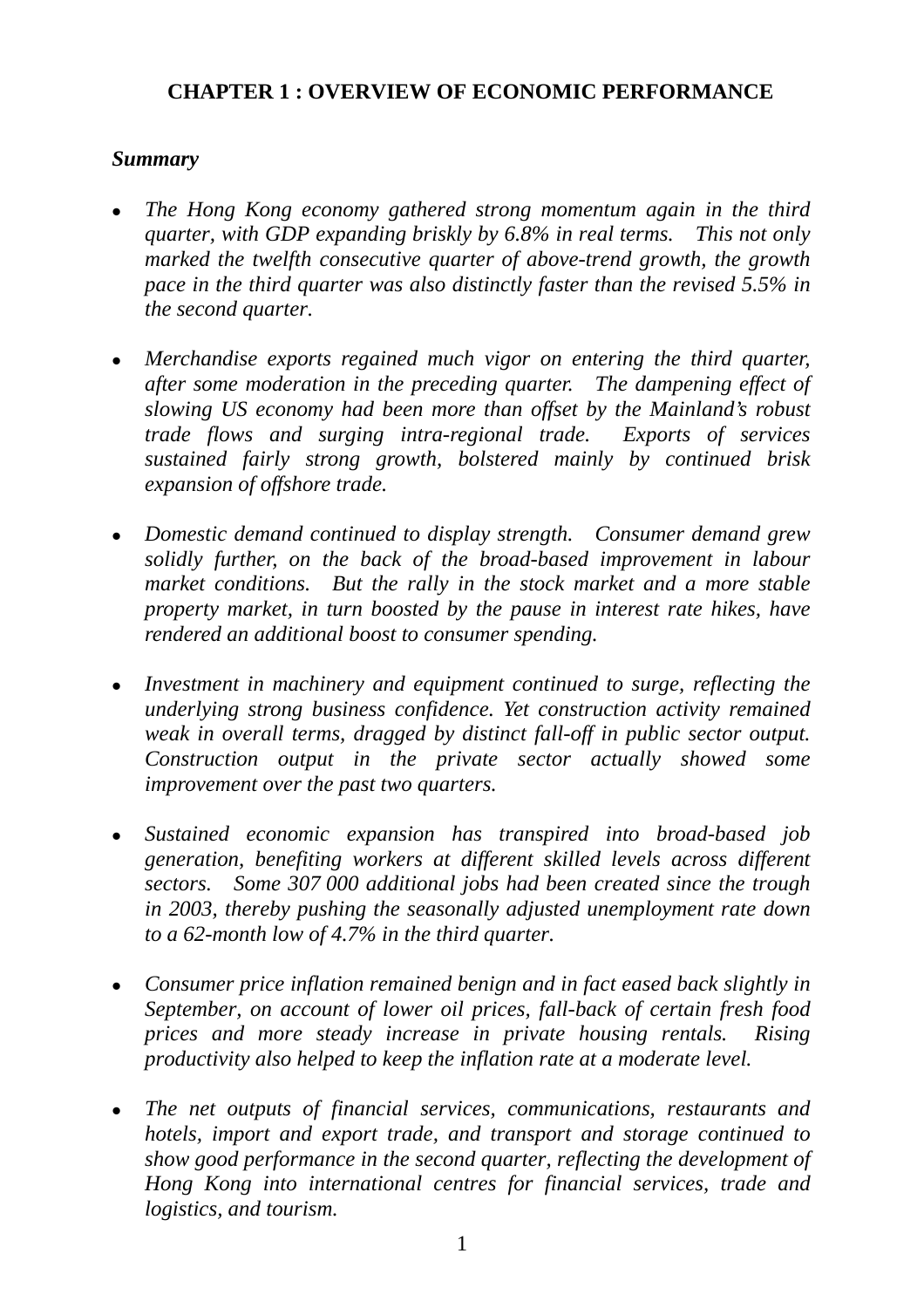# **Overall situation**

1.1 The Hong Kong economy picked up again in the third quarter of 2006, as merchandise exports regained vigor, service exports sustained fairly robust growth, and domestic demand continued to display strength. Meanwhile, consumer price inflation remained benign, helped by the recent easing in oil prices, more steady increase in private housing rentals and sustained increase in productivity.

1.2 With trade showing a renewed acceleration and with domestic sector holding up very well, the *Gross Domestic Product* (*GDP*)<sup>(1)</sup> picked up to growth at 6.8% in real terms in the third quarter over a year earlier, from that of 5.5% in the second quarter (revised up from the earlier estimate of 5.2%). This also signified the twelfth consecutive quarter of above-trend growth. For the first three quarters of 2006 as a whole, the pace of economic expansion was brisk, at 6.8% over the same period in 2005. On a seasonally adjusted quarter-to-quarter comparison<sup>(2)</sup>, GDP also grew faster, by 3.5% in real terms in the third quarter, up from that of 0.3% in the second quarter (revised from the previous estimate of virtually no growth).



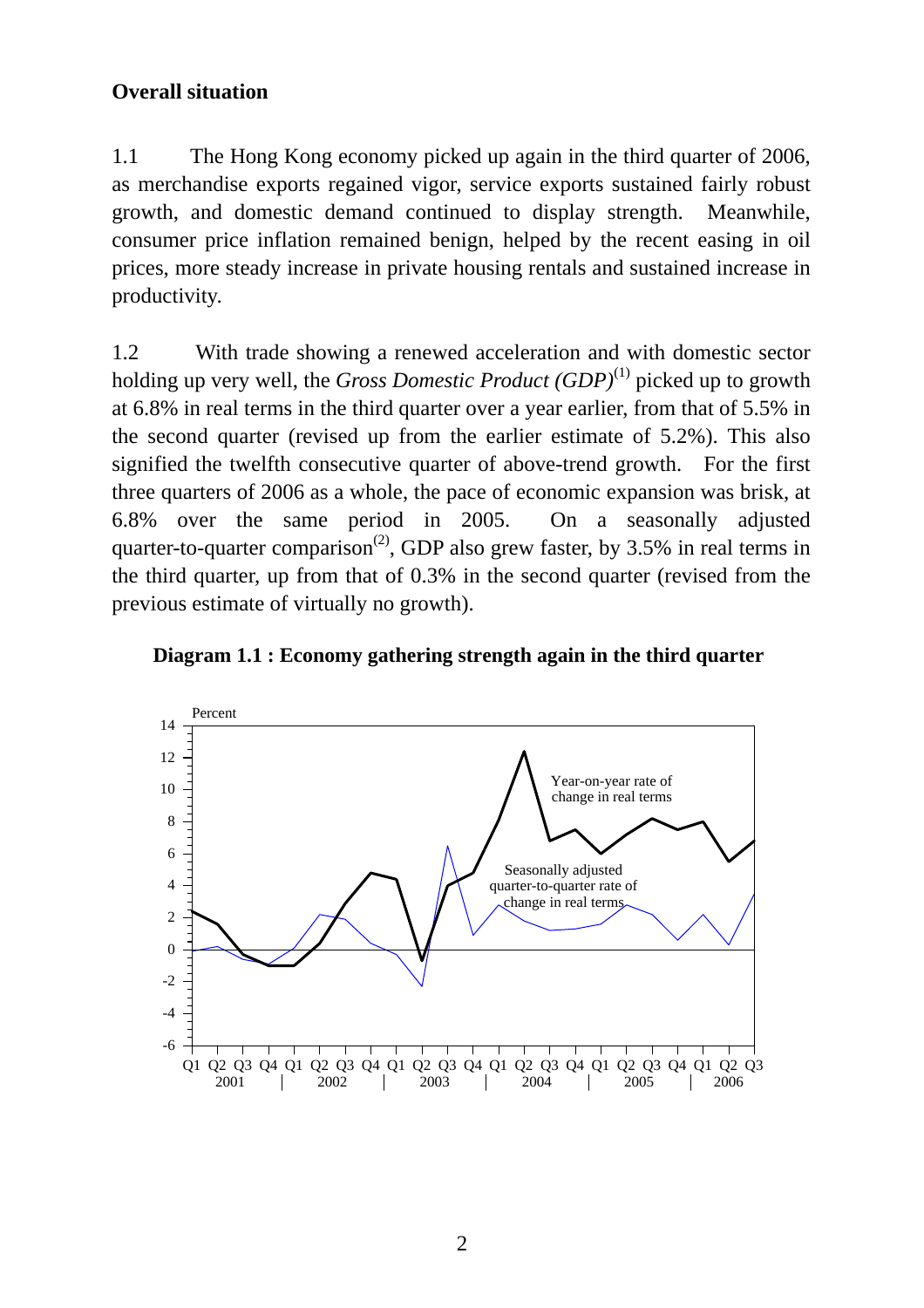#### **Table 1.1 : Gross Domestic Product and its main expenditure components and the main price indicators (year-on-year rate of change (%))**

|                                                                        | 2005<br>2004<br>2005 |                 |                                     |                                       | 2006                                             |                                       |                                     |                                                  |                                              |
|------------------------------------------------------------------------|----------------------|-----------------|-------------------------------------|---------------------------------------|--------------------------------------------------|---------------------------------------|-------------------------------------|--------------------------------------------------|----------------------------------------------|
|                                                                        |                      |                 | Q1                                  | Q2                                    | Q <sub>3</sub>                                   | Q <sub>4</sub>                        | Q1                                  | $\Omega^*$                                       | $Q_2^+$                                      |
| Change in real terms of GDP and<br>its main expenditure components (%) |                      |                 |                                     |                                       |                                                  |                                       |                                     |                                                  |                                              |
| Private consumption<br>expenditure                                     | 7.3                  | 3.4             | 4.1<br>(0.4)                        | 2.4<br>(0.5)                          | 3.6<br>(1.3)                                     | 3.4<br>(0.9)                          | 4.5<br>(1.6)                        | 5.1<br>(1.2)                                     | 4.4<br>(0.5)                                 |
| Government consumption<br>expenditure                                  | 0.7                  | $-3.1$          | $-4.6$<br>$(-2.6)$                  | $-2.3$<br>$(-0.7)$                    | $-1.6$<br>(0.3)                                  | $-3.8$<br>$(-1.0)$                    | 1.2<br>(2.6)                        | $-1.5$<br>$(-3.1)$                               | $-1.0$<br>(0.7)                              |
| Gross domestic fixed<br>capital formation                              | 3.0                  | 4.1             | 0.4<br>(N.A.)                       | 4.9<br>(N.A.)                         | 2.8<br>(N.A.)                                    | 8.4<br>(N.A.)                         | 7.6<br>(N.A.)                       | 5.0<br>(N.A.)                                    | 12.7<br>(N.A.)                               |
| of which:                                                              |                      |                 |                                     |                                       |                                                  |                                       |                                     |                                                  |                                              |
| Building and construction                                              | $-11.7$              | $-6.1$          | $-1.0$                              | $-7.5$                                | $-5.2$                                           | $-10.7$                               | $-11.1$                             | $-3.7$                                           | $-5.7$                                       |
| Machinery, equipment and<br>computer software                          | 11.0                 | 10.6            | 0.8                                 | 10.7                                  | 7.1                                              | 24.0                                  | 23.3                                | 12.8                                             | 22.4                                         |
| Total exports of goods                                                 | 15.3                 | 11.2            | 8.9<br>(0.1)                        | 11.1<br>(6.0)                         | 12.8<br>(3.1)                                    | 11.4<br>(2.2)                         | 14.4<br>(2.2)                       | 6.4<br>$(-1.1)$                                  | 8.9<br>(6.4)                                 |
| Imports of goods                                                       | 14.1                 | 8.6             | 3.8<br>(1.9)                        | 7.0<br>(5.1)                          | 11.0<br>(2.2)                                    | 12.0<br>(2.6)                         | 14.0<br>(3.3)                       | 6.7<br>$(-1.6)$                                  | 8.5<br>(4.7)                                 |
| Exports of services                                                    | 17.9                 | 8.7             | 8.7<br>(0.4)                        | 9.1<br>(2.4)                          | 8.9<br>(4.3)                                     | 8.2<br>(1.1)                          | 8.9<br>(0.8)                        | 9.0<br>(2.2)                                     | 8.6<br>(4.3)                                 |
| Imports of services                                                    | 14.6                 | 2.9             | 6.0<br>$(-2.1)$                     | $-0.1$<br>(3.7)                       | 3.5<br>(0.7)                                     | 2.3<br>$(-0.3)$                       | 4.9<br>(1.0)                        | 8.3<br>(6.8)                                     | 5.5<br>$(-2.1)$                              |
| <b>Gross Domestic Product</b>                                          | 8.6                  | 7.3             | 6.0<br>(1.6)                        | 7.2<br>(2.8)                          | 8.2<br>(2.2)                                     | 7.5<br>(0.6)                          | 8.0<br>(2.2)                        | 5.5<br>(0.3)                                     | 6.8<br>(3.5)                                 |
| Change in the main<br>price indicators $(\frac{\%}{\%})$               |                      |                 |                                     |                                       |                                                  |                                       |                                     |                                                  |                                              |
| <b>GDP</b> deflator                                                    | $-3.6$               | $-0.2$          | $-1.4$<br>(0.1)                     | $-0.6$<br>(0.2)                       | 0.2<br>$(*)$                                     | 0.7<br>(0.5)                          | $-0.1$<br>$(-0.9)$                  | $-0.1$<br>(0.2)                                  | $-0.2$<br>(0.1)                              |
| <b>Composite Consumer Price</b><br><b>Index</b>                        | $-0.4$               | $1.0^\circledR$ | $0.4^\circ$<br>$(0.1)$ <sup>@</sup> | $0.8^\circ$<br>$(0.3)^{\circledcirc}$ | $1.4^\circledR$<br>$(\mathbf{0.3})^\circledcirc$ | $1.3^\circ$<br>$(0.5)^{\circledcirc}$ | $1.6^\circ$<br>$(0.4)$ <sup>@</sup> | $2.0^\circ$<br>$\left(0.8\right)^{\circledcirc}$ | $2.3^\circ$<br>$(\mathbf{0.6})^\circledcirc$ |
| <i>Change in nominal GDP</i> $(\%)$                                    | 4.7                  | 7.0             | 4.6                                 | 6.6                                   | 8.4                                              | 8.2                                   | 7.9                                 | 5.4                                              | 6.6                                          |

Notes : Figures are subject to revision later on as more data become available.

- (#) Revised figures.
- (+) Preliminary figures.
- ( ) Seasonally adjusted quarter-to-quarter rate of change.
- N.A. Not applicable, as no clear seasonal pattern is found in gross domestic fixed capital formation, due to the presence of considerable short-term fluctuations.
	- (@) By reference to the new 2004/05-based CPI series.
	- (\*) Change of less than 0.05%.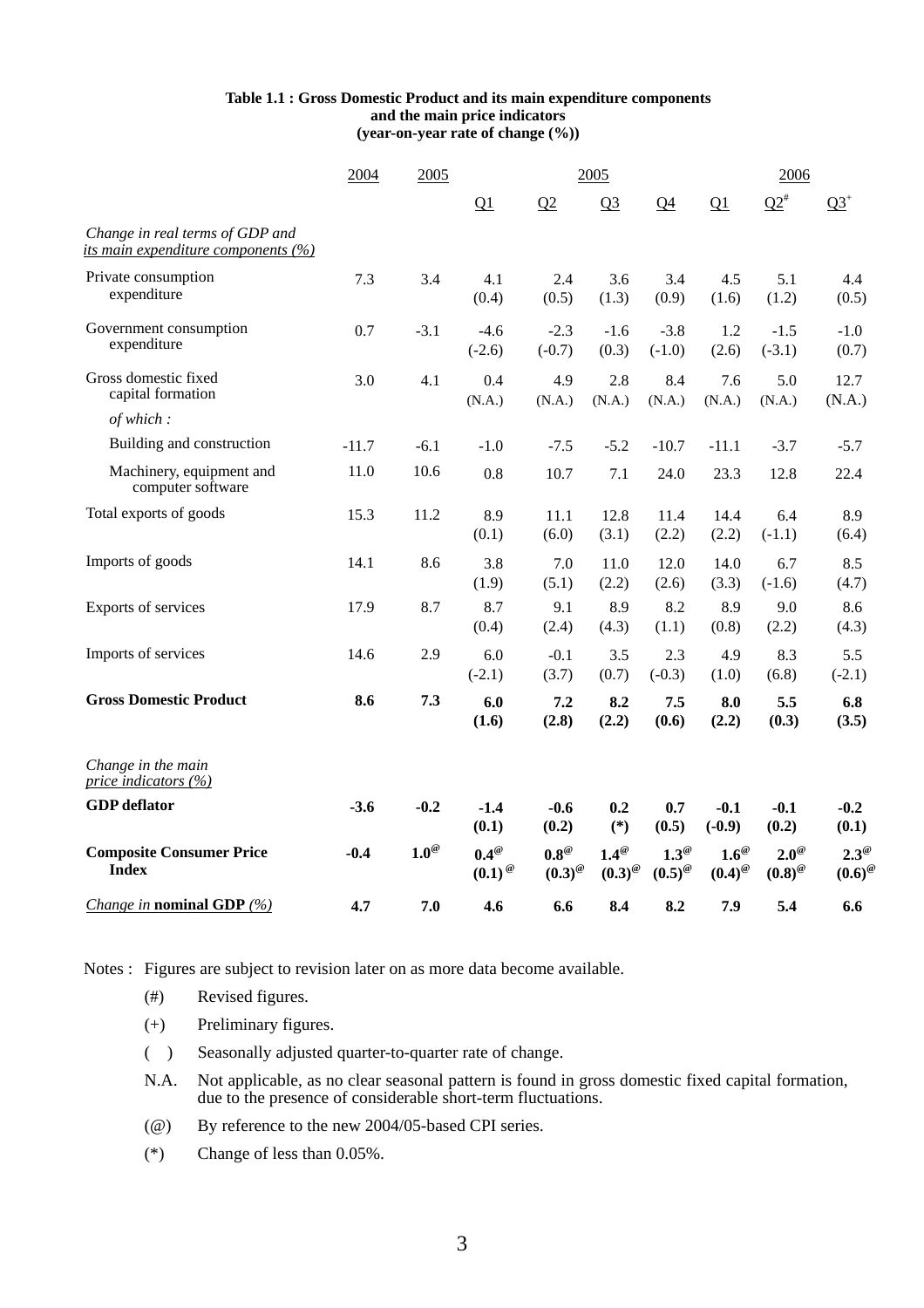1.3 Merchandise exports showed a faster growth in the third quarter, thanks to the Mainland's continued robust trade flows and surging intra-regional trade. The growth of exports to the US, the EU and Japan however remained rather weak, the former being affected by slowing economy there, the latter two possibly due to the lagged effects of the weakening of the euro and yen in late 2005 and early 2006. Yet with exports to Asia showing a visible pick-up, *total exports of goods* as a whole accelerated to an 8.9% growth in real terms in the third quarter over a year earlier, distinctly up from the 6.4% growth in the second quarter. *Exports of services* sustained fairly robust growth in the third quarter, at 8.6%, with much of the growth coming from the continued brisk expansion of offshore trade. The buoyant financial market and growing business activities also generated increased demand for exports of financial and other business services.

1.4 Domestic demand continued to play an important role in the current full-fledged economic upturn. Local consumer spending rose solidly further in the third quarter, amidst improving employment income, expanding job opportunities and a buoyant stock market. A more stable property market, together with the pause in interest rate hikes, also helped. *Private consumption expenditure (PCE)* attained a solid growth of 4.4% in real terms in the third quarter over a year earlier, further to growth of 4.5% and 5.1% in the first two quarters. *Government consumption expenditure* continued to fall in the third quarter. The Government remained vigilant in maintaining a robust and sustainable fiscal position.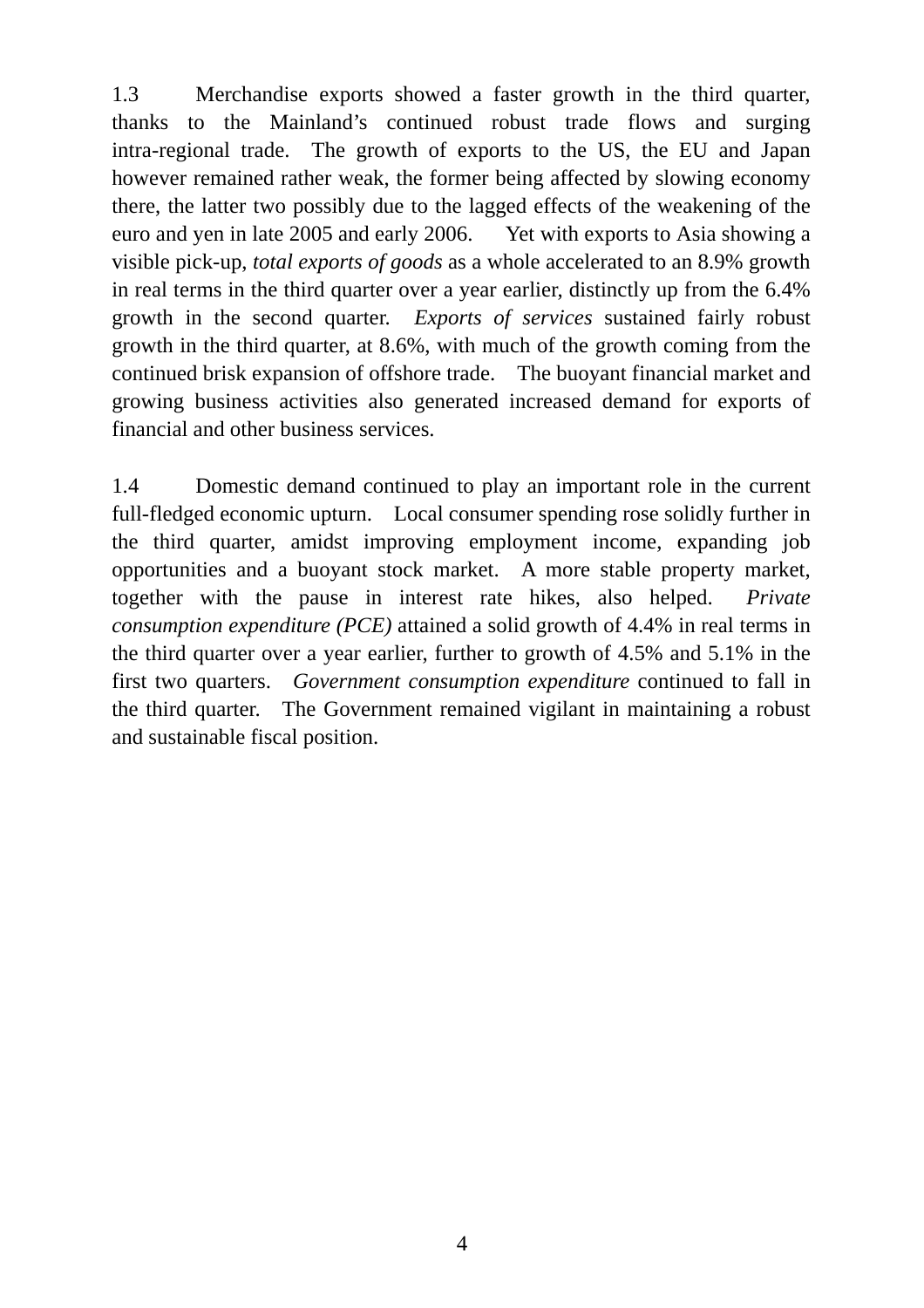|      |                                  |                                                                                  | <b>Of</b>                | which:                   |                          |                          |                                     |                           |                                                                      |
|------|----------------------------------|----------------------------------------------------------------------------------|--------------------------|--------------------------|--------------------------|--------------------------|-------------------------------------|---------------------------|----------------------------------------------------------------------|
|      |                                  | Total<br>consumer<br>spending in<br>the domestic<br>$\text{market}^{\text{(a)}}$ | Food                     | Durables durables        | Non-                     | Services                 | Residents'<br>expenditure<br>abroad | Visitor                   | <b>Private</b><br>consumption<br>spending expenditure <sup>(b)</sup> |
|      | 2005 Annual                      | 4.3                                                                              | 3.8                      | 6.7                      | 6.3                      | 3.2                      | $-0.6$                              | 9.5                       | 3.4                                                                  |
|      | Q <sub>1</sub><br>Q2<br>Q3<br>Q4 | 4.4<br>3.9<br>4.6<br>4.1                                                         | 2.8<br>4.0<br>3.2<br>4.8 | 9.5<br>8.2<br>7.2<br>2.6 | 9.1<br>6.3<br>5.0<br>5.1 | 2.2<br>2.3<br>4.2<br>4.0 | 7.7<br>$-9.1$<br>$-1.5$<br>0.9      | 11.6<br>8.2<br>8.7<br>9.6 | 4.1<br>2.4<br>3.6<br>3.4                                             |
| 2006 | Q <sub>1</sub>                   | 5.2<br>5.0<br>4.4                                                                | 5.5<br>4.8<br>2.7        | 4.1<br>4.4<br>6.1        | 3.4<br>3.3<br>3.7        | 5.9<br>5.7<br>4.6        | 1.0<br>7.3<br>1.3                   | 8.2<br>5.4<br>0.7         | 4.5<br>5.1<br>4.4                                                    |

#### **Table 1.2 : Consumer spending by major component(a) (year-on-year rate of change in real terms (%))**

Notes : (a) Consumer spending in the domestic market comprises both local consumer and visitor spending, which are not separable from the survey data.

 (b) Private consumption expenditure is obtained by deducting visitor spending from the total consumer spending in the domestic market, and adding back residents' expenditure abroad.

Figures are subject to revision later on as more data become available.

#### **Diagram 1.2 : Consumer spending grew solidly further, amidst upbeat sentiment**





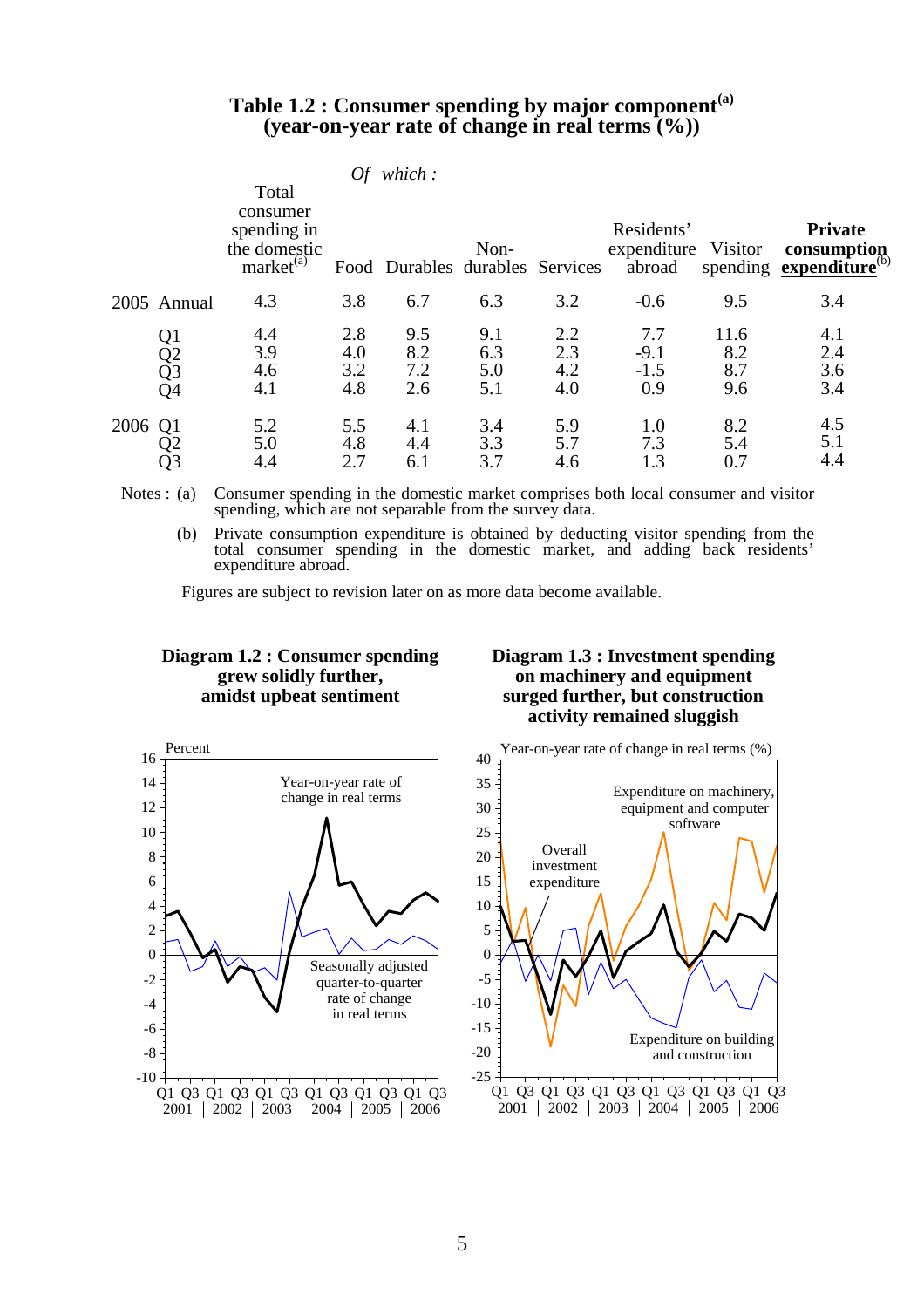1.5 Overall investment spending in terms of *gross domestic fixed capital formation* accelerated sharply in the third quarter of 2006, up by 12.7% in real terms over a year earlier, the fastest growth since the fourth quarter of 2000. Machinery and equipment investment, which surged by 22.4%, was still the key driver of overall investment growth, reflecting the strong business confidence. According to the latest Business Tendency Survey, the big companies surveyed were generally positive about the near-term business outlook. Indeed, being the trade and business hub in the region and against the backdrop of a rapidly growing Mainland economy, the attractiveness of Hong Kong as a place for doing business has been increasing over the years. Activity in the construction sector remained weak in overall terms, as public sector output continued to fall sharply. On the other hand, the decline in output in the private sector segment had been arrested in the recent two quarters. With few large-scale construction projects going on in the public sector, it might take some time for overall construction activity to turn around.

1.6 *Consumer price inflation* remained moderate, notwithstanding the brisk pace of economic expansion for twelve quarters by now. The Composite CPI rose by 2.3% in the third quarter over a year earlier, slightly up from the 2.0% increase in the second quarter. Yet consumer price inflation actually edged slightly lower from 2.5% in August to 2.1% in September, on account of the recent easing in oil prices, fall-back in prices of some fresh food items and the more steady increase in private housing rentals. As to the *GDP deflator*, it remained soft in the third quarter over a year earlier, due to continued decline in the terms of trade. Excluding the relative price movements of exports and imports, the domestic demand deflator rose by 2.1% in the third quarter, broadly similar to the rate of consumer price inflation.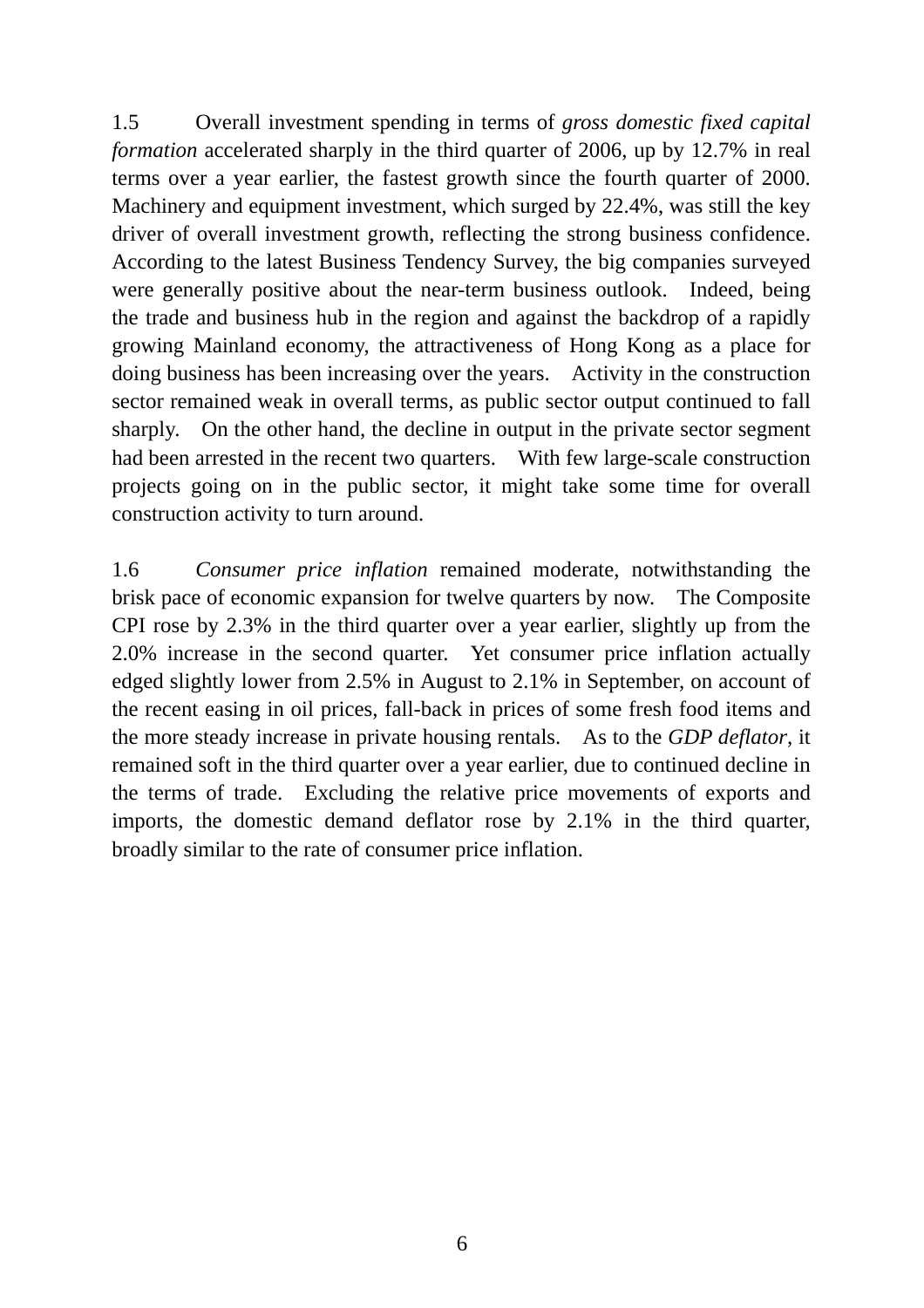#### **Diagram 1.4 : Inflation remained benign**



**Net output or value added by major economic sector** 

1.7 It is important to enhance further the role of Hong Kong as an international financial centre as well as a trading and logistics hub in the region. The activities so generated will be the major driving forces underlying Hong Kong's overall economic growth. Latest available figures indicate that net output in the services sector as a whole rose by 7.3% in real terms in the second quarter of 2006 over a year earlier. Among the various service sectors, financial services showed the most impressive performance, followed by communications. Meanwhile, the pick-up in local consumption spending and the sustained expansion of inbound tourism has lifted the business in the restaurants and hotels, and to a less extent, also the wholesale and retail trades. Import and export trade, and transport and storage also grew further, albeit less rapidly in the second quarter than in the first, reflecting mainly the moderation in external trade over the period. As for manufacturing, its net output rose further, amidst the strong domestic export performance in the second quarter. Net output in the construction sector continued to fall, though with some relative improvement over the preceding quarter.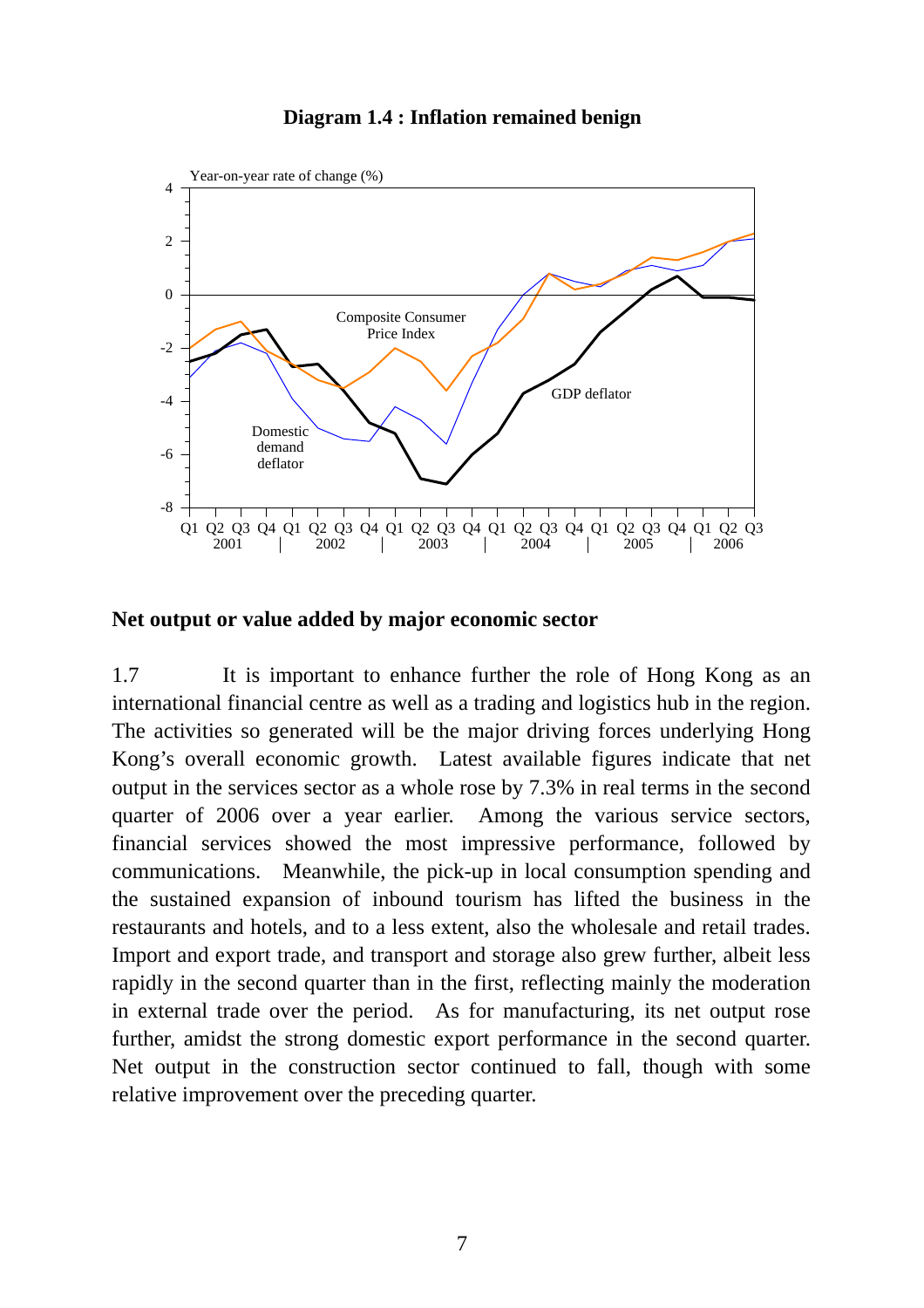#### **Table 1.3 : GDP by economic activity(a) (year-on-year rate of change in real terms (%))**

|                                                                                 |        |        | 2005   |        |        |         | 2006    |          |  |
|---------------------------------------------------------------------------------|--------|--------|--------|--------|--------|---------|---------|----------|--|
|                                                                                 | 2004   | 2005   | Q1     | Q2     | $Q_3$  | $Q_4$   | Q1      | $\Omega$ |  |
| Manufacturing                                                                   | 1.7    | 2.1    | $-2.3$ | $-0.1$ | 4.1    | 5.9     | 7.0     | 5.3      |  |
| Construction                                                                    | $-9.8$ | $-6.6$ | 0.5    | $-8.4$ | $-5.5$ | $-12.4$ | $-12.3$ | $-4.1$   |  |
| Services <sup>(b)</sup>                                                         | 9.9    | 7.9    | 7.1    | 8.4    | 8.5    | 7.7     | 9.1     | 7.3      |  |
| Of which:                                                                       |        |        |        |        |        |         |         |          |  |
| Wholesale, retail and<br>import and export<br>trades, restaurants<br>and hotels | 15.1   | 11.1   | 10.5   | 12.1   | 11.0   | 10.9    | 12.4    | 6.8      |  |
| Import and export<br>trade                                                      | 15.4   | 12.1   | 11.5   | 13.3   | 11.9   | 11.8    | 13.8    | 7.0      |  |
| Wholesale and<br>retail trades                                                  | 7.8    | 5.2    | 6.5    | 6.2    | 4.3    | 4.2     | 3.8     | 3.6      |  |
| Restaurants and<br>hotels                                                       | 22.6   | 8.3    | 6.6    | 7.4    | 8.9    | 10.3    | 9.4     | 9.3      |  |
| Transport, storage and<br>communications                                        | 13.9   | 13.5   | 12.7   | 12.3   | 15.3   | 13.5    | 11.2    | 6.8      |  |
| <b>Transport</b> and<br>storage                                                 | 14.0   | 14.5   | 13.8   | 13.0   | 16.6   | 14.2    | 10.7    | 5.7      |  |
| Communications                                                                  | 13.8   | 10.8   | 9.7    | 10.5   | 11.4   | 11.6    | 12.7    | 10.0     |  |
| Financing, insurance,<br>real estate and<br>business services                   | 13.1   | 8.9    | 6.9    | 11.3   | 10.0   | 7.6     | 13.1    | 14.6     |  |
| Financial services                                                              | 21.7   | 11.0   | 8.5    | 14.2   | 12.2   | 9.3     | 20.4    | 22.2     |  |
| Real estate and<br>business services                                            | 1.1    | 5.4    | 4.4    | 6.4    | 6.3    | 4.6     | 0.8     | 0.4      |  |
| Community, social and<br>personal services                                      | 2.6    | 0.9    | 1.0    | 0.1    | 1.1    | 1.5     | 1.3     | 1.2      |  |

Notes: (a) The GDP figures shown in this table are compiled from the production approach, in parallel with those shown in Table 1.1 which are compiled from the expenditure approach. For details, see Note (1) to this chapte

 (b) In the context of value-added contribution to GDP, the service sectors include ownership of premises as well, which is analytically a service activity.

Figures are subject to revision later on as more data become available.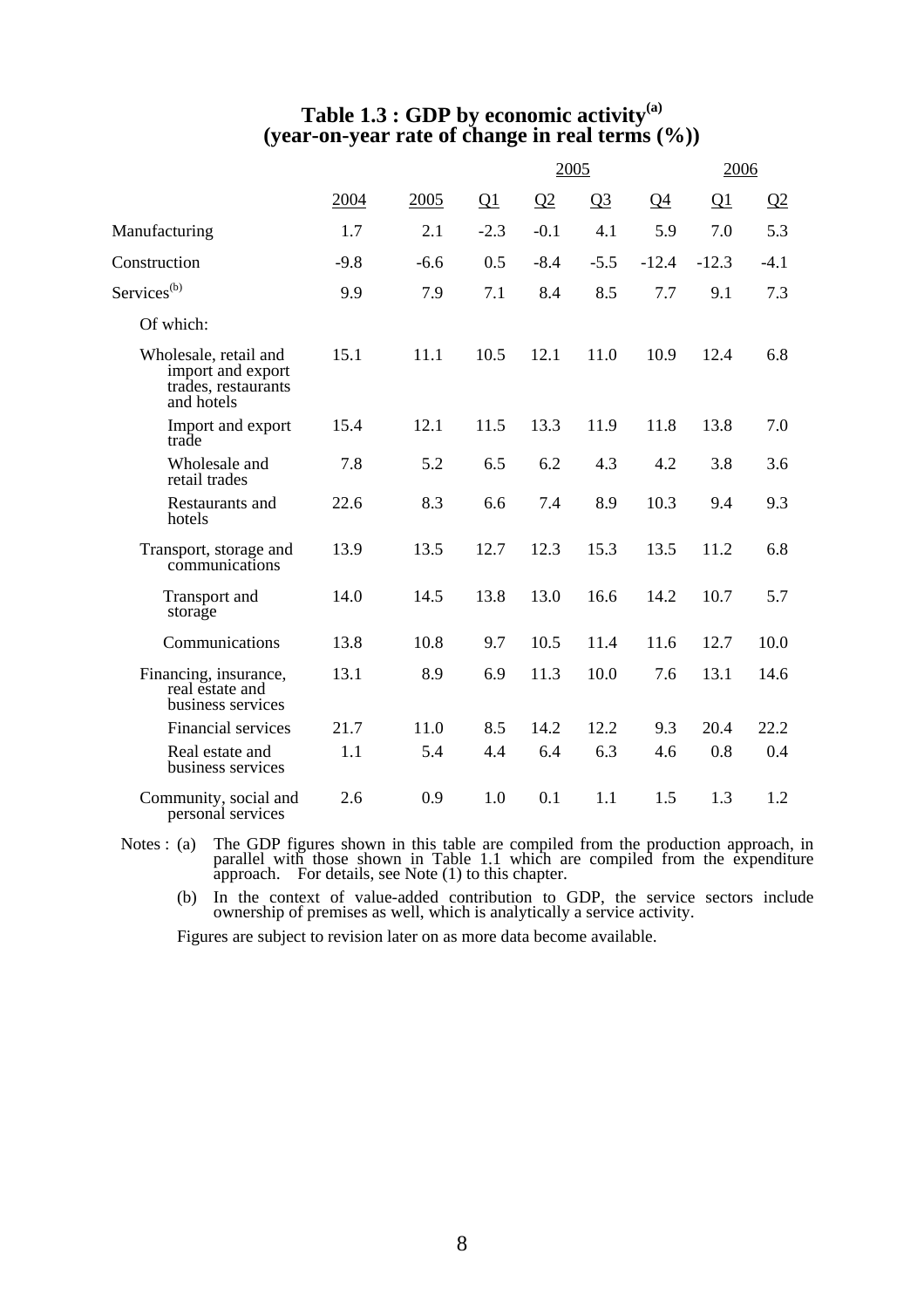# **Some highlights of economic policy**

1.8 In his Policy Address on 11 October, the Chief Executive indicated if Hong Kong is to embrace the era of globalisation, it is pivotal to integrate with the Mainland economy and to play an appropriately important role in its development. To attain such a mission, the following strategic directions are identified to enable the economy to scale new heights:

- To consolidate and enhance the position of Hong Kong as an international financial centre. Specifically, the listing rules will be amended to enable well-established foreign enterprises to list in Hong Kong; the Government is fully prepared to launch new renminbi business in Hong Kong; and the Government will study the development of commodity futures market and seek to attract some of the offshore securities investment business of Mainland insurance agencies.
- To further the development of trade and logistics. The Government will enter into more economic and trade arrangements with trading partners to gain more favourable access for Hong Kong goods and services. Measures will also be taken to facilitate river trade, to expand air services network as well as the airport's air cargo and passenger capacity, and to work with the Mainland authorities to enhance cross-boundary cargo flows.
- To promote innovation and information technology. Specific measures include promoting e-Government, introducing legislation in 2006-07 to establish a new Communications Authority, consulting public on radio spectrum management to ensure better utilisation, and earmarking \$100 million over five years for Hong Kong Design Centre to help trades and industries to improve designs and to build brand names.
- To develop cultural and creative industries. The Government will better co-ordinate the support for the film industry, establish a Hong Kong Film Development Council and seriously consider the proposals put forward by the Film Development Committee. Other specific measures will also be introduced to promote arts and culture.
- To protect labour rights and to attract talent. The Government will ensure all strata of the community be benefited from economic growth, by launching a Wage Protection Movement for employees in the cleansing and guarding services sectors and promoting the use of written employment contracts. To sustain economic development, the Government will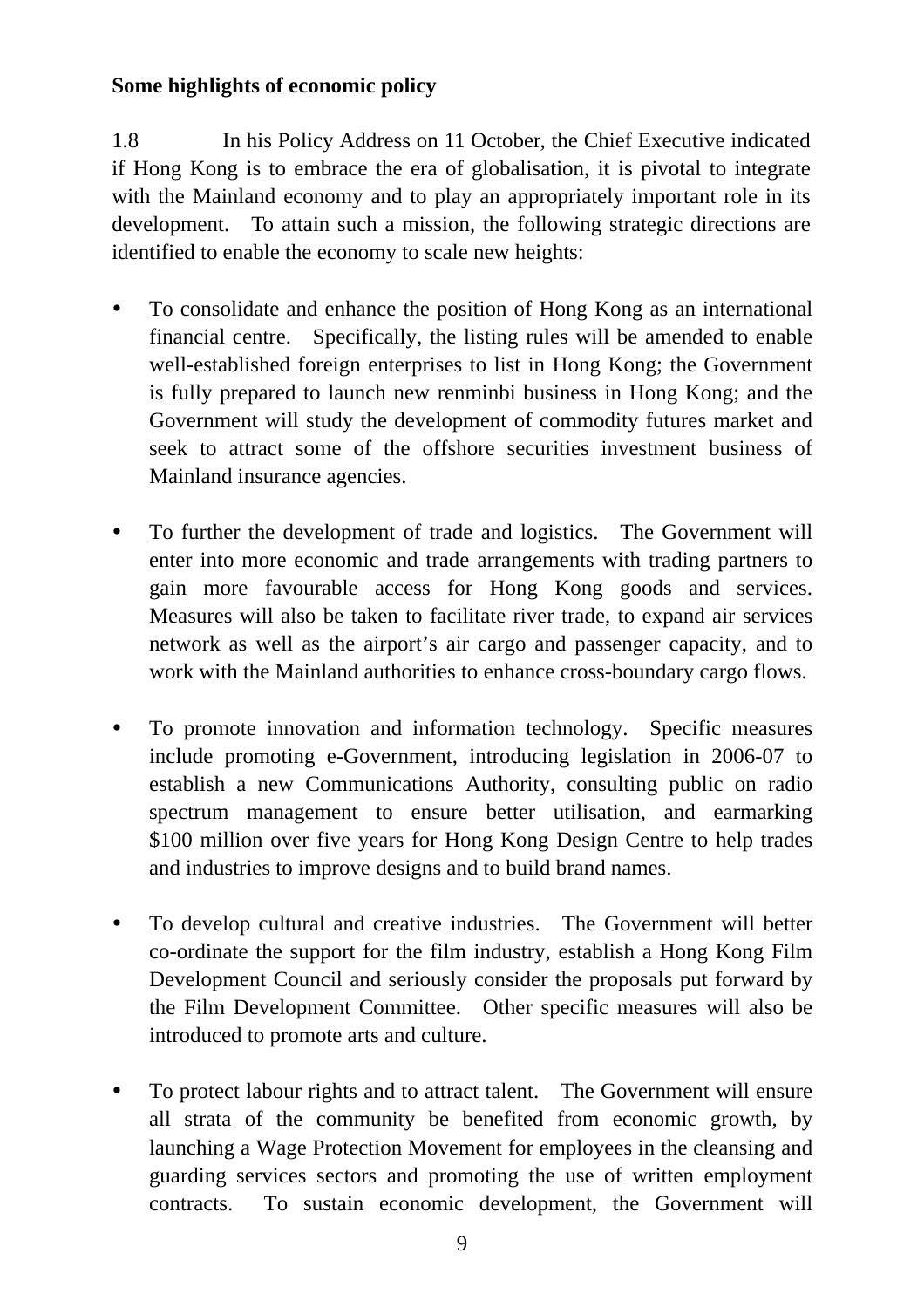continue to attract talent from around the world, by adopting a more open-minded and proactive policy approach to expand the pool of human capital.

1.9 The Economic Summit on "China's 11<sup>th</sup> Five-Year Plan and the Development of Hong Kong" was held on 11 September. Representatives from the industrial and business, professional, labour and academic sectors attended the Economic Summit to discuss how Hong Kong should respond to the challenges and opportunities arising from the  $11<sup>th</sup>$  Five-Year Plan, with a view to coming up with a pragmatic and feasible "action agenda" for the Government, academics, the business sector and the public around the end of the year. Several broad strategic directions were identified for further discussions at the next stage. First, the flow of people, freight, capital and information between Hong Kong and Guangdong and the Mainland should be enhanced. Second, the communication with the Central Authorities should be further stepped up. Third, Hong Kong should continue to work harder in the nurturing of talent as well as attracting talent from overseas and the Mainland to come to work here. Fourth, Hong Kong should build on the "Brand Hong Kong" and give full play to it in the  $11<sup>th</sup>$  Five-Year Plan. Also, strategic directions were identified to further strengthen the position of Hong Kong as an international financial centre.

# **Notes :**

- (1) The Gross Domestic Product (GDP) is an overall measure of net output produced within an economy in a specified period, such as a calendar year or a quarter, before deducting the consumption of fixed capital. In accordance with the expenditure approach to its estimation, GDP is compiled as total final expenditures on goods and services (including private consumption expenditure, government consumption expenditure, gross domestic fixed capital formation, changes in inventories, and exports of goods and services), less imports of goods and services.
- (2) The seasonally adjusted quarter-to-quarter GDP series, by removing the variations that occur at about the same time and in about the same magnitude each year, provides another perspective for discerning the trend, particularly in regard to turning points. A detailed examination reveals the presence of seasonality in the overall GDP and in some of its main components, including private consumption expenditure, government consumption expenditure, exports of goods, imports of goods, exports of services, and imports of services. However, due to the presence of considerable short-term fluctuations, no clear seasonal pattern is found in gross domestic fixed capital formation. Therefore, the seasonally adjusted series of GDP is compiled separately at the overall level, rather than summing up from its main components.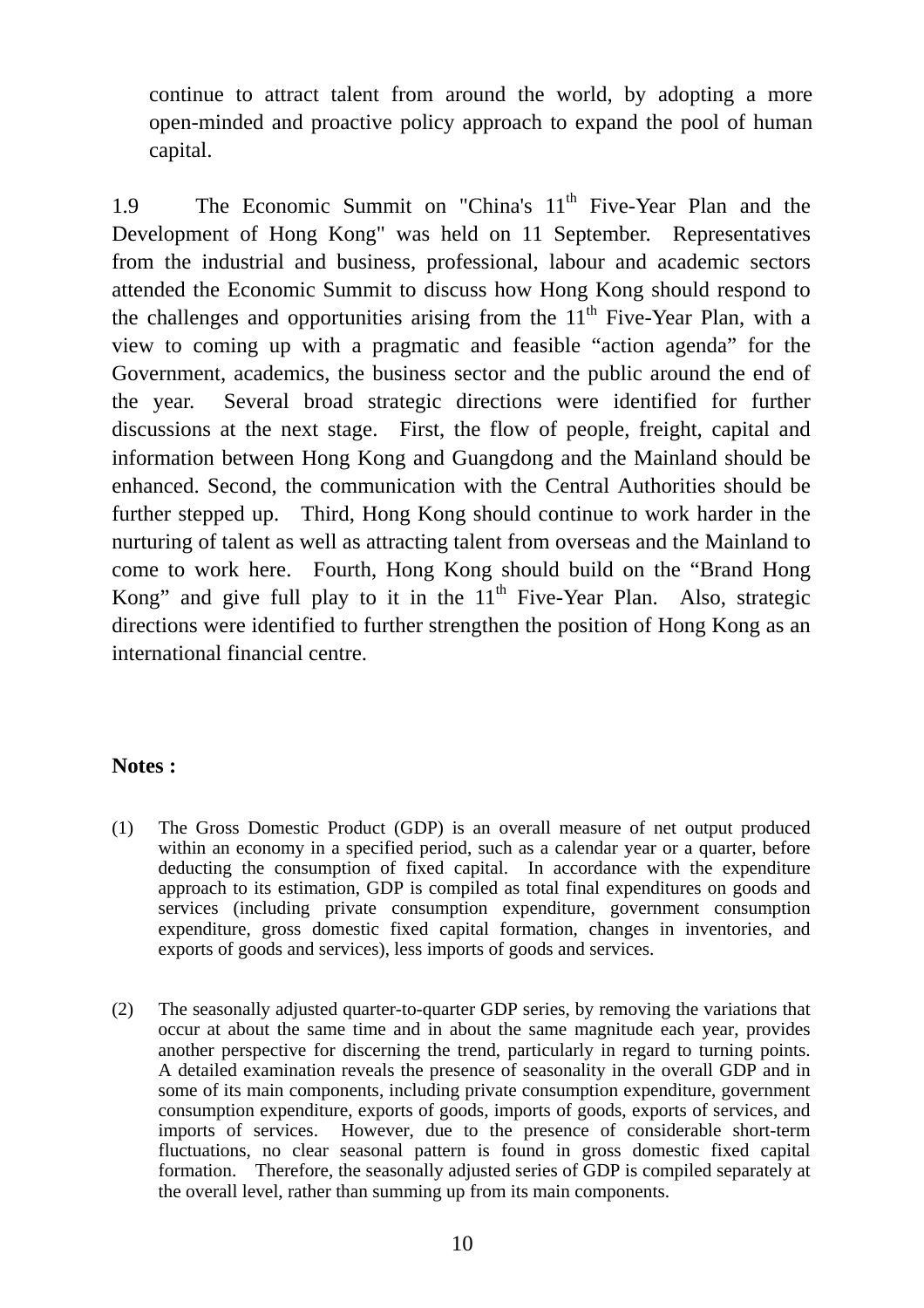# **CHAPTER 2 : THE EXTERNAL SECTOR**

#### *Summary*

- *Merchandise exports resumed faster growth in the third quarter of 2006 after some moderation in the second quarter. The Mainland's continued vibrant trade flows, the generally active intra-regional trade, as well as the renewed weakening of the US dollar in recent quarters were the major contributing factors.*
- *The pick-up in exports was mainly seen in the Asian markets, with China again as the bright spot and with exports to quite a number of Asian economies also resuming double-digit growth along with the resurgence in intra-regional trade. Exports to the European Union showed only modest increase, while exports to the US remained weak.*
- *Exports of services continued to grow briskly in the third quarter of 2006. Exports of trade-related services were bolstered by buoyant trade flows of the Mainland, while exports of transportation services picked up in tandem with the faster trade growth. Exports of financial and insurance services also attained double-digit growth amidst the more active financial market activities. Yet the momentum in exports of travel services slowed upon a more moderate growth in incoming visitors.*
- *The Chief Executive's 2006-07 Policy Address put forth various policy initiatives to sharpen the competitiveness of the trading and logistics sector. The Policy Address also committed to work closely with the Mainland authorities to ensure the smooth and effective implementation of CEPA. Meanwhile, following the Economic Summit held in early September, action agenda on a number of strategic issues on the trade front would be worked out by the end of this year.*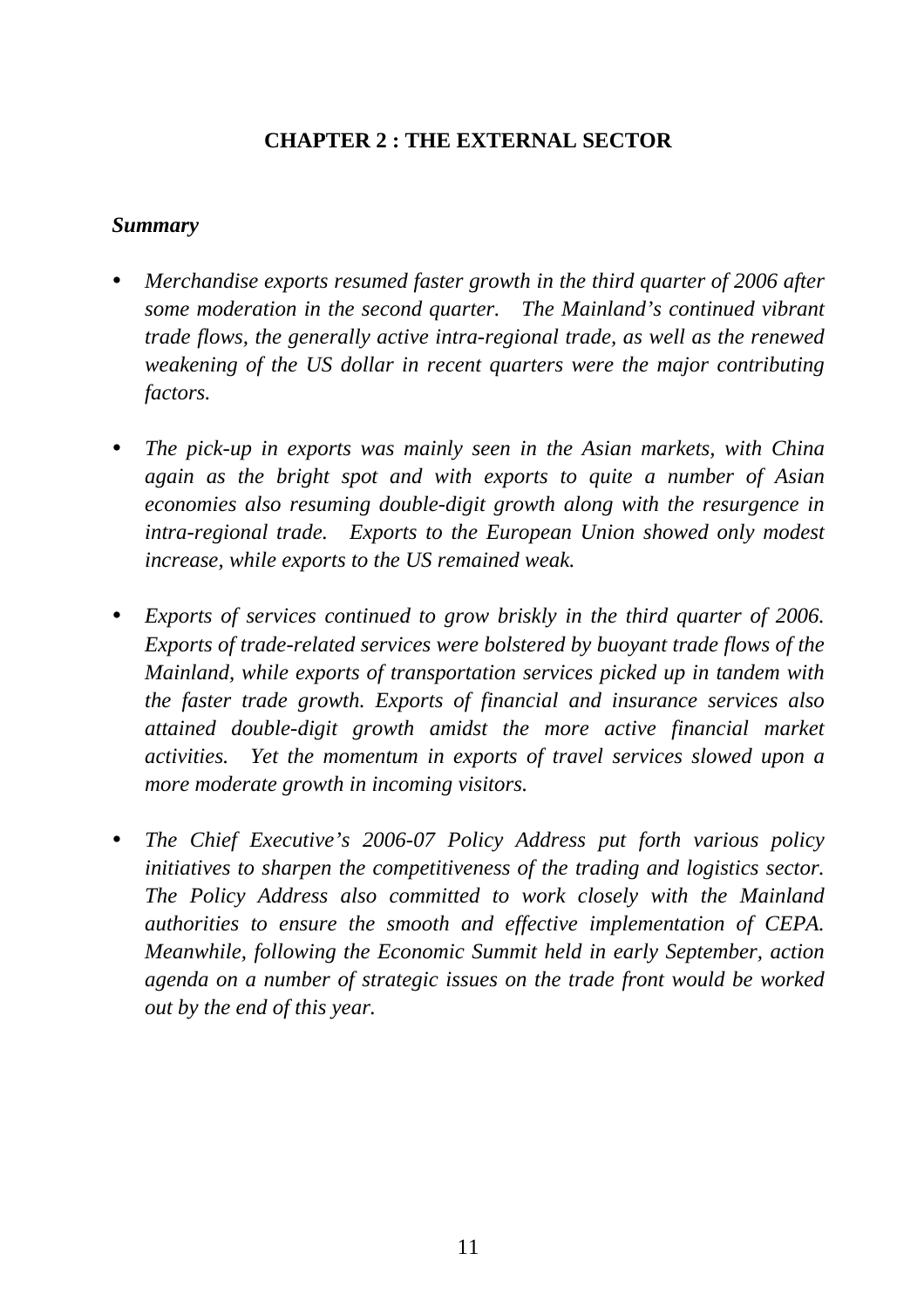# **Visible trade**

# *Total exports of goods*

2.1 Merchandise exports resumed faster growth in the third quarter of 2006, after expanding less vigorously in the second quarter. *Total exports of goods*  (comprising re-exports and domestic exports) picked up to an 8.9% growth in real terms(1) in the third quarter of 2006 over a year earlier, after a moderated 6.3% growth in the second quarter. The improved performance in the third quarter occurred even in the midst of a more moderate US economic growth, being underpinned by the Mainland's continued vibrant trade flows, the resurgence of intra-regional trade, and the renewed weakening of the US dollar in recent quarters.

2.2 Within total exports, *re-exports*(2) re-accelerated to a 9.8% growth in real terms in the third quarter of 2006, distinctly up from that of 5.3% in the second quarter. Re-exports to almost all major markets showed improvement in the third quarter, underscoring the resilience and competitiveness of our trading sector.

| Total exports of goods |                   |      |                  |                     | Re-exports        |      |                  |                              |        | Domestic exports |                  |                     |  |
|------------------------|-------------------|------|------------------|---------------------|-------------------|------|------------------|------------------------------|--------|------------------|------------------|---------------------|--|
|                        | In value<br>terms |      | In real<br>terms | Change<br>in prices | In value<br>terms |      | In real<br>terms | Change In value<br>in prices | terms  |                  | In real<br>terms | Change<br>in prices |  |
| 2005 Annual            | 11.4              | 11.4 |                  | 1.3                 | 11.7              | 11.6 |                  | 1.2                          | 8.0    | 7.6              |                  | 2.2                 |  |
| Q <sub>1</sub>         | 10.6              | 9.2  | (0.2)            | 2.1                 | 11.7              | 10.4 | (0.9)            | 2.0                          | $-6.9$ |                  | $-9.5$ $(-11.3)$ | 4.8                 |  |
| Q2                     | 12.5              | 11.7 | (6.0)            | 1.8                 | 13.8              | 13.0 | (6.1)            | 1.6                          | $-6.4$ | $-8.3$           | (4.0)            | 4.7                 |  |
| Q <sub>3</sub>         | 12.5              | 12.8 | (3.0)            | 1.0                 | 12.4              | 12.7 | (2.0)            | 1.0                          | 14.0   | 14.3             | (21.7)           | 1.1                 |  |
| Q4                     | 10.0              | 11.4 | (2.2)            | 0.4                 | 9.0               | 10.3 | (1.3)            | 0.5                          | 25.2   | 28.1             | (15.3)           | $-0.5$              |  |
| 2006 Q1                | 12.1              | 14.6 | (2.5)            | $-0.3$              | 10.7              | 13.2 | (2.9)            | $-0.2$                       | 38.7   | 42.3             | $(-2.7)$         | $-2.9$              |  |
| Q2                     | 5.4               | 6.3  | $(-1.4)$         | 0.6                 | 4.6               | 5.3  | $(-1.0)$         | 0.9                          | 19.9   | 23.9             | $(-6.9)$         | $-3.9$              |  |
| Q <sub>3</sub>         | 8.4               | 8.9  | (6.4)            | 1.4                 | 9.4               | 9.8  | (7.4)            | 1.5                          | $-6.1$ | $-4.2$           | $(-8.9)$         | $-1.3$              |  |

**Table 2.1 : Total exports of goods, re-exports and domestic exports (year-on-year rate of change (%))** 

Note : Figures in brackets are the seasonally adjusted quarter-to-quarter rates of change.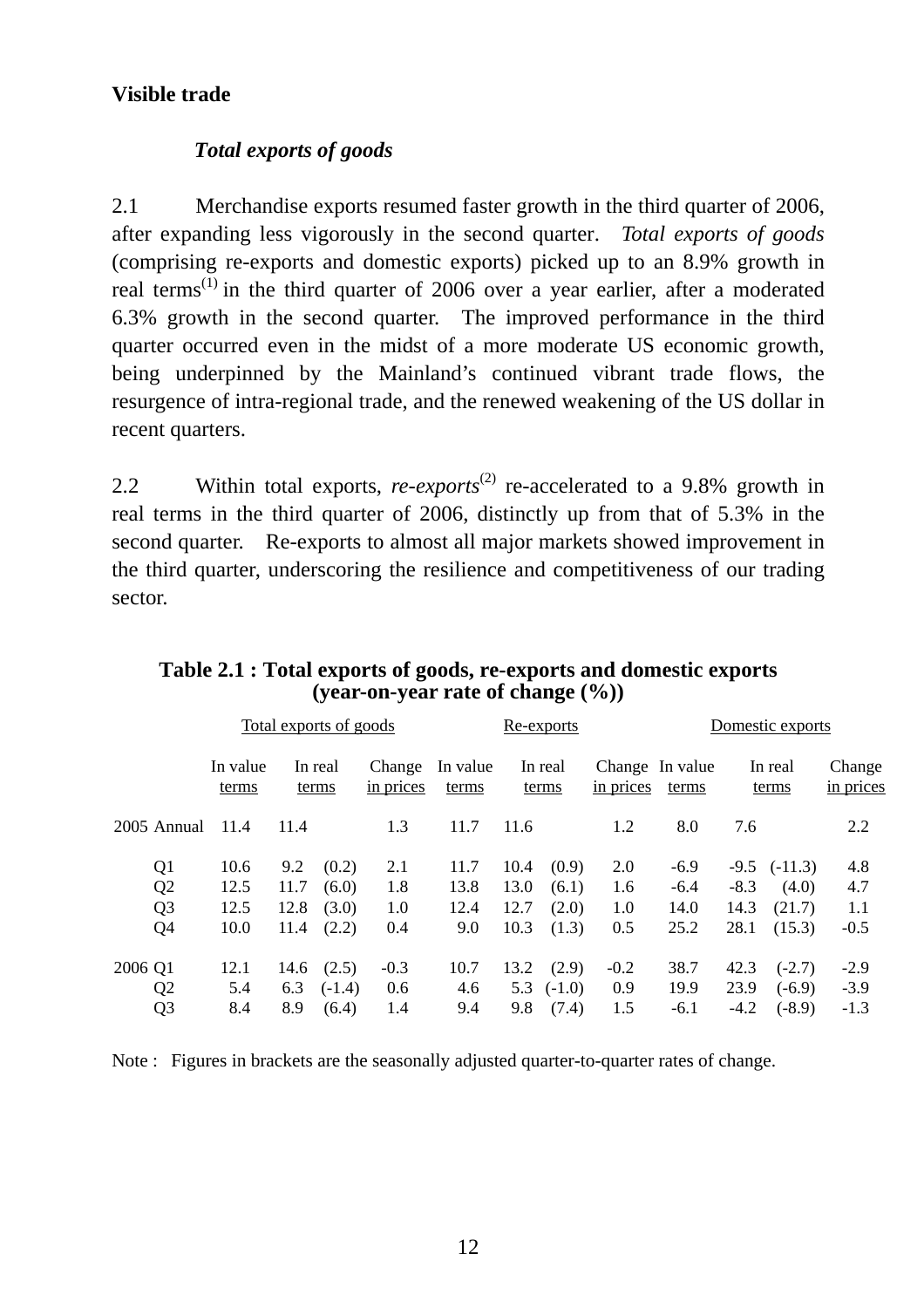

**Diagram 2.1 : Merchandise exports regained vigor in the third quarter (year-on-year rate of change)**

Notes : Total exports of goods as depicted refer to the year-on-year rate of change in real terms, while total import demand in Hong Kong's major markets as depicted refers to the year-on-year rate of change in US dollar terms in the aggregate import demand in East Asia, the United States and the European

- $(*)$  For ease of comparison with the rate of change in Hong Kong's total exports of goods, the scale for the Real EERI is presented here upside down, so that positive changes denoting real appreciation of the Hong Kong dollar appear at the lower part and negative changes denoting real depreciation at the upper part of the diagram.
- (#) Figure for Jul-Aug only.

2.3 But *domestic exports* reverted to a decline of 4.2% in real terms in the third quarter of 2006, having surged continuously for four consecutive quarters thereby resulting in a distinctly high base of comparison for the current quarter. Domestic exports of textile and clothing items fell back in the third quarter, as the base effect from the enlargement of local clothing production following the imposition of anti-surge safeguards by the US and the EU last year on their textile and clothing imports from the Mainland set in. This more than offset the increase in domestic exports of non-clothing products.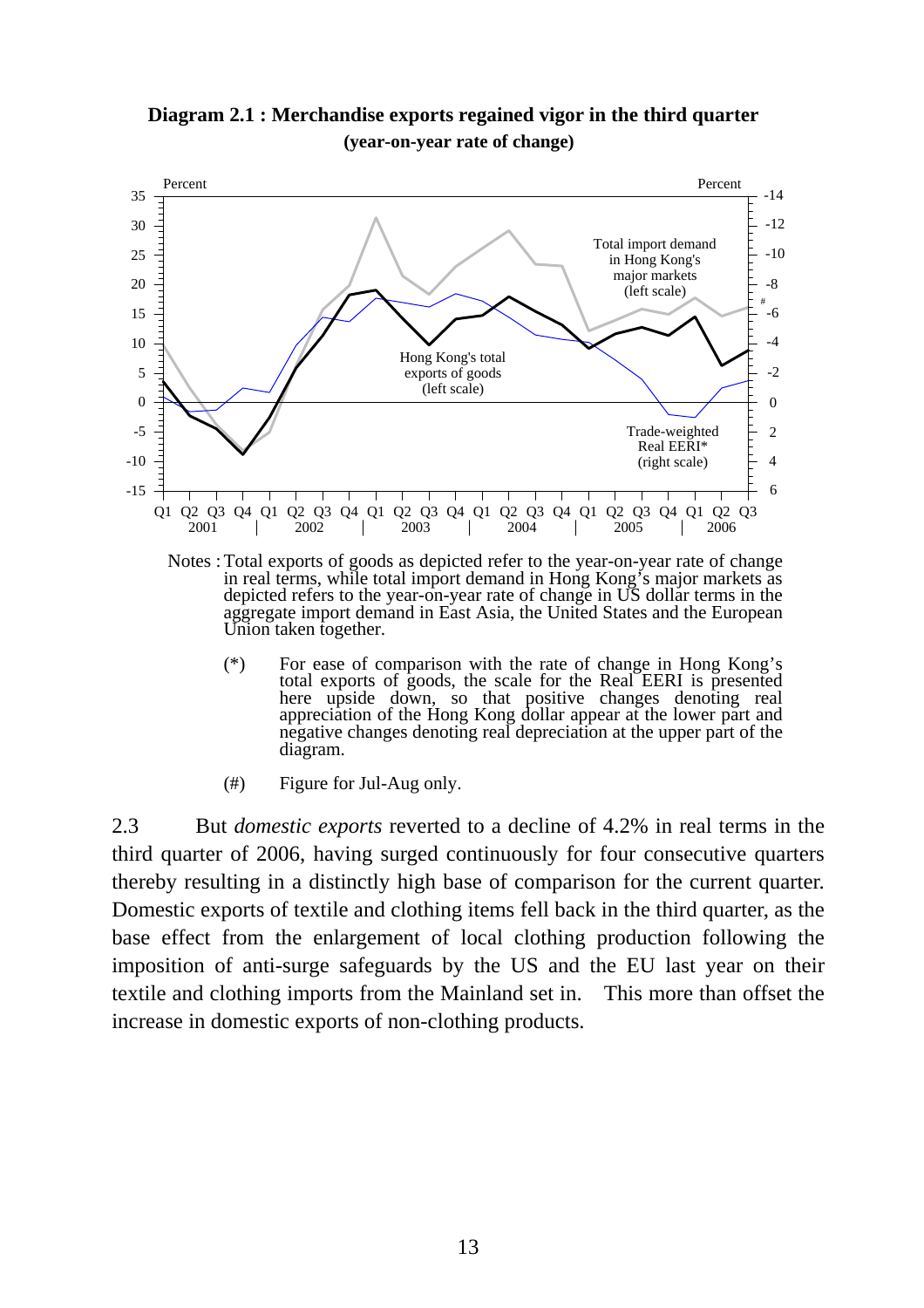

**Diagram 2.2 : Re-exports picked up distinctly, while domestic exports reverted to decline**

**Diagram 2.3 : The Mainland featured prominently in Hong Kong's exports**



*Total exports of goods in the first three quarters of 2006 : \$1,787.5 billion*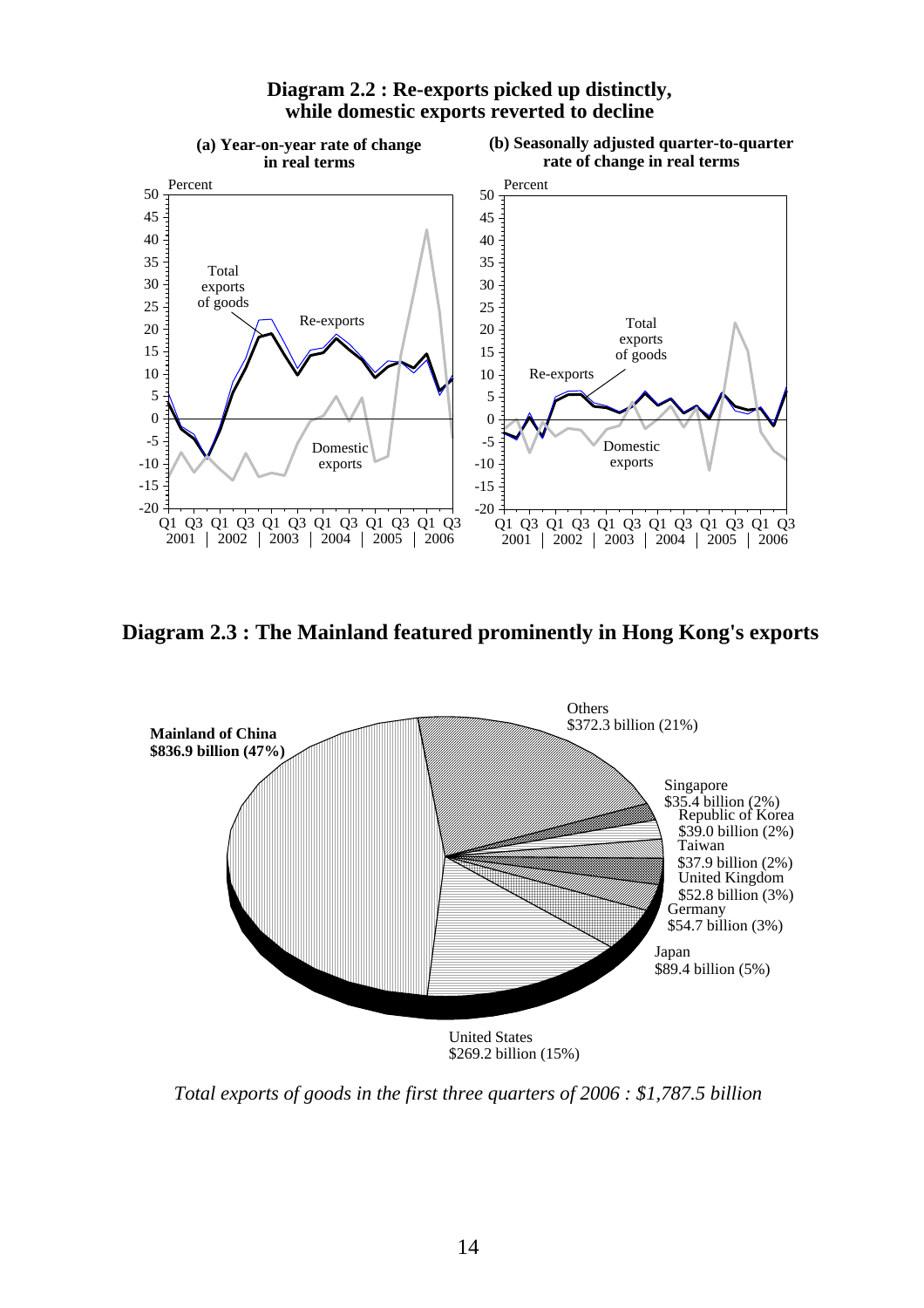|      |                | Mainland United<br>of China | <b>States</b> | European<br>Union | Japan | Republic<br>of Korea | Taiwan | <b>Singapore</b> |
|------|----------------|-----------------------------|---------------|-------------------|-------|----------------------|--------|------------------|
| 2005 | Annual         | 14.2                        | 5.5           | 16.6              | 9.6   | 10.8                 | 4.1    | 9.0              |
|      | Q1             | 9.9                         | 5.1           | 21.4              | 11.5  | 5.4                  | $-5.4$ | 15.7             |
|      | Q2             | 13.3                        | 7.6           | 19.3              | 10.8  | 5.4                  | 4.8    | 14.5             |
|      | Q <sub>3</sub> | 14.9                        | 8.4           | 14.9              | 11.1  | 12.7                 | 8.4    | 0.8              |
|      | Q4             | 17.9                        | 0.9           | 12.5              | 5.6   | 19.0                 | 8.2    | 6.6              |
| 2006 | Q <sub>1</sub> | 23.1                        | 3.5           | 9.5               | 8.2   | 20.9                 | 10.4   | 2.3              |
|      | Q <sub>2</sub> | 11.4                        | $-2.4$        | 4.1               | 3.0   | 12.0                 | $-5.3$ | $-5.4$           |
|      | Q3             | 15.8                        | $-1.1$        | 1.9               | 0.6   | 10.7                 | 8.3    | 12.8             |

#### **Table 2.2 : Total exports of goods by major market (year-on-year rate of change in real terms (%))**

2.4 The export performance varied quite substantially across different regions. Total exports to Asia picked up quite visibly in the third quarter, marked by a further acceleration in exports to the Mainland, thanks to the Mainland's vibrant trade flows. Exports to many other Asian economies such as Taiwan and Singapore showed a notable rebound, underpinned by their fairly strong import demand amidst sustained economic growth. Meanwhile, exports to Korea attained another quarter of double-digit growth, thanks to its persistently strong import demand and a strong won. On the other hand, exports to Japan slowed down further, being curbed by the weakness of the yen and also the moderating import demand there.

#### **Diagram 2.4 : Hong Kong's total exports of goods to Mainland of China**

#### **Diagram 2.5 : Hong Kong's total exports of goods to Singapore**

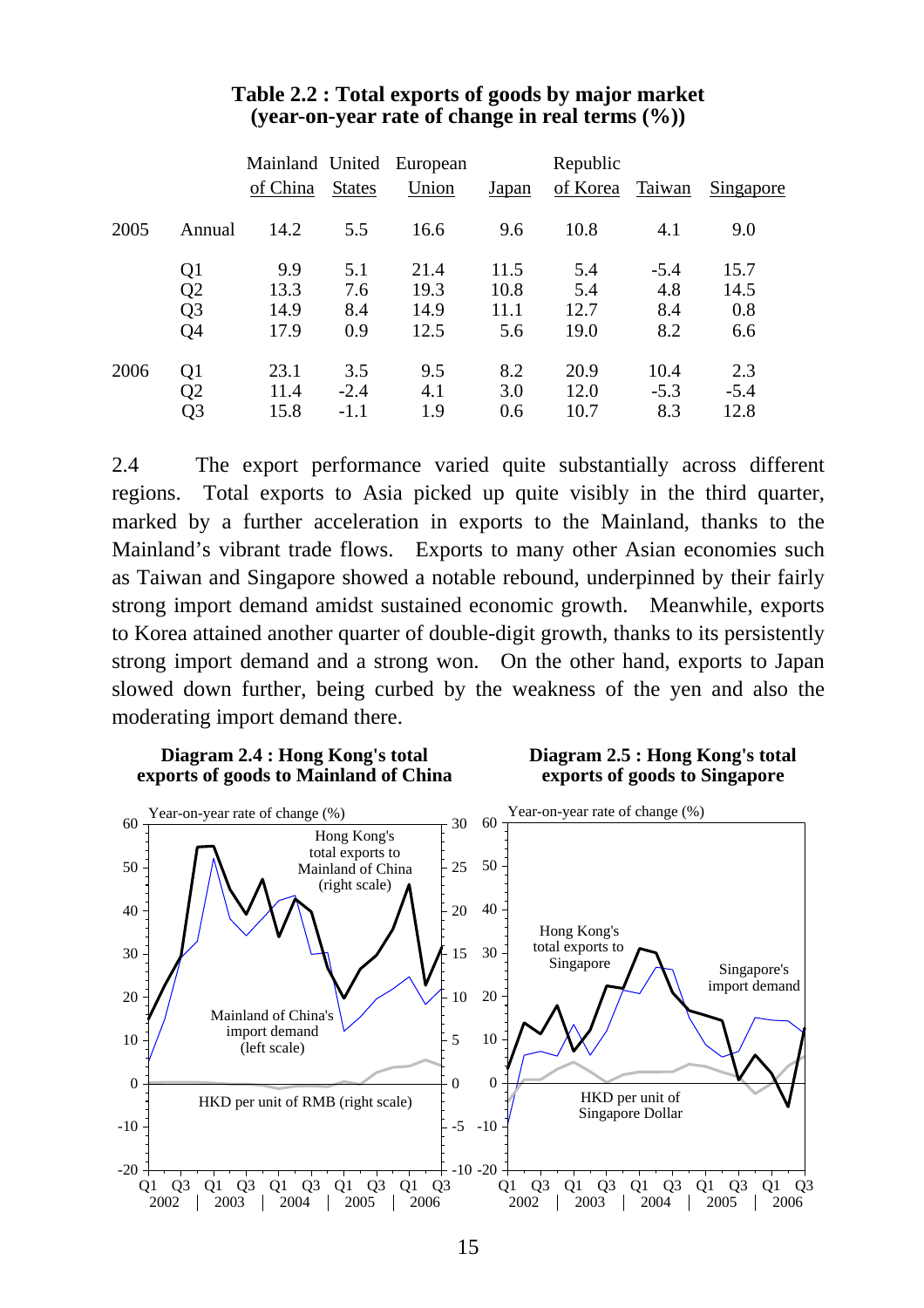

2.5 Export performance to markets outside Asia was less impressive. Along with the tapering in the growth of EU's import demand, exports to the EU showed only modest increase. The weakening of the euro in late 2005 and early 2006 might also still have some lagged dampening impact. Moreover, the high base effect resulting from the surge in T&C exports to these markets last year had yet to fully dissipate. Exports to the US market remained weak, partly reflecting the slowing US economy upon higher interest rates and a slowing housing market, and partly also because of the on-going structural shift to offshore trade.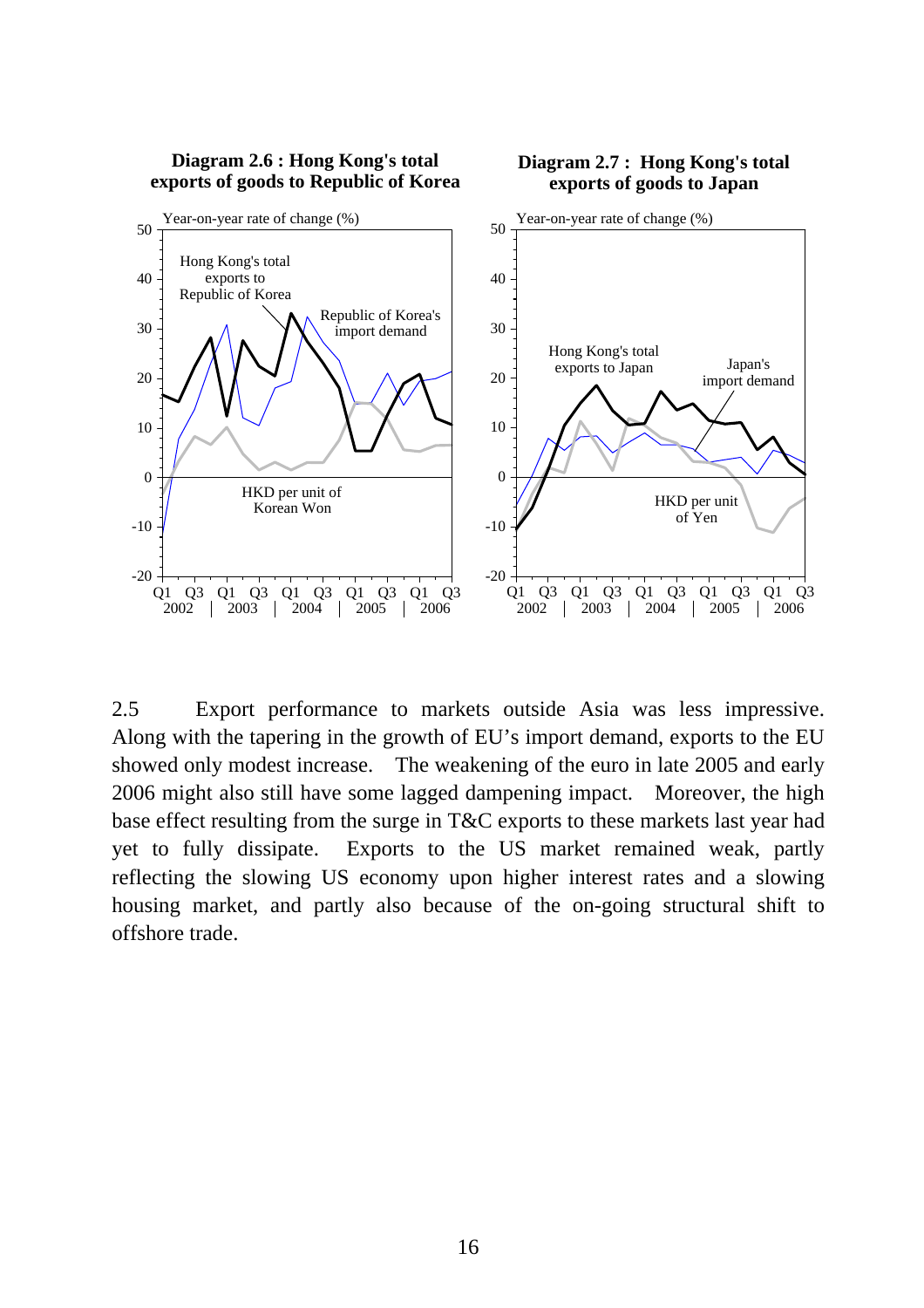

Note : (\*) Figure for Jul-Aug only.

#### *Imports of goods*

2.6 *Imports of goods* picked up to an 8.7% growth in real terms in the third quarter of 2006, after a 6.7% growth in the second quarter. Import intake for subsequent re-exporting re-accelerated in tandem with the faster re-export growth. Underpinned by the robust domestic demand, *retained imports* continued to grow solidly, by 5.4% in real terms in the third quarter of 2006, albeit moderated from the 10.5% growth in the second quarter. Retained imports of capital goods continued to surge, alongside the sustained expansion of commercial activities and upbeat business sentiment. Retained imports of consumer goods also posted a notable increase in tandem with the vibrant local retail business, though not as rapid as in the first two quarters. But retained imports of raw materials and semi-manufactures continued on a downslide.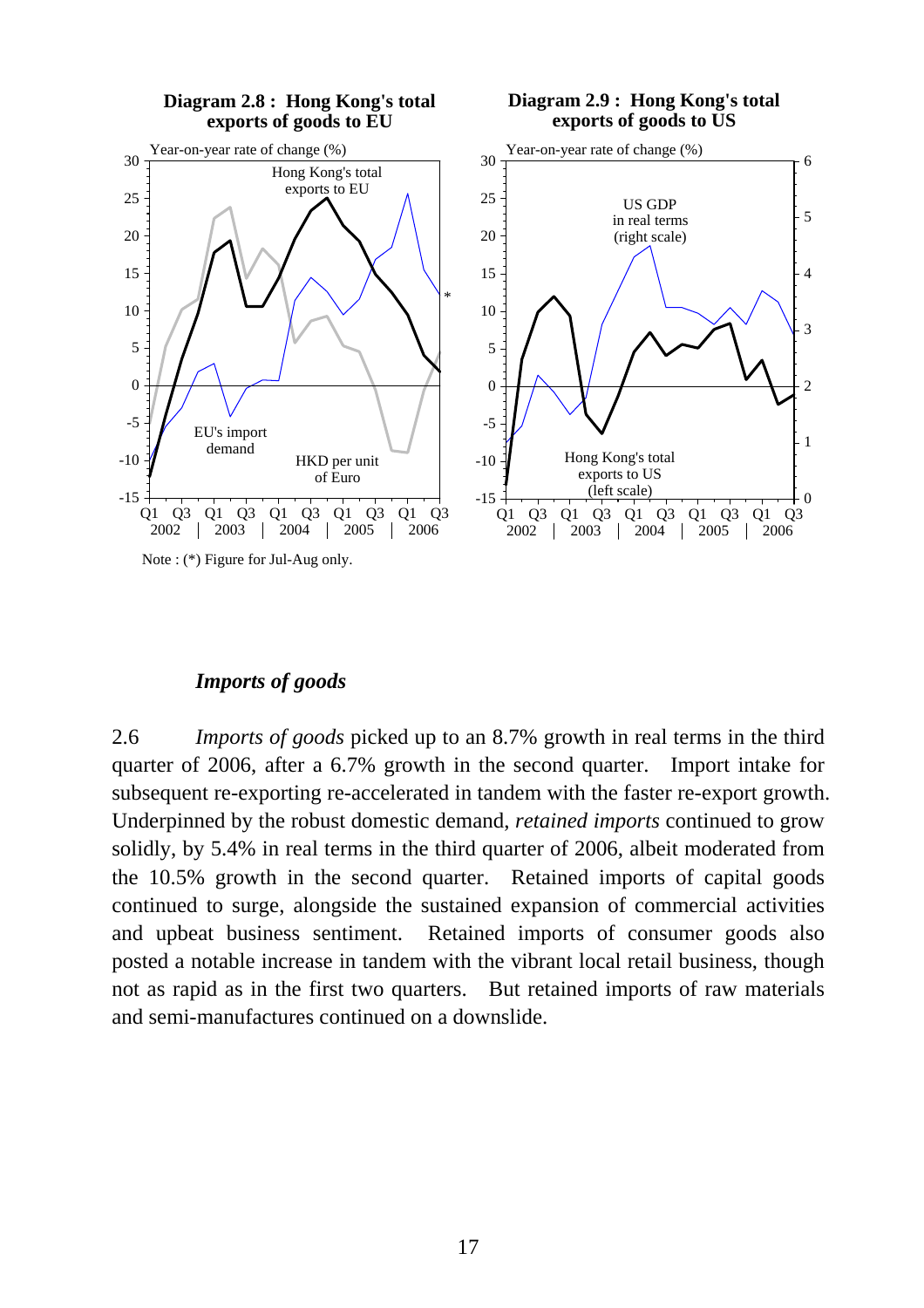|      |                |                   |      | Imports of goods |                     | Retained imports <sup>(a)</sup> |        |                  |                     |  |  |
|------|----------------|-------------------|------|------------------|---------------------|---------------------------------|--------|------------------|---------------------|--|--|
|      |                | In value<br>terms |      | In real<br>terms | Change<br>in prices | In value<br>terms               |        | In real<br>terms | Change<br>in prices |  |  |
| 2005 | Annual         | 10.3              | 8.5  |                  | 2.7                 | 7.3                             | 0.8    |                  | 8.4                 |  |  |
|      | Q <sub>1</sub> | 8.1               | 4.4  | (1.6)            | 4.0                 | $-0.7$                          | $-8.6$ | (3.4)            | 11.1                |  |  |
|      | Q <sub>2</sub> | 10.1              | 7.6  | (5.2)            | 3.3                 | 1.1                             | $-4.8$ | (2.6)            | 9.6                 |  |  |
|      | Q <sub>3</sub> | 11.5              | 10.4 | (1.6)            | 2.3                 | 9.6                             | 4.1    | (0.6)            | 7.2                 |  |  |
|      | Q4             | 11.3              | 11.0 | (2.6)            | 1.6                 | 19.5                            | 13.0   | (6.4)            | 5.3                 |  |  |
| 2006 | Q <sub>1</sub> | 13.8              | 13.9 | (3.8)            | 1.0                 | 22.7                            | 15.8   | (6.3)            | 4.4                 |  |  |
|      | Q2             | 8.1               | 6.7  | $(-1.5)$         | 1.9                 | 18.5                            | 10.5   | $(-2.8)$         | 4.7                 |  |  |
|      | Q <sub>3</sub> | 10.7              | 8.7  | (4.3)            | 2.7                 | 14.8                            | 5.4    | $(-3.9)$         | 5.8                 |  |  |

#### **Table 2.3 : Imports of goods and retained imports (year-on-year rate of change (%))**

Notes : Figures in brackets are the seasonally adjusted quarter-to-quarter rates of change.

 (a) Based on the results of the Annual Survey of Re-export Trade conducted by the Census and Statistics Department, re-export margins by individual end-use category are estimated and adopted for deriving the value of imports retained for use in Hong Kong.

#### **Diagram 2.10 : Total imports picked up in the third quarter, as import intake for re-exporting re-accelerated and intake for local use showed further growth**

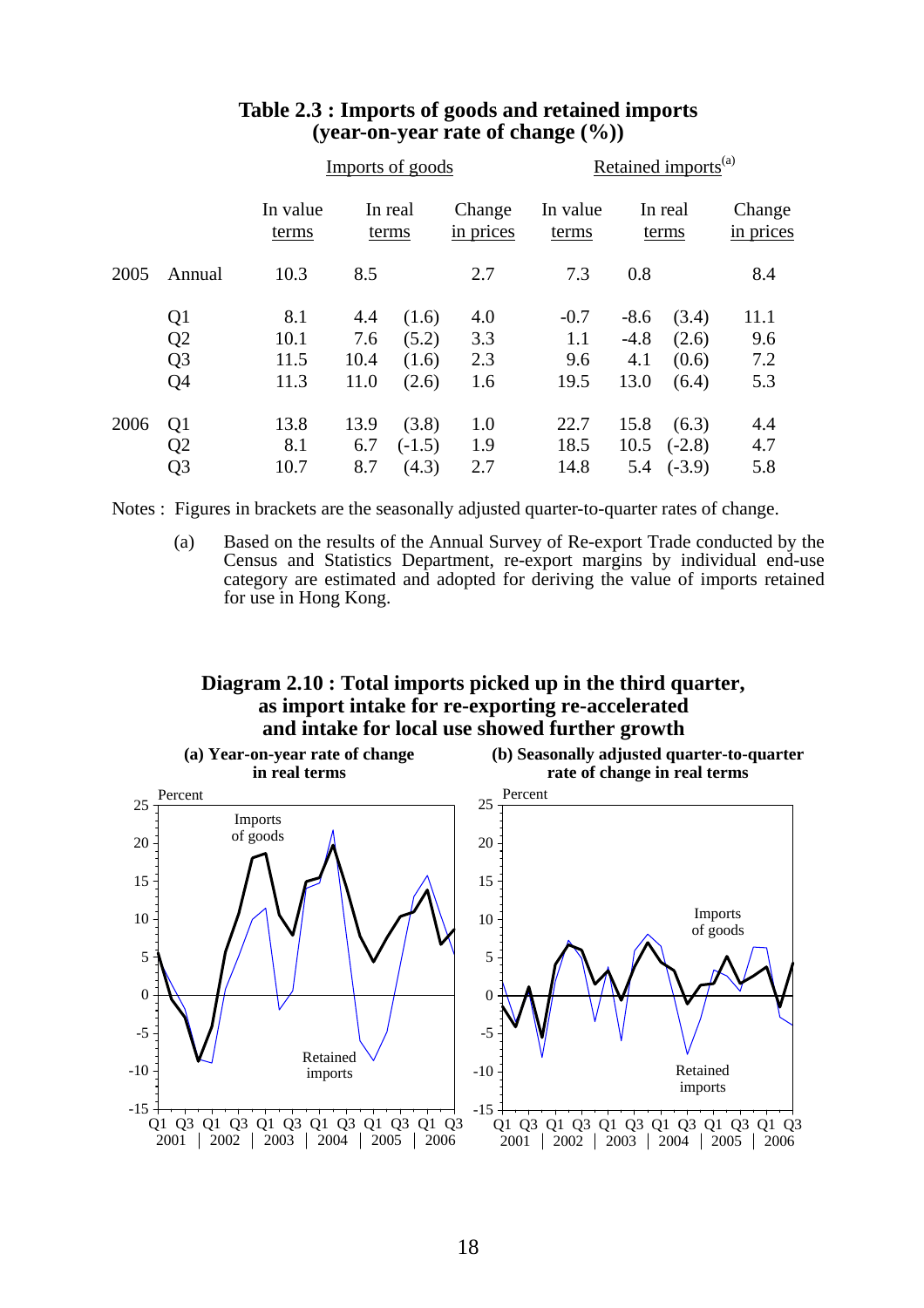|      |        | Consumer<br>goods | Foodstuffs | Capital<br>$\overline{goods}$ | Raw<br>materials and<br>semi-manufactures | Fuels   |
|------|--------|-------------------|------------|-------------------------------|-------------------------------------------|---------|
| 2005 | Annual | $-4.9$            | 1.8        | 15.8                          | $-7.5$                                    | $-6.0$  |
|      | Q1     | $-6.7$            | $-1.5$     | 1.5                           | $-19.5$                                   | $-1.1$  |
|      | Q2     | $-22.6$           | 0.7        | 16.3                          | $-8.8$                                    | $-10.9$ |
|      | Q3     | $-1.2$            | 3.3        | 10.9                          | 0.9                                       | $-1.4$  |
|      | Q4     | 13.7              | 4.5        | 34.9                          | $-1.4$                                    | $-10.4$ |
| 2006 | Q1     | 16.9              | 4.3        | 38.4                          | $-6.4$                                    | 4.0     |
|      | Q2     | 37.3              | 4.8        | 19.8                          | $-13.4$                                   | $-4.9$  |
|      | Q3     | 7.8               | 2.3        | 32.5                          | $-27.5$                                   | 3.5     |

### **Table 2.4 : Retained imports by end-use category (year-on-year rate of change in real terms (%))**

# **Invisible trade**

# *Exports of services*

2.7 *Exports of services* maintained strong growth momentum, rising by 8.6% in real terms in the third quarter of 2006, after growth of 9.0% in the second quarter. Exports of trade-related services continued to surge under the support of thriving trade flows of the Mainland and the on-going shift from re-exports to offshore trade. Exports of transportation services were strong, as merchandise trade flows re-accelerated while transhipment maintained solid growth. Concurrently, exports of finance, business and other services attained double-digit growth, partly contributed by surging IPO and other fund raising activities in the financial markets during the quarter. Yet exports of travel services slowed upon a more moderate growth in incoming visitors.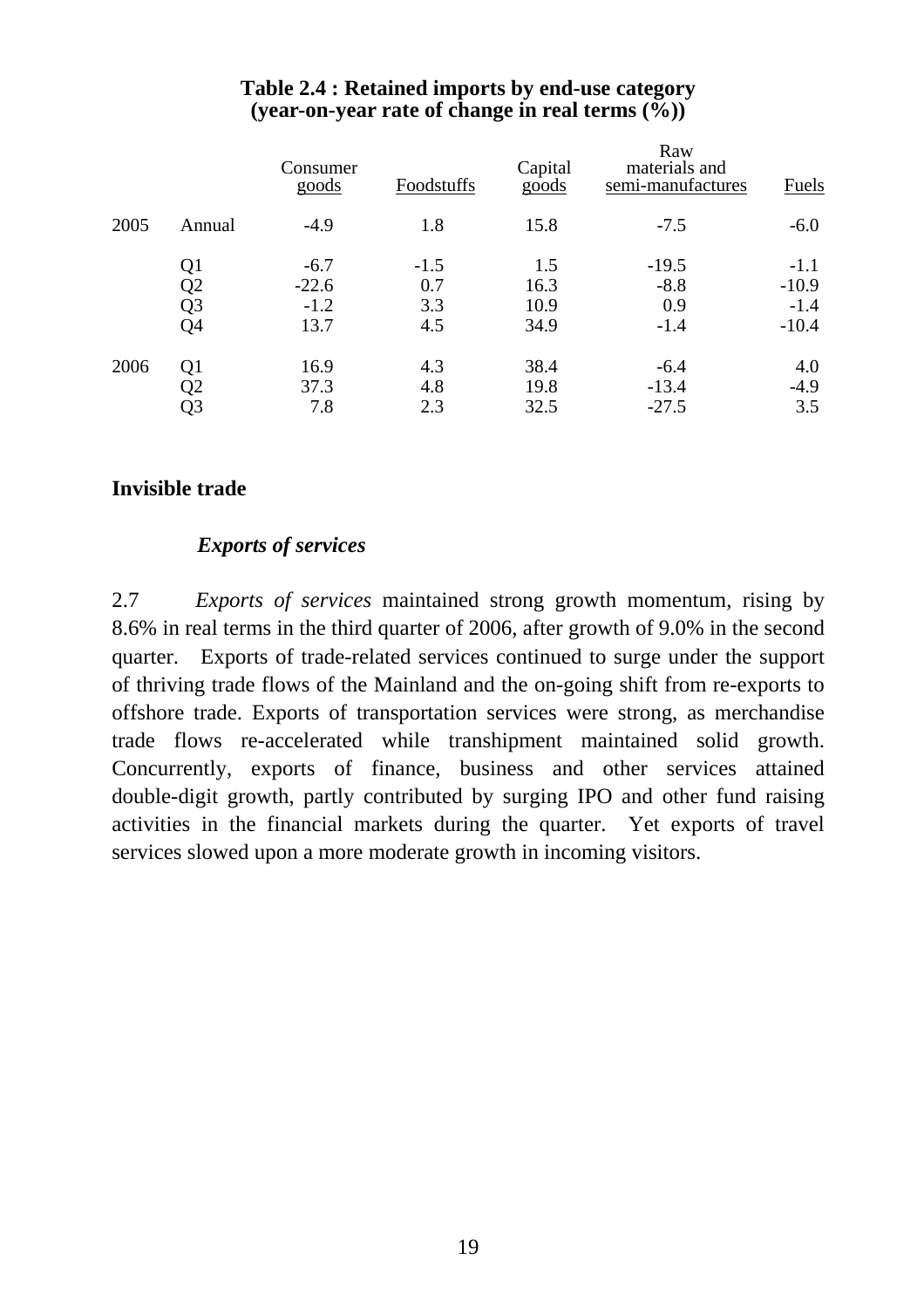

#### **Table 2.5 : Exports of services by major service group (year-on-year rate of change in real terms (%))**

*Of which :*

|      |                      | <b>Exports</b><br>of services                                | $s$ ervices <sup>(a)</sup>   | Trade-related Transportation Travel<br>services | $s$ ervices <sup>(b)</sup> | Finance,<br>business<br>and other<br>services |
|------|----------------------|--------------------------------------------------------------|------------------------------|-------------------------------------------------|----------------------------|-----------------------------------------------|
| 2005 | Annual               | 8.7                                                          | 12.3                         | 6.6                                             | 9.5                        | 5.0                                           |
|      | Q1<br>Q2<br>Q3<br>Q4 | 8.7<br>(0.4)<br>9.1<br>(2.4)<br>8.9<br>(4.3)<br>8.2<br>(1.1) | 11.3<br>14.9<br>12.2<br>11.4 | 5.3<br>7.0<br>6.6<br>7.2                        | 11.6<br>8.2<br>8.7<br>9.6  | 7.2<br>4.0<br>6.0<br>2.7                      |
| 2006 |                      | (0.8)<br>8.9<br>9.0<br>(2.2)<br>(4.3)<br>8.6                 | 13.3<br>10.8<br>11.3         | 7.2<br>7.1<br>7.0                               | 8.2<br>5.4<br>0.7          | 5.2<br>11.3<br>11.0                           |

Notes : Figures in brackets are the seasonally adjusted quarter-to-quarter rates of change.

(a) Comprising mainly offshore trade.

(b) Comprising mainly inbound tourism receipts.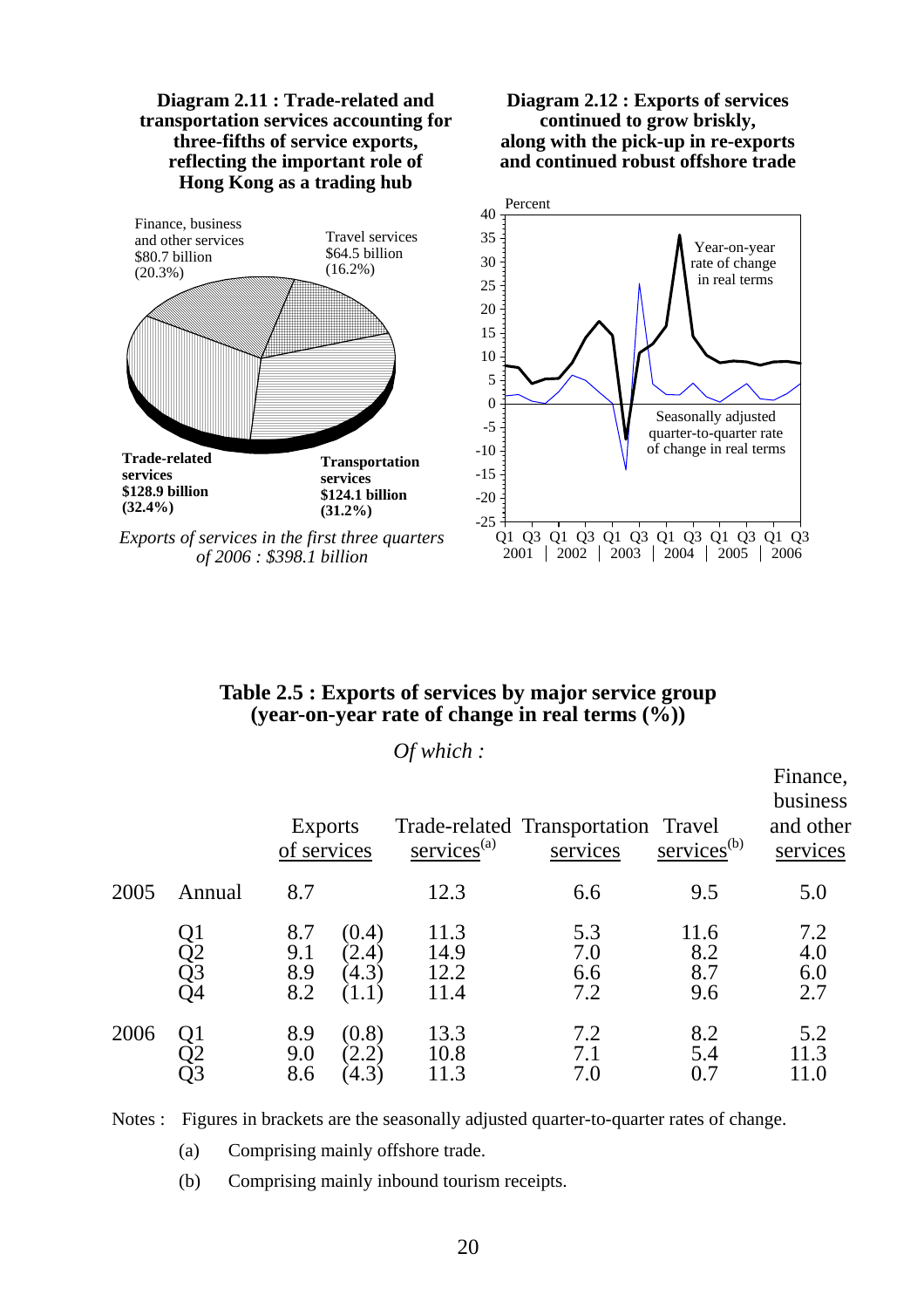# **Box 2.1**

# **Offshore trade and the Mainland's external trade**

Over the past decades, the middleman role of Hong Kong as a conduit of trade between the Mainland and the rest of the world has been evolving, from a simple entrepôt to a sophisticated trading and logistics hub, supporting direct trade, re-exports, as well as the increasingly important transhipment and offshore trade activities. Notwithstanding the structural shift to different modes of operation, Hong Kong's external sector performance continues to hinge significantly on the Mainland's external trade flows. This could be seen from the high correlation between Hong Kong's visible trade and exports of trade-related services on the one hand and the Mainland's total trade on the other.

Although the movement of external trade in Hong Kong and the Mainland are highly synchronised, the growth momentum of Hong Kong's visible trade was not as strong as the Mainland's in recent years. During 1991-95, the Mainland's and Hong Kong's visible trade grew at broadly comparable average annual rates, at 19.5% and 17.4% respectively in US dollar terms. Visible trade growth in Hong Kong however set back to a modest 2.5% annual growth during 1996-2000 mainly due to reduced demand in the aftermath of the Asian financial turmoil, yet the Mainland's visible trade still maintained an average 11.0% growth per annum. The Mainland's accession to the WTO coupling with continued trade liberalisation measures saw a strong pick-up in its visible trade, by 24.6% per annum during 2001-05. By comparison, visible trade growth in Hong Kong averaged at only 7.3% per annum during the same period.



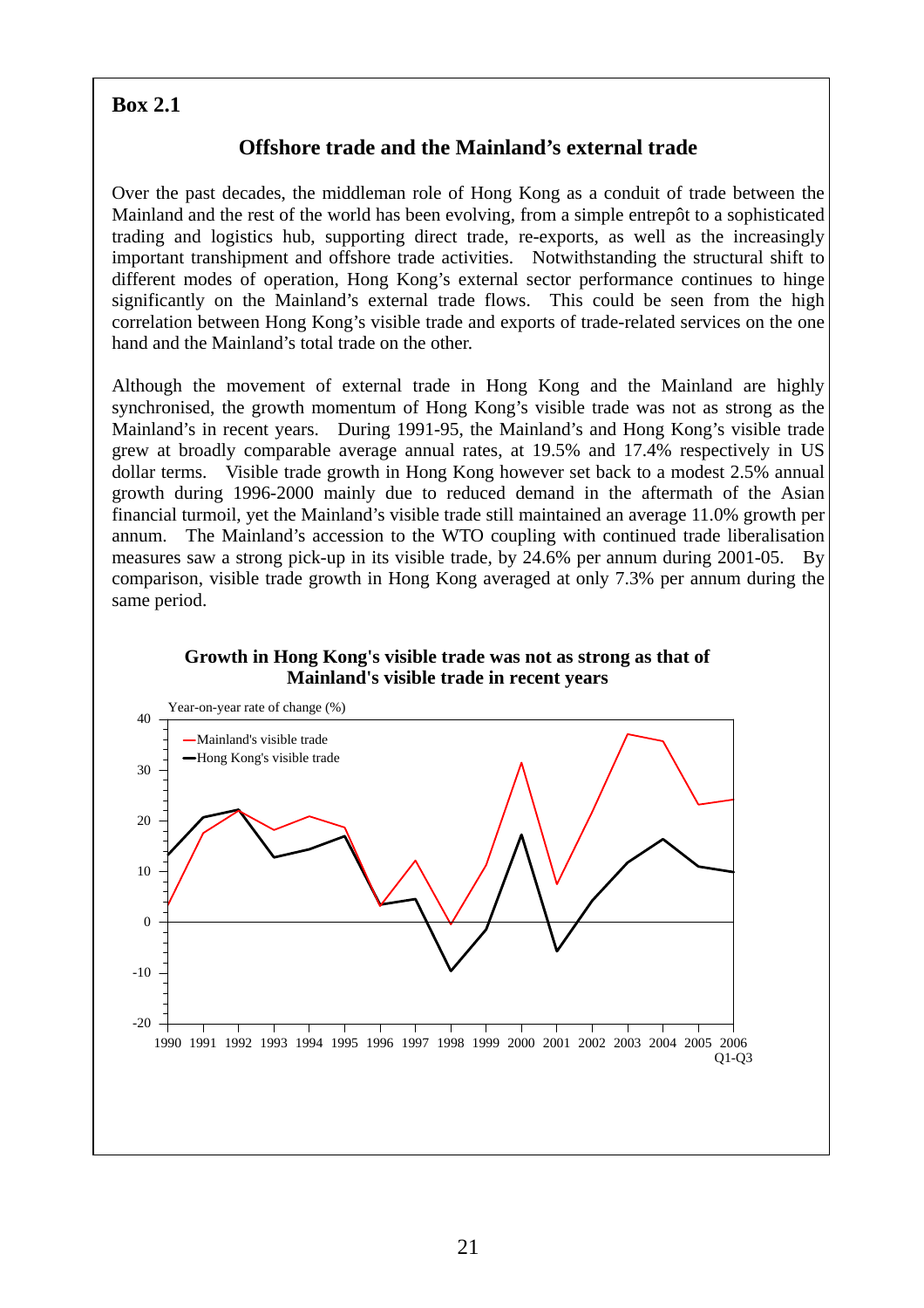# **Box 2.1 (cont'd)**

Yet the slower growth in Hong Kong's visible trade than the Mainland's over the recent decade has to be viewed against the stronger performance of Hong Kong's sustained robust growth in offshore trade, underscoring the shift of Hong Kong towards a more sophisticated trading and logistics centre. These offshore trade activities in the form of merchanting or merchandising have become an increasingly important growth driver for the Hong Kong economy<sup>(#)</sup>.

#### **Average annual growth in Hong Kong's :**

(% per annum in real terms)

|               | Gross margin        |
|---------------|---------------------|
| Visible trade | from offshore trade |
| 15.5          | 5.3                 |
| 4.7           | 15.8                |
| 8.5           | 14.2.               |
|               |                     |

Since early 1990s, exports of merchanting and trade-related services (in which offshore trade constituted the bulk of 90% in 2004) have maintained notable double-digit growth, except in 1998 and 1999 in the aftermath of the Asian financial turmoil and amidst the fall back in global demand in 2001 and 2002. During the 10-year period from 1996 to 2005, the gross margin from offshore trade grew markedly by 12.8% per annum in value terms or 15.0% per annum in real terms. In recent years, the value of goods involved in offshore trade has reached a level comparable to or even larger than the value of re-exports.

#### **Value of goods involved in re-export trade and offshore trade**

|      | Re-export of goods<br>(HK\$Bn) | Offshore trade<br>(HK\$Bn) |  |
|------|--------------------------------|----------------------------|--|
| 2002 | 1,430                          | 1,458                      |  |
| 2003 | 1,621                          | 1,667                      |  |
| 2004 | 1,893                          | 1,836                      |  |

Further analysis indicates that merchanting activity takes up a dominant share (86%) of the total gross margin and commission earned from offshore trade. Around 60% of merchanting activity are sourced from the Mainland. A considerable and also rising proportion of these merchanting activities are conceivably related to export processing undertaken in South China, but they no longer need to route through Hong Kong as re-exports, now that China's port infrastructure has substantially improved. Specifically, in 2004, around 65% of the goods sourced from the Mainland were sold under merchanting either involving manufacturing through sub-contract processing arrangement or sourcing from affiliated companies in the Mainland, up from 55% in 2000.

**(#):** Merchanting refers to services associated with the trading of goods which are purchased from and then sold to parties outside Hong Kong, without the goods ever entering and leaving Hong Kong. Merchandising for offshore transactions refers to services of arranging on behalf of buyers/sellers outside Hong Kong the purchases/sales of goods according to their specifications (including for example marketing, contract and price negotiation, shipment, etc). Also see Box 2.1 in 2005 Half-yearly Economic Report.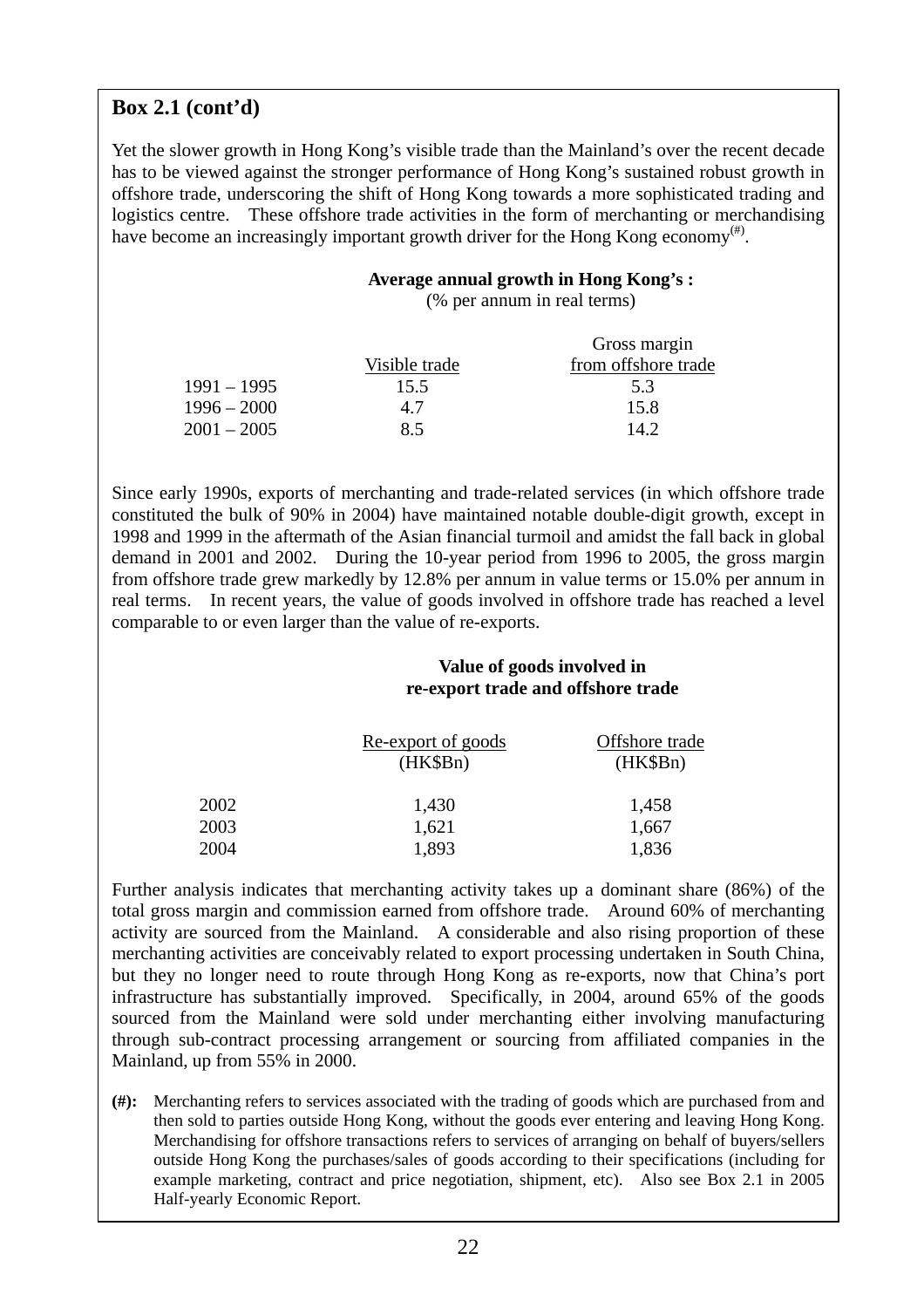# **Box 2.1 (cont'd)**

In fact, Hong Kong companies reaped higher profit margin in offshore trade for goods sourced from the Mainland, another manifestation of the significance of the Mainland as Hong Kong's production hinterland. In 2004, the trade margin of merchanting for goods sourced from the Mainland stood at 10.8%, more than doubled that of 4.9% for goods sourced from other places.

When analysed by destination, sales of goods involved in merchanting to long-haul destinations such as the US and the UK generally have higher trade margins than to Asia.

| Trade margin of merchanting (%) |      |      |      |             |  |  |
|---------------------------------|------|------|------|-------------|--|--|
| Origin of goods :               | 2001 | 2002 | 2003 | 2004        |  |  |
| - from the Mainland             | 11.4 | 10.8 | 11.0 | 10.8<br>4.9 |  |  |
| - from other places             | 5.6  | 5.3  | 5.9  |             |  |  |
| Destination to:                 |      |      |      |             |  |  |
| - The US                        | 11.4 | 10.6 | 11.6 | 10.8        |  |  |
| - The UK                        | 9.2  | 10.4 | 10.7 | 8.7         |  |  |
| - The Mainland                  | 8.4  | 8.3  | 7.6  | 8.0         |  |  |
| - Japan                         | 9.3  | 8.0  | 7.6  | 5.1         |  |  |
| - Taiwan                        | 8.3  | 6.7  | 6.5  | 7.4         |  |  |

While the overall trade margin of merchanting, at 8.6% in 2004, was smaller than the 17.3% margin for re-exports, offshore trade should have a greater potential for further rapid expansion. Indeed, growing prosperity of the PRD and eventually the whole Pan-PRD is generating substantial demand for services in Hong Kong, enhancing our position as a regional business and trading hub and prompting Hong Kong's economic restructuring towards high value-added activities. As the trading and logistics sector moved up the value chain, and with increasing use of supply-chain management, the share of trading and logistics in Hong Kong's GDP has actually been on the rise in recent years, from 23.8% in 2000 to 27.6% in 2004.

# *Imports of services*

2.8 *Imports of services* maintained steady momentum, up by 5.5% in real terms in the third quarter of 2006, after an 8.3% growth in the second quarter. Imports of financial and insurance services, as well as transportation services continued to register strong growth. Imports of trade-related services maintained rather steady growth, while imports of travel services rose modestly.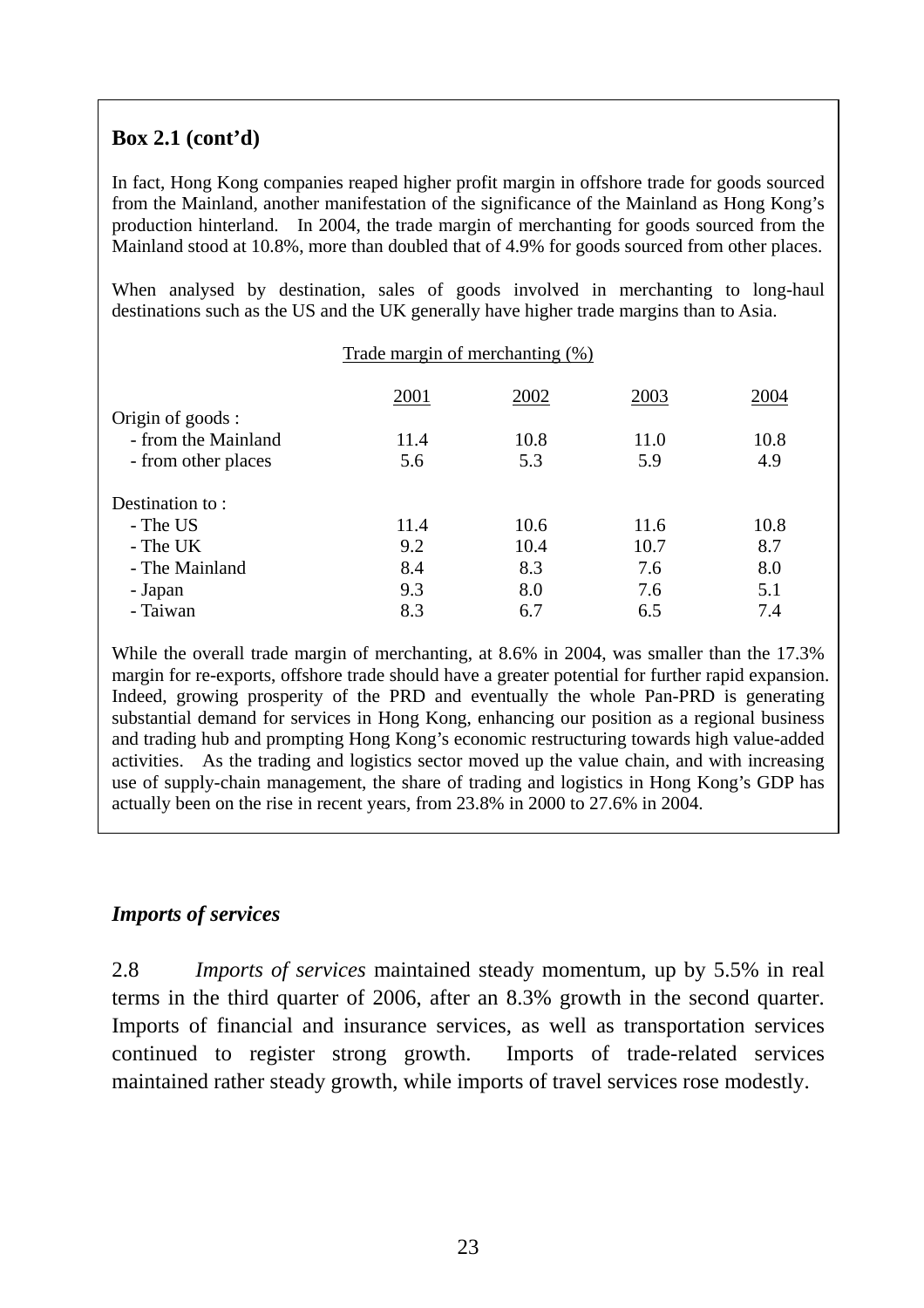#### **Diagram 2.13 : Travel services being the largest component in imports of services**

#### **Diagram 2.14 : Imports of services maintained steady growth**



*Imports of services in the first three quarters of 2006 : \$199.7 billion*



#### **Table 2.6 : Imports of services by major service group (year-on-year rate of change in real terms (%))**

|      |                      |                                                                       | Finance,                          |                                          |                           |                                   |  |  |
|------|----------------------|-----------------------------------------------------------------------|-----------------------------------|------------------------------------------|---------------------------|-----------------------------------|--|--|
|      |                      | Imports<br>of services                                                | Travel<br>$s$ ervices $(+)$       | Transportation Trade-related<br>services | services                  | business<br>and other<br>services |  |  |
| 2005 | Annual               | 2.9                                                                   | $-0.7$                            | 5.8                                      | 7.5                       | 4.6                               |  |  |
|      | Q1<br>Q2<br>Q3<br>Q4 | $(-2.1)$<br>6.0<br>$-0.1$<br>(3.7)<br>3.5<br>(0.7)<br>2.3<br>$(-0.3)$ | 6.3<br>$-7.6$<br>$-0.8$<br>$-0.2$ | 7.5<br>5.7<br>7.2<br>3.2                 | 6.5<br>10.0<br>7.4<br>6.6 | 3.8<br>4.8<br>5.9<br>3.8          |  |  |
| 2006 | Q1<br>Q2<br>Q3       | (1.0)<br>4.9<br>8.3<br>(6.8)<br>5.5<br>$-2.$                          | 1.3<br>6.8<br>1.4                 | 6.5<br>8.9<br>6.1                        | 3.8<br>1.5<br>2.0         | 10.0<br>12.4<br>13.8              |  |  |

Notes : Figures in brackets are the seasonally adjusted quarter-to-quarter rates of change.

(+) Comprising mainly outbound travel spending.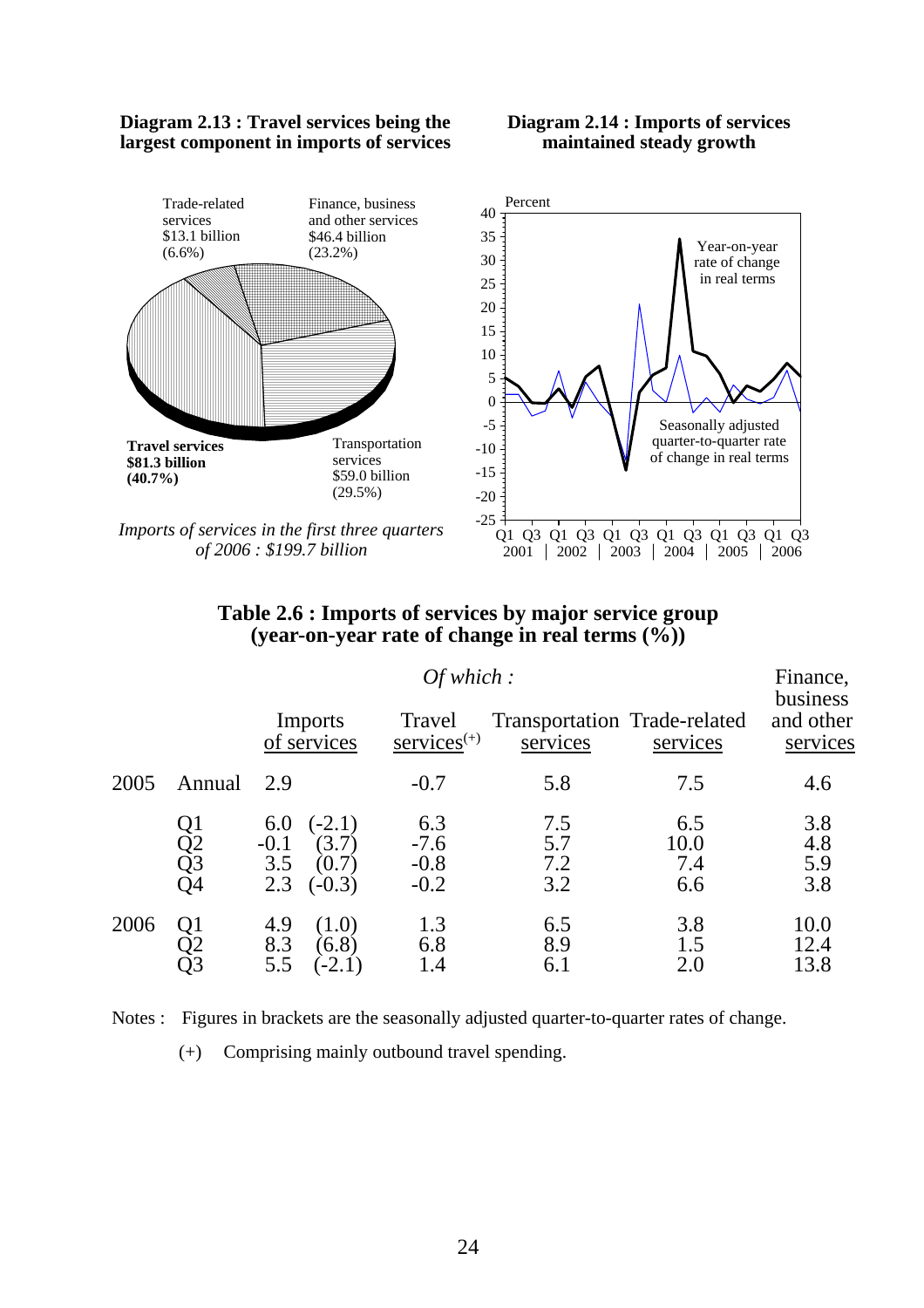# **Visible and invisible trade balance**

2.9 The combined visible and invisible trade balance stood at \$55.5 billion in the third quarter of 2006, equivalent to 7.3% of the total value of imports of goods and services. The value was larger than the corresponding figure of \$53.7 billion (7.8%) in the same period in 2005. The sizeable surplus in the visible and invisible trade account combined was a reflection of the overall strong external competitiveness of the Hong Kong economy.

|      |                      | Total exports                    |                                  | Imports                          |                              | Trade balance                           |                              |                              |
|------|----------------------|----------------------------------|----------------------------------|----------------------------------|------------------------------|-----------------------------------------|------------------------------|------------------------------|
|      |                      | Goods                            | <b>Services</b>                  | Goods                            | Services                     | Goods                                   | Services                     | Combined                     |
| 2005 | Annual               | 2,251.7                          | 483.5                            | 2,311.1                          | 251.8                        | $-59.3$                                 | 231.6                        | 172.3                        |
|      | Q1<br>Q2<br>Q3<br>Q4 | 479.1<br>555.4<br>614.6<br>602.7 | 109.7<br>109.8<br>128.7<br>135.3 | 498.8<br>575.0<br>621.6<br>615.8 | 59.8<br>59.0<br>68.0<br>65.1 | $-19.7$<br>$-19.6$<br>$-6.9$<br>$-13.1$ | 49.9<br>50.8<br>60.7<br>70.2 | 30.2<br>31.2<br>53.7<br>57.1 |
| 2006 | Q1<br>Q2<br>Ō3       | 538.5<br>586.7<br>667.2          | 125.2<br>126.2<br>146.8          | 568.3<br>622.1<br>685.8          | 62.6<br>64.4<br>72.8         | $-29.8$<br>$-35.4$<br>$-18.6$           | 62.6<br>61.8<br>74.1         | 32.8<br>26.4<br>55.5         |

#### **Table 2.7 : Visible and invisible trade balance (\$ billion at current market prices)**

Note : Figures may not add up exactly to the total due to rounding.

# **Trade policy and other developments**

2.10 In the era of globalisation and amidst the increasing integration with the Mainland, there is continuous need for Hong Kong to beef up its external competitiveness. In his 2006-07 Policy Address announced on 11 October 2006, the Chief Executive put forth various policy initiatives to sharpen competitiveness of the trading and logistics sector. For instance, at the micro front, administrative measures will be streamlined to improve operating efficiency of the river trade, while efforts will be made to expand the air cargo handling capacity. At the macro front, Hong Kong would seek to enter into more economic and trade arrangements with its trading partners to foster more favourable market conditions for our exports of goods and services.

2.11 The Policy Address also committed to work closely with the Mainland authorities at the central, provincial and municipal levels to ensure the smooth and effective implementation of  $CEPA^{(3)}$ . As at end-September 2006, the Trade and Industry Department (TID) and five Government Approved Certificate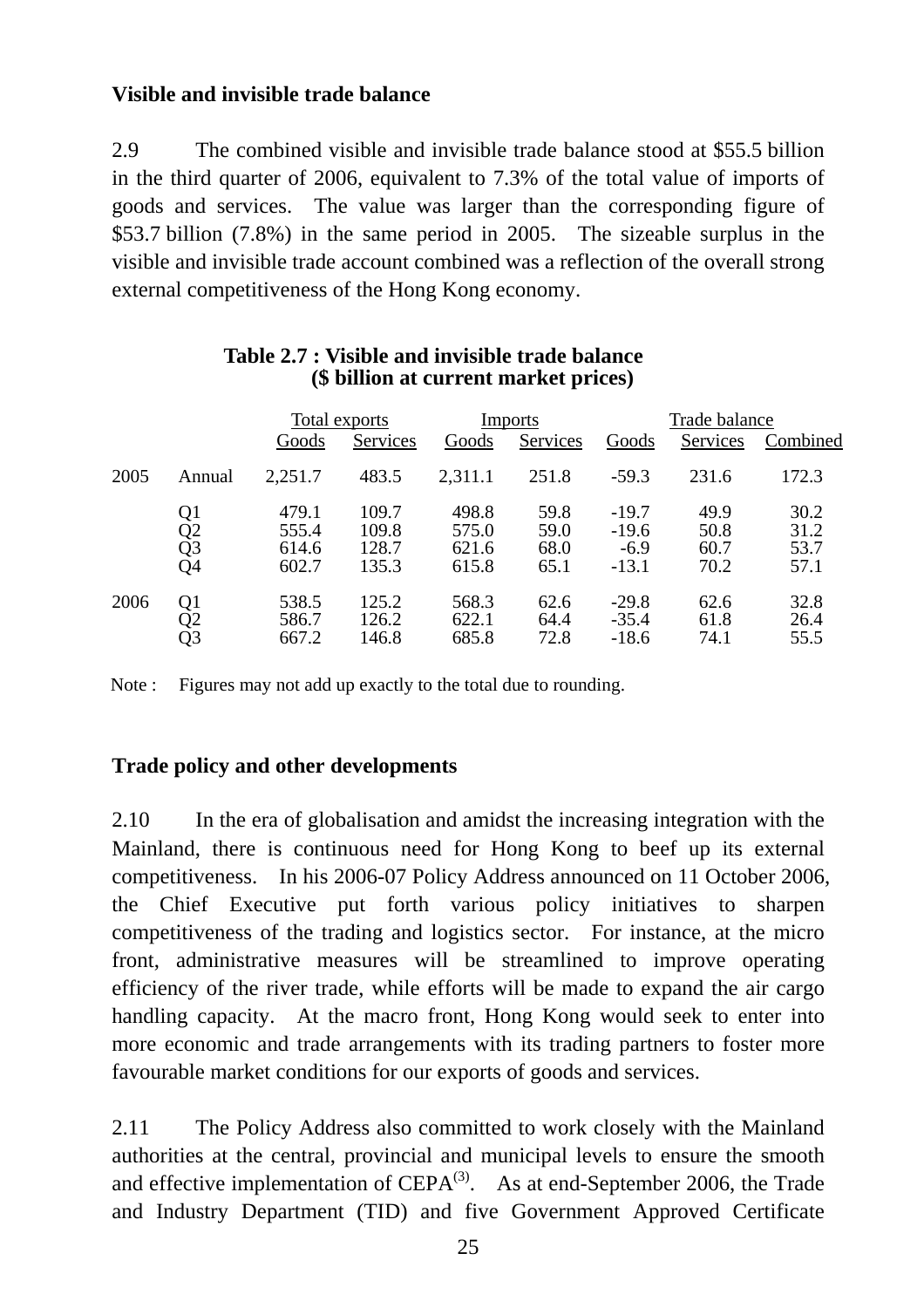Organisations issued 16 821 certificates of Hong Kong origin (CEPA) to goods produced in Hong Kong, involving a total of \$5.77 billion worth of goods. TID also approved 995 applications for certificates of Hong Kong Service Supplier. As CEPA is an open and developing platform, the Government will continue to engage the Mainland authorities on further liberalisation measures under CEPA for the benefits of the Hong Kong economy.

2.12 The Economic Summit on "China's 11th Five-Year Plan and Development of Hong Kong" held on 11 September also identified a number of strategic issues on trade in goods and services for further study. They include deepening and optimising CEPA and helping Hong Kong companies to tap the Mainland market. Besides, policy directions on areas such as cross-boundary infrastructure development, cross-boundary truck transport efficiency, upgrading of airport facilities, and enhancing competitiveness of port and shipping industry were also discussed. It is expected that a pragmatic and feasible action agenda would be worked out by the end of this year.

# **Notes :**

- (1) Estimates of price changes for the trade aggregates are based on changes in unit values, which do not take into account changes in the composition or quality of the goods traded, except for some selected commodities for which specific price indices are available. Changes in real terms are derived by discounting the effect of price changes from changes in the value of the trade aggregates.
- (2) Re-exports are those goods which have previously been imported into Hong Kong and are subsequently exported without having undergone in Hong Kong any manufacturing processes which change permanently the shape, nature, form or utility of the goods.
- (3) On 29 June 2006, further liberalization measures under CEPA were introduced. Starting from 1 July 2006, an additional 37 categories of Hong Kong products are entitled for zero tariff in entering the Mainland market, bringing the number of products with CEPA rules of origin to a total of 1 407. Moreover, 15 new liberalization measures in 10 existing services sectors will be implemented as from 1 January 2007, and protection of intellectual property is included into the trade and investment facilitation framework under CEPA.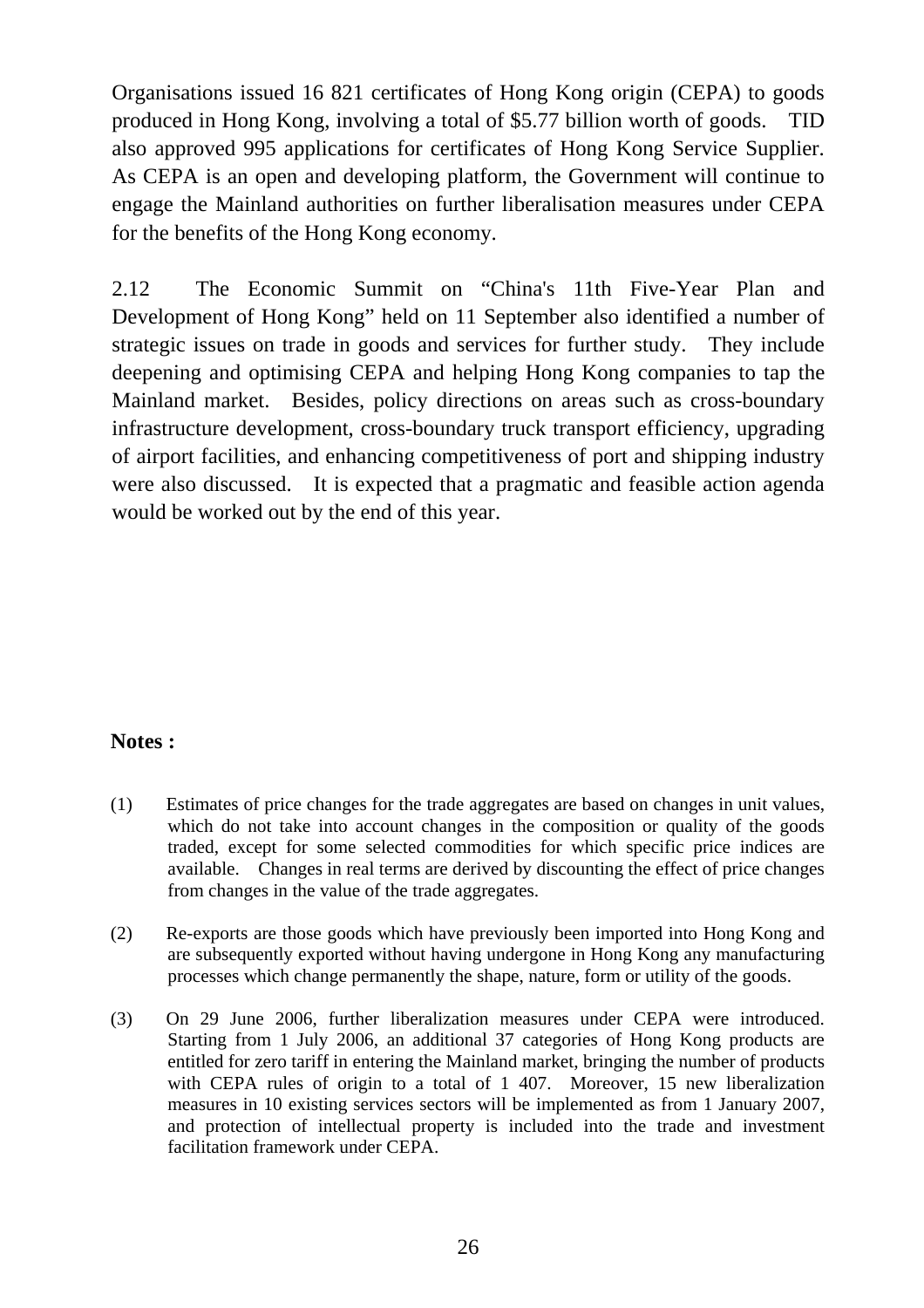# **CHAPTER 3 : DEVELOPMENTS IN SELECTED SECTORS**

# *Summary*

- <sup>z</sup>*The residential property market continued to develop healthily in the third quarter of 2006. Flat prices stabilised after a few months of mild decline, as sentiment improved upon the recent pause in US interest rate hikes. The non-residential segment largely fared well in tandem with continued business upturn.*
- Inbound tourism maintained a decent performance in the third quarter, *manifested by a broad-based rise in visitor arrivals from major markets.*
- <sup>z</sup>*The recent decision by the Government to develop new cruise terminal facilities should enable Hong Kong to better capture the growth of the cruise industry worldwide and in the Asia Pacific Region. The tourism industry stands to benefit directly by the resultant increase in number and diversity of visitors.*
- The logistics sector is moving ahead steadily with further expansion in both *air and water freight. The robust Mainland economy being Hong Kong's primary cargo source continues to be the major growth driver.*
- *The Policy Address announced by the Chief Executive in early October re-affirms the commitment of the Government to foster the development of innovative and high value-added industries. The initiatives introduced in the Address would reinforce the tendency of the business community to engage in innovative activities.*

# **Property**

3.1 The sales market for *residential property* continued to develop healthily in the third quarter of 2006. Sentiment improved upon the recent pause in US interest rate hikes and intensified mortgage competition amongst the banks. Trading rose back in recent months, led by a visible rebound in primary sales as developers stepped up launching new projects. Meanwhile, flat prices stabilised after a brief and mild decline in the earlier months. Flat prices in September 2006 were virtually unchanged from June, yet still giving a modest increase of 2.1% over end-2005. Compared with the trough in 2003, flat prices in September 2006 were 58% higher, but still 47% off the peak in 1997.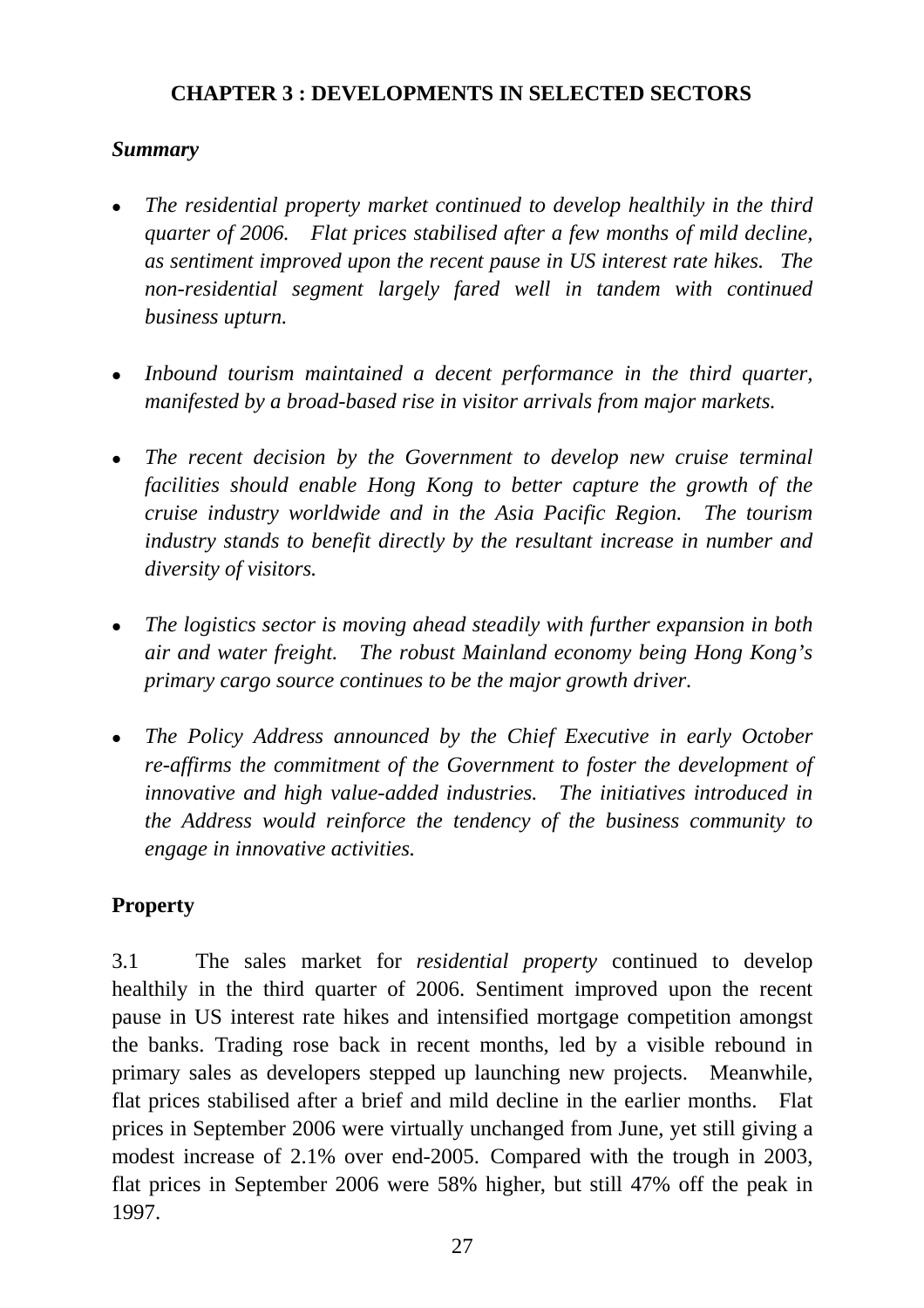#### **Diagram 3.1 : Flat prices stablised recently as trading returned to a moderate level**



3.2 Leasing of residential flats continued to perform steadily. Flat rentals edged up further by 1.0% from June to September 2006, giving a cumulative increase of 2.1% during the first nine months of the year. User demand stayed solid, though activities appeared to shift somewhat to the sales front recently as acquisition interest improved.

3.3 The markets for *office and industrial spaces* kept faring well in recent months. Corporate expansion witnessed in many economic sectors bolstered leasing activities. This, coupled with abundant market liquidity seeking high capital yield, sustained acquisition interest. Prices and rentals moved up concurrently against this backdrop. During the third quarter of 2006, office prices and rentals rose further by 3.0% and 1.6% respectively, while the corresponding increases for flatted factory prices and rentals were 5.2% and 4.5%.

3.4 As regards *shopping space*, prices and rentals continued to move within a narrow band. Sentiment stayed cautious after the earlier market upsurge. During the third quarter of 2006, prices of shopping space edged up by 0.7%, while rentals held static. This notwithstanding, the recent fairly strong performance of the retail sales may provide some support for the market going forward.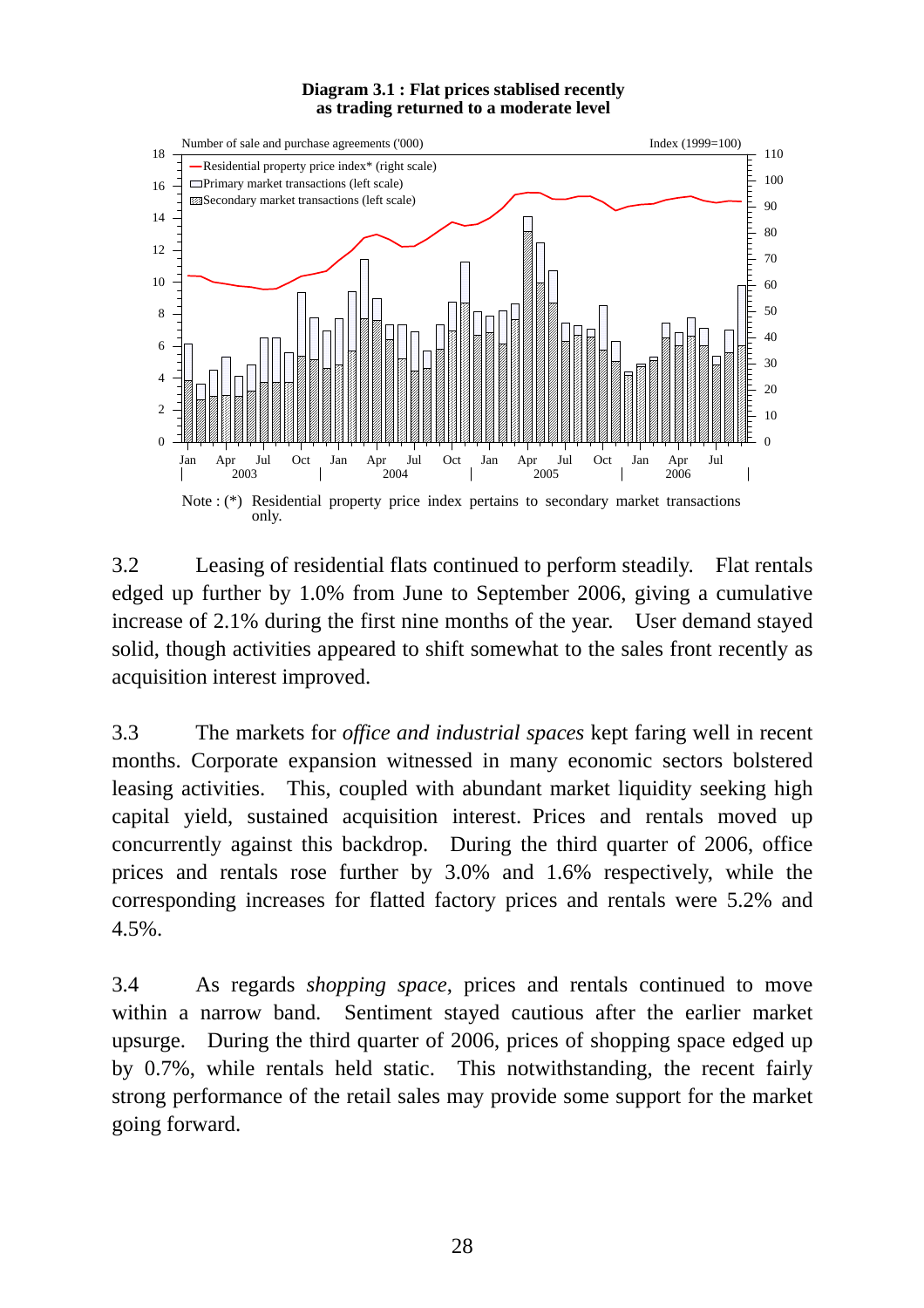



#### **Land**

3.5 Sentiment among property developers in land acquisition showed signs of improvement most recently. From early October to mid-November 2006, three prime residential sites on the *Application List* were successfully triggered for sale through auctions to be held in late November and mid-December. This followed 14 applications received from April to September, of which most pertained to more peripheral locations and only two were accepted and subsequently sold through auctions.

3.6 Sale of *new railway sites* kept drawing considerable market attention due to location advantages. In the third quarter of 2006, the tender of a KCR site in Tuen Mun was awarded after four tenders were received. Besides, expression of Interest for another KCR site in Tsuen Wan was invited and 13 submissions were received.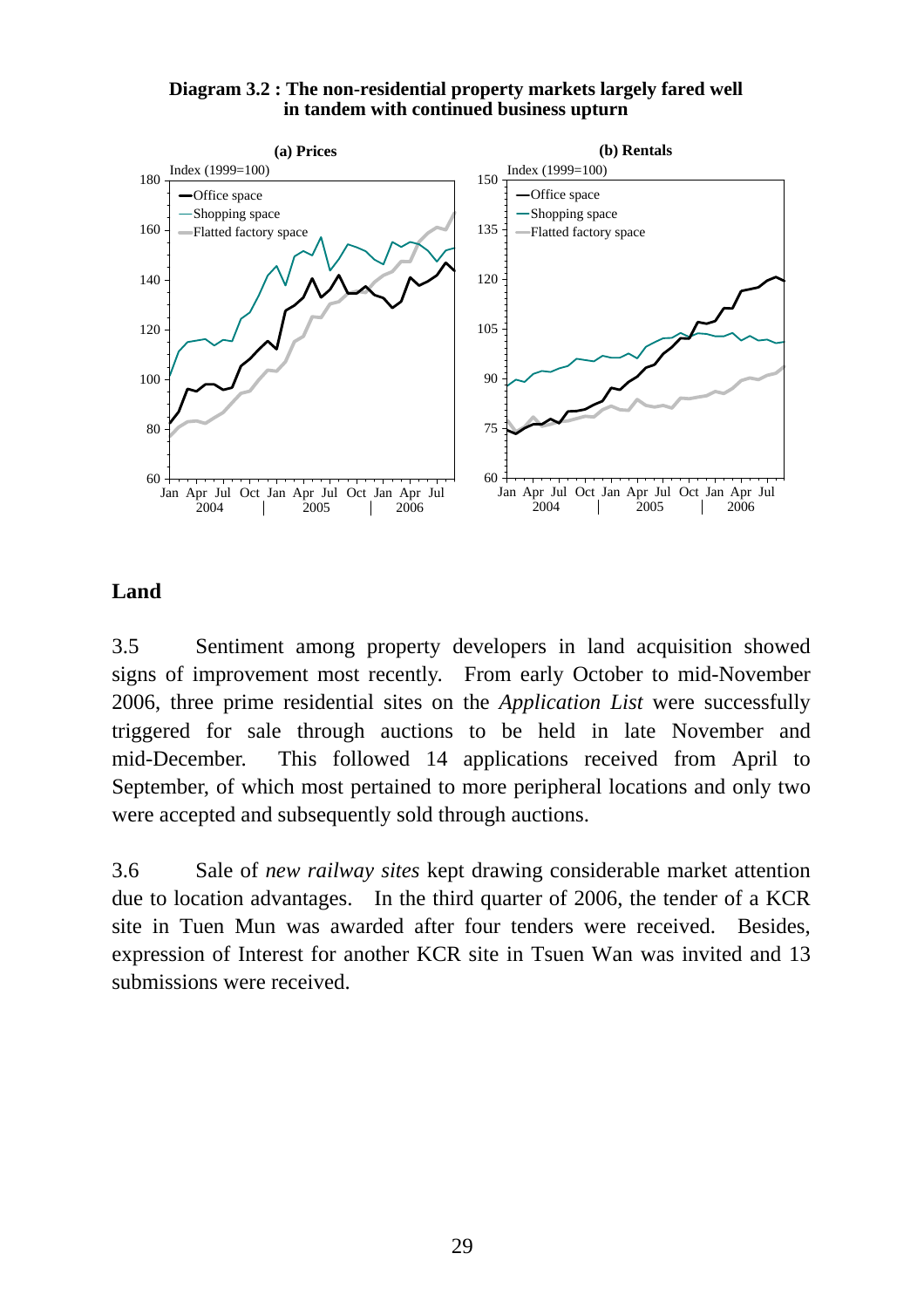# **Box 3.1**

# **Methodology of compiling property price and rental indices\***

The official property price and rental indices are compiled by the Rating and Valuation Department (R&VD) and published on a monthly basis. The indices now cover 4 major types of property viz. residential property, office space, shopping space and flatted factory space. A brief introduction to the methodology underlying compilation of these indices is given below, with a view to facilitating the use of these indicators to analyse market changes.

#### **Common mis-perceptions**

There is a quite common approach to analyse property market performance by referring to the movements in average price/rental per measurement of floor area (referred hereafter as average price/rental for simplicity sake) for transacted properties. However, this approach is very broad-brush in nature and sometimes may produce misleading indications. The main reason is that properties transacted in different periods may differ substantially in qualities and characteristics, such as floor level, view, location and age. These differences can give rise to movements in average price/rental that hardly represent actual change in market condition.

In order to more accurately reflect market changes, comparison of property price/rental over time should be made with the effect due to the factors of quality and characteristics being discounted as far as possible. This can ideally be achieved by frequently updating the potential saleable/leasing value of properties. However, massive resources in conducting valuation would be involved, thereby imposing practical difficulties.

#### **Rateable value approach to compile property price and rental indices**

Nevertheless, the rateable value (RV) approach currently adopted by the R&VD provides a technically viable and economical solution. This approach relies primarily on the RV that is an estimate of annual open market rental value of a property assessed for rating purpose. It is reviewed on the same date annually for all completed properties, with due regard to the prevailing market condition generally and the quality and characteristics for different properties specifically. The RV approach comprises 3 major steps :

- (i) The price/rental of a transacted property in a given category (by sales/leasing and by major property type) is divided by its RV to calculate a "factor" in that category. As the market prices/rentals as well as the RVs of different properties have already reflected the vast differences in quality, the "factors" can enable a like-with-like comparison of different property transactions in the same category.
- (ii) The "factors" for all transacted properties in the same category and in a given period are pooled together and averaged in equal weighting to generate an average "factor" for the category in the period concerned.
- (iii) The average "factors" for a given category in different periods are then used to construct an index that reflects price/rental change over time.

For residential property and office space of which more than one sub-category is featured, step (ii) involves a weighting process in compiling the composite price or rental indices for the category. The weights are based on the number of transactions for different grades of residential property, and the floor area for different grades of office space, in the latest 12 months on a rolling basis to remove the seasonal effects.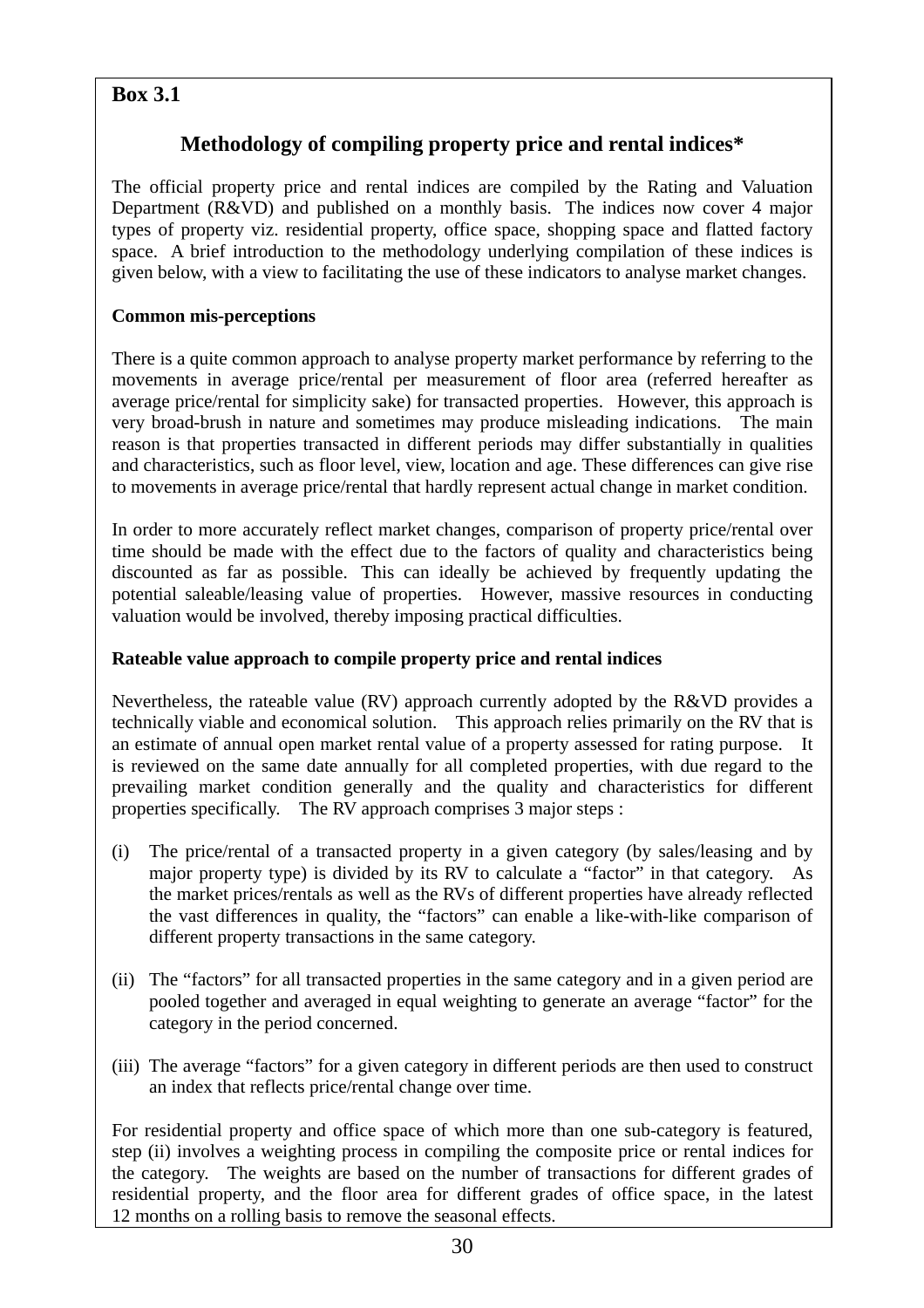#### $\overline{a}$ **Box 3.1 (cont'd)**

For illustrative purpose, the following diagram compares the recent month-to-month changes of the property price/rental indices compiled by R&VD vis-à-vis the average price/rental levels. Generally, the price/rental indices exhibits a more stable movement that matches with the steady state of the private housing market so far in 2006. On the other hand, the average price/rental exhibits greater fluctuations that do not quite tally with the actual situation.



#### **Sources of data**

The data on property prices are obtained through the scrutiny of sales transactions by R&VD for stamp duty purposes, and from the Day Book of the Land Registry. The data on property rentals are mainly sourced from the returns on leasing information submitted to R&VD.

#### **Other technical issues and caveats**

The price indices do not cover primary market transactions for two major reasons. First, RV is not yet available for most of the properties traded in the primary market that are not completed. Second, there often exists a variety of concessions tied to different price levels set by the developers, in respect of payment terms, interest rate subsidy, cash rebate, etc, making like-with-like comparison of prices for different transacted properties very difficult.

In compiling the rental indices, the underlying rental data is analysed on a net basis, exclusive of rates, management fees and other charges. If the rental charged to tenants already covers such expenses, adjustment is made to enable like-with-like comparison of different transactions. By the same token, the effect of rent-free period granted to tenants is discounted if known. However, the effect of concessions not specified in the contracts cannot be adjusted in the absence of details.

Both price and rental indices are statistical presentations to indicate a general market trend only. It is therefore not advisable to use the indices as a substitute for valuation of individual properties.

#### *(\*) This article is jointly prepared by the Rating and Valuation Department and the Economic Analysis Division.*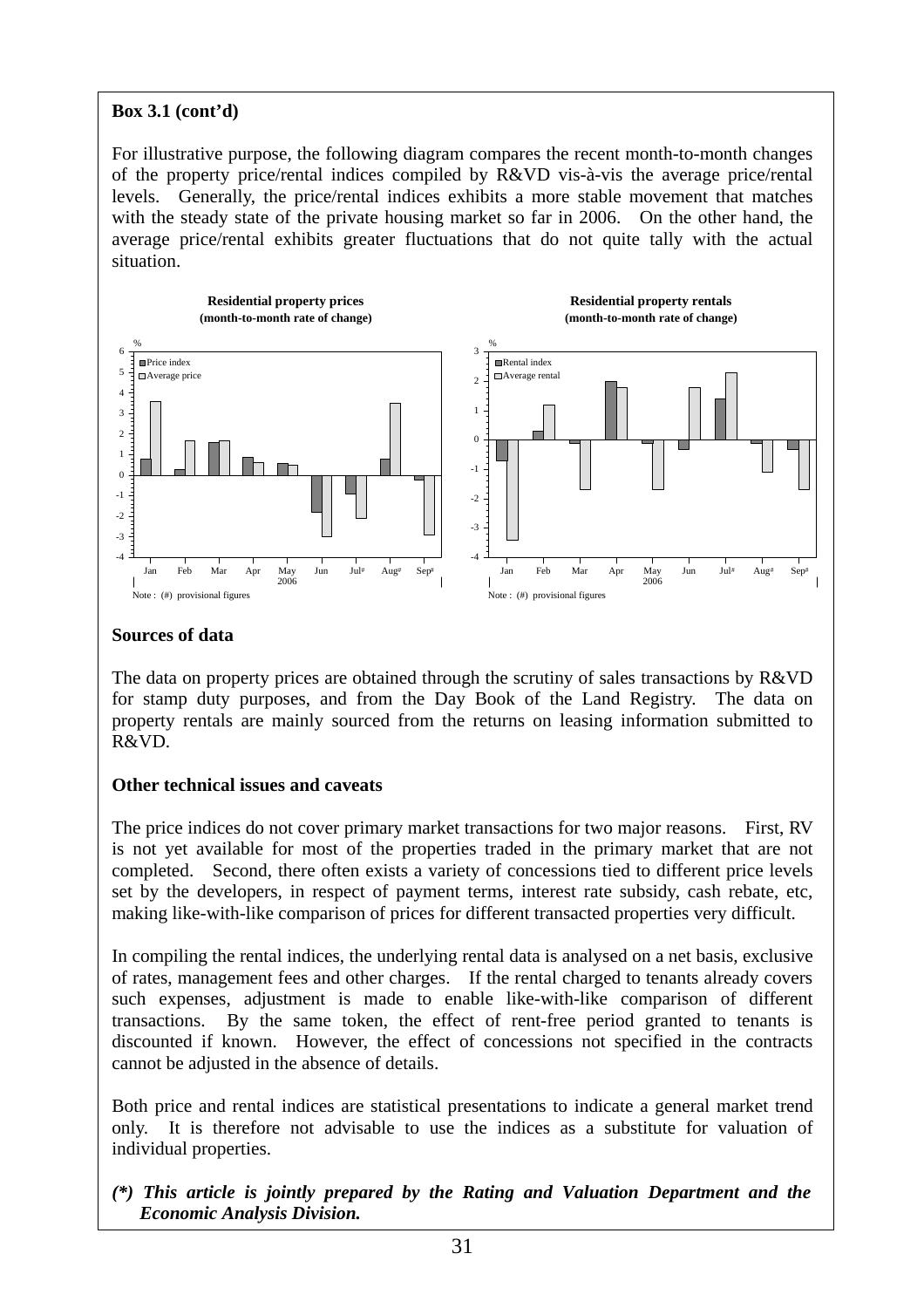### **Tourism**

3.7 The total number of *incoming visitors* recorded a solid increase of 6.7% year-on-year in the third quarter of 2006, though this was moderated from the growth spurt earlier in the year. Moreover, the visitor growth continued to be broadly based across major source markets, with distinct rise in arrivals from Europe, North Asia, and South and Southeast Asia. Concurrently, the growth in incoming Mainland visitors stayed solid. For the first three quarters of 2006 taken together, overall visitor growth stood at 9.5%, exceeding the full-year average of 7.1% in 2005. Also, this compared favourably with the corresponding increases in visitor arrivals at many other popular destinations in the region $^{(1)}$ .

**Diagram 3.3 : Inbound tourism maintained a broad-based increase across market so far this year**



Note : The sharp deceleration in year-on-year growth from mid-2004 to early 2005 was mainly due to fading and eventual dissipation of the base impact of SARS.

3.8 Along with the progressive expansion of the Individual Visit Scheme (IVS), the number of Mainland visitors travelling under this scheme surged further by 22.9% year-on-year in the first nine months of 2006, with their share in total Mainland visitor arrivals rising to around 50%. Also, the increasing popularity of IVS as the mode of travel has reinforced the tendency of Mainland residents to spread out travel plans into different periods of a year. This tendency is conceivably a major factor underlying the relatively subdued performance of Mainland visitor arrivals during the recent Golden Weeks of Labour Day and National Day. As from January 2007, IVS will be further extended to cover five more cities in the Mainland, bringing the total to  $49<sup>(2)</sup>$ .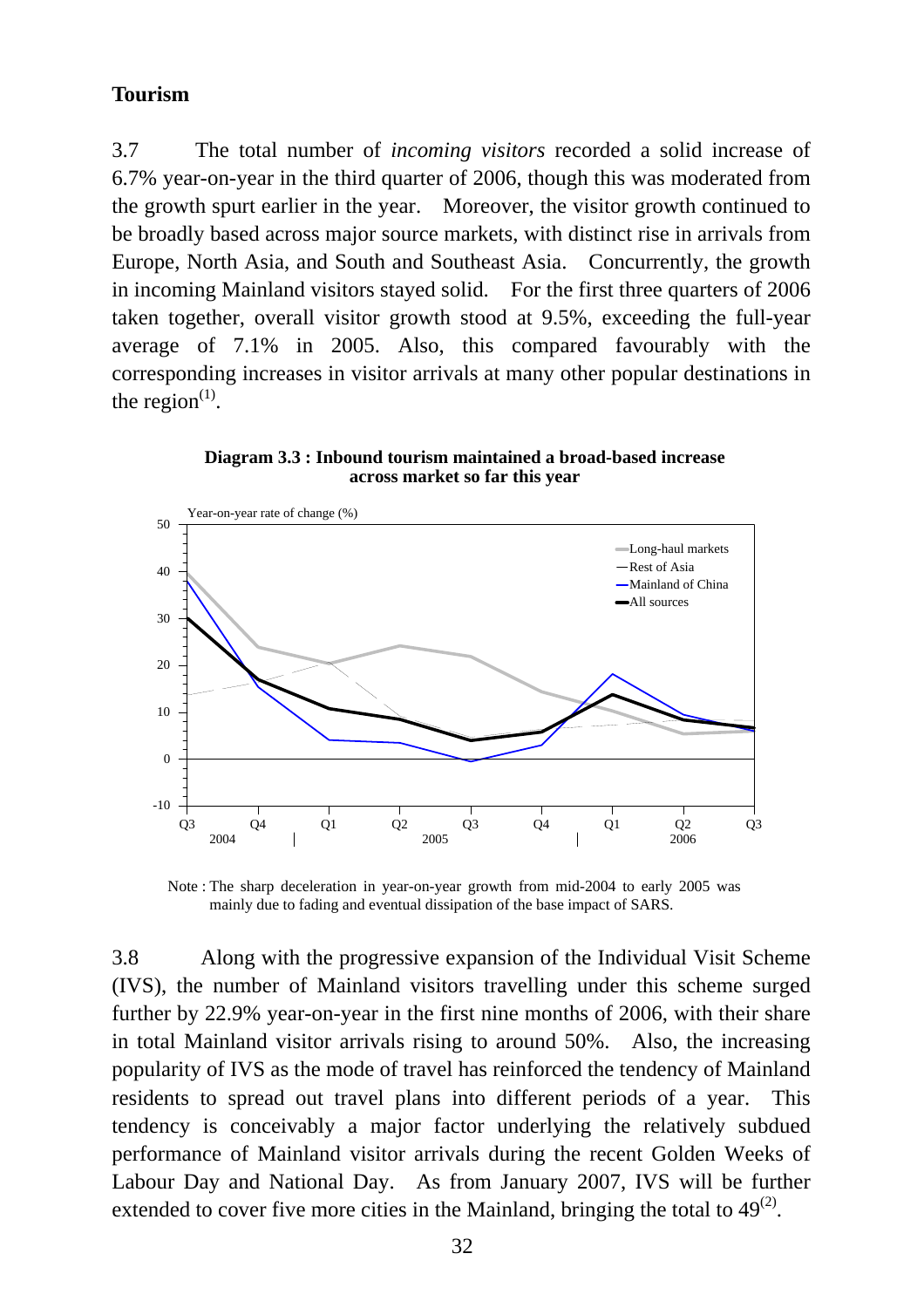**Diagram 3.4 : Mainland visitor arrivals are now halved by trips under Individual Visit Scheme**



3.9 In October 2006, the Government announced its decision to develop new cruise terminal facilities at the southern end of the former runway in Kai Tak<sup>(3)</sup>. The development primarily rests with the private sector, to which an open tender is planned to be invited in late 2007 and awarded by the second quarter of 2008. There will be two alongside berths which can meet the need of mega cruise vessels up to a displacement of 100 000 tonnes. The first berth is targeted for completion in 2012. The new facilities will help Hong Kong to leverage on the rapid growth of the cruise industry worldwide and in the Asia Pacific Region. In the first nine months of 2006, the non-local cruise passenger throughput of Hong Kong surged by 27.3% over a year earlier to 281 100. For 2006 as a whole, 41 international ship calls have been made or confirmed, up markedly from the corresponding figure of 30 in 2005.

3.10 As regards Hong Kong's *outbound tourism*, resident departures rose steadily further by 3.7% year-on-year in the third quarter, giving an average growth of 4.4% for the first three quarters of 2006. Sustained pick-up in consumer spending and increased business connectivity with the Mainland were the major factors at work. It is estimated that in 2005, 87% of the outbound trips were destined for the Mainland, of which about two-thirds were personal travels. Latest indications showed that in 2004, outbound tourism accounted for 26% of the total direct value added generated by the tourism industry and 0.8% of GDP.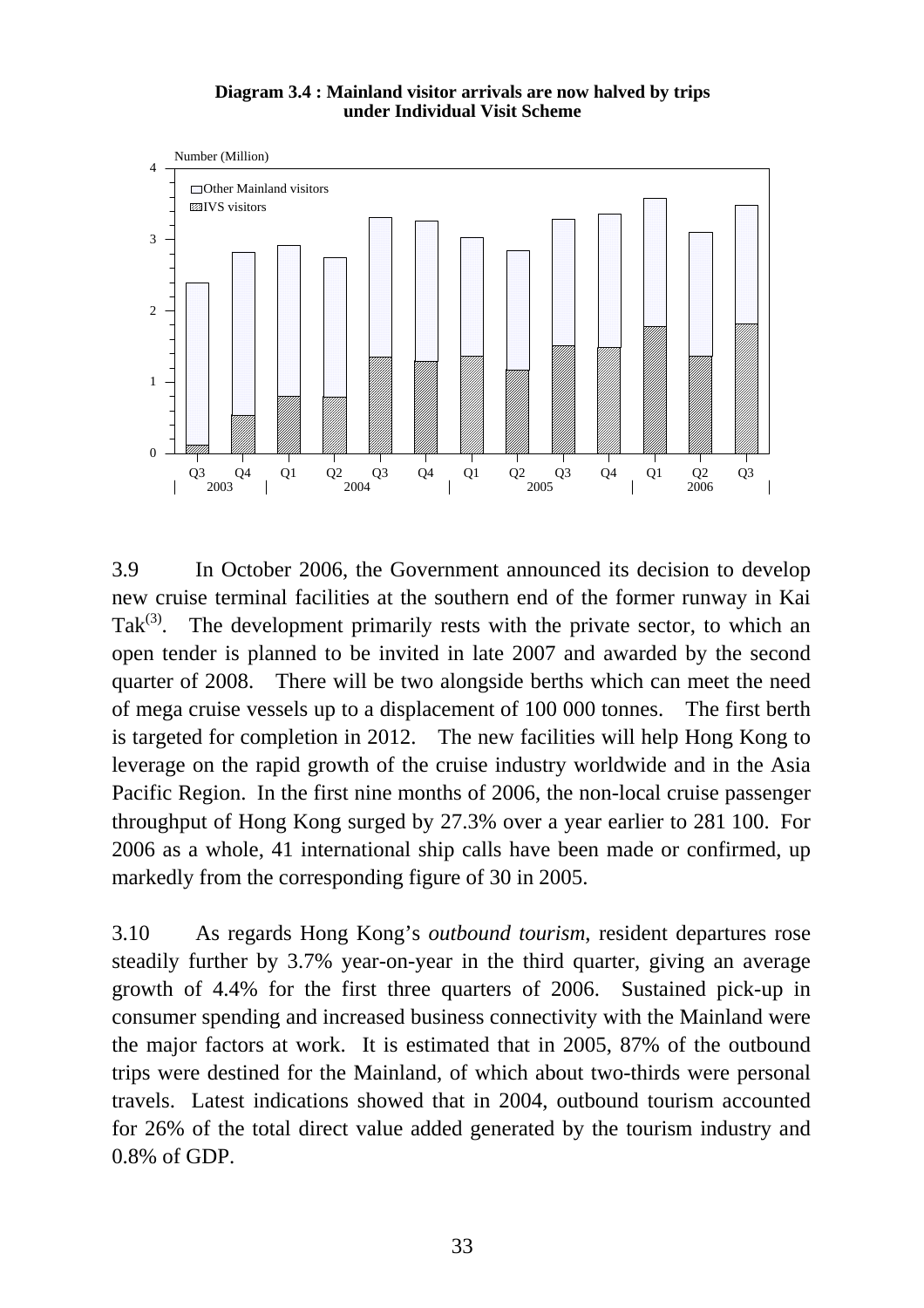## **Logistics and maritime**

3.11 The logistics sector continued to cruise ahead steadily. Sustained growth in external trade and transhipment activities, particularly in relation to the robust Mainland economy, largely contributed. On *air freight*, cargo throughput expanded further, albeit at a moderated pace of 3.2% in the third quarter of 2006. Yet the value of trade (excluding transhipment cargoes) handled by air actually picked up, to growth at 8.9% in the third quarter as against that of 7.8% in the second quarter. In recent years, these two indicators likewise progressed significantly. The increase was consistently more distinct for the latter, consequential to a rising share of high-value merchandise in air freight.

3.12 To sharpen Hong Kong's competitive edge in handling air freight, on-going efforts are devoted to expand air services network $^{(4)}$  as well as cargo and passenger capacities of the Hong Kong International Airport (HKIA). For example, the Airport Authority is constructing 10 additional cargo parking stands for target completion by end-2007. Besides, two cargo terminal operators in HKIA are expanding their facilities that will come into operation by end-2006 and end-2007 respectively.



3.13 On *port cargo* movement, overall container throughput handled by the Hong Kong port went up by an estimate of 4.6% in the third quarter of 2006 over a year earlier. This followed an increase of 5.2% in the first half, giving an estimated rise of 5.0% for the first nine months of 2006.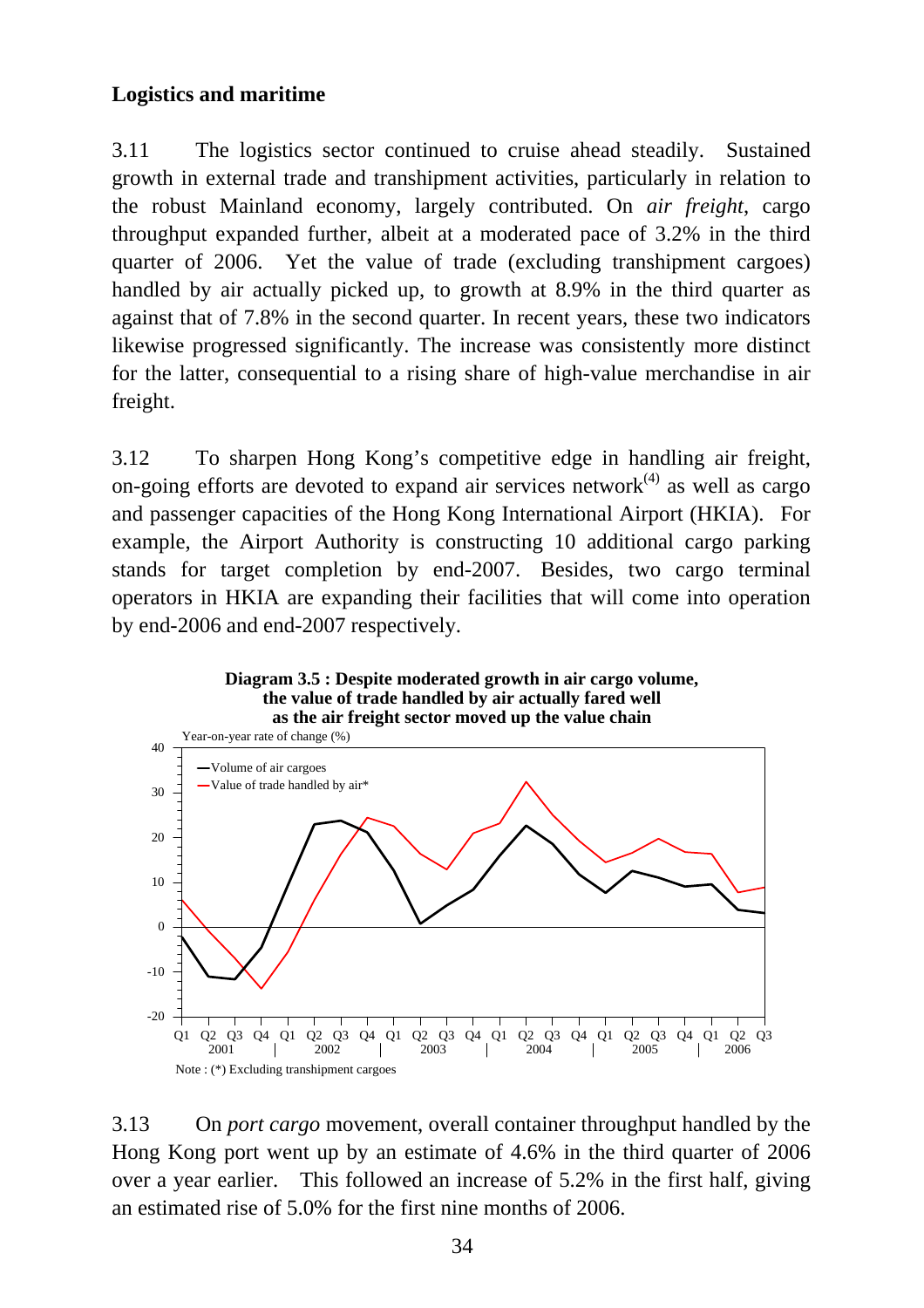3.14 The container throughput carried by river trade vessels expanded further by 6.4% in July-August 2006 over a year earlier. This contributed to an increasing share of river trade vessels in handling cross-boundary container traffic that reached 50% in the first eight months of 2006. The growth of river trade is attributable to the extension of cargo catchment from the eastern to the western part of Pearl River Delta where manufacturing activities have been taking off in recent years.



**Diagram 3.6 : Port container traffic showed further solid growth as river cargo movements kept booming**

Note : (\*) Preliminary estimate by Hong Kong Port Development Council. Breakdown in throughput by ocean and river vessels is not available yet.

3.15 To enhance efficiency of cross-boundary cargo flows, the Government has reached a consensus with Dongguan authorities that an express clearance system will be adopted at the new Liaobu inland control point when it comes into operation in late 2006. To attract more cargo businesses into Hong Kong, the Government introduced the relevant legislation to the Legislative Council in October 2006 for introducing multiple entry permits for river trade vessels, reducing permit fees, and streamlining application and entry procedures.

3.16 The competitiveness of the logistics sector reinforces Hong Kong's status as an international maritime centre. Currently, Hong Kong is the seventh largest maritime centre and the fifth largest shipping register in the world $^{(5)}$ . Our competitiveness mainly lies with effective rule of law and high quality of professional services. The rapid development of the shipbuilding industry in the Mainland is expected to provide vast business opportunities for Hong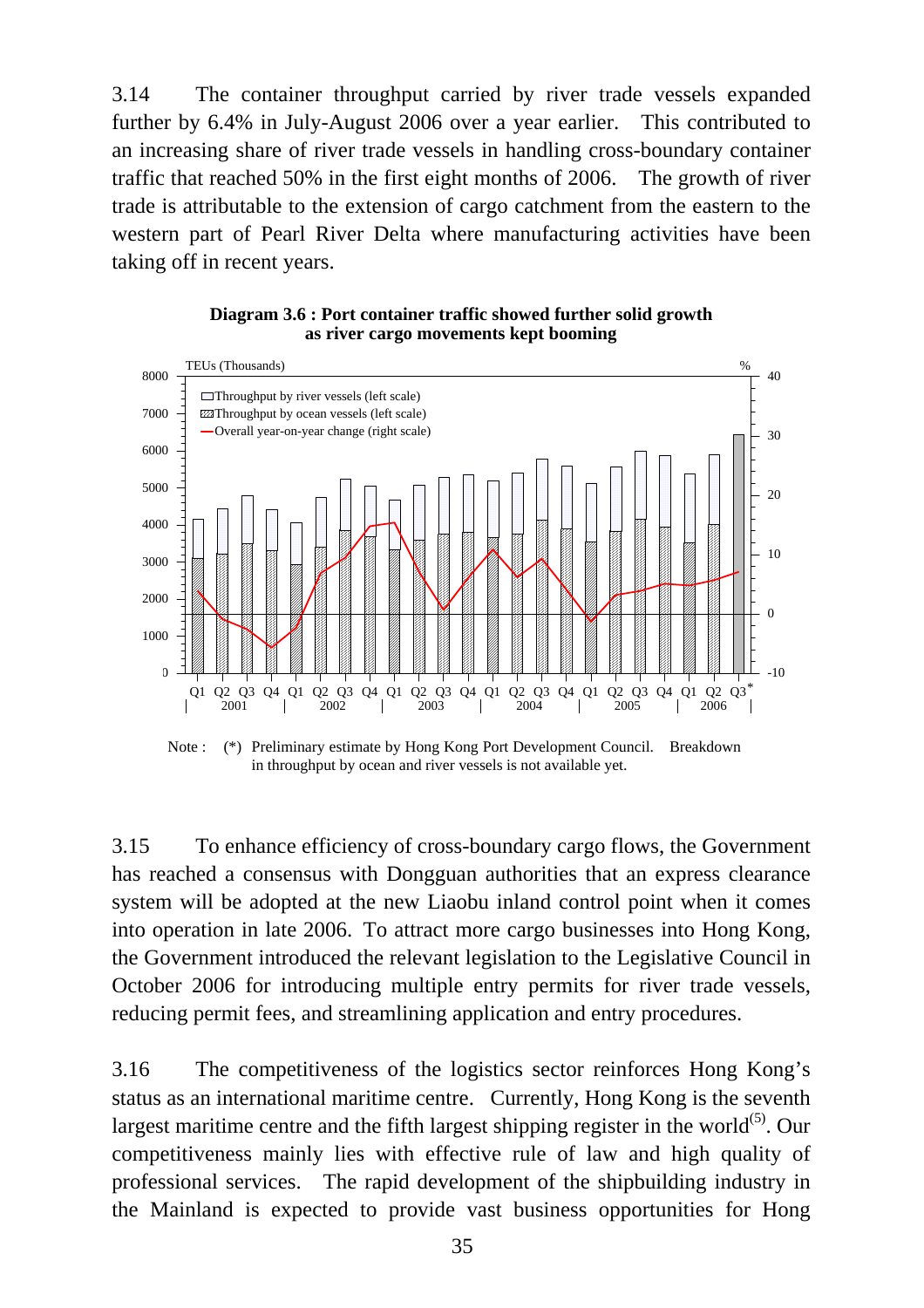Kong's maritime business. The Government has been putting on-going efforts to promote the quality maritime services available in Hong Kong. The Government will also continue to work for improving shipping register service and training up maritime professionals. In addition, the Government endeavours to continue to negotiate with major trading partners for agreements to relief double taxation on shipping and air transport incomes.

## **Creativity and innovation**

3.17 In his Policy Address in early October, the Chief Executive highlighted the need to upgrade Hong Kong's local economic infrastructure gearing it to support innovative and high value-added industries. A number of new initiatives on promoting innovation and information technology, as well as cultural and creative industries, were announced. Examples include enhanced financial support for the Hong Kong Design Centre to encourage the use of design in value-added drive, public consultation on radio spectrum policy framework, and establishment of a Hong Kong Film Development Council.

3.18 The Digital 21 Strategy, which is the blueprint for development of information and communications technology (ICT) in Hong Kong, is under review and update<sup> $(6)$ </sup>. A two-month public consultation on the new strategy proposed by the Government was kicked off in mid-October. The proposed strategy identifies five major action areas, with a view to achieving the vision of building on Hong Kong's position as a world digital city through advancing achievements and seizing new opportunities<sup> $(7)$ </sup>. Apart from general applications, ICT often serves as an important element in the process of commercialising creative ideas and innovative activities.

3.19 In recent years, innovation activities proliferated in the increasingly knowledge-based Hong Kong economy. Latest indications revealed that business expenditure on in-house research and development activities rose markedly further by 22.5% to \$5.6 billion in  $2005^{(8)}$ . This brought the total business expenditure on scientific and technological innovations to a new high of \$18.5 billion. Besides, a large number of business firms were found to engage in innovations not directly related to science and technology, such as new aesthetic design of products and new business practices. The proportion of business firms engaging in one or more types of innovative activities rose distinctly to about 48.5% in 2005, from 42.8% in 2004.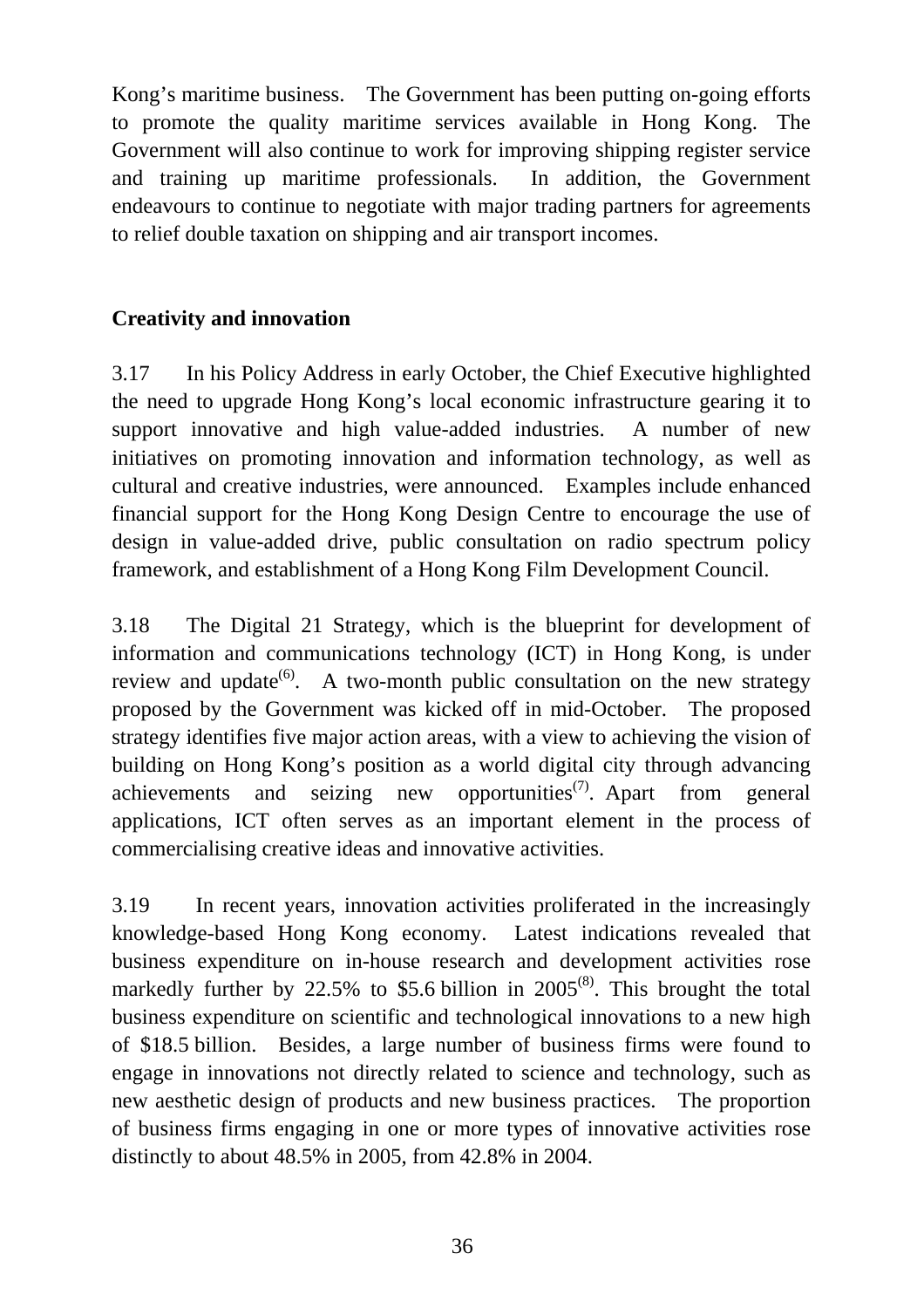#### **Diagram 3.7 : Increase in R&D activities led the business expenditure on scientific and technological innovations to a new record high in 2005**



### **Notes :**

- (1) Based on the official statistics released by the respective regional host markets, the year-on-year growth rates for their visitor arrivals in the first nine months of 2006 stood at 15.4% for Macau, 9.2% for Singapore, 8.8% for the Philippines, 7.2% for Japan, 5.6% for Malaysia (up to July), 4.4% for Taiwan, 2.9% for the Mainland, and 2.5% for South Korea.
- (2) As from 1 January 2007, the Individual Visit Scheme will be further extended to Shijiazhuang in Hebei, Zhengzhou in Henan, Changchun in Jilin, Hefei in Anhui and Wuhan in Hubei. The Scheme will then cover 49 cities with a population exceeding 250 million.
- (3) The decision followed the Stage 3 Public Consultation on Kai Tak Planning Review that ended in August 2006, by which the public generally supported the development of a cruise terminal at the tip of the former runway in Kai Tak. As regards the Expression of Interest exercise conducted in late 2005 to gauge market feedback, the Government concluded that none of the suggestions received fully met its requirement.
- (4) In June 2006, the General Administration of Civil Aviation of China and the Economic Development and Labour Bureau concluded the annual review of the Mainland/HKSAR Air Services Arrangement, which would substantially liberalise the aviation market between the Mainland and Hong Kong.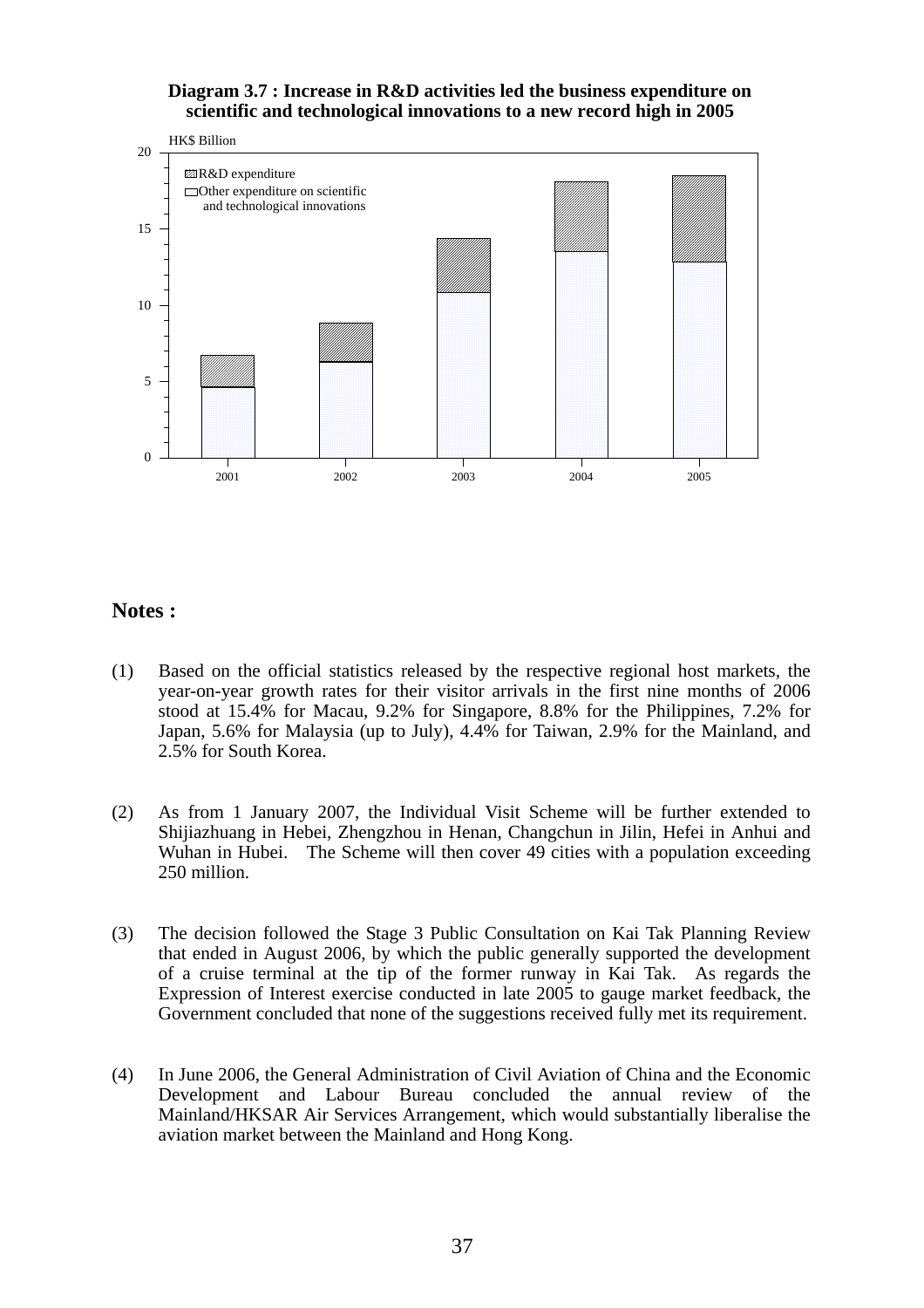- (5) The ranking in respect of maritime centre is compiled by the United Nations Conference on Trade and Development Secretariat according to deadweight tonnage of the world fleet. As of 1 January 2006, Hong Kong controlled about 44 million tonnes of vessels with at least 1 000 gross registered tonnes. The ranking in respect of shipping register is based on the gross tonnage of vessels in the register, according to the information kept by the Danish Shipowners' Association. As at September 2006, there were 1 128 vessels registered in Hong Kong with a total gross tonnage of 31.5 million tons.
- (6) The Digital 21 Strategy was first published in 1998 by the Government to set out the vision of developing Hong Kong into a leading digital city in a globally connected world. The strategy is aimed to outline how the Government, business, industry, academia and the public can work together to achieve this goal. To take account of advances in technology and changing needs of the community, the Strategy requires constant review. Previous updates were made in 2001 and 2004.
- (7) The five action areas identified by the proposed new Digital 21 Strategy includes (i) facilitating a digital economy; (ii) promoting advanced technology and innovation, (iii) developing Hong Kong as a hub for technological cooperation and trade, (iv) enabling the next generation of public services, and (v) building an inclusive, knowledge-based society.
- (8) For details, see the Report on "2005 Annual Survey of Innovation Activities in the Business Sector" published by Census and Statistics Department on 26 October 2006.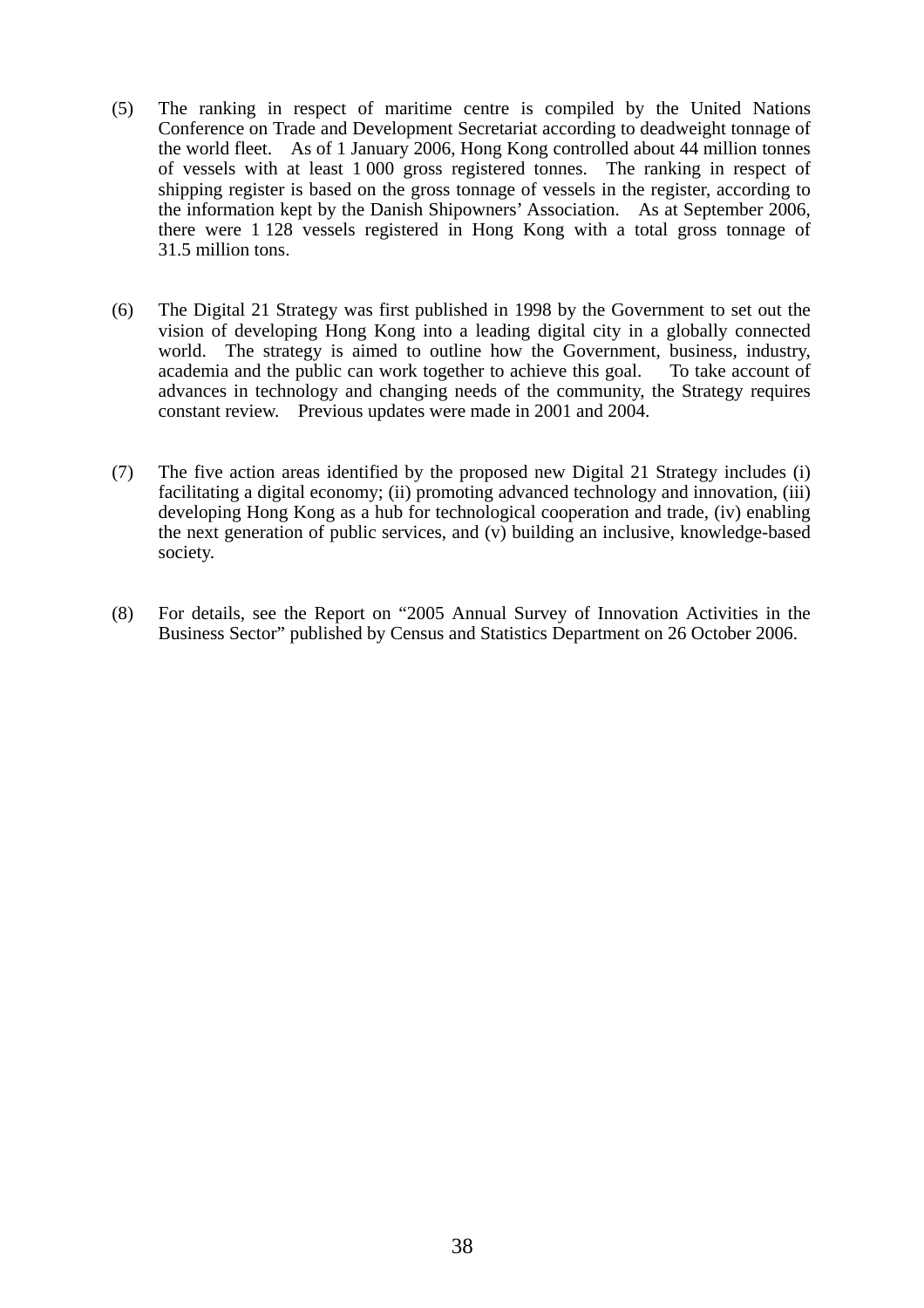## **CHAPTER 4 : THE FINANCIAL SECTOR#**

## *Summary*

- <sup>z</sup>*The financial sector was buoyant in the third quarter of 2006, benefiting much from the increasing financial integration with the Mainland. Market sentiment was well supported by Hong Kong's strong economic fundamentals and the leveling off of US interest rates.*
- The monetary conditions remained accommodative, supporting the brisk *expansion of the economy. The Hong Kong dollar weakened against most major currencies along with the US dollar during the third quarter.*
- <sup>z</sup>*As liquidity in the banking sector was abundant, interbank interest rates edged lower. Money supply and bank loans both expanded further in the third quarter. Asset quality of the banking sector continued to improve, alongside the sustained economic upturn.*
- <sup>z</sup>*The local stock market enjoyed a stellar performance in the third quarter following some consolidation in May and early June. The Hang Seng Index surged further in mid-November to reach a record high and market capitalisation broke the \$11 trillion mark. IPO activity regained vigor and attracted much interest from international investors.*
- *Hong Kong is striving to become a key asset management centre in the region. The fund management industry, including the hedge fund business, continues to flourish.*
- *In his policy address in October, the Chief Executive reiterated the importance of enhancing the role of Hong Kong as a world-class international financial centre, and announced a wide range of initiatives and measures to attain this goal.*
- **(#) This chapter is jointly prepared by the Hong Kong Monetary Authority (HKMA) and the Economic Analysis Division.**

**\_\_\_\_\_\_\_\_\_**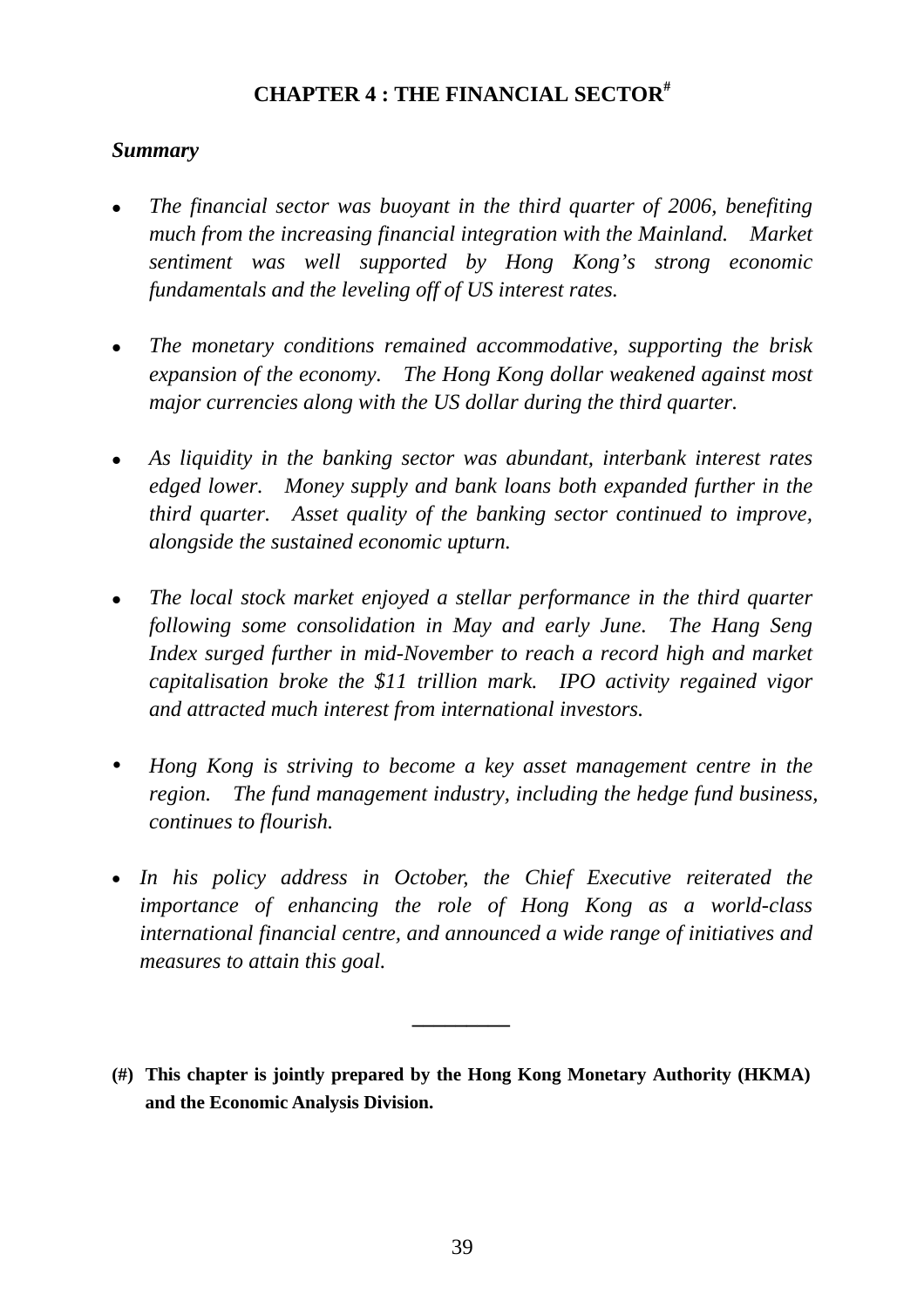## **Overall situation**

4.1 Amidst Hong Kong's strong economic upturn, financial sector activity was generally buoyant in the third quarter of 2006. While the Base Rate remained unchanged, interbank rates edged lower on the back of amble liquidity in the banking sector. The money markets showed a healthy development, with money supply and bank loans increasing further in the third quarter. The local stock market enjoyed a stellar performance in the third quarter, as the pause in US interest rate hikes, easing oil prices and strong economic fundamentals amidst increasing financial integration with the Mainland all provided support. Public responses to initial public offerings (IPO) of new stocks were also highly favourable, as investors displayed their confidence in Hong Kong's ability to raise capital for mainland enterprises. Funds raised in the debt market rose, but sales of mutual funds declined.

4.2 The Chief Executive's Policy Address in mid-October reiterated the need for Hong Kong to strengthen its position as Asia's premier international financial centre. A range of measures, including allowing well-established enterprises of diverse international origins to be listed in Hong Kong, the establishment of the Financial Reporting Council, and the hosting of the Asian Financial Forum, will serve to boost Hong Kong's international credentials. In addition, to deepen financial integration between Hong Kong and the Mainland, the Government is prepared to launch new Renminbi business in Hong Kong, including the settlement of accounts of direct Mainland imports in Renminbi and issuance of Renminbi bonds in Hong Kong. Finally, Hong Kong intends to develop a wide range of risk management instruments to cater to the needs of the Mainland market. The SAR will explore the potential of developing a commodity futures market, attracting more offshore securities investment businesses of Mainland insurance agencies, and providing reinsurance services for the Mainland.

## **Interest rates, aggregate balance and exchange rates**

4.3 As a result of the pause in interest rate hikes in the US, the Base Rate under the Discount Window operated by the HKMA remained stable at 6.75% at end-September  $2006^{(1)}$ . Hong Kong dollar interbank interest rates declined during the period, however, due to abundant liquidity in the local banking sector. In particular, overnight and 3-month HIBORs decreased to an average of 3.68% and 4.21% respectively in the third quarter. Meanwhile, the discount of three-month HIBOR over the corresponding Euro-dollar deposit rate widened from 99 basis points at end-June to 119 basis points at end-September 2006.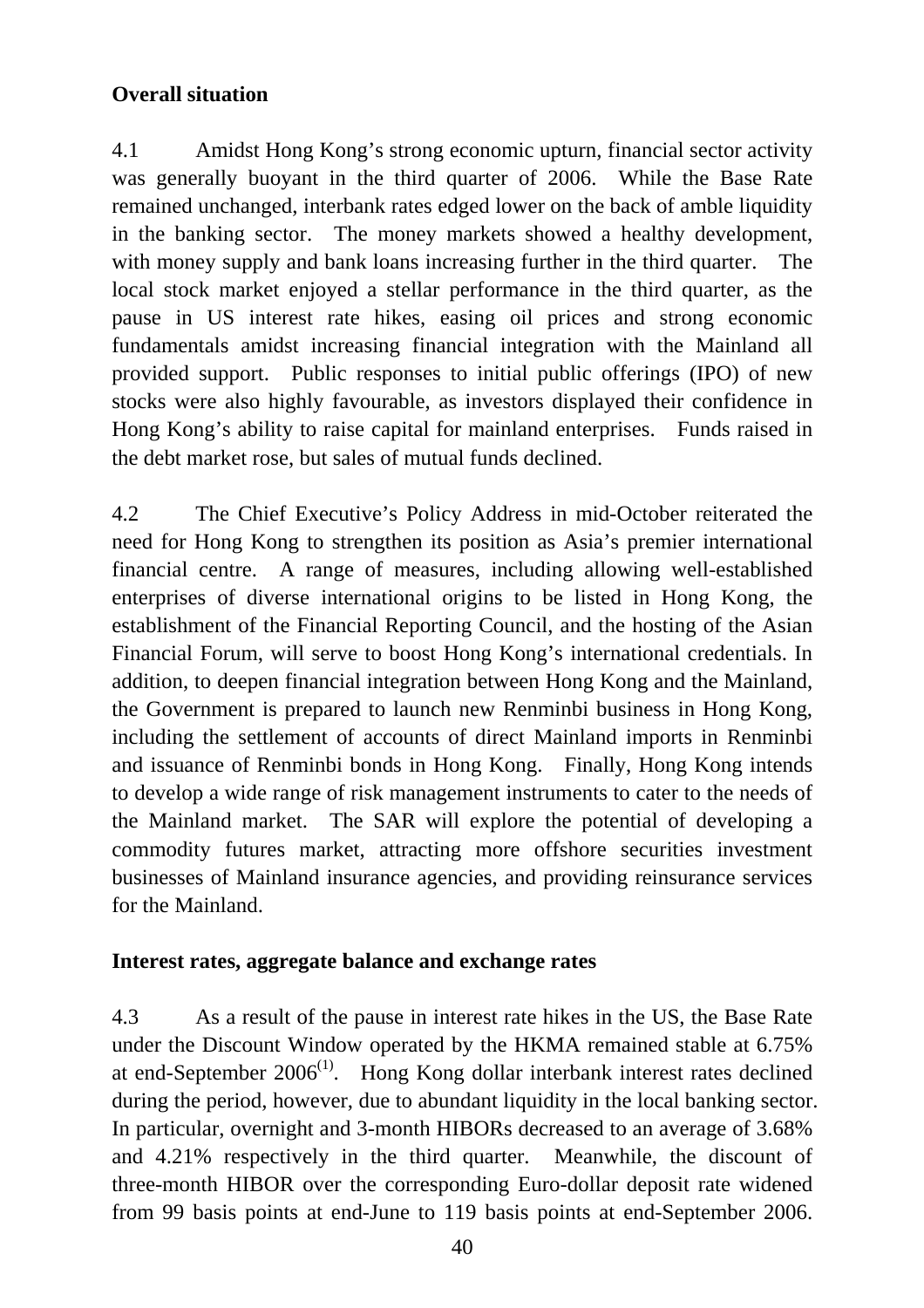Separately, the Hong Kong dollar yield curve moved downwards at end-September 2006 compared with end-June.



**Diagram 4.1 : Hong Kong dollar yield curve was below its US counterpart at end-September 2006, as liquidity in the banking sector remained abundant**

4.4 Movements in deposit rates and the best lending rates varied across different banks in the third quarter of 2006, but they generally either showed small declines or remained unchanged. There were still two best lending rates of 8% and 8.25% in the market. The composite interest rate declined from 3.16% at end-June 2006 to 3.06% at end-September  $2006^{(2)}$ . Meanwhile, the Aggregate Balance was little changed at around HK\$1.3 billion.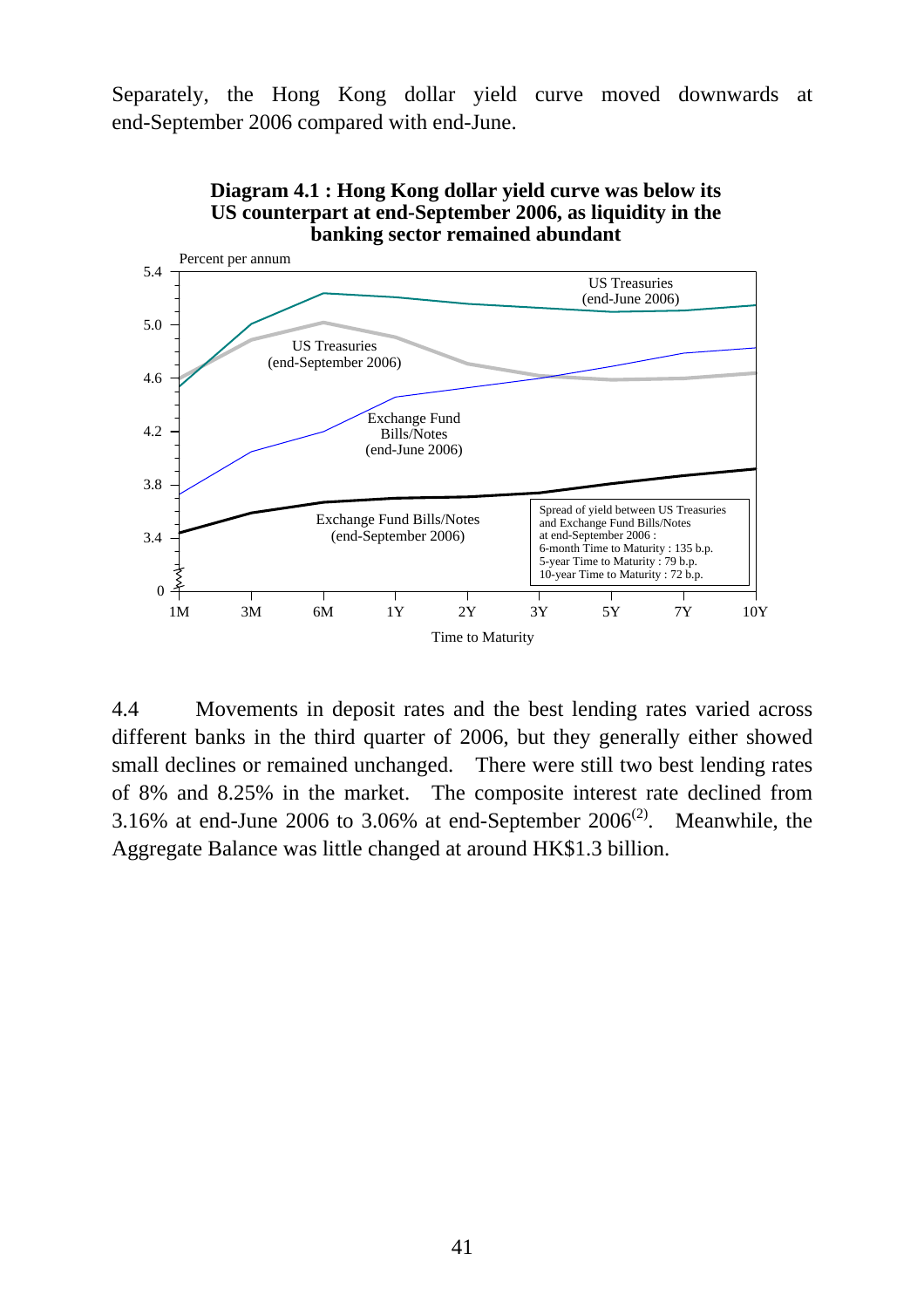



4.5 The Hong Kong dollar exchange rate softened slightly against the US dollar in the third quarter, reportedly relating to interest carry trade to take advantage of the widening negative Hong Kong-US interest rate differentials. The spot exchange rate of Hong Kong dollar against the US dollar closed at 7.7875 at end-September 2006, compared with 7.7665 at end-June. Over the same period, the discount of the twelve-month Hong Kong dollar forward rate over the spot rate increased from 530 pips (each pip equivalent to HK\$0.0001) to 720 pips.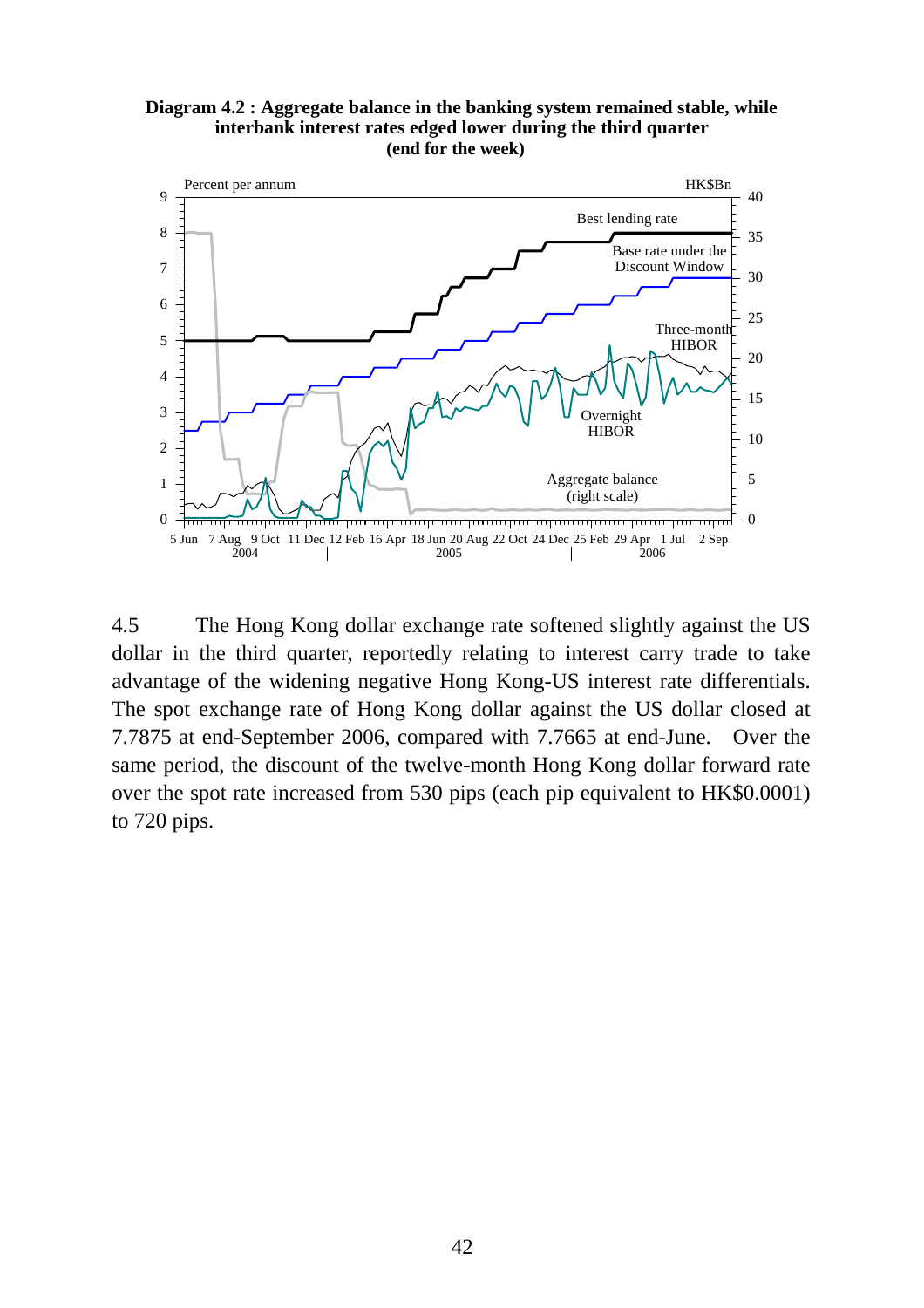4.6 Under the Linked Exchange Rate System, movements in the exchange rate of the Hong Kong dollar against other currencies follow closely those in the US dollar. In the third quarter, the US dollar weakened against the Pound Sterling and the Euro, and strengthened against the Japanese Yen. As a result, the trade-weighted Nominal and Real Effective Exchange Rate Indices<sup>(3)</sup> of the Hong Kong dollar dropped by 0.4% and 0.5% respectively during the quarter.

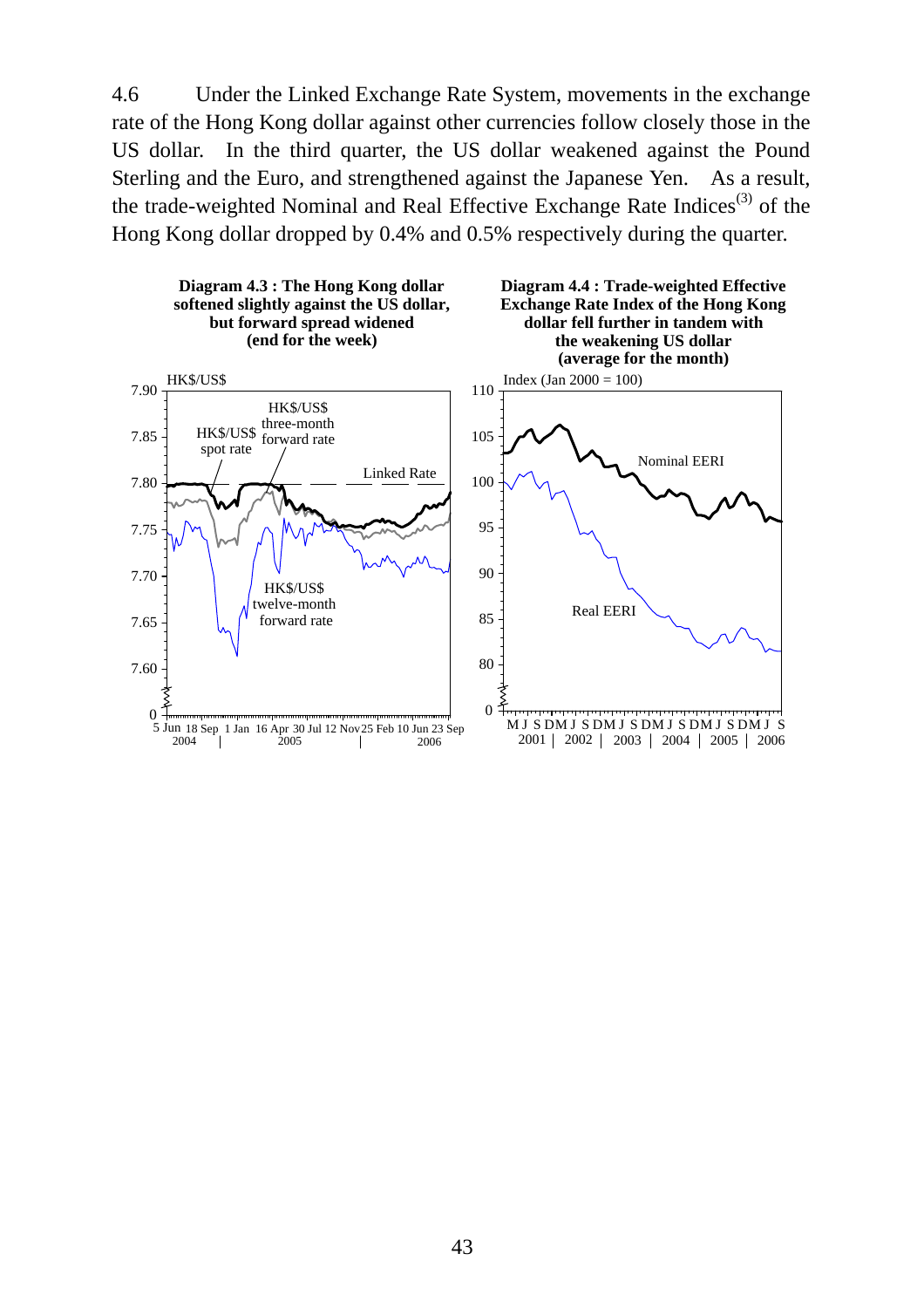## **Money supply and deposits**

4.7 The monetary conditions remained largely accommodative, in support of the brisk economic expansion. During the third quarter of 2006, both narrow and broad money supply recorded increases. The seasonally adjusted Hong Kong dollar narrow money supply  $(HK$M1)^{(4)}$  advanced by 4.8% over a quarter earlier, partly reflecting increases in Hong Kong dollar demand deposits associated with IPO activities. Hong Kong dollar broad money supply (HK\$M3) rose by 5.8%, with savings and time deposits increasing by 5.1% and 6.9% respectively.

# 【】

Notes: ( $\wedge$ ) Figures refer to the positions at end of quarter.

(#) Adjusted to include foreign currency swap deposits.

4.8 Total deposits with authorized institutions<sup> $(6)$ </sup> expanded by 5.1% to \$4,551 billion (comprising Hong Kong dollar deposits of \$2,442 billion and foreign currency deposits of \$2,109 billion) at end-September 2006 over end-June 2006.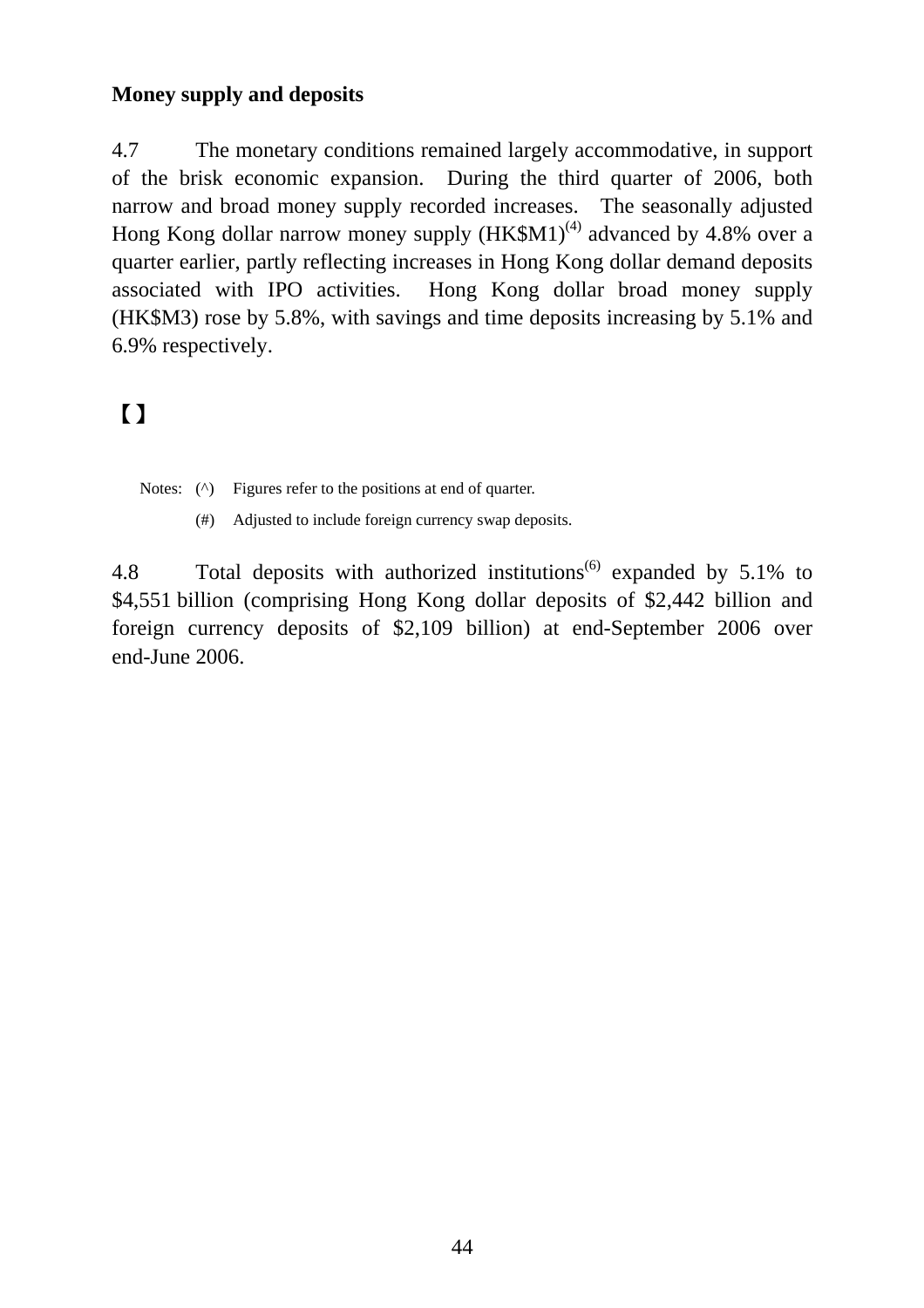### **Loans and advances**

4.9 Total loans and advances increased by 3.3% to \$2,498 billion (comprising Hong Kong dollar loans of \$1,932 billion and foreign currency loans of \$566 billion) at end-September 2006 over end-June 2006. Loans analysed by economic uses were mixed in the third quarter. In particular, loans to stockbrokers registered a more than sixfold increase, partly reflecting increased borrowings relating to the IPO of China Merchants Bank. On the other hand, loans for purchase of residential property and lending to building, construction, property development and investment, which together accounted for about half of the domestic loans, shrank by 0.5% and 0.7% respectively. Meanwhile, the Hong Kong dollar loan-to-deposit ratio decreased from 80.9% in June to 79.1% in September.

|                                                          | Loans to:    |           | Whole-<br>sale | Building,<br>construction,<br>property | Purchase                |          |         | All loans                |
|----------------------------------------------------------|--------------|-----------|----------------|----------------------------------------|-------------------------|----------|---------|--------------------------|
| % change                                                 | Finance      | Manu-     | and            | development                            | of                      |          |         | and advances             |
| during                                                   | visible      | facturing | retail         | and                                    | residential Financial   |          | Stock-  | for use in               |
| the quarter                                              | <b>Trade</b> | sector    | trade          | investment                             | property <sup>(a)</sup> | concerns | brokers | Hong Kong <sup>(b)</sup> |
| 2005<br>Q1                                               | 2.4          | 8.1       | $-0.6$         | 4.3                                    | 0.6                     | $-0.8$   | 5.8     | 1.6                      |
| Q <sub>2</sub>                                           | 12.6         | 7.4       | 5.9            | 2.7                                    | 1.1                     | 3.4      | 10.9    | 4.0                      |
| Q <sub>3</sub>                                           | $-1.9$       | $-2.4$    | $-1.6$         | 2.1                                    | $-1.1$                  | 2.2      | $-7.8$  | $\ast$                   |
| Q4                                                       | $-3.8$       | 6.4       | $-1.2$         | 7.6                                    | $-1.3$                  | 1.0      | $-36.6$ | 2.0                      |
| 2006<br>Q1                                               | $-2.4$       | $-1.9$    | 0.9            | 0.6                                    | $-1.1$                  | 3.6      | 5.3     | $-0.3$                   |
| Q <sub>2</sub>                                           | 10.1         | 3.7       | 1.9            | 5.7                                    | $-0.6$                  | $-1.3$   | $-6.0$  | 2.8                      |
| Q <sub>3</sub>                                           | 4.9          | $-4.4$    | 1.4            | $-0.7$                                 | $-0.5$                  | 6.2      | 620.6   | 2.2                      |
| Total amount at the<br>end of September<br>2006 (HK\$Bn) | 160          | 109       | 105            | 475                                    | 593                     | 193      | 48      | 2,170                    |
| % change<br>over a year earlier                          | 8.4          | 3.4       | 3.0            | 13.7                                   | $-3.5$                  | 9.6      | 352.2   | 6.8                      |

### **Table 4.1 : Loans and advances for use in Hong Kong by major usage**

- Notes : (a) Figures also include loans for the purchase of flats under the Home Ownership Scheme, Private Sector Participation Scheme and Tenants Purchase Scheme, in addition to those for the purchase of private residential flats.
	- (b) Loans to individual sectors may not add up to all loans and advances for use in Hong Kong, as some sectors are not included in this table.
	- (\*) Change of less than 0.05%.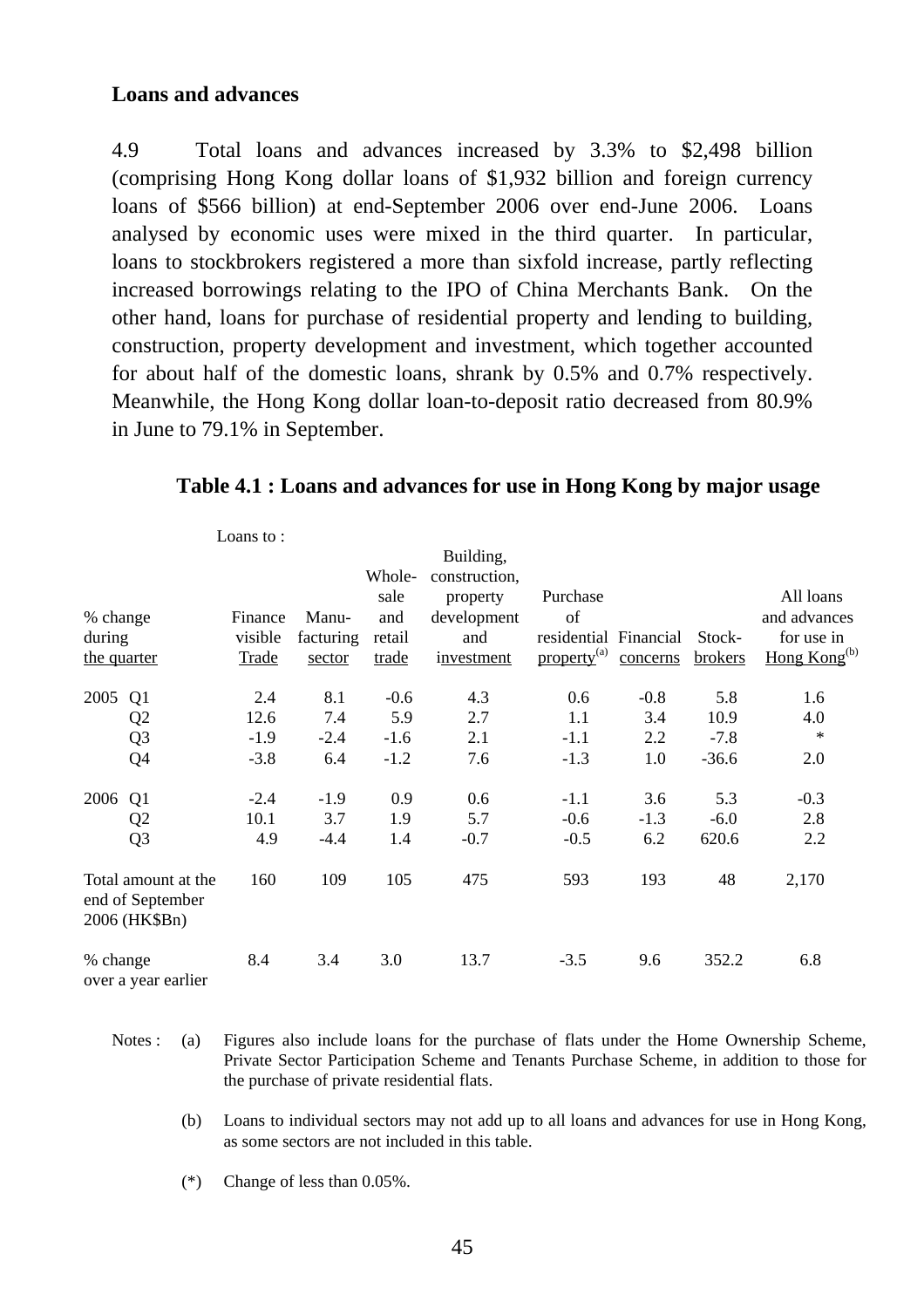### **Diagram 4.6 : Hong Kong dollar loan-to-deposit ratio fell in the third quarter as deposits rose faster than loans**



Note : (\*) Hong Kong dollar deposits have been adjusted to include foreign currency swap deposits.

## **Banking**

4.10 Asset quality of the local banking sector improved further in the second quarter of 2006. The ratio of classified loans to total loans of retail banks fell further from 1.32% at end-March 2006 to 1.28% at end-June 2006. Over the same period, the arrears for over three months in *credit card repayment* remained stable at 0.40%. Separately, the delinquency ratio for *residential mortgage loans* was also stable at 0.20% at end-September 2006, when compared with a quarter ago. The consolidated capital adequacy ratio for local banks averaged at a strong level of 15.2% at end-June 2006, well above the minimum international standard of 8% set by the Bank for International Settlements.

4.11 Hong Kong will follow the Basel Committee on Banking Supervision's timetable for implementing the new capital adequacy standards for banks ("Basel II") from January 2007. Since August 2004, the HKMA has issued for public consultation detailed proposals of its policies and standards relating to the implementation approach and the core requirements of the new framework. The banking industry endorses the proposals as pragmatic and the policy setting stage is now complete. To provide a legal framework for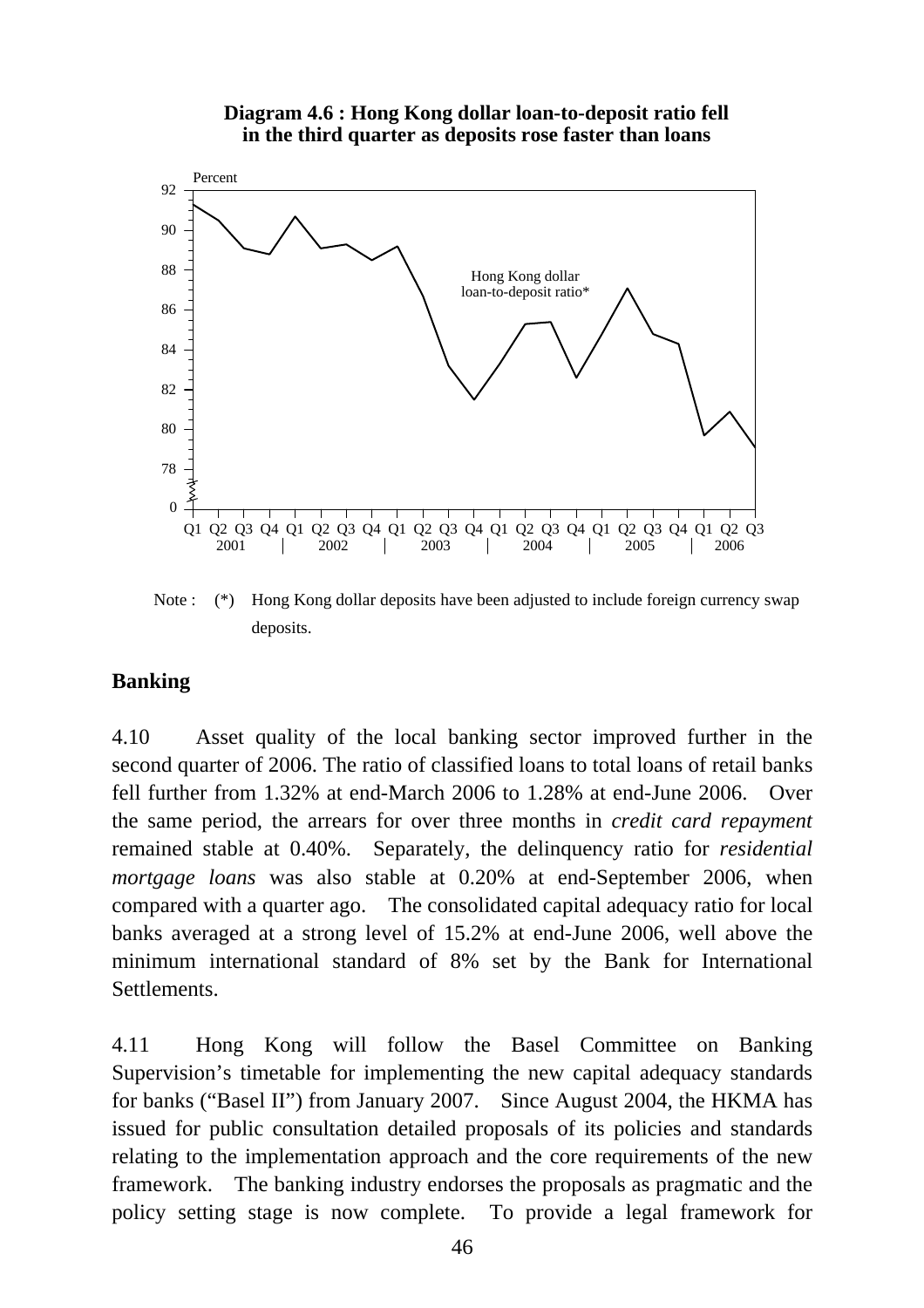implementing Basel II in Hong Kong, the Banking (Amendment) Ordinance 2005 was enacted on 6 July 2005 under which the HKMA will issue capital and disclosure rules in consultation with the Financial Secretary, the statutory advisory committees and the industry associations. A draft Banking (Capital) Rules and a draft Banking (Disclosure) Rules were released during the third quarter of 2006 for consultation. A final draft of these Rules, incorporating comments received in the consultation which has been completed, is scheduled to be introduced to the Legislative Council for negative vetting in early November 2006. The new framework aligns regulatory capital requirement more closely with the inherent risks of banks, encouraging banks to improve risk management. Adopting the latest international banking standards in this respect will contribute to the safety and soundness of the banking system in Hong Kong and help to strengthen the position of Hong Kong as a leading international financial centre.

|                  |                      |                                  | (as % of total loans)        |                              |
|------------------|----------------------|----------------------------------|------------------------------|------------------------------|
| As at the end of |                      | Pass loans                       | Special mention loans        | Classified loans<br>(gross)  |
| 2005             | Q1<br>Q2<br>Q3<br>Q4 | 94.30<br>95.05<br>95.26<br>95.97 | 3.75<br>3.21<br>3.25<br>2.66 | 1.95<br>1.74<br>1.49<br>1.37 |
| 2006             | Q1                   | 95.97<br>96.33                   | 2.71<br>2.39                 | 1.32<br>1.28                 |

| Table 4.2 : Asset quality of retail banks $^{(a)}$ |  |  |  |  |
|----------------------------------------------------|--|--|--|--|
|----------------------------------------------------|--|--|--|--|

 $(\cos \theta / \text{ of total loan})$ 

Notes : (a) Period-end figures relate to Hong Kong offices and overseas branches. Loans and advances are classified into the following categories: Pass, Special Mention, Substandard, Doubtful and Loss. Loans in the substandard, doubtful and loss categories are collectively known as "classified loans".

Due to rounding, figures may not add up to 100.

4.12 Since February 2004, banks in Hong Kong have been offering renminbi deposit-taking, exchange and remittance services to customers. At end-September 2006, a total of 40 licensed banks were engaged in renminbi banking business in Hong Kong. Renminbi deposits with authorized institutions remained largely stable, amounting to RMB 22.6 billion yuan at end-September 2006. Meanwhile, the share of renminbi deposits in total foreign currency deposits with all authorized institutions remained small at around 1% at end-September.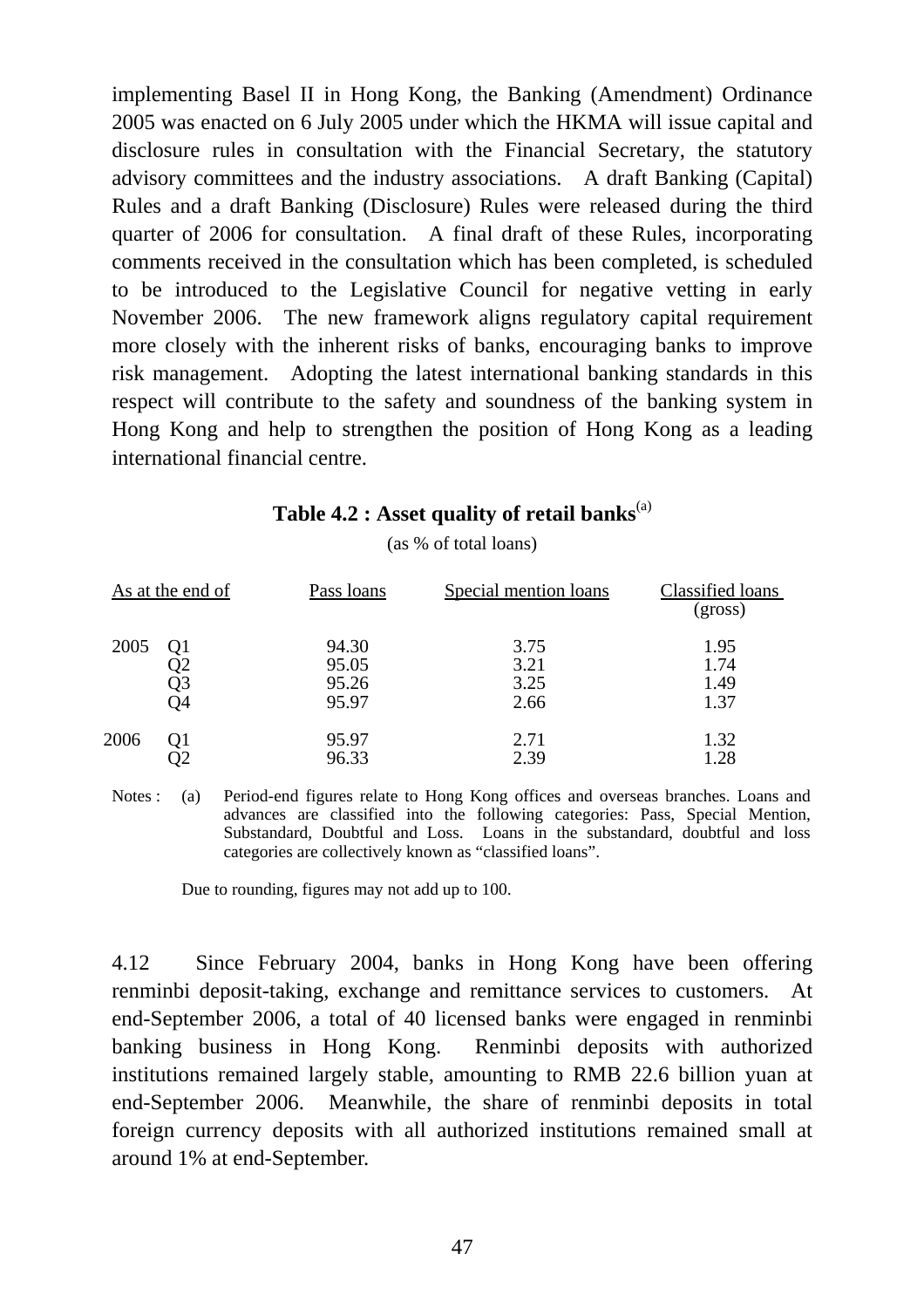|              |                |                                    |                  |                   |                            | Interest rates on $(a)$                       |                                  |
|--------------|----------------|------------------------------------|------------------|-------------------|----------------------------|-----------------------------------------------|----------------------------------|
|              |                | Demand and                         |                  |                   |                            |                                               | Number of<br>licensed banks      |
| As at end of |                | savings<br>$\text{deposits}^{(b)}$ | Time<br>deposits | Total<br>deposits | Saving<br>$deposits^{(c)}$ | Three-month<br>$time$ deposits <sup>(c)</sup> | engaged in<br>RMB business $(d)$ |
|              |                | (RMB Mn)                           | (RMB Mn)         | (RMB Mn)          | (% )                       | (% )                                          |                                  |
| 2005         | Q <sub>1</sub> | 6,440                              | 8,536            | 14,976            | 0.46                       | 0.65                                          | 38                               |
|              | Q <sub>2</sub> | 9,358                              | 11,540           | 20,898            | 0.46                       | 0.65                                          | 39                               |
|              | Q <sub>3</sub> | 10,219                             | 12,425           | 22,643            | 0.46                       | 0.65                                          | 38                               |
|              | Q4             | 10,620                             | 11,966           | 22,586            | 0.46                       | 0.65                                          | 38                               |
| 2006         | Q <sub>1</sub> | 10,682                             | 11,776           | 22,458            | 0.46                       | 0.65                                          | 39                               |
|              | Q <sub>2</sub> | 11,285                             | 11,427           | 22,712            | 0.46                       | 0.65                                          | 39                               |
|              | Q <sub>3</sub> | 11,355                             | 11,264           | 22,619            | 0.46                       | 0.65                                          | 40                               |

## **Table 4.3 : Renminbi deposits in licensed banks**

Notes : (a) The interest rates are sourced from a survey conducted by the HKMA.

(b) Before March 2006, figures referred to savings deposits only.

(c) Period average figures.

 (d) Licensed banks started to offer RMB deposit taking, currency exchange and remittance services on 25 February 2004.

## **The debt market**

4.13 Hong Kong's debt market continued to grow both in size and in depth, reinforcing the role of Hong Kong as an international financial centre. In the first three quarters of 2006, gross issuance of Hong Kong dollar debt increased by 8.5% over a year earlier to \$344 billion. At end-September 2006, the total outstanding value of all Hong Kong dollar debt securities rose further by 3% over end-June 2006 to  $$723$  billion<sup>(6)</sup>. This was equivalent to 27% of HK\$M3, or 20% of the Hong Kong dollar-denominated assets of the entire banking sector<sup>(7)</sup>. Around 73% of the outstanding debt were issued by the private sector and Multilateral Development Banks, while the remaining 27% were issued by the public sector, including mainly Exchange Fund papers and debt issued by the Government and statutory organizations. The Government will continue to devote effort in promoting liquidity and building an efficient financial infrastructure for development of the debt market.

4.14 In recognition of Hong Kong's strong financial position, sound economic fundamentals, and a noted resilience to economic shocks from the Mainland and beyond due to Hong Kong's large external creditor position, a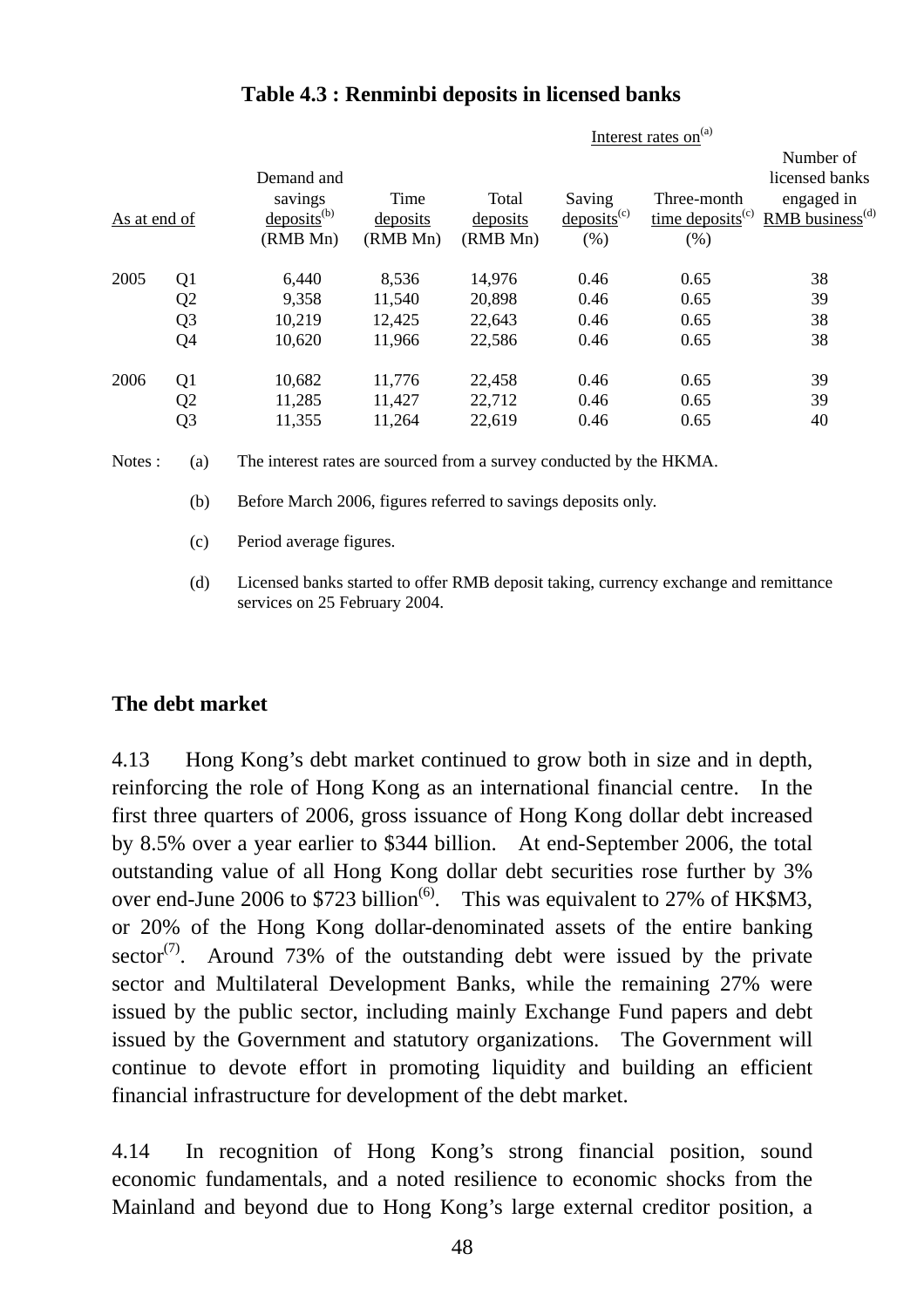number of rating agencies have upgraded Hong Kong's foreign currency ratings. Following various upgrades from May to August, Moody's upgraded both the region's long-term foreign currency rating and foreign-currency bank deposit ceiling from "A1" to "Aa3" in late September. With this upgrade, Hong Kong has now attained AA-category ratings by all major international credit rating agencies. These ratings are the highest that Hong Kong has achieved. And for the first time, Moody's Hong Kong rating is above that of the Mainland by more than one notch. Such upgrades help to provide an enhanced pro-growth environment by lowering corporate borrowing costs for Hong Kong businesses.

|      |                     | Exchange<br>Fund paper                  | Statutory<br>bodies/govern<br>ment-owned Govern-<br>corporations | ment                         | Public<br>sector<br>total | $\overline{AIs}^{(a)}$ | Local<br>corporates | Non-MDBs<br>overseas<br>borrowers <sup>(b)</sup> | Private<br>sector<br>total | $MDBs^{(b)}$             | <b>Total</b> |
|------|---------------------|-----------------------------------------|------------------------------------------------------------------|------------------------------|---------------------------|------------------------|---------------------|--------------------------------------------------|----------------------------|--------------------------|--------------|
|      | <b>New Issuance</b> |                                         |                                                                  |                              |                           |                        |                     |                                                  |                            |                          |              |
| 2005 | Annual              | 213.8                                   | 8.5                                                              | $\overline{\phantom{a}}$     | 222.3                     | 62.6                   | 9.9                 | 105.4                                            | 177.9                      | 1.8                      | 402.0        |
|      | Q1                  | 52.0                                    | 1.3                                                              | $\blacksquare$               | 53.4                      | 18.0                   | 1.1                 | 31.1                                             | 50.3                       | $\overline{\phantom{0}}$ | 103.7        |
|      | Q <sub>2</sub>      | 53.1                                    | 2.3                                                              | $\qquad \qquad \blacksquare$ | 55.4                      | 20.1                   | 2.4                 | 36.3                                             | 58.7                       | 1.1                      | 115.3        |
|      | Q <sub>3</sub>      | 54.1                                    | 1.9                                                              | $\overline{\phantom{a}}$     | 56.0                      | 11.7                   | 4.7                 | 24.5                                             | 40.9                       | 0.7                      | 97.6         |
|      | Q4                  | 54.4                                    | 3.0                                                              | $\overline{\phantom{m}}$     | 57.4                      | 12.8                   | 1.7                 | 13.5                                             | 28.0                       | -                        | 85.4         |
| 2006 | Q1                  | 54.4                                    | 6.9                                                              | $\overline{\phantom{a}}$     | 61.3                      | 14.1                   | 7.0                 | 35.6                                             | 56.7                       | 0.2                      | 118.2        |
|      | Q <sub>2</sub>      | 55.6                                    | 3.5                                                              | $\blacksquare$               | 59.1                      | 12.0                   | 1.2                 | 42.0                                             | 55.2                       | $\blacksquare$           | 114.3        |
|      | Q <sub>3</sub>      | 54.1                                    | 2.6                                                              |                              | 56.7                      | 10.0                   | 7.0                 | 35.5                                             | 52.5                       | 1.8                      | 111.0        |
|      |                     | <b>Outstanding (period-end figures)</b> |                                                                  |                              |                           |                        |                     |                                                  |                            |                          |              |
| 2005 | Q1                  | 123.2                                   | 57.3                                                             | 10.3                         | 190.8                     | 145.9                  | 32.0                | 228.7                                            | 406.6                      | 23.5                     | 620.9        |
|      | Q <sub>2</sub>      | 124.3                                   | 56.1                                                             | 10.3                         | 190.7                     | 148.4                  | 33.3                | 248.1                                            | 429.7                      | 23.6                     | 644.1        |
|      | Q <sub>3</sub>      | 125.4                                   | 57.1                                                             | 10.3                         | 192.8                     | 154.1                  | 36.4                | 257.1                                            | 447.6                      | 24.1                     | 664.5        |
|      | Q4                  | 126.7                                   | 57.7                                                             | 10.3                         | 194.7                     | 153.4                  | 38.1                | 256.0                                            | 447.5                      | 21.5                     | 663.7        |
| 2006 | Q <sub>1</sub>      | 127.9                                   | 59.3                                                             | 10.3                         | 197.5                     | 154.3                  | 44.7                | 270.0                                            | 469.0                      | 17.5                     | 684.0        |
|      | Q2                  | 129.3                                   | 54.0                                                             | 10.3                         | 193.6                     | 152.9                  | 43.3                | 295.3                                            | 491.5                      | 17.1                     | 702.2        |
|      | Q <sub>3</sub>      | 130.4                                   | 54.1                                                             | 7.7                          | 192.2                     | 151.7                  | 48.0                | 312.5                                            | 512.2                      | 18.5                     | 722.9        |

## **Table 4.4 : New issuance and outstanding value of HK dollar debt securities (HK\$Bn)**

Notes: Figures may not add up to the corresponding totals due to rounding.

- (a) AIs : Authorized Institutions.
- (b) MDBs : Multilateral Development Banks.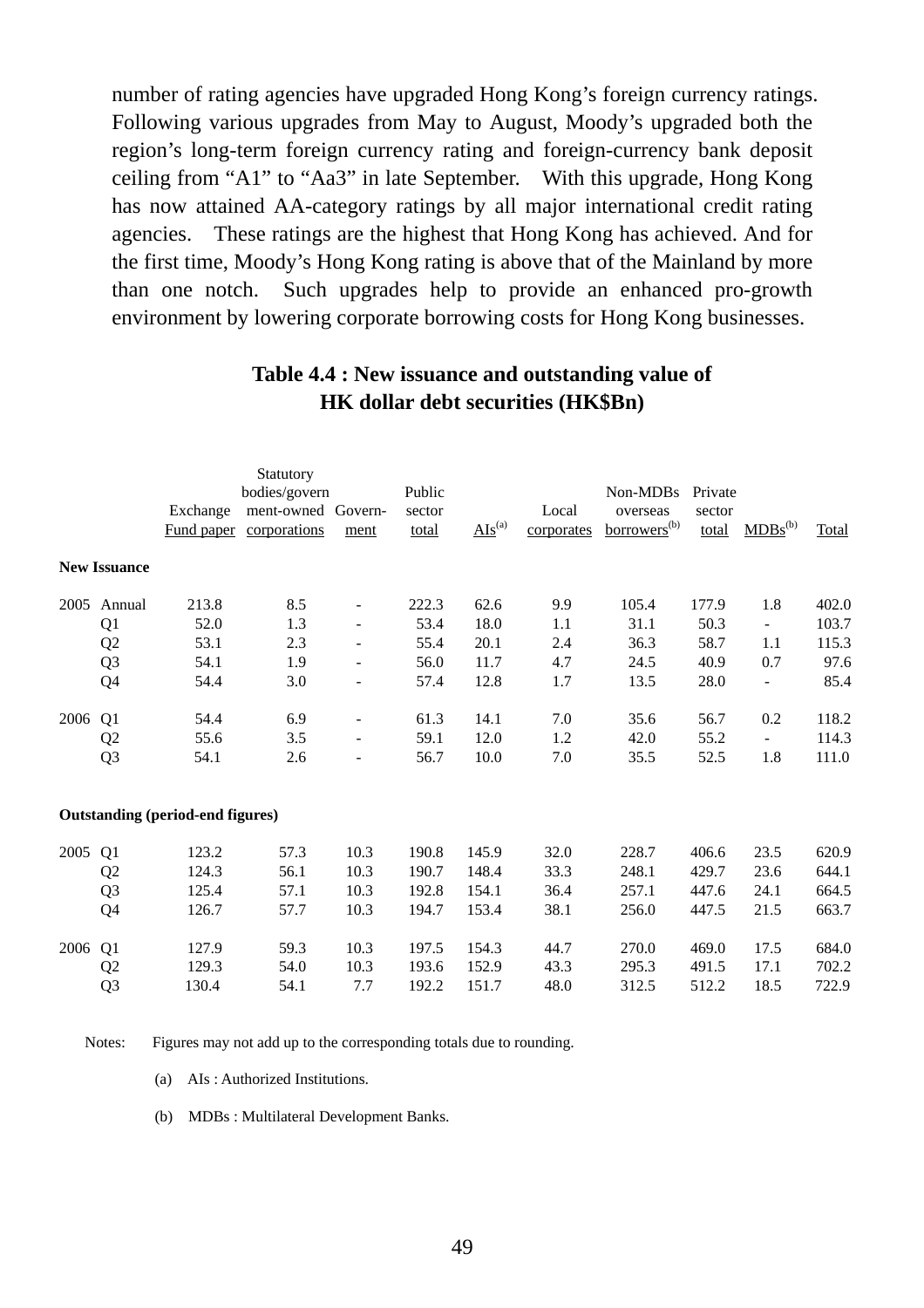### **The stock and futures markets**

4.15 Following momentary weakness towards the middle of 2006, the stock market regained its buoyancy in the third quarter. The earlier market fears of potential US monetary over-tightening were by and large dissipated. IPO activity also regained much vigor, along with upbeat market sentiment. In addition, an upbeat economic outlook, recent declines in oil prices, revived speculation on further Renminbi appreciation, and strong US stock market performance were all supportive factors. The Hang Seng Index closed at 17 543 at end-September 2006, 7.8% higher than at end-June 2006. Yet average daily turnover, at \$26.3 billion in the third quarter, was 23% lower than the record high in the preceding quarter. The stock market displayed further strength in October and early November, with the Hang Seng Index closing at an all-time high of 19 093 on 15 November.



**Diagram 4.7 : The stock market surged further during the third quarter after a brief correction in May**

Note: (\*) Period average figures.

4.16 Market capitalisation rose markedly to a fresh record high of \$10,604 billion at end-September 2006 (comprising \$10,526 billion in the Main Board and \$78 billion in the Growth Enterprise Market), mainly due to the new listings of several large Mainland enterprises during the third quarter. Market capitalisation rose further in October and broke the \$11 trillion mark on 20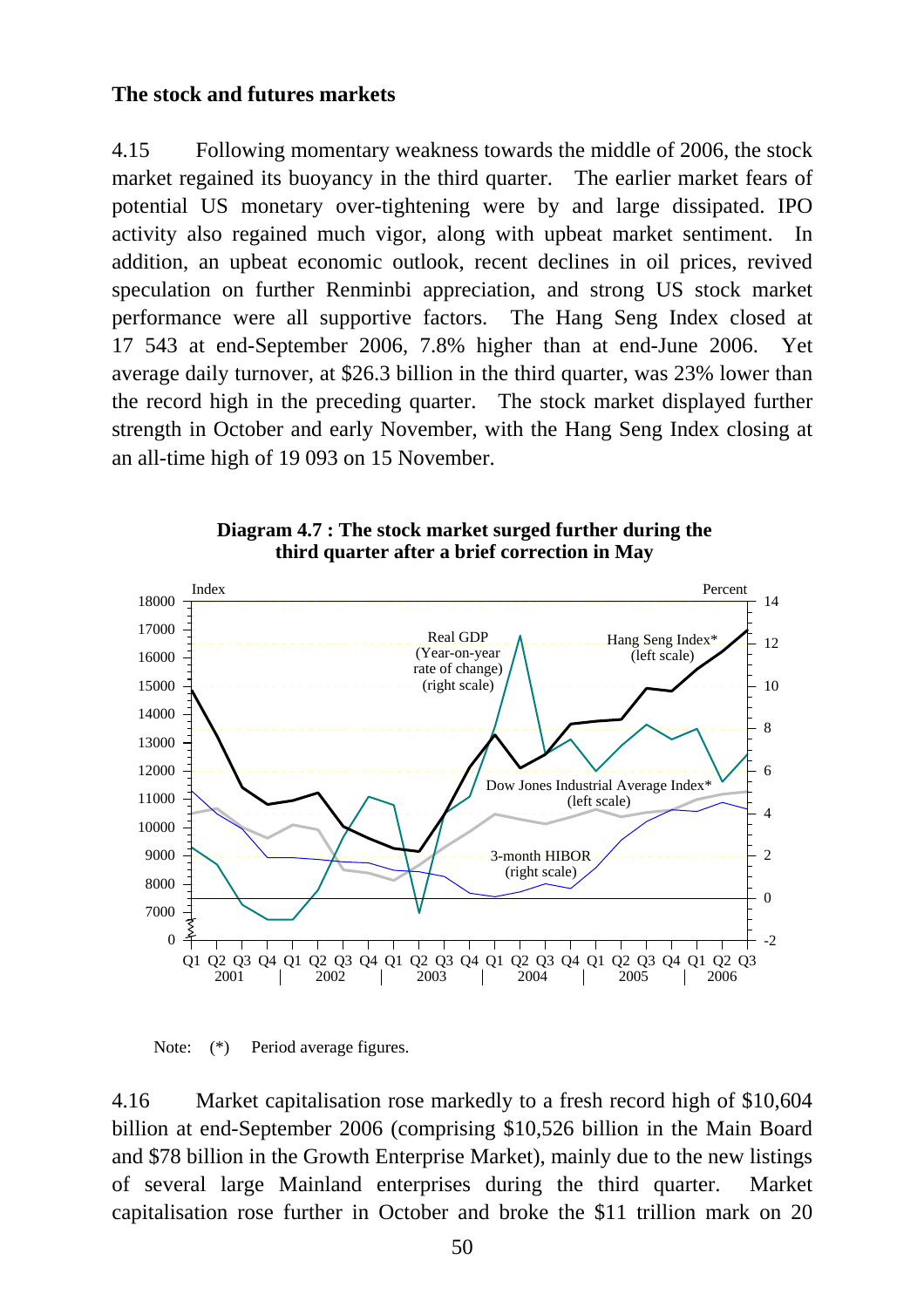October. According to the World Federation of Exchanges<sup>(8)</sup>, at end-September 2006, the Hong Kong stock market was the eighth largest in the world and second largest in Asia in terms of market capitalisation. In the first nine months of 2006, equity capital raised through new share flotations and post-listing in the Main Board surged markedly to \$247.5 billion, while that in the GEM amounted to  $$7.3$  billion<sup>(9)</sup>. The total value of IPO of new stocks raised during the period was ranked third internationally among major international stock exchanges. The successful listing of Industrial and Commercial Bank of China in October should have helped to advance Hong Kong's ranking in this aspect even further.





Note:  $(*)$  Position at end of quarter.

4.17 Hong Kong continues to serve as the premier fund-raising centre for Mainland enterprises. In the first nine months of 2006, they raised a total of \$178.7 billion from the Hong Kong stock market. This sum made up 70% of the total equity raised during that period. Since January 1993, \$1,281.3 billion of capital has been raised by Mainland enterprises in the Hong Kong stock market, accounting for 53% of the total funds raised. At end-September 2006, there were 352 Mainland enterprises (including 133 H-share companies, 90 "Red Chips" companies and 129 private enterprises) listed on the Hong Kong stock market, accounting for 31% of the total number of listed companies.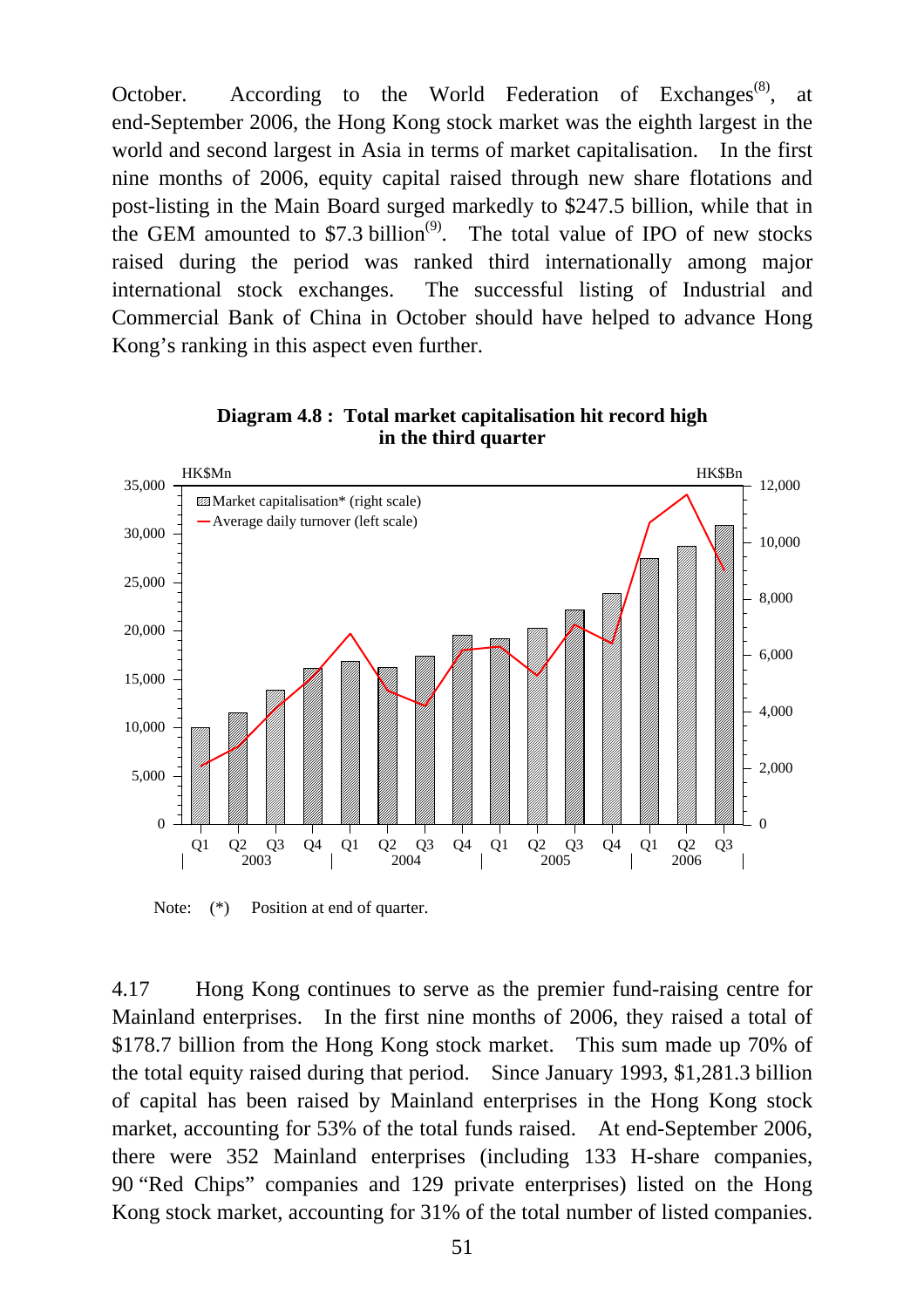The market capitalisation of these Mainland enterprises expanded sharply to \$4.7 trillion, which accounted for 44% of the total market capitalisation of the Hong Kong stock market. In the first nine months of 2006, 57% of the market turnover in the stock market was contributed by trading of the above Mainland-related stocks.

4.18 In the third quarter of 2006, *derivatives trading* remained bouyant notwithstanding a quieter stock market towards the latter part of the quarter. The average daily turnover of the Hang Seng Index Futures contracts, Hang Seng Index options contracts, H-shares Index Futures contracts, and stock options contracts were all higher, by  $15%$  - 89% over a year earlier<sup>(10)</sup>. Stock futures also surged from a low base.

|                |                | Hang Seng            | Hang Seng            | H-shares             | <b>Stock</b> | Stock          |
|----------------|----------------|----------------------|----------------------|----------------------|--------------|----------------|
|                |                | <b>Index Futures</b> | <b>Index Options</b> | <b>Index Futures</b> | Options      | <b>Futures</b> |
| 2005           | Annual         | 40 205               | 12 4 62              | 8 0 27               | 35 38 5      | 53             |
|                | Q <sub>1</sub> | 38 872               | 10 243               | 7510                 | 26 5 83      | 45             |
|                | Q2             | 36 39 6              | 11 266               | 7492                 | 23 907       | 34             |
|                | Q <sub>3</sub> | 42 122               | 14 5 43              | 8 8 0 9              | 49 784       | 71             |
|                | Q4             | 43 294               | 13 603               | 8 2 4 2              | 40 304       | 61             |
| 2006           | Q <sub>1</sub> | 46 638               | 14 287               | 17436                | 61 863       | 163            |
|                | Q <sub>2</sub> | 54 5 35              | 17 14 1              | 22 703               | 65 038       | 299            |
|                | Q <sub>3</sub> | 50 281               | 16 671               | 16 670               | 66 836       | 553            |
| % change in    |                | 19.4                 | 14.6                 | 89.2                 | 34.3         | 678.9          |
| Q3 2006 over   |                |                      |                      |                      |              |                |
| a year earlier |                |                      |                      |                      |              |                |

## **Table 4.5 : Average daily turnover of derivatives contracts of the Hong Kong stock market**

## **Fund management and investment funds**

4.19 The depth and breadth of investment funds managed in Hong Kong continued to increase, as Hong Kong strives to evolve as Asia's leading asset management centre. In the third quarter of 2006, gross sales of *mutual funds*<sup> $(11)$ </sup> amounted to US\$3,867 million, still very sizeable, though down from the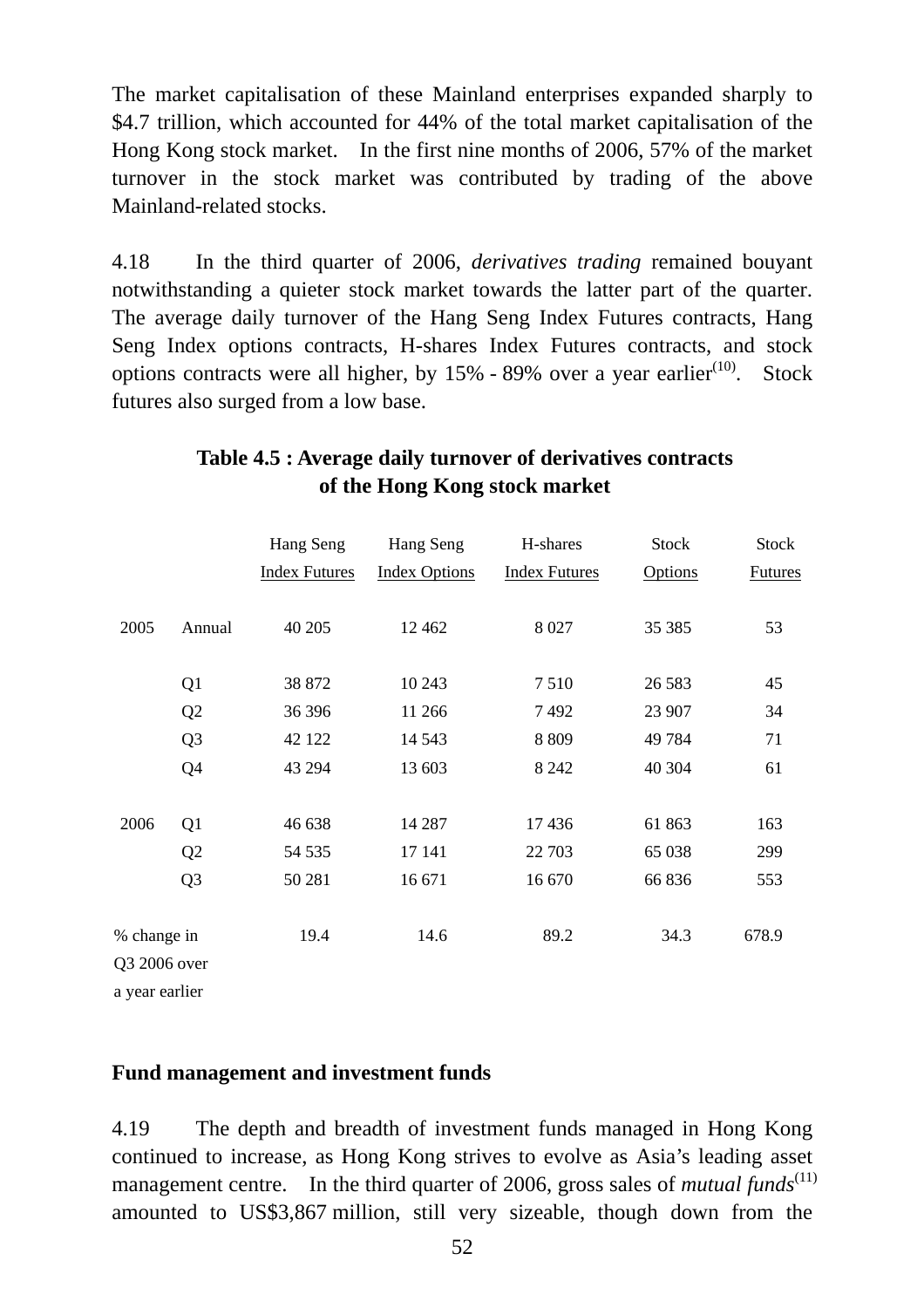exceptionally high level in the second quarter. After deducting redemptions, net sales amounted to US\$241 million in the third quarter of 2006, likewise down from the second quarter, yet still higher than in the same quarter last year. Analysed by asset size, equity funds continued to take up a predominant portion, accounting for 68% of the total value of funds at end-September 2006. Funds managed under the *MPF schemes* continued to grow notably. The aggregate net asset value of the approved constituent funds rose to \$182.5 billion at end-September 2006, from \$170.5 billion at end-June  $2006^{(12)}$ .

4.20 The hedge funds business continued to prosper, bolstered by the robust financial market conditions. There were 14 retail hedge funds authorised by the Securities and Futures Commission (SFC) and the net asset size of SFC-authorized hedge funds rose further to US\$1.54 billion as at end-September 2006, up by 4.3% from end-June 2006. The net asset size at end-September 2006 was more than 8.6 times larger than that as at end-2002, the year when the hedge funds guidelines were first issued. According to a recent survey by the SFC in October 2006, as at 31 March 2006, there were 296 hedge funds managed in Hong Kong by our licensed hedge funds managers. The total asset under management amounted to US\$33.5 billion. As the presence of hedge funds can contribute to or may adversely impact financial stability, the SFC is building partnership with other regulators, whether local or overseas, as well as the industry itself to build a fair and transparent regulatory framework with the primary objective to safeguard investor interests. Besides, the co-operation can also facilitate market and product development, maintain market confidence and promote high standards.

## **Insurance**

4.21 The insurance sector continued to grow along with the economic expansion. Gross premium income from new long-term business and general business increased significantly further by 12.6% in the second quarter of 2006 over a year earlier<sup> $(13)$ </sup>. Growth in long-term business, which consisted mainly of individual life and annuity business, continued to surge. This served to offset the decline in gross premium from non-life business. The greater demand for the former type of products reflected partly the increase in employment income amidst the economic upturn, and also the increasing awareness of the needs for individual risk coverage and retirement planning.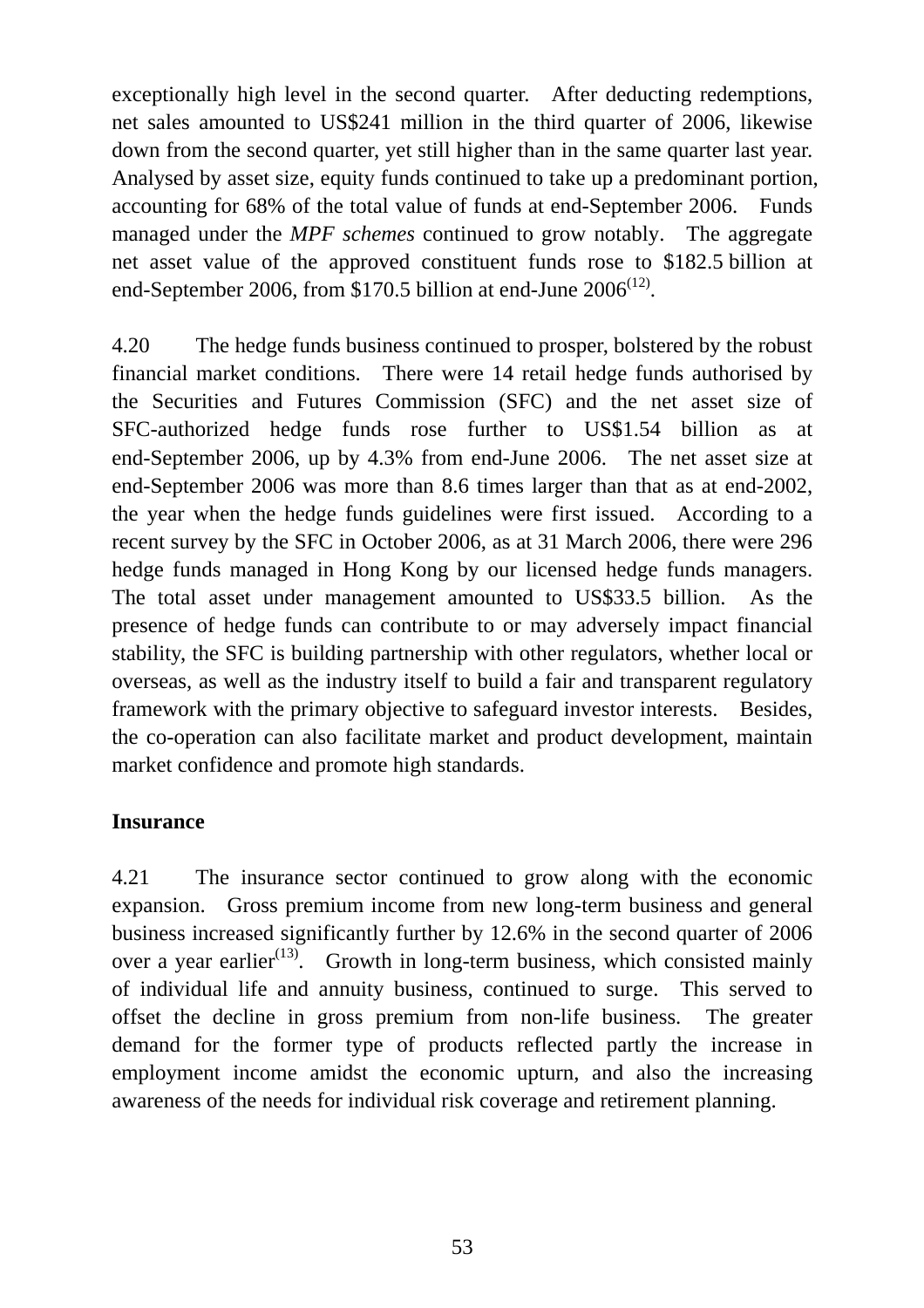## **Table 4.6 : Insurance business in Hong Kong (HK\$Mn)**

|                       |                | Gross<br>premium | Net<br>premium | Underwriting<br>profit | Individual<br>life and<br>annuity<br>(non-linked) | Individual<br>life and<br>annuity<br>(linked) | Other<br>individual<br>business | Non-retirement<br>scheme group<br>business | All<br>long-term<br>business | Gross<br>premium<br>from<br>long-term<br>business<br>and general<br>business |
|-----------------------|----------------|------------------|----------------|------------------------|---------------------------------------------------|-----------------------------------------------|---------------------------------|--------------------------------------------|------------------------------|------------------------------------------------------------------------------|
|                       | 2004 Annual    | 23,478           | 16,578         | 1,957                  | 19,722                                            | 18,515                                        | 195                             | 163                                        | 38,595                       | 62,073                                                                       |
| 2005 Q1               |                | 6,944            | 4,909          | 63                     | 4,814                                             | 4,209                                         | 45                              | 41                                         | 9,109                        | 16,053                                                                       |
|                       | Q <sub>2</sub> | 6,171            | 4,422          | 141                    | 6,099                                             | 5,376                                         | 41                              | 48                                         | 11,564                       | 17,735                                                                       |
|                       | Q <sub>3</sub> | 5,704            | 4,177          | 433                    | 5,749                                             | 5,281                                         | 43                              | 39                                         | 11,112                       | 16,816                                                                       |
|                       | Q <sub>4</sub> | 5,069            | 3,525          | 1,210                  | 7,628                                             | 6,385                                         | 49                              | 32                                         | 14,094                       | 19,163                                                                       |
|                       | Annual         | 23,888           | 17,033         | 1,847                  | 24,290                                            | 21,251                                        | 178                             | 160                                        | 45,879                       | 69,767                                                                       |
| 2006 Q1               |                | 6,795            | 4,881          | 637                    | 4,868                                             | 7,284                                         | 37                              | 52                                         | 12,241                       | 19,036                                                                       |
|                       | Q2             | 5,337            | 3,951          | 723                    | 5,360                                             | 9,195                                         | 41                              | 38                                         | 14,634                       | 19,971                                                                       |
| 2005 Q2 to<br>2006 Q2 | % change from  | $-13.5$          | $-10.7$        | 412.8                  | $-12.1$                                           | 71.0                                          | $\#$                            | $-20.8$                                    | 26.5                         | 12.6                                                                         |

General business : <br> Premium for long-term business\* :

Notes: (\*) Figures refer to new businesses only. Retirement scheme businesses are excluded.

(#) Change of less than 0.05%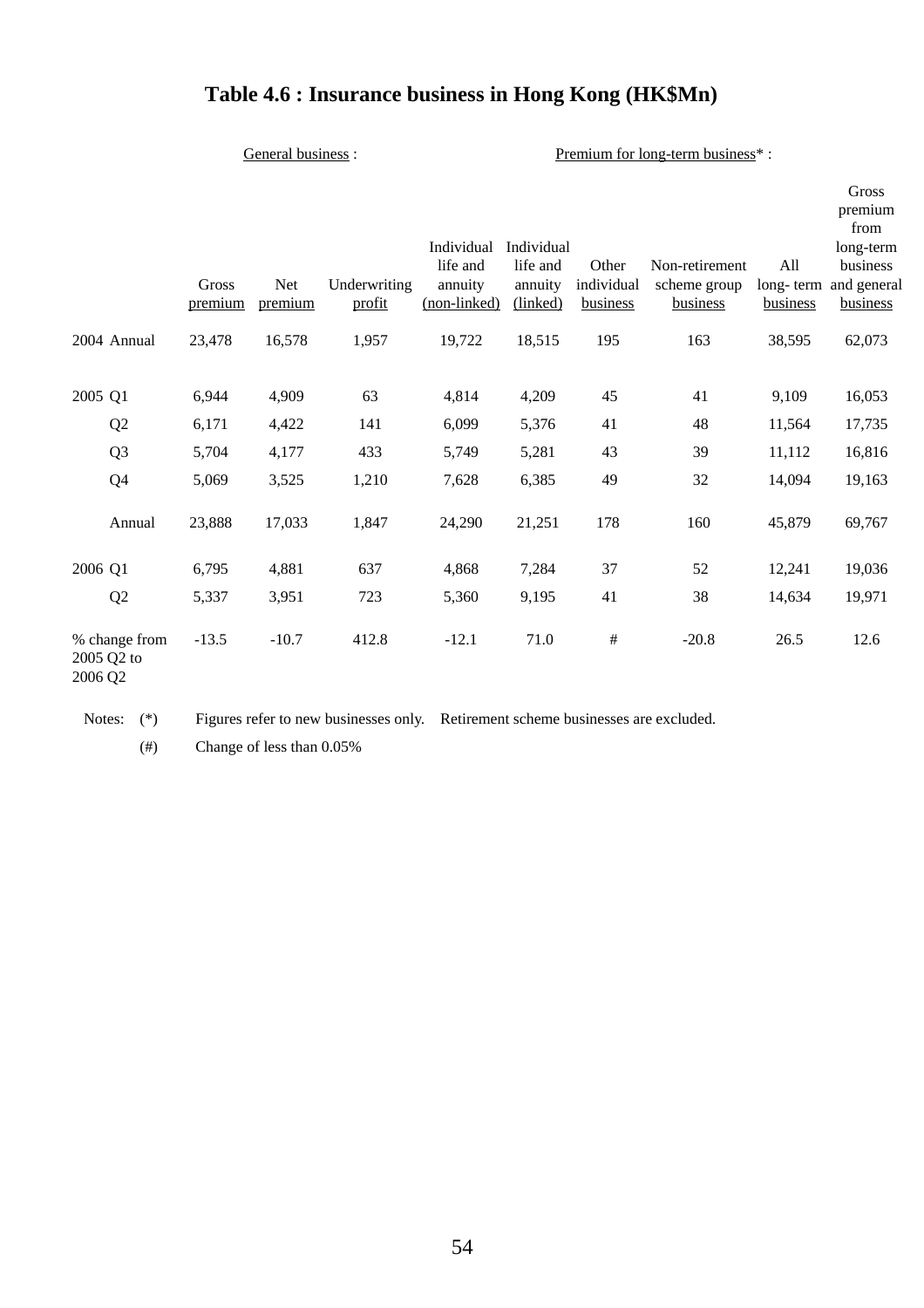### **Notes :**

- (1) At present, the Base Rate is set at either 150 basis points above the prevailing US Fed Funds Target Rate or the average of the five-day moving averages of the overnight and one- month HIBORs, whichever is higher.
- (2) In December 2005, the HKMA published a new data series on composite interest rate, reflecting movement in various deposit rates, interbank and other interest rates to closely track the average costs of funds of banks. The published data enable the banks to keep track of changes in funding cost and thus help improve interest rate risk management in the banking sector.
- (3) The trade-weighted Nominal Effective Exchange Rate Index (EERI) is an indicator of the overall exchange value of the Hong Kong dollar against a fixed basket of other currencies. Specifically, it is a weighted average of the exchange rates of the Hong Kong dollar against some 14 currencies of its major trading partners, with the weights adopted being the respective shares of these trading partners in the total value of merchandise trade for Hong Kong during 1999 and 2000.

 The Real EERI of the Hong Kong dollar is obtained by adjusting the Nominal EERI for relative movements in the seasonally adjusted consumer price indices of the respective trading partners.

- (4) The various definitions of the money supply are as follows:
	- M1 : notes and coins with the public, plus customers' demand deposits with licensed banks.
	- M2 : M1 plus customers' savings and time deposits with licensed banks, plus negotiable certificates of deposit (NCDs) issued by licensed banks, held outside the monetary sector as well as short-term Exchange Fund placements of less than one month.
	- M3 : M2 plus customers' deposits with restricted licence banks and deposit-taking companies, plus NCDs issued by such institutions and held outside the monetary sector.

 Among the various monetary aggregates, more apparent seasonal patterns are found in HK\$M1, currency held by the public, and demand deposits.

- (5) Authorized institutions include licensed banks, restricted licence banks and deposit-taking companies. At end-September 2006, there were 137 licensed banks, 32 restricted licence banks and 34 deposit-taking companies in Hong Kong. Altogether, 203 authorized institutions (excluding representative offices) from 31 countries and territories (including Hong Kong) had a presence in Hong Kong.
- (6) The figures for private sector debt may not represent a full coverage of all the Hong Kong dollar debt paper issued.
- (7) Assets of the banking sector include notes and coins, amount due from authorized institutions in Hong Kong as well as from banks abroad, loans and advances to customers, negotiable certificates of deposits (NCDs) held, negotiable debt instruments other than NCDs held, and other assets. Certificates of indebtedness issued by Exchange Fund and the counterpart bank notes issued are nevertheless excluded.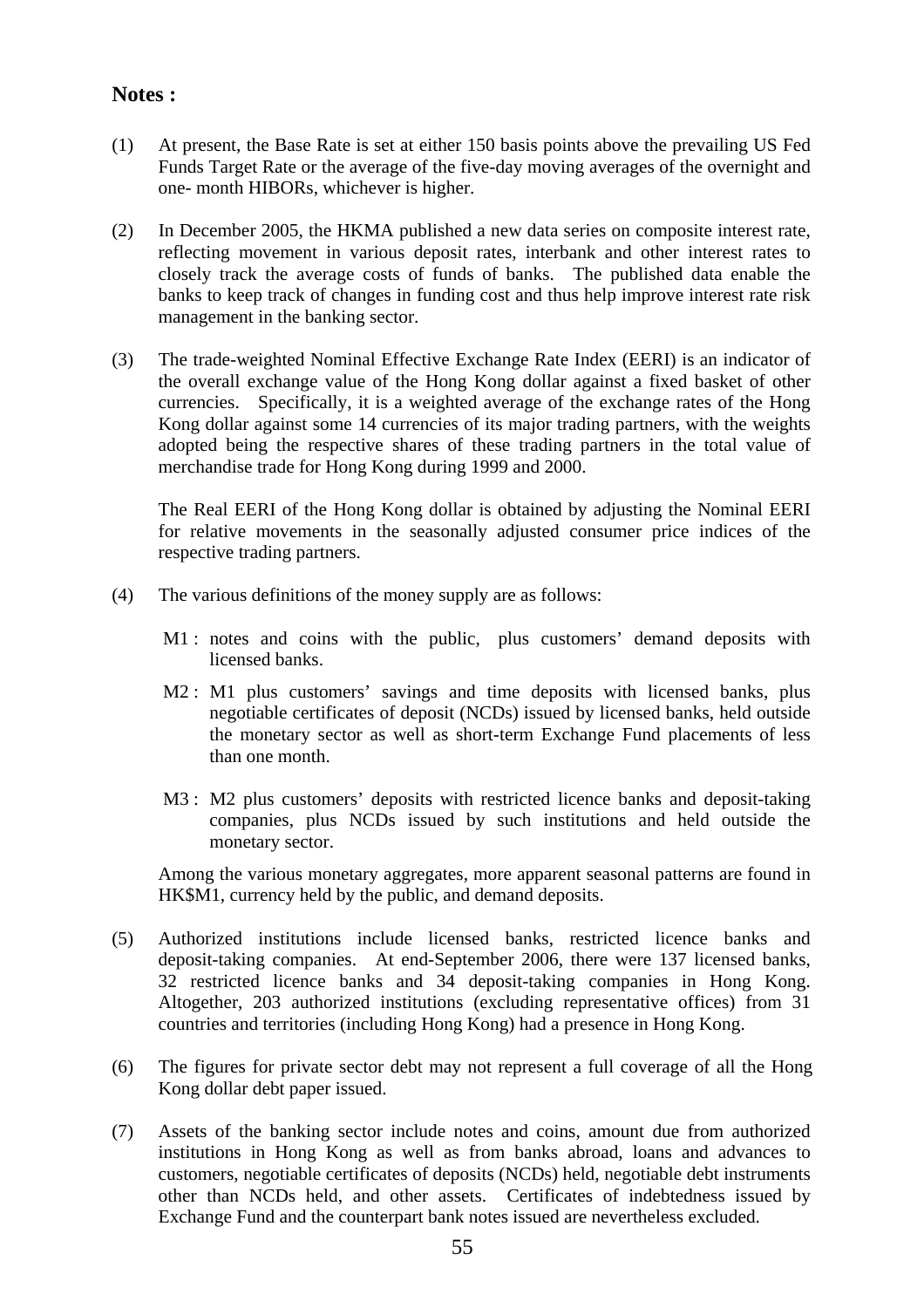- (8) The ranking is sourced from the World Federation of Exchanges, a global trade association for the stock exchange industry. Its membership comprises 54 stock exchanges, covering almost all globally recognised stock exchanges.
- (9) At end-September 2006, there were 954 and 198 companies listed on the Main Board and GEM respectively.
- (10) At end-September 2006, there were 44 classes of stock options contracts and 43 classes of stock futures contracts.
- (11) These figures are sourced from the Sales and Redemptions Survey conducted by the Hong Kong Investment Funds Association on their members, and cover only the active authorized funds that have responded to the survey. To provide a more accurate picture of the retail fund market in Hong Kong, the survey has been revamped, with effect from 2005, such that it would cover only retail transactions (including switching) and exclude institutional transactions. At end-September 2006, there were a total of 1 078 authorized-funds covered by the Survey.
- (12) There were 19 approved trustees at end-September 2006. On MPF products, 37 master trust schemes, two industry schemes and two employer sponsored schemes, comprising altogether 313 constituent funds, were approved by the Mandatory Provident Fund Schemes Authority. A total of 234 000 employers, 2.08 million employees and 382 000 self-employed persons have participated in MPF schemes.
- (13) As at end-September 2006, there were 181 authorized insurers in Hong Kong. Within this total, 47 were engaged in long-term insurance business, 115 in general insurance business, and 19 in composite insurance business. These authorized insurers come from 23 countries and territories (including Hong Kong).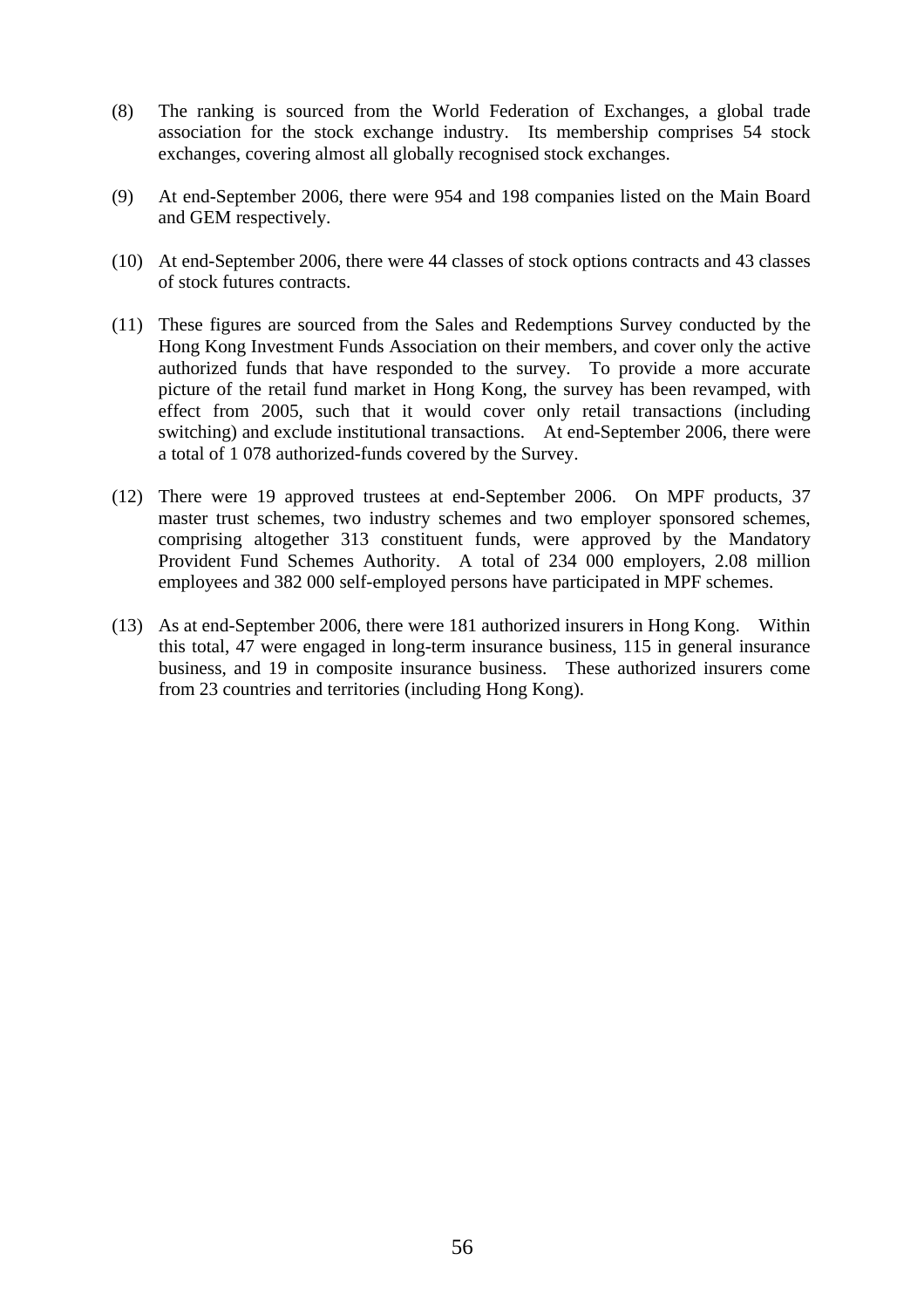## **CHAPTER 5 : THE LABOUR SECTOR**

### *Summary*

- *Stronger labour demand was evident in various major economic sectors and occupations, leading to an extensive improvement in labour market conditions in the third quarter of 2006.*
- *Total employment expanded visibly to a new high of nearly 3.5 million, while the seasonally adjusted unemployment rate moved further down to a 62-month low of 4.7%.*
- *The underemployment rate fell notably, as more full-time jobs were available to workers at the lower segment especially those engaged as craft and related workers, and plant and machine operators and assemblers.*
- *Labour wages and earnings, whilst still up modestly in overall terms, exhibited considerable variations among different industries and job categories.*

## **Overall labour market situation**

5.1 Comparing the third quarter of 2006 with the preceding quarter, there was an abrupt surge in first-time job-seekers, comprising mostly fresh graduates and school leavers looking for work during the summer months. Partly boosted by these newcomers, the labour supply showed an accelerated increase to a new high of 3.68 million. Even so, the number of unemployed persons was only slightly up by 1 300 to 180 400. This was due to the offsetting effect of a strong expansion in labour demand, thereby pushing total employment to an all-time high of nearly 3.5 million. Discounting the seasonality of summer-time job-seekers, the *seasonally adjusted unemployment rate*<sup>(1)</sup> actually fell steadily further to 4.7%, the lowest level since mid-2001. Meanwhile, the underemployment rate<sup>(2)</sup> also dropped to  $2.3\%$ .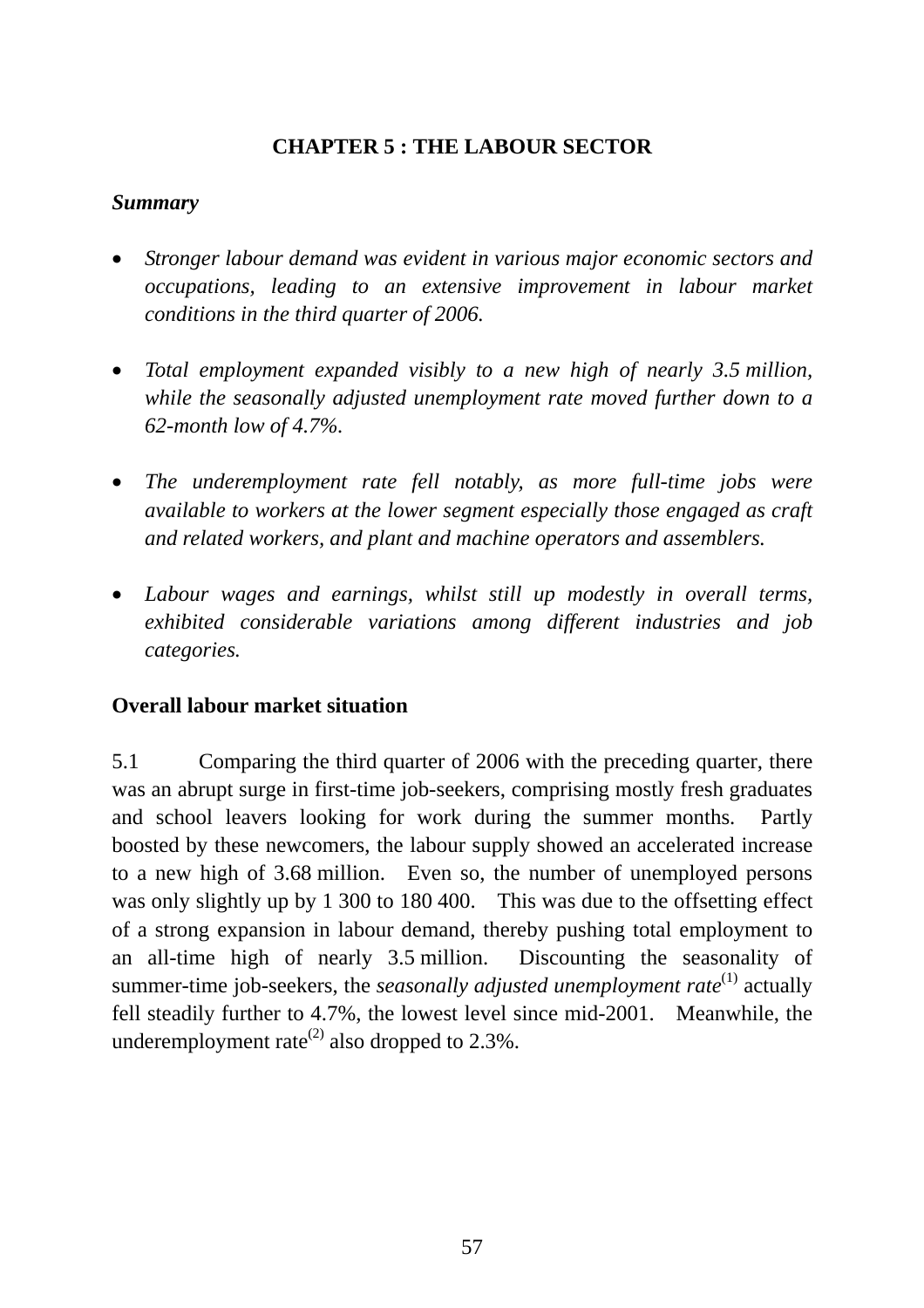**Diagram 5.1 : Both the unemployment and underemployment rates dropped alongside the sustained pick-up in economic activity**



## **Total employment and labour supply**

5.2 The latest improvement in labour market conditions was primarily demand-led. Between the second and third quarters of 2006, *total employment*<sup>(3)</sup> leaped by 68 600 or 2.0% to a record high of 3 496 100. This quarter-to-quarter growth was the largest since end-1997, both in absolute and percentage terms. Moreover, employment gains were not just concentrated in the service sectors, such as restaurants, transport, real estate, financing and business services, but extended to the manufacturing and construction sectors. More job opportunities thus became available to people at the lower segment of the market especially craft and related workers and workers in elementary occupations. The majority of the new jobs created were full-time in nature, reflecting the generally more positive attitude adopted by employers towards staff recruitment amid the continued economic upturn. On a year-on-year comparison, total employment also grew visibly, by 3.3%.

5.3 *Labour supply*(4) likewise had an accelerated growth, by 1.9% over the quarter and 2.4% over a year earlier to a new high of 3 676 500. The growth came mainly from two sources. First, there was an influx of fresh graduates and school leavers into the labour market during the summer months. While this was a normal seasonal phenomenon, the larger inflow in this year than last was partly induced by the generally better job opportunities available to the new entrants. Secondly, the supply of older workers aged 50 or above also went up, as additional vacancies were found at the lower end of the market as well. Nevertheless, these particular groups of workers appeared to have been largely absorbed into employment during the quarter.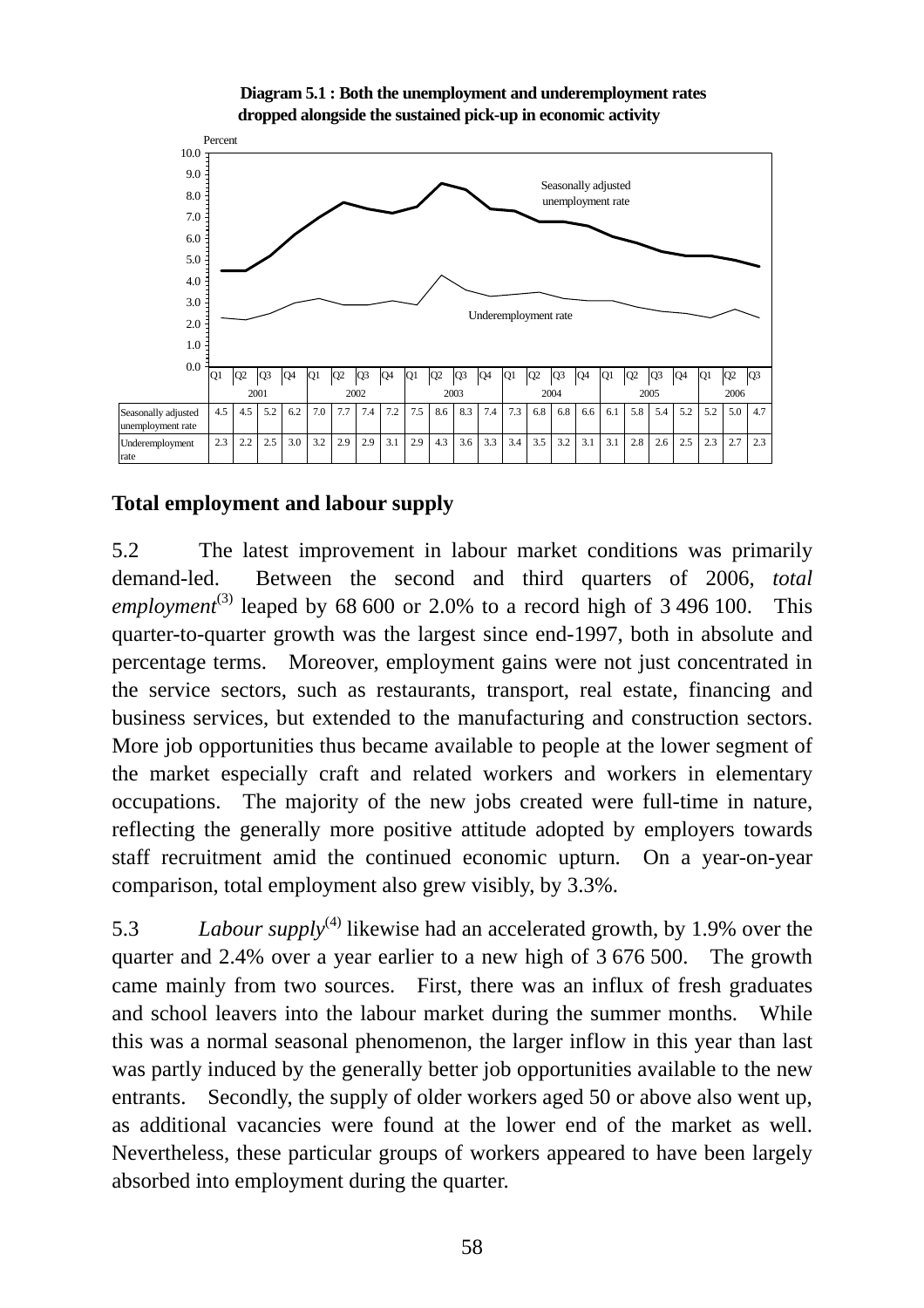|      |                     | Labour force  |       | Persons employed |       | Persons<br>unemployed <sup>(a)</sup> | Persons<br>underemployed |
|------|---------------------|---------------|-------|------------------|-------|--------------------------------------|--------------------------|
|      | 2005 Annual         | 3 5 8 4 6 0 0 | (0.9) | 3 3 8 4 0 0 0    | (2.3) | 200 600                              | 98 600                   |
|      | Q <sub>1</sub>      | 3 571 000     | (1.2) | 3 359 900        | (2.4) | 211 000                              | 110 000                  |
|      | Q2                  | 3 571 900     | (0.8) | 3 367 300        | (2.0) | 204 600                              | 100 500                  |
|      | Q <sub>3</sub>      | 3 590 700     | (1.0) | 3 3 8 5 3 0 0    | (2.4) | 205 400                              | 94 700                   |
|      | Q4                  | 3 604 800     | (0.8) | 3 423 400        | (2.3) | 181 500                              | 89 200                   |
| 2006 | Q <sub>1</sub>      | 3 606 700     | (1.0) | 3 4 2 6 2 0 0    | (2.0) | 180 500                              | 82 600                   |
|      | Q2                  | 3 606 600     | (1.0) | 3 427 500        | (1.8) | 179 000                              | 96 000                   |
|      | Three months ending |               |       |                  |       |                                      |                          |
|      | Jul                 | 3 639 200     | (1.5) | 3 452 600        | (2.4) | 186 600                              | 93 400                   |
|      | Aug                 | 3 662 700     | (1.8) | 3 473 800        | (2.7) | 188 900                              | 88 800                   |
|      | Sep                 | 3 676 500     | (2.4) | 3 496 100        | (3.3) | 180 400                              | 86 200                   |
|      |                     |               | <1.9> |                  | <2.0> |                                      |                          |

## **Table 5.1 : The labour force, and persons employed, unemployed and underemployed**

Notes : (a) These include first-time job-seekers and re-entrants into the labour force.

( ) Year-on-year % change.

 $\leq$  % change between Q2 and Q3 (i.e. July-September).

Source : General Household Survey, Census and Statistics Department.



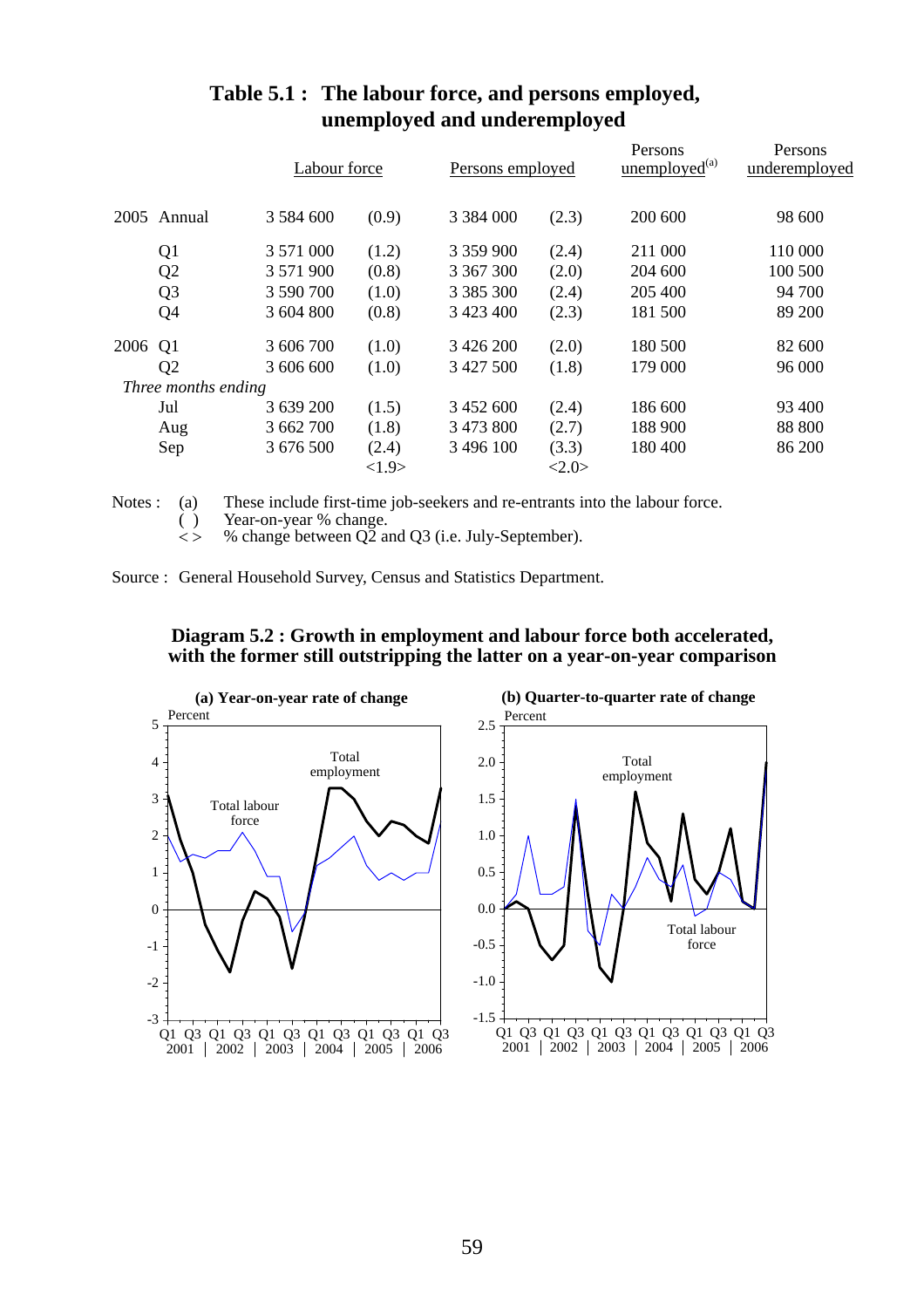## **Profile of unemployment**

5.4 Whereas the number of unemployed persons edged up by only 1 300 between the second and third quarters of 2006, this small increase concealed fairly wide fluctuations within the three-month period. Specifically, the numbers unemployed jumped to 188 900 in June – August, before falling back to 180 400 in July – September. This erratic profile had been largely affected by the entry of fresh graduates and school leavers in July and August, and subsequently by the return of some of these people to schools in September upon the start of the new academic year. Discounting this seasonal factor, the seasonally adjusted unemployment rate had actually remained on a steady downtrend, drifting down further from 5.0% in the second quarter to a 62-month low of 4.7% in the third quarter. A sectoral breakdown revealed that there were visible declines in unemployment rate in both the construction and manufacturing sectors during the third quarter, thanks to an increase in the number of active construction sites involving primarily smaller projects as well as the robust performance of domestic exports so far this year. Consistent with these developments, a marked reduction in unemployment was observed among male workers, largely offsetting the increase seen among female workers. Analysed by occupation category, craft and related workers, and plant and machine operators and assemblers were the ones facing more appreciable falls in unemployment rate. Yet for all the lower-skilled workers taken together, the unemployment rate was still relatively high at 5.3%. As for the higher-skilled workers, the unemployment rate showed little change at just above 2%.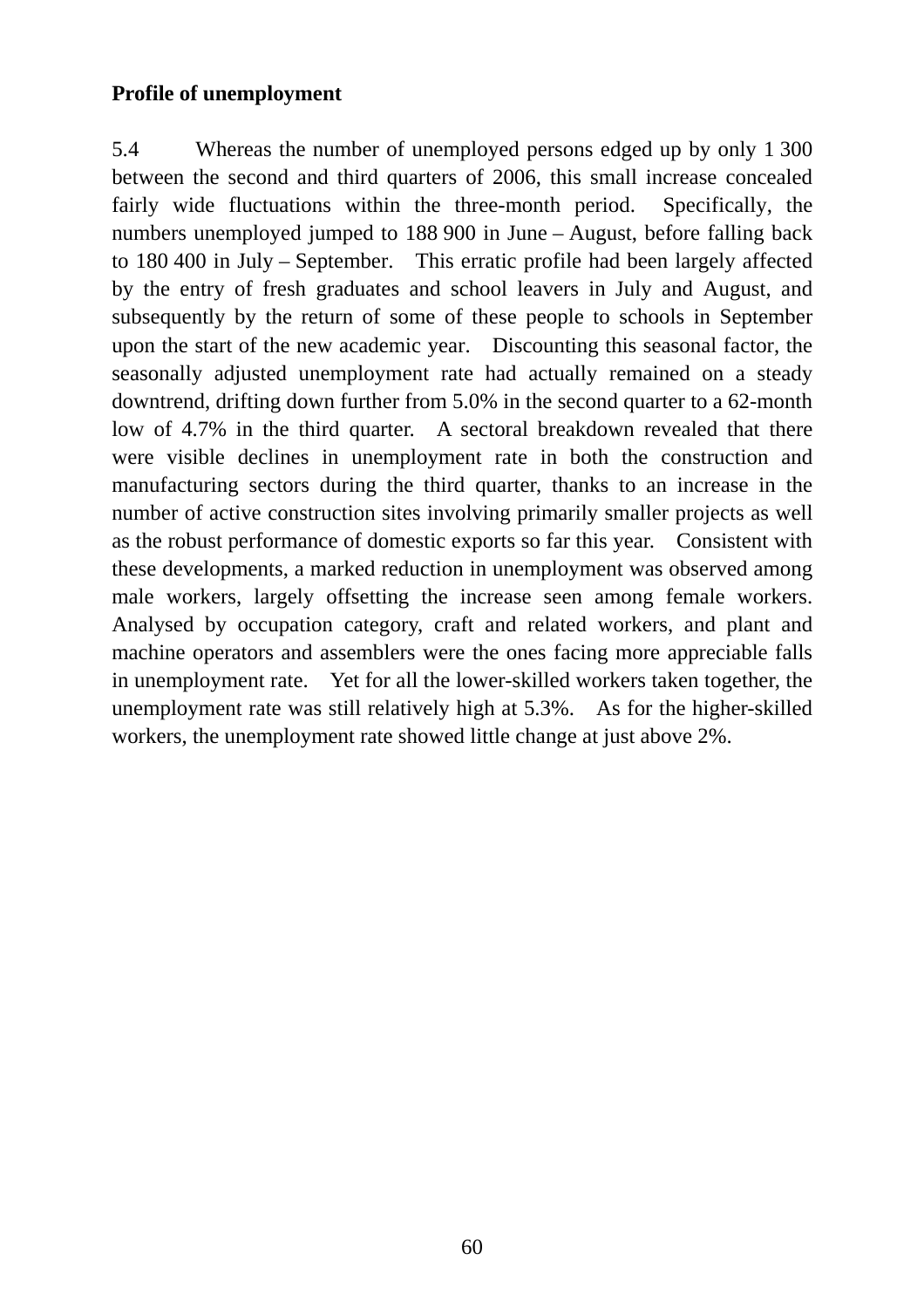### **Diagram 5.3 : Unemployment rates\* fell more visibly in the manufacturing and construction sectors than in the service sectors during the third quarter of 2006**



 Notes : (\*) Not seasonally adjusted, and not including first-time job seekers and re-entrants into the labour force.

(#) Including both site and non-site workers.

5.5 The long-term unemployment situation continued to improve, albeit only modestly. This was manifested by a further drop in the number of people unemployed for six months or longer to 46 100. Meanwhile, the median duration of unemployment remained relatively short, at 74.9 days. The improvement was more distinct as compared with a year earlier, when the corresponding figures were 59 500 and 76.0 days. Over this period, persons engaged in the manufacturing and construction sectors, and those at the middle age with lower secondary education or below were the ones having greater declines in long-term unemployment. Since manufacturing and construction used to account for a significant share of the 'hard-core' unemployed, a revival in business activity and labour demand therein should be of great help in reducing the severity of the long-term unemployment problem. Concurrently, persons aged 25-39 with relatively higher education also faced a notable shortening in their median duration of unemployment. A considerable proportion of them were believed to have been re-absorbed into employment at the managerial and supervisory levels along with the recent economic rebound.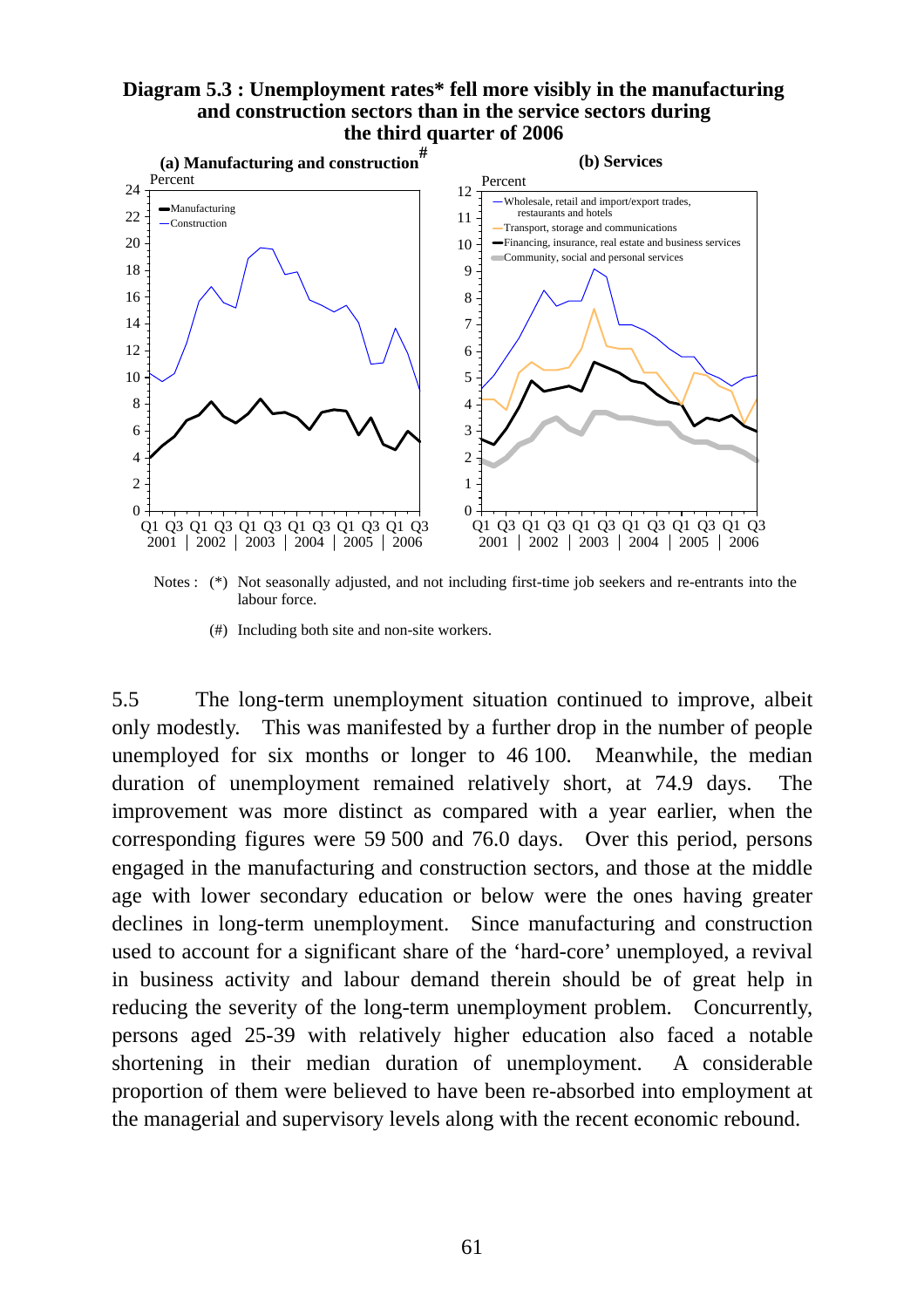

**Diagram 5.4 : Long-term unemployment decreasing further**

### **Profile of underemployment**

5.6 The underemployment situation also turned better. In the third quarter of 2006, the total numbers underemployed fell to 86 200, as did the underemployment rate to 2.3%. This decline occurred principally among workers at the lower segment, including craft and related workers in the construction sector (especially decoration and maintenance); plant and machine operators and assemblers, and workers in elementary occupations in the manufacturing sector; and service workers in restaurants. Most of the people in these groups had lower educational attainment of secondary education or below, and belonged to the older age group of 50 or above.

### **Profile of employment in establishments**

5.7 The statistics on employment, vacancies and labour income in the corporate sector are available only up to mid-2006. Comparing June 2006 with a year earlier, the number of persons engaged in *private sector establishments* rose by 1.8%. The service sectors, including in particular restaurants and hotels; financing, insurance, real estate and business services; and community, social and personal services, remained the primary source of employment growth. This was underpinned by the vibrant inbound tourism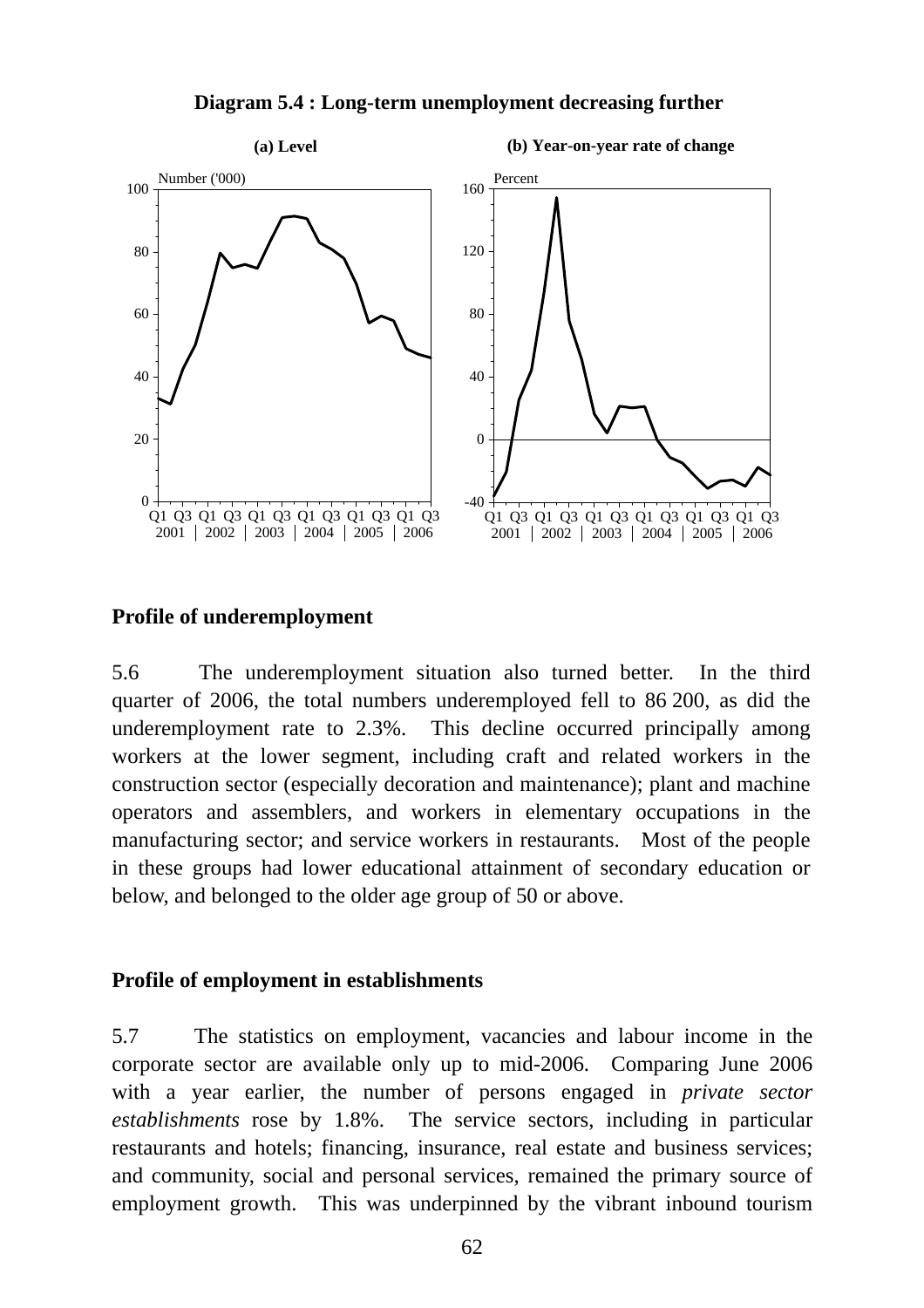and the recent expansion in domestic demand amid the generally sanguine local consumer sentiment. Some of these services were also the ones where Hong Kong had distinct competitive edge. In stark contrast, the number of workers employed at the building and construction sites<sup>(5)</sup> shrank by 12.9%, mainly attributable to the continued low level of construction activity in the public sector. Manufacturing employment held broadly stable, with a slight decrease of 0.5%. Also noteworthy was that larger enterprises were a more important provider of new jobs than small and medium-sized ones<sup> $(6)$ </sup>, with the former contributing around three-fifths of the total employment gain over the past year.

5.8 In June 2006, employment in the civil service was 1.5% fewer than a year earlier. On current indications, the size of *civil service* establishment<sup> $(7)$ </sup> is expected to be reduced to around 161 900 by end-March 2007, as earlier planned.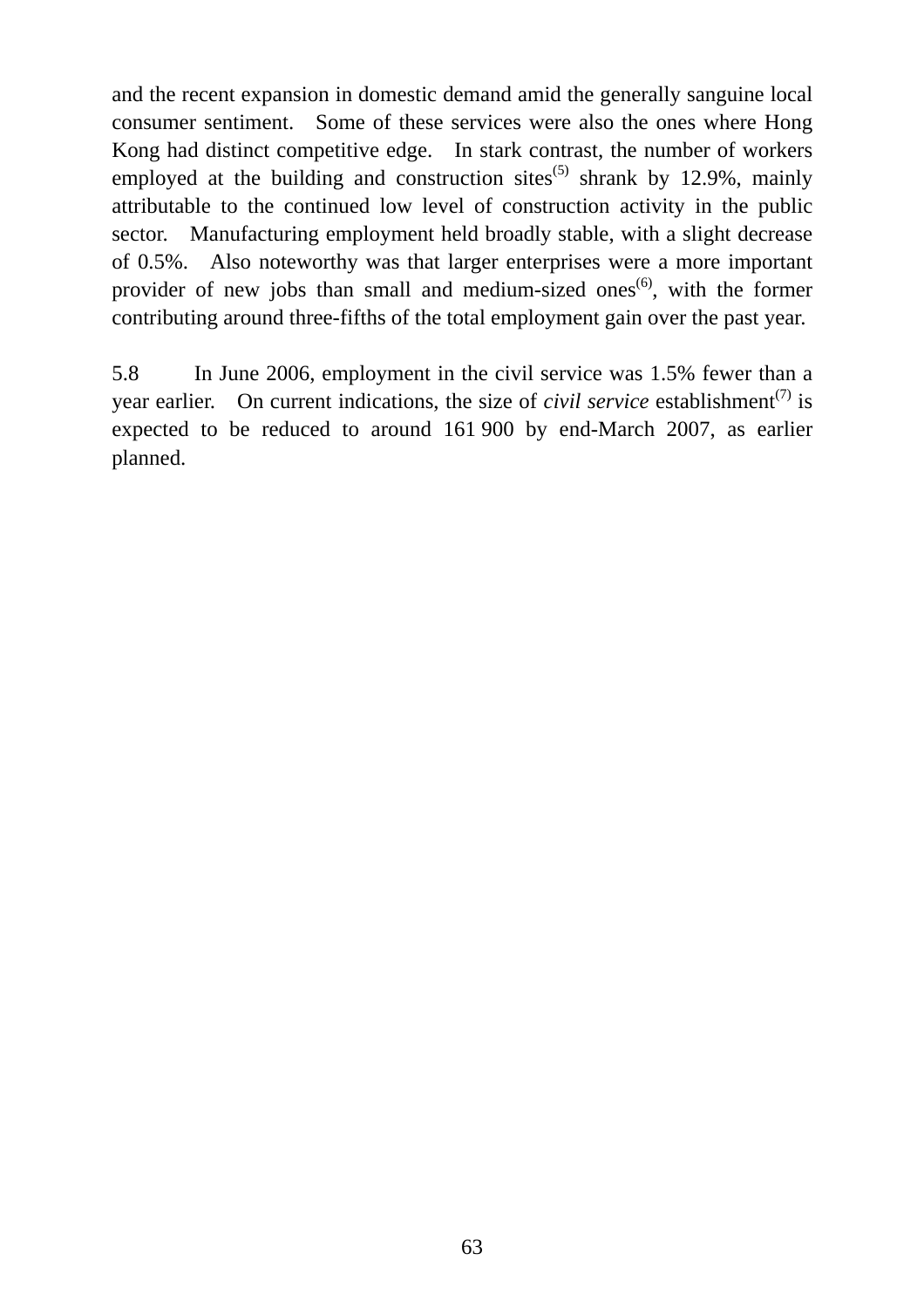### **Table 5.2 : Employment by major economic sector**

|                                                                     |                    |                             | 2005                        |                             |                             | 2006                        |                             |
|---------------------------------------------------------------------|--------------------|-----------------------------|-----------------------------|-----------------------------|-----------------------------|-----------------------------|-----------------------------|
|                                                                     | Annual<br>average  | Mar                         | Jun                         | Sep                         | Dec                         | Mar                         | Jun                         |
| Wholesale, import and export                                        | 581 800            | 583 100                     | 579 100                     | 585 300                     | 579 500                     | 581 200                     | 581 700                     |
| trades                                                              | (2.5)              | (4.8)                       | (2.8)                       | (1.4)                       | (0.9)                       | $(-0.3)$                    | (0.4)                       |
| Retail trade                                                        | 221 100            | 216 000                     | 224 600                     | 221 700                     | 221 900                     | 225 900                     | 229 300                     |
|                                                                     | (1.8)              | (0.7)                       | (3.7)                       | (1.0)                       | (1.6)                       | (4.6)                       | (2.1)                       |
| Restaurants and hotels                                              | 215 400            | 210 700                     | 214 500                     | 214 300                     | 222 300                     | 221 800                     | 225 800                     |
|                                                                     | (3.6)              | (2.9)                       | (2.3)                       | (3.7)                       | (5.4)                       | (5.3)                       | (5.3)                       |
| Transport and storage                                               | 153 300            | 151 400                     | 153 700                     | 153 400                     | 154 600                     | 154 100                     | 155 200                     |
|                                                                     | (3.6)              | (4.3)                       | (4.1)                       | (3.6)                       | (2.6)                       | (1.8)                       | (1.0)                       |
| Communications                                                      | 30 000             | 29 800                      | 31 200                      | 29 700                      | 29 200                      | 30 000                      | 29 300                      |
|                                                                     | $(-2.4)$           | $(-3.6)$                    | (0.1)                       | $(-1.2)$                    | $(-4.9)$                    | (0.6)                       | $(-5.9)$                    |
| Financing, insurance, real estate                                   | 456 100            | 447 600                     | 457 200                     | 455 400                     | 464 400                     | 468 300                     | 475 900                     |
| and business services                                               | (4.4)              | (4.4)                       | (5.3)                       | (4.0)                       | (3.8)                       | (4.6)                       | (4.1)                       |
| Community, social and personal                                      | 439 000            | 434 400                     | 437 000                     | 437 700                     | 446 800                     | 451 300                     | 451 700                     |
| services                                                            | (4.5)              | (5.4)                       | (4.5)                       | (5.3)                       | (2.7)                       | (3.9)                       | (3.4)                       |
| Manufacturing                                                       | 164 700            | 163 100                     | 161 900                     | 166 300                     | 167 400                     | 161 500                     | 161 100                     |
|                                                                     | $(-2.0)$           | $(-3.5)$                    | $(-4.5)$                    | $(-1.0)$                    | (1.3)                       | $(-1.0)$                    | $(-0.5)$                    |
| Building and construction sites                                     | 59 300             | 65 800                      | 60 000                      | 56 800                      | 54 500                      | 54 900                      | 52 300                      |
|                                                                     | $(-10.6)$          | $(-4.8)$                    | $(-14.2)$                   | $(-12.4)$                   | $(-11.1)$                   | $(-16.5)$                   | $(-12.9)$                   |
| All establishments surveyed in<br>the private sector <sup>(a)</sup> | 2 328 700<br>(2.5) | 2 310 000<br>(3.2)<br><0.6> | 2 327 300<br>(2.6)<br><0.4> | 2 328 900<br>(2.3)<br><0.2> | 2 348 700<br>(2.0)<br><0.8> | 2 357 200<br>(2.0)<br><0.6> | 2 370 400<br>(1.8)<br><0.2> |
| Civil service $^{(b)}$                                              | 156 500            | 157 300                     | 156 800                     | 156 200                     | 155 500                     | 155 000                     | 154 500                     |
|                                                                     | $(-2.7)$           | $(-3.5)$                    | $(-3.0)$                    | $(-2.4)$                    | $(-1.8)$                    | $(-1.5)$                    | $(-1.5)$                    |

Notes : Employment figures enumerated from business establishments, as obtained from the Quarterly Survey of Employment and Vacancies, are somewhat different from those enumerated from households, as obtained from the General Household Survey. This is mainly due to difference in sectoral coverage: while the former survey covers selected major sectors, the latter survey covers all sectors in the economy.

- (a) The total figures on private sector employment cover also employment in mining and quarrying and in electricity and gas supply, besides employment in the major sectors indicated above.
- (b) These figures cover only those employed on civil service terms of appointment. Judges, judicial officers, ICAC officers, locally engaged staff working in overseas Hong Kong Economic and Trade Offices, and other Government employees such as non-civil service contract staff are not included.
- ( ) % change over a year earlier.

< > Seasonally adjusted quarter-to-quarter % change.

Source : Quarterly Survey of Employment and Vacancies, Census and Statistics Department.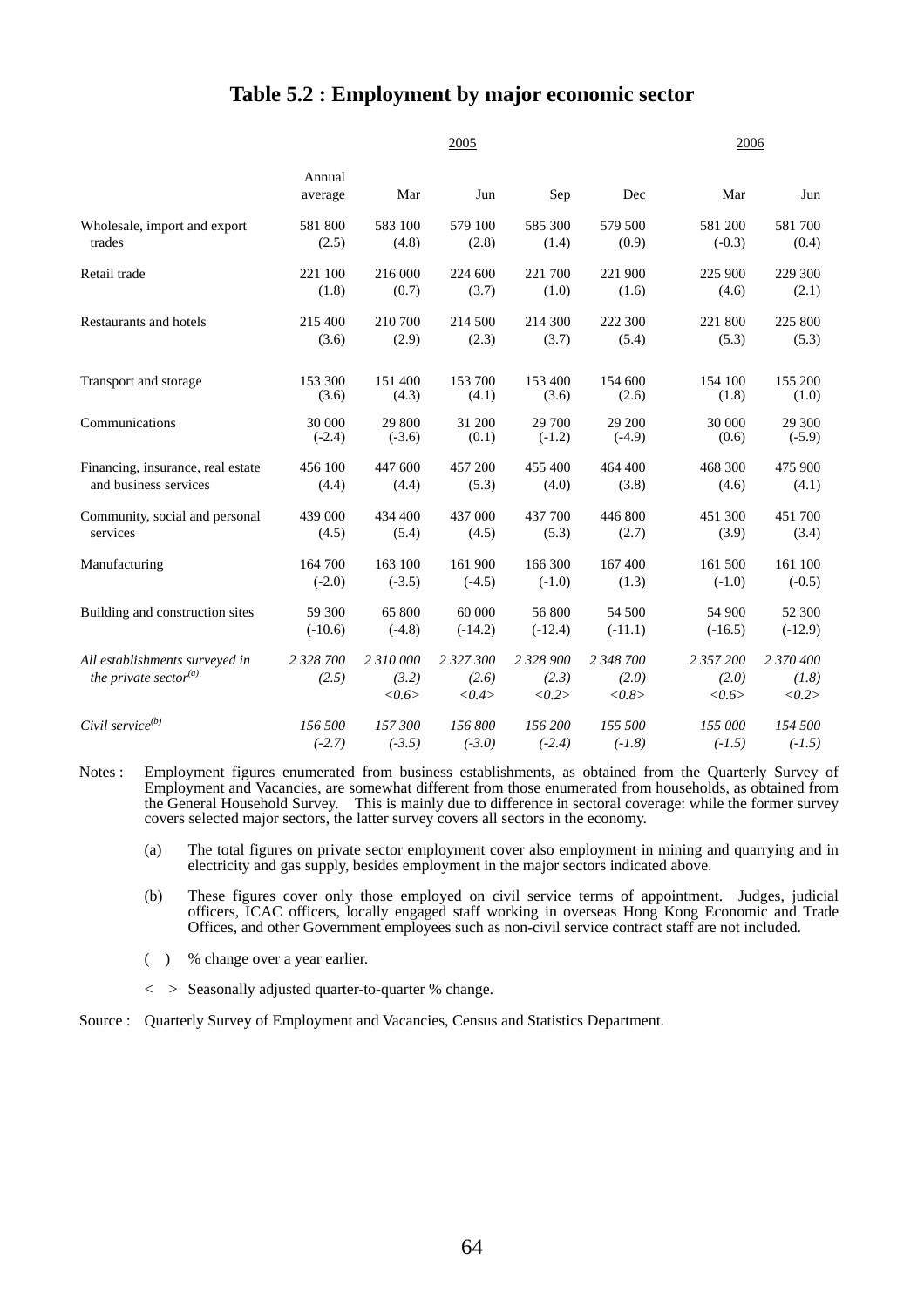**Box 5.1** 

## **Recent trends of part-time employees**

### **Salient developments during 1995-2005**

The number of part-time employees<sup> $(1)$ </sup>, covering mainly persons working less than 35 hours a week, followed a general uptrend for most of the past decade. Comparing 2005 with 1995, this particular group of workers grew by an average of 4.6% per annum, distinctly faster than the 1.1% increase recorded for all the employees. Growth was seen entirely between 1997 and 2004, when the number almost doubled from 99 800 to 198 600, as did their share in total employees from 3.7% to 7.3%. In 2005, the corresponding figures were 193 500 and 7.0%.



### **Number and share of part-time employees**

A closer examination of the data showed fairly large fluctuations in part-time employees between individual years. To a larger extent, this was affected by the volatile movements in those persons working part-time on an involuntary basis (i.e. the underemployed). For instance, the number of *involuntary* part-time workers exhibited a sharp upsurge in 1998 and 1999, when the local economy was still badly hit by the Asian financial crisis. A similar jump was seen in 2002 and 2003, when another economic downturn set in. Yet thanks to the rebound in business activity since the latter part of 2003, the underemployment situation progressively changed for the better, contributing to a visible reduction in such employees. In 2005, these involuntary or underemployed workers were estimated at 84 800, corresponding to 3.1% of the total employees.

An analysis of major socio-economic attributes showed that among the involuntary part-time employees, the majority comprised middle-aged male workers, persons with lower secondary education or below, those employed in the construction sector, and those engaged as workers in elementary occupations.

\_\_\_\_\_\_\_\_\_\_\_\_\_\_\_\_\_\_\_\_\_\_\_

<sup>(1)</sup> Part-time employees are defined here to include persons working less than 35 hours during the seven days before enumeration due to reasons other than vacation. Foreign domestic helpers are excluded in this analysis.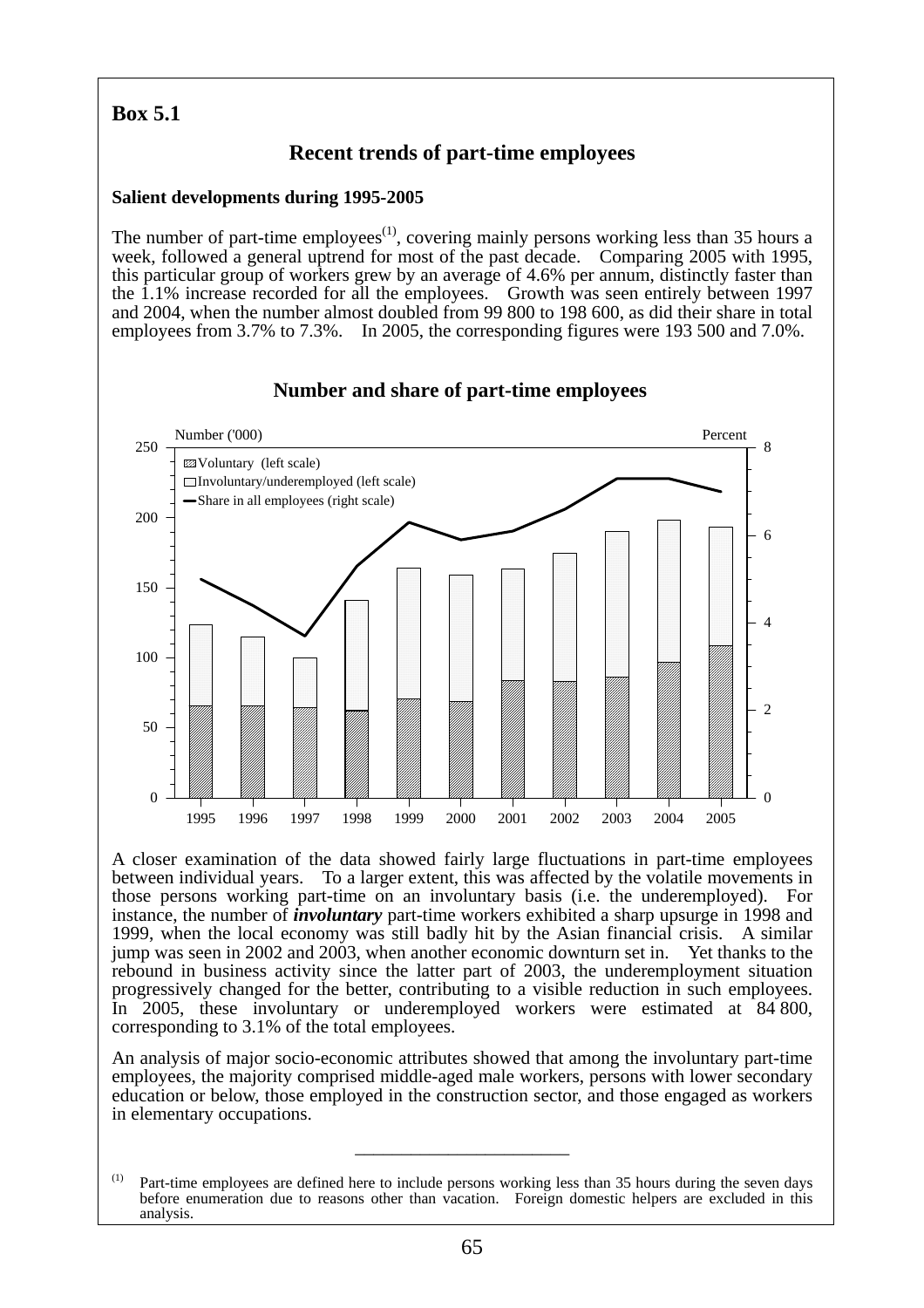## **Box 5.1 (cont'd)**

As to employees working *voluntarily* on a part-time basis, the pattern of movement was rather different. The number was generally steady in the late 1990s, but has since followed a notable rising trend. In 2005, these workers were estimated at 108 700 or 3.9% of the total employees.

Over the years, whereas voluntary part-time employment was also found mainly among the less-educated persons and workers at the lower segment, there were more female workers than male workers especially within the middle-aged group of  $30 - 59$ . A significant proportion of them were believed to be housewives, who worked on a part-time basis to supplement family income. The community, social and personal services sector had the highest proportion of voluntary part-time workers.

Young persons aged 15 - 19 (comprising mostly students) were the other major group gaining in importance recently. Conceivably, many of these people worked part-time with a view to acquiring more working experience, skills and exposure, as an interim arrangement prior to their further studies or longer-term employment. This partly explained the much higher staff turnover rate observed for this particular age group.

### **Notable trends in more recent years**

As mentioned earlier, the number of *involuntary* part-time employees fluctuated rather widely from year to year, which was affected heavily by the economic growth performance. Between 2000 and 2005, the number of these involuntary or underemployed workers fell by an average of 1.2% per annum.

In stark contrast, the number of *voluntary* part-time employees registered a rapid increase averaging at 9.5% per annum over the same period. This was mainly attributable to a surge in employment of women aged 20 - 59. To some extent, it was related to the substantial inflow of female immigrants under the One-way Permit (OWP) Scheme. Over 2000-2005, nearly half of OWP holders were women aged  $25 - 44$ , who tended to have greater propensity to participate in the workforce and seek work opportunities of part-time nature.

Furthermore, while voluntary part-time employment was still prevalent among workers with lower educational attainment and lesser skills, there was an increasing tendency among workers at the upper segment to take up part-time jobs more recently. The majority of these part-time employees were with upper secondary education or above and engaged in occupations such as managers and administrators, professionals and associate professionals.

#### **Concluding remarks**

In sum, part-time employment has been generally on the increase over the past decade. This trend is not unique to Hong Kong, and is commonly observed in many major overseas economies. In face of intensifying competition in the global market and growing economic uncertainty, it is only natural for business enterprises, both local and overseas, to strive for more operational flexibility in a cost-effective manner. Increased recruitment of part-time workers is one of the major means to attain greater flexibility in production and work arrangements.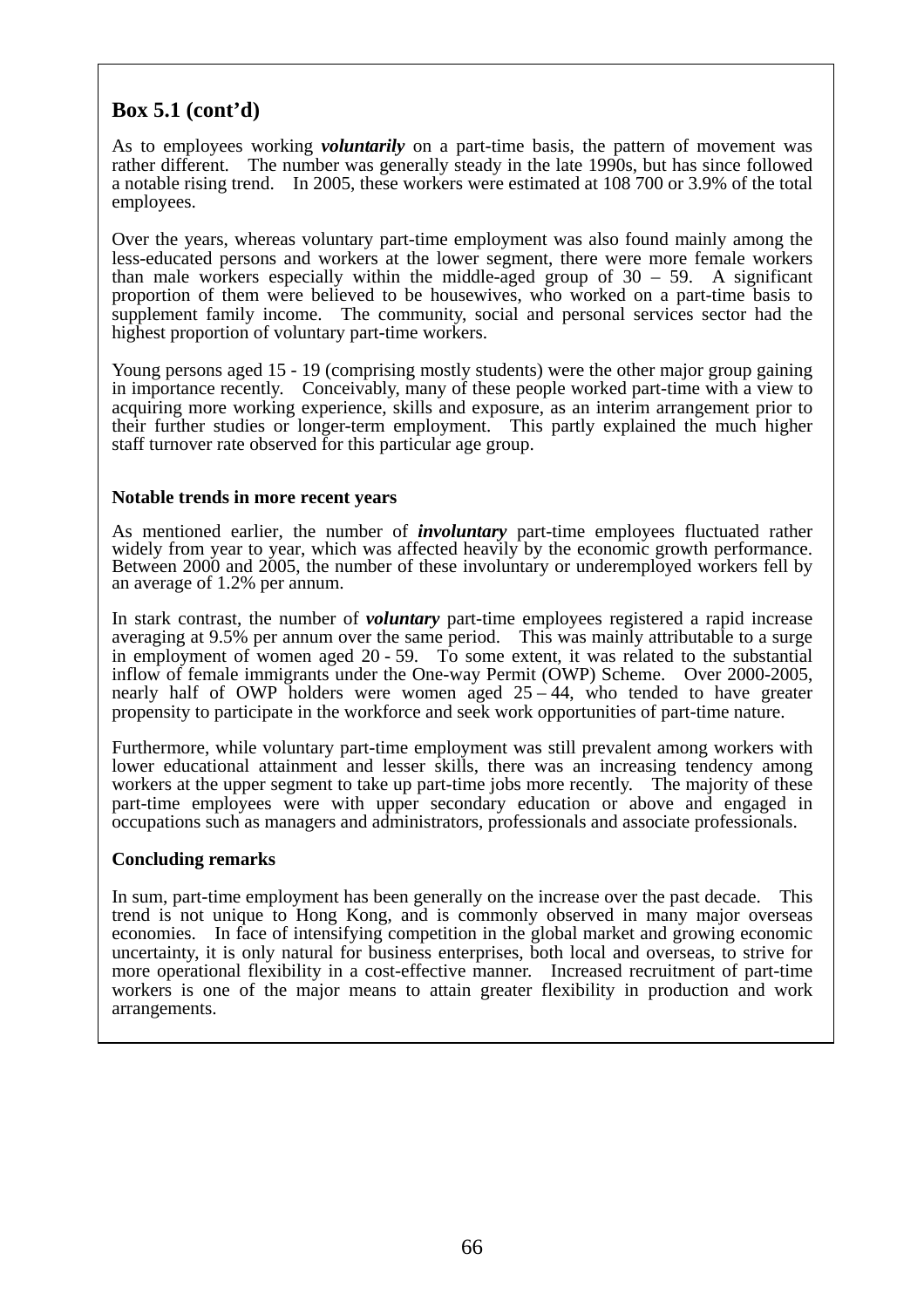## **Vacancies**

5.9 In June 2006, job vacancies in *private sector establishments* continued to surge by 9.3% over a year earlier to 41 500. This was in fact the highest level recorded for the month of June since 1997. Of the total vacancies, the overwhelming majority (95%) came from the service sectors. Restaurants and hotels, transport and storage, the retail trade, and community, social and personal services were the ones with larger gains in vacancies. Job openings at the upper segment grew faster than those at the lower segment, by 9.8% as against 8.9%, reversing the trend seen in the preceding three quarters. As a result, the former's share in total vacancies edged up to 46%, whereas the latter's share was reduced modestly to 54%. Also noteworthy was that most of the additional vacancies were offered by the large enterprises, reflecting their comparatively greater capacity to create jobs in response to growing business demands. As regards the *civil service*, the number of vacancies also leaped, as an increasing number of posts had been granted exemption from the general recruitment freeze on the operational grounds. Yet the numbers involved were rather small, at 2 500.

5.10 More recent data on job vacancies in some selected sectors can be available from the Employment Services of the Labour Department. The statistics showed that the number of private sector job vacancies was 3.0% more in the third quarter of 2006 than a year earlier. For the first nine months of the year as a whole, the increase was 16.5%. On average, almost 1 900 vacancies were received per working day.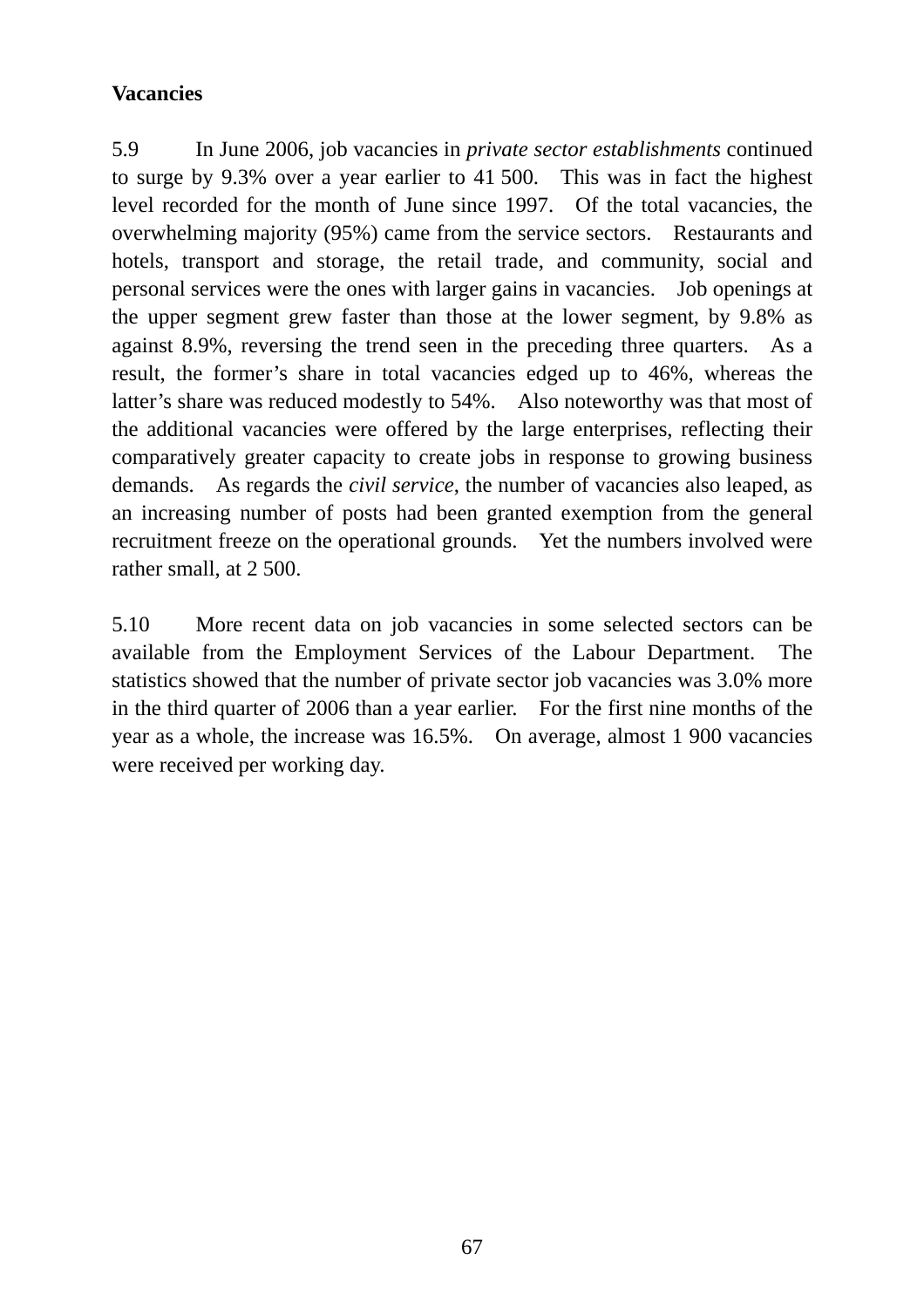### **Diagram 5.5 : Vacancies in the corporate sector maintained a strong growth momentum**

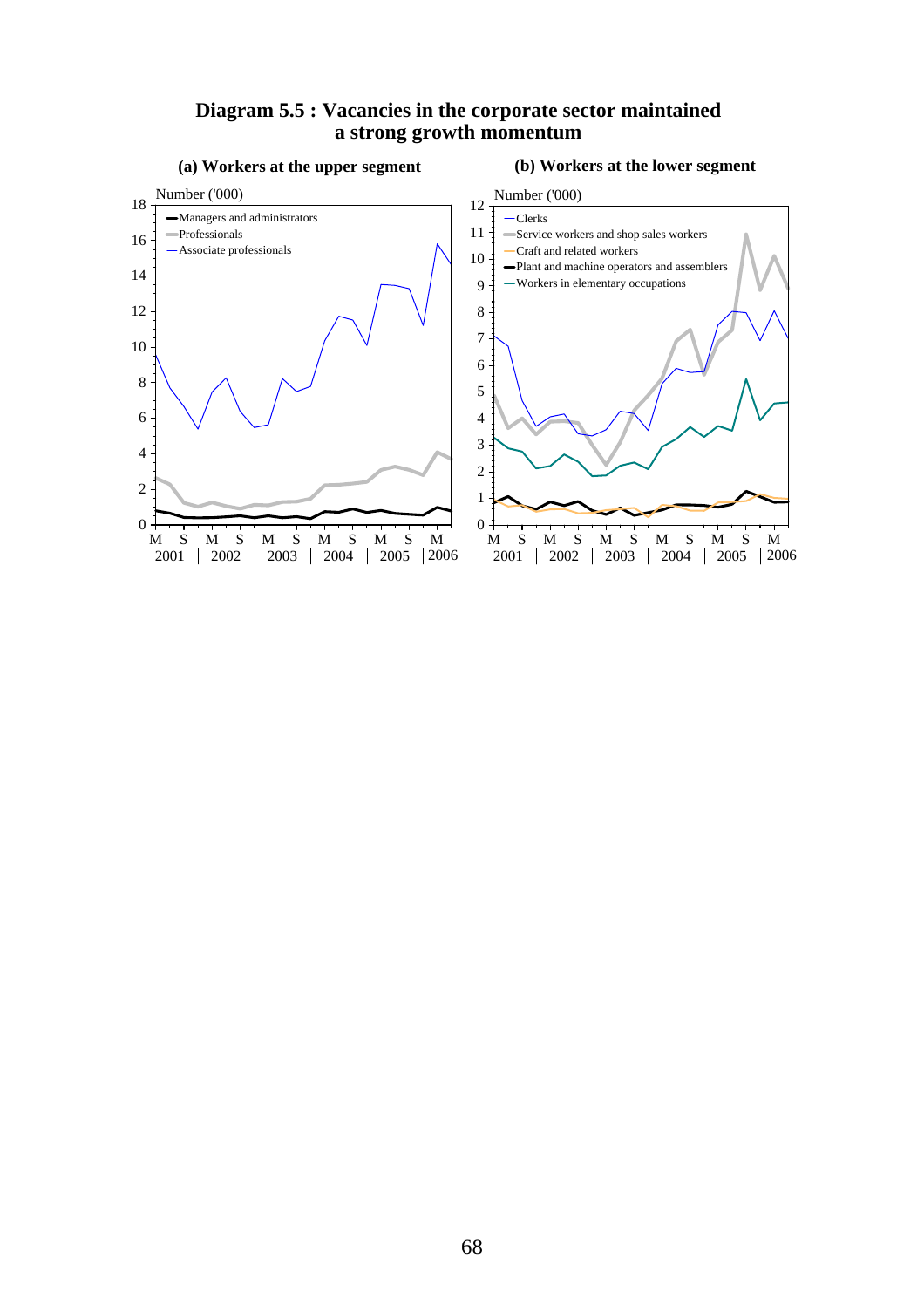|                                                               |                   |                          |                           |                            | No. of vacancies              |                           |                              |                                     |
|---------------------------------------------------------------|-------------------|--------------------------|---------------------------|----------------------------|-------------------------------|---------------------------|------------------------------|-------------------------------------|
|                                                               |                   |                          | 2005                      |                            |                               |                           | 2006                         |                                     |
|                                                               | Annual<br>average | Mar                      | Jun                       | <b>Sep</b>                 | Dec                           | Mar                       | Jun                          | Vacancy rate<br>in Jun 2006<br>(% ) |
| Wholesale, import and export<br>trades                        | 9 100<br>(20.1)   | 10 300<br>(42.4)         | 9 300<br>(7.2)            | 9 100<br>(13.4)            | 7800<br>(21.0)                | 10 600<br>(3.0)           | 8 3 0 0<br>$(-10.8)$         | 1.4                                 |
| Retail trade                                                  | 3700<br>(40.3)    | 3 000<br>(33.7)          | 3 300<br>(35.7)           | 4 800<br>(46.8)            | 3700<br>(41.9)                | 4 800<br>(58.7)           | 3 800<br>(17.4)              | 1.6                                 |
| Restaurants and hotels                                        | 3 400<br>(58.3)   | 2 400<br>(39.3)          | 2 700<br>(24.3)           | 4 300<br>(70.8)            | 4 100<br>(94.7)               | 4 0 0 0<br>(63.4)         | 4 0 0 0<br>(45.3)            | 1.7                                 |
| Transport and storage                                         | 1 800<br>(30.3)   | 1700<br>(36.6)           | 1 900<br>(19.2)           | 2 3 0 0<br>(38.1)          | 1500<br>(27.5)                | 2 0 0 0<br>(20.1)         | 2 2 0 0<br>(17.5)            | 1.4                                 |
| Communications                                                | 700<br>(34.8)     | 400<br>$(-32.7)$         | 500<br>(32.3)             | 1 200<br>(48.7)            | 900<br>(108.3)                | 800<br>(93.0)             | 800<br>(52.6)                | 2.7                                 |
| Financing, insurance, real<br>estate and business services    | 10 800<br>(21.0)  | 10 500<br>(21.5)         | 11 200<br>(23.8)          | 12 000<br>(28.8)           | 9700<br>(9.7)                 | 13 600<br>(29.6)          | 12 300<br>(9.6)              | 2.5                                 |
| Community, social and<br>personal services                    | 7 100<br>(22.1)   | 6 800<br>(30.1)          | 7 200<br>(15.2)           | 8 0 0 0<br>(39.3)          | 6 600<br>(6.4)                | 7 9 0 0<br>(15.6)         | 8 100<br>(13.3)              | 1.8                                 |
| Manufacturing                                                 | 2 0 0 0<br>(33.3) | 2 0 0 0<br>(33.1)        | 1 900<br>(16.2)           | 2 0 0 0<br>(28.8)          | 2 2 0 0<br>(58.6)             | 1 900<br>$(-3.4)$         | 2 0 0 0<br>(6.1)             | 1.2                                 |
| Building and construction sites                               | $\#$<br>$(-75.7)$ | #<br>$(-92.7)$           | #<br>$(-84.7)$            | #<br>$(-77.3)$             | #<br>$(-36.4)$                | #<br>(66.7)               | #<br>$(*)$                   | $\ast$                              |
| All establishments surveyed in<br>the private sector $^{(a)}$ | 38 800<br>(26.4)  | 37 100<br>(30.4)<br>5.3> | 38 000<br>(17.9)<br><3.9> | 43 600<br>(32.7)<br><14.9> | 36 500<br>(24.9)<br>$< -0.7>$ | 45 500<br>(22.8)<br><3.4> | 41 500<br>(9.3)<br>$< -6.9>$ | 1.7                                 |
| Civil service <sup>(b)</sup>                                  | 900<br>(57.0)     | 1500<br>(231.5)          | 1 100<br>(270.4)          | 700<br>(672.5)             | 500<br>$(-66.9)$              | 2 600<br>(76.3)           | 2 500<br>(131.6)             | 1.6                                 |

### **Table 5.3 : Vacancies by major economic sector**

Notes : Vacancy rate refers to the ratio of vacancies to total employment opportunities (actual employment plus vacancies).

(a) The total figures on private sector vacancies cover also vacancies in mining and quarrying and in electricity and gas supply, besides vacancies in the major sectors indicated above.

(b) These figures cover only vacancies for those staff to be employed on civil service terms of appointment. They have been adjusted by deducting the vacant posts emerging from the Voluntary Retirement Schemes. A general recruitment freeze to the civil service has been imposed with effect from 1 April 2003. The civil service vacancies during the general recruitment freeze period refer only to the number of vacant posts for which exemptions from recruitment freeze have been granted.

( ) % change over a year earlier.

 $\langle$  > Seasonally adjusted quarter-to-quarter % change.

- (#) Less than 50.
- (\*) Less than 0.05%.

Source : Quarterly Survey of Employment and Vacancies, Census and Statistics Department.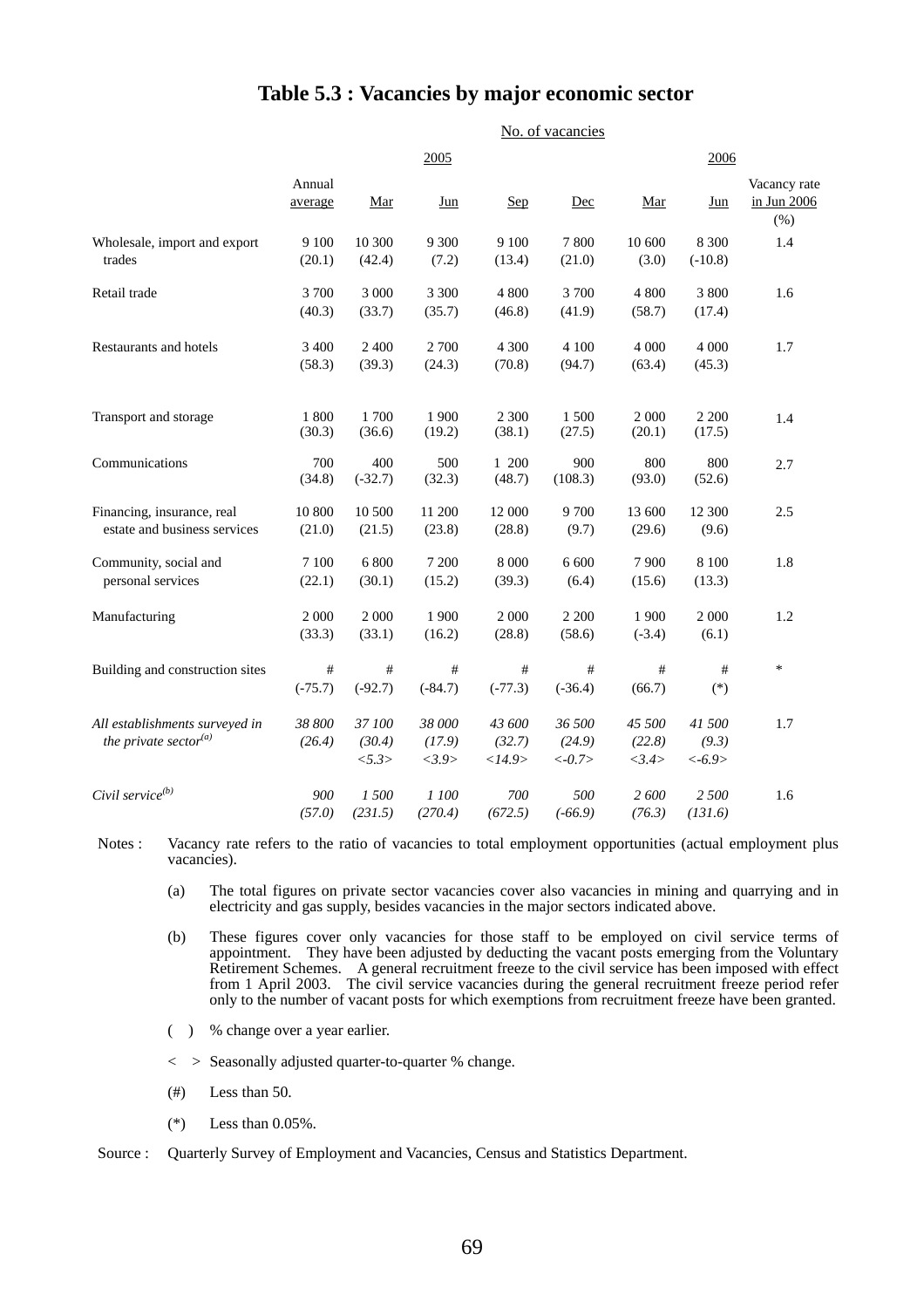## **Earnings and wages**

5.11 *Labour earnings*(8), measured by payroll per person engaged in the private sector, were higher by 2.2% in money terms in the second quarter of 2006 than a year earlier. The mild uptrend established since early 2005 was thus sustained. After discounting price change, a slight increase of 0.1% was registered in real terms<sup> $(9)$ </sup>.

5.12 Most major economic sectors reported increases in labour earnings. Specifically, workers in financial institutions had a visible gain of 8.1% in nominal payroll, outpacing the overall average increase for the fourth consecutive quarter. To a large extent, this reflected the continued tight manpower resource balance prevalent in the sector. On the other hand, more moderate increases of 2.0% and 0.7% respectively were recorded for workers engaged in sanitary services and in restaurants and hotels, where a relatively abundant supply of labour was found. As for the manufacturing sector, nominal earnings moved up by 1.1%, aided by the recent pick-up in domestic exports. Meanwhile, nominal payroll in community, social and personal services was slightly down by 0.1%.

5.13 The Salary Indices for Managerial and Professional Employees indicated a generally larger pay rise among workers at the upper segment in the recent period. Comparing June 2006 with a year earlier, the index was up by 3.7% in nominal terms or 1.2% in real terms<sup> $(10)$ </sup> in respect of the existing staff. When the newly recruited and promoted employees were also taken into account, the index increased by 2.4% in money terms, though virtually unchanged in real terms.

5.14 In the third quarter of 2006, the labour income situation continued to improve in overall term, according to the earnings figures compiled from General Household Survey. Anecdotal data available suggested that high-skilled workers such as accountants, financial advisers and fund managers had relatively greater upward adjustments in employment earnings.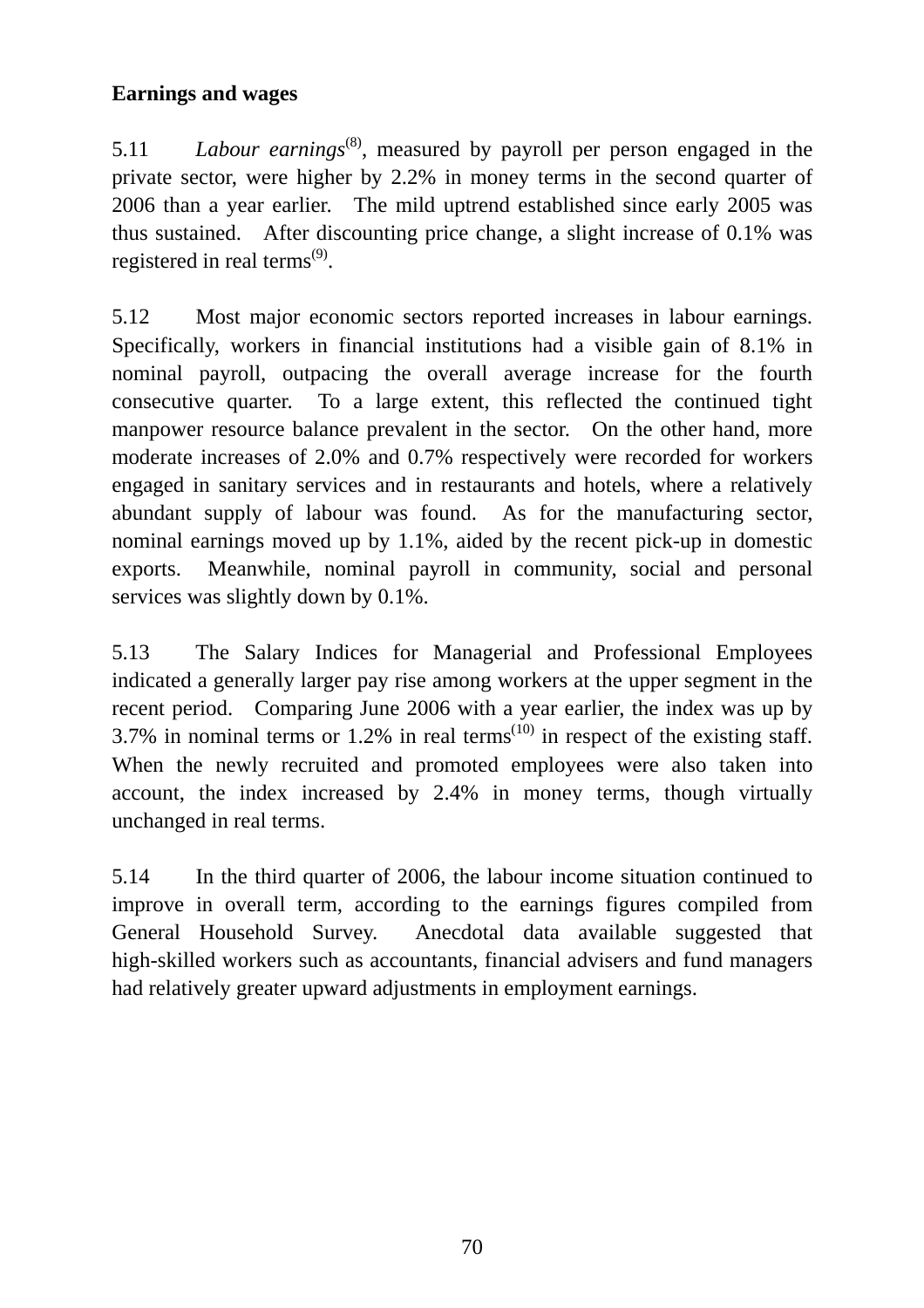

**Diagram 5.6 : Nominal earnings registered modest increases**

5.15 By comparison, *labour wages*, which cover regular payments of workers at the supervisory level or below, had a smaller rise of 1.1% in money terms in June 2006 over a year earlier, owing to the looser manpower resource balance still existing for lower-end occupations. In real terms, labour wages showed a marginal decrease of 0.7%.

5.16 Similar to the situation as reflected by labour earnings, increases in nominal wages were also observed extensively across nearly all the major economic sectors. Financing, insurance, real estate and business services were the one with the largest wage gain of 2.0%, reflecting strong demand for workers not only at the managerial and professional levels but also at the supporting level in these arenas. By contrast, transport services reported a modest decrease in wages by 1.7%. When expressed in real terms, wages fell slightly on a broad front, except for those in financing, insurance, real estate and business services where a marginal rise was still recorded. Analysed by main occupation, nominal wages likewise edged up almost across-the-board, save for miscellaneous non-production workers. Among all the workers concerned, clerical and secretarial workers, and operatives had relatively larger increases in wages, both by around 2% in money terms. They were also the only groups experiencing wage hikes in real terms.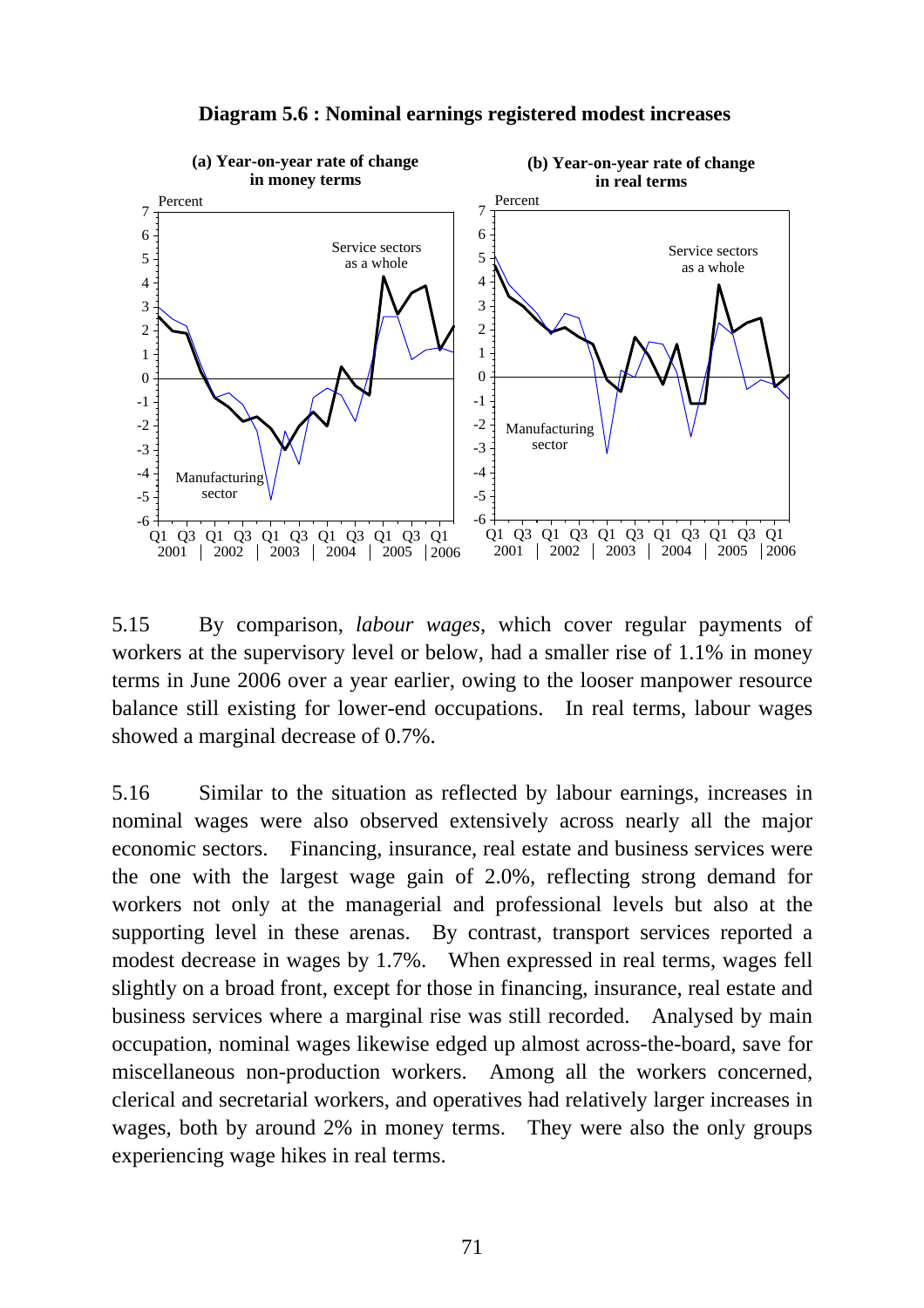### **Notes :**

(1) For a person aged 15 or above to be classified as unemployed, he or she should: (a) not have a job and not be performing any work for pay or profit during the reference period (i.e. seven days before enumeration); and (b) be available for work during the reference period; and (c) be seeking work during the 30 days before enumeration.

 Notwithstanding the above, the following types of persons are also considered unemployed: (a) persons without a job, having sought work but not available for work because of temporary sickness; (b) persons without a job, available for work but not having sought work because they will take up new jobs or start business at a subsequent date, or expect to return to their original jobs; and (c) discouraged workers not having sought work because they believe work is not available to them.

 Even at full employment, some frictional unemployment is bound to exist as workers move between jobs in order to obtain better terms of employment. The precise level of unemployment which can be described as purely frictional varies amongst economies, depending on the structure and characteristics of their labour markets.

 In April 2001, the Census and Statistics Department put out a revised series of seasonally adjusted unemployment rate compiled by reference to the X-11 ARIMA method, which adjusts for all seasonal variations in employment and unemployment (i.e. the changes due to holiday effects, seasonally ups and downs in economic activity, seasonal variations in first-time job-seekers, etc). This replaces the former series which adjusts only for seasonal variations in the proportion of first-time job-seekers in the labour force. For more details, see Note (3) at the end of Chapter 5 of the Half-yearly Economic Report 2001.

(2) The main criteria for an employed person aged 15 or above to be classified as underemployed are: involuntarily working less than 35 hours during the reference period (i.e. seven days before enumeration), and either available for additional work during the reference period or seeking additional work during the 30 days before enumeration.

 Following these criteria, employed persons taking no-pay leave due to slack work during the reference period are also classified as underemployed if they had worked less than 35 hours or were on leave for the entire reference period.

- (3) Figures enumerated from household data. The employed population is defined here to include those persons aged 15 or above who performed work for pay or profit or had a formal job attachment during the reference period (i.e. seven days before enumeration).
- (4) The labour force, or the economically active population, is defined to include all persons aged 15 or above who either were engaged in productive work during the reference period (i.e. seven days before enumeration) or would otherwise have been engaged in productive work but were unemployed.
- (5) Taking into account off-site workers and related professional and support staff, employment in the entire building and construction sector actually increased notably by 6.6% in the third quarter of 2006 over a year earlier.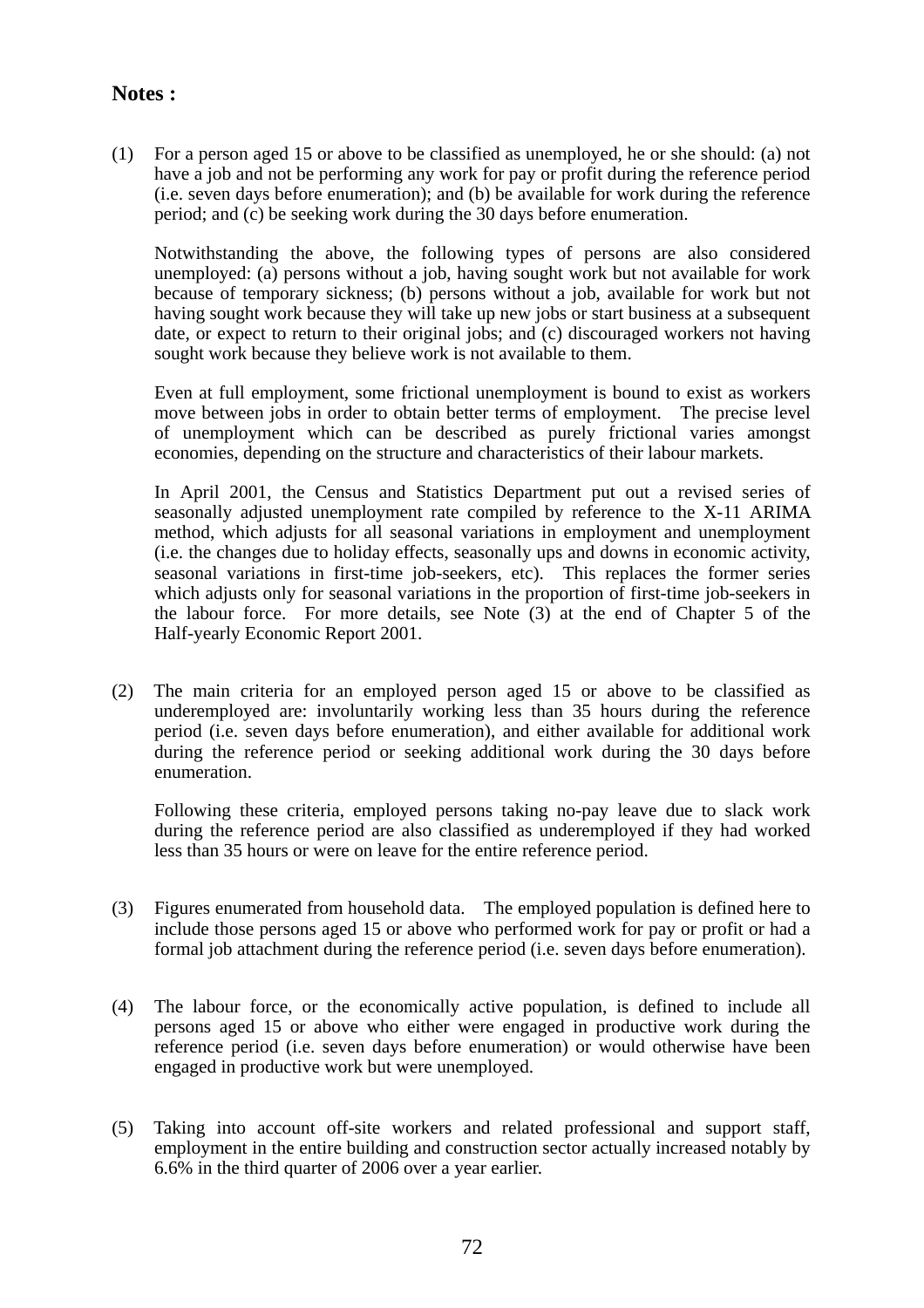Employment for the construction sector as a whole is enumerated from the General Household Survey carried out by the Census and Statistics Department. Apart from site workers, it also includes non-site workers engaged in minor alteration and addition, repair, maintenance and interior decoration work on existing buildings. In addition, it includes professional, administrative and other support personnel engaged in that sector, such as engineers, architects, surveyors and contract managers, as well as general clerical staff.

- (6) Manufacturing enterprises with fewer than 100 employees and non-manufacturing enterprises with fewer than 50 employees are regarded as small and medium-sized enterprises (SMEs) in Hong Kong. Yet establishments with the same main business registration number (BRN) and engaged in activities of the same industry sector are grouped into one business unit for the purpose of calculating the number of SMEs. Thus, a business with a lot of small chain stores each employing a small number of employees will be considered as a single large enterprise, instead of separate SMEs.
- (7) Civil service establishment refers to the total number of posts, whether filled or unfilled, under the prevailing organisational structure of the civil service. It is different from the strength or actual employment figures as shown in Table 5.2.
- (8) In addition to wages, which include all regular payments like basic pay and stipulated bonuses and allowances, earnings also cover overtime pay and other non-guaranteed or irregular bonuses and allowances, except severance pay and long service payment. Because of this difference, as well as the difference in sectoral and occupational coverage, the movements in average earnings, as measured by payroll per person engaged, do not necessarily match closely with those in wage rates.
- (9) Different consumer price indices are used for compiling the real indices of labour earnings and wages, taking into account their relevance to the respective occupation coverage. Specifically, the Composite CPI, being an indicator of overall consumer prices, is taken as the price deflator for earnings received by employees at all levels of the occupational hierarchy. The CPI(A), being an indicator of consumer prices for the middle to lower income groups, is taken as the price deflator for wages in respect of workers on occupations up to the supervisory level, and also in respect of manual workers engaged in the construction sector.
- (10) The Consumer Price Index (C) is used for compiling the Salary Indices for Managerial and Professional Employees in real terms.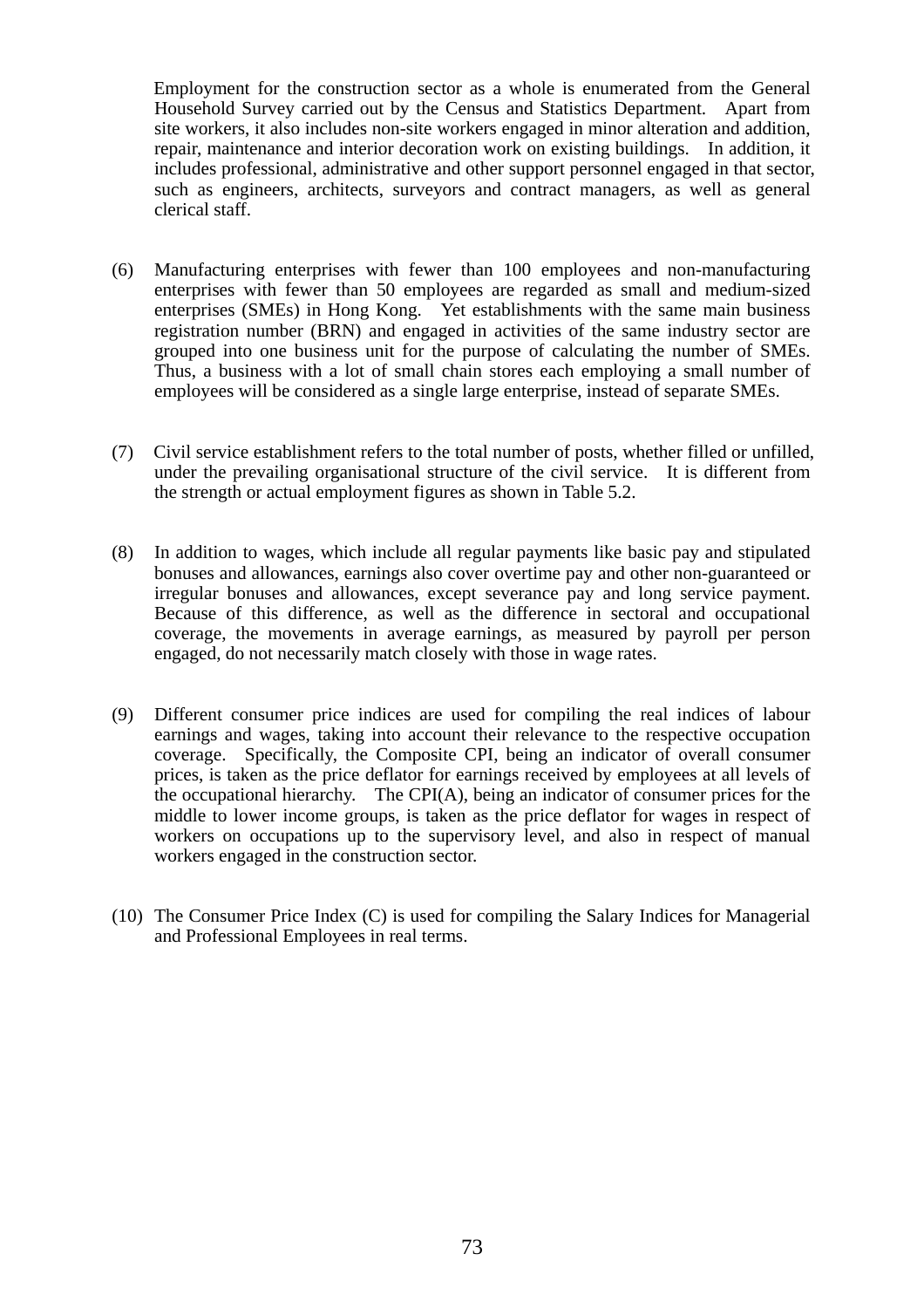## **CHAPTER 6 : PRICES**

### *Summary*

- *Along with sustained economic expansion, consumer price inflation notched up slightly further, yet to a still moderate 2.3% in the third quarter of 2006.*
- *The upward pressures on local business cost remained largely in check. Unit*  labour cost continued to be kept down by rising productivity, while the *increase in unit rental cost also began to stabilise along with some softening in shop rentals lately.*
- *External cost pressures were likewise moderate, as can be seen from the modest increase in import prices. Another notable development was the substantial fall-off in oil prices lately, which should contribute towards some easing in fuel-related prices in the months ahead.*

## **Consumer prices**

6.1 Consumer price inflation<sup> $(1)$ </sup> continued to edge higher, averaging at 2.3% in the third quarter, from 1.6% in the first quarter and 2.0% in the second quarter. Yet on the whole, consumer price inflation was still largely in check, especially when viewed against the rapid economic expansion over the past twelve quarters or so. The momentum in unit rental cost for the consumption-related sectors as a whole seemed to be stabilising, on the backdrop of robust consumer spending and some softening in shop rentals lately. Unit labour  $cost^{(2)}$ , adjusted for labour productivity, declined slightly further, as the cost pressure on the wage front continued to be mitigated by modest wage rise while labour productivity growth remained hefty. Also, the feed-through from the continuous increase in residential rentals<sup>(3)</sup> appeared to have largely completed. Externally, the weakening of the Hong Kong dollar had so far exerted only modest upward pressure on import prices. Also, the fall-off in oil prices lately should help to reduce the cost pressure on prices of fuel-related items in the period ahead. Overall, while both domestic and external cost pressures remained rather moderate, the pricing power of the retailers and service providers has generally improved, as can be seen from the faster increase in the prices of certain consumer goods and services.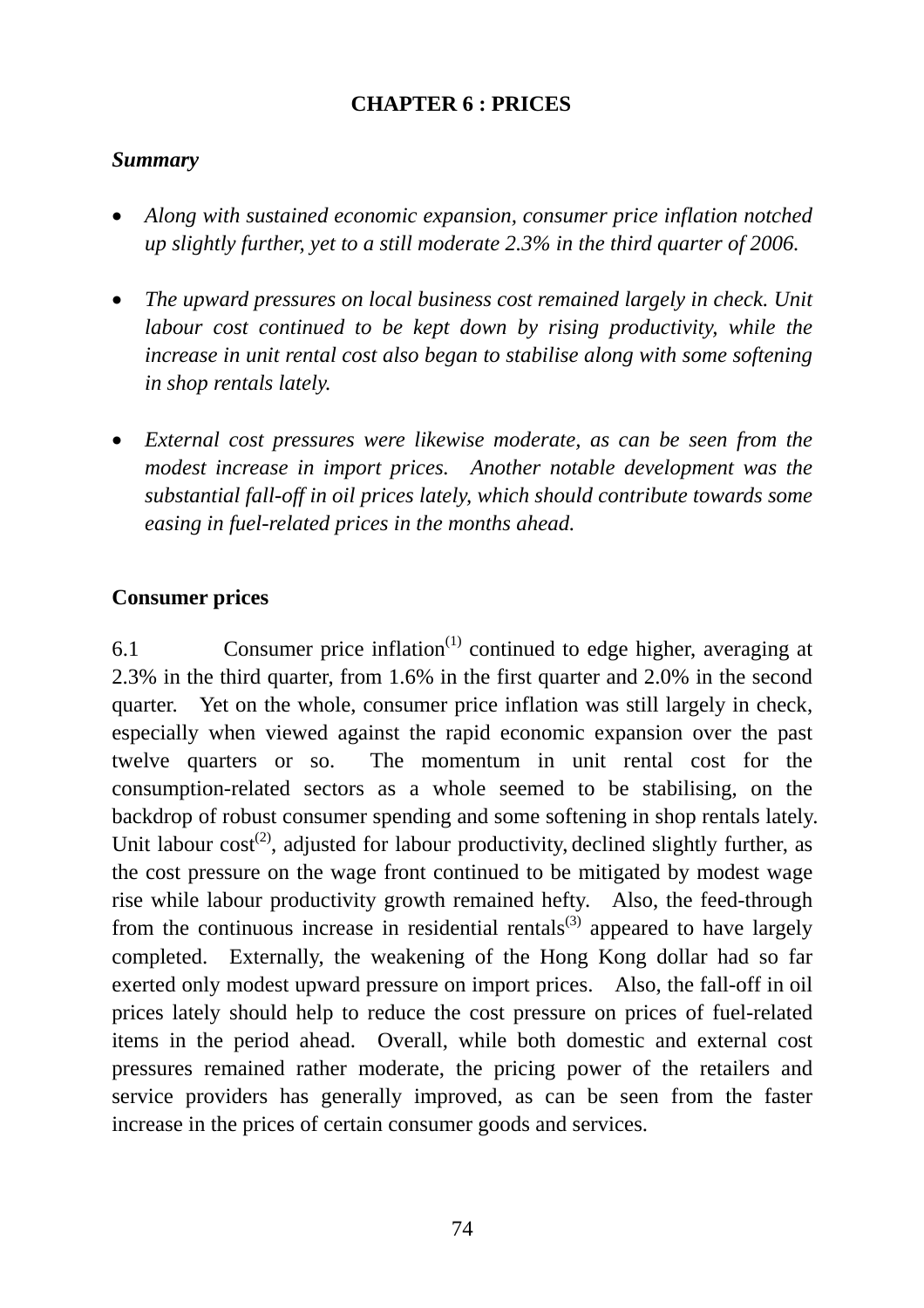#### **Diagram 6.1 : Consumer price inflation, though edging up to 2.3% this quarter, was still largely in check**



Note : From the fourth quarter of 2005 onwards, the year-on-year rates of change in the Consumer Price Indices are computed from the new 2004/05-based CPI series. Before then, the year-on-year rates of change are computed from the old 1999/2000-based CPI series. Splicing has been applied to the indices to maintain continuity.

6.2 The main components driving the CPI inflation upward in the third quarter were food and miscellaneous services. The increase in food prices was partly due to weather-induced spikes in the prices of vegetable. Meanwhile, the relatively faster rise in the charges for utility in the quarter mostly reflected the pass-through of earlier surges in fuel prices. But in general the pricing power of retailers and service suppliers was apparently improving, on the backdrop of upbeat consumer sentiment and vibrant retail business.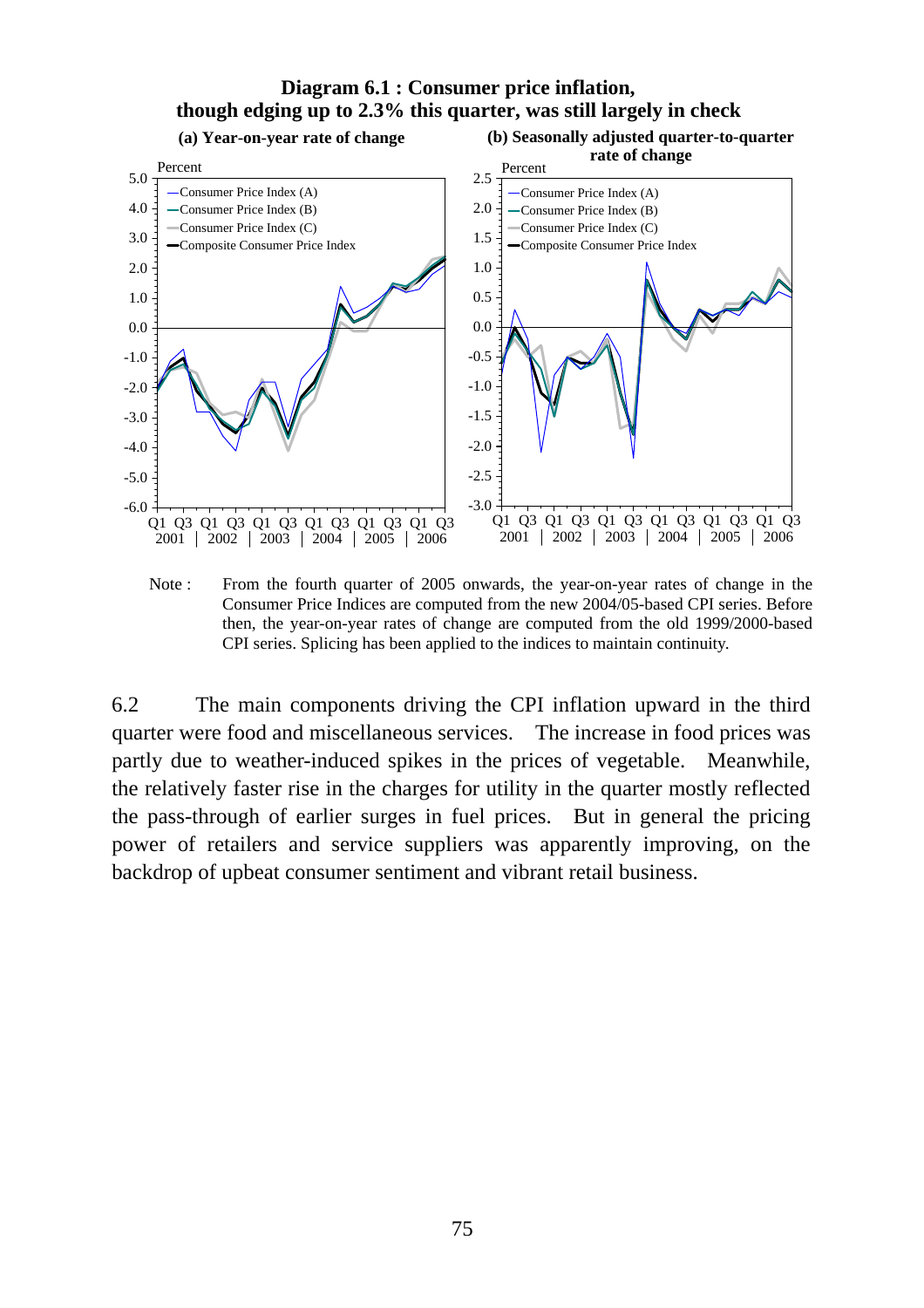#### **Diagram 6.2 : Spikes in certain food prices, as well as improving sellers' pricing power, were behind the rise in consumer price inflation in the quarter**



Note : Comparison between the two quarters is made on the new 2004/05-based Composite CPI series.

#### **Table 6.1 : Consumer Price Indices (year-on-year rate of change (%))**

|      |                | Composite CPI | CPI(A) | CPI(B) | CPI(C) |
|------|----------------|---------------|--------|--------|--------|
| 2005 | Annual         | 1.0           | 1.1    | 1.0    | 0.8    |
|      | H1             | 0.6           | 0.8    | 0.6    | 0.3    |
|      | H2             | 1.4           | 1.3    | 1.4    | 1.4    |
|      | Q1             | 0.4           | 0.7    | 0.4    | $-0.1$ |
|      | Q2             | 0.8           | 1.0    | 0.8    | 0.7    |
|      | Q <sub>3</sub> | 1.4           | 1.4    | 1.5    | 1.5    |
|      | Q4             | 1.3           | 1.2    | 1.4    | 1.2    |
| 2006 | H1             | 1.8           | 1.6    | 1.9    | 2.0    |
|      | Q1             | 1.6           | 1.3    | 1.7    | 1.7    |
|      | Q2             | 2.0           | 1.8    | 2.1    | 2.3    |
|      | Q <sub>3</sub> | 2.3           | 2.1    | 2.4    | 2.4    |
|      |                |               |        |        |        |

Note: The year-on-year changes of the CPIs from the fourth quarter of 2005 onwards are from the 2004/05-based CPI series, while the ones before that are from the 1999/2000-based series. Splicing has been applied to the two sets of CPI series in order to obtain better estimates of the annual rate of change for 2005 and for the second half of 2005.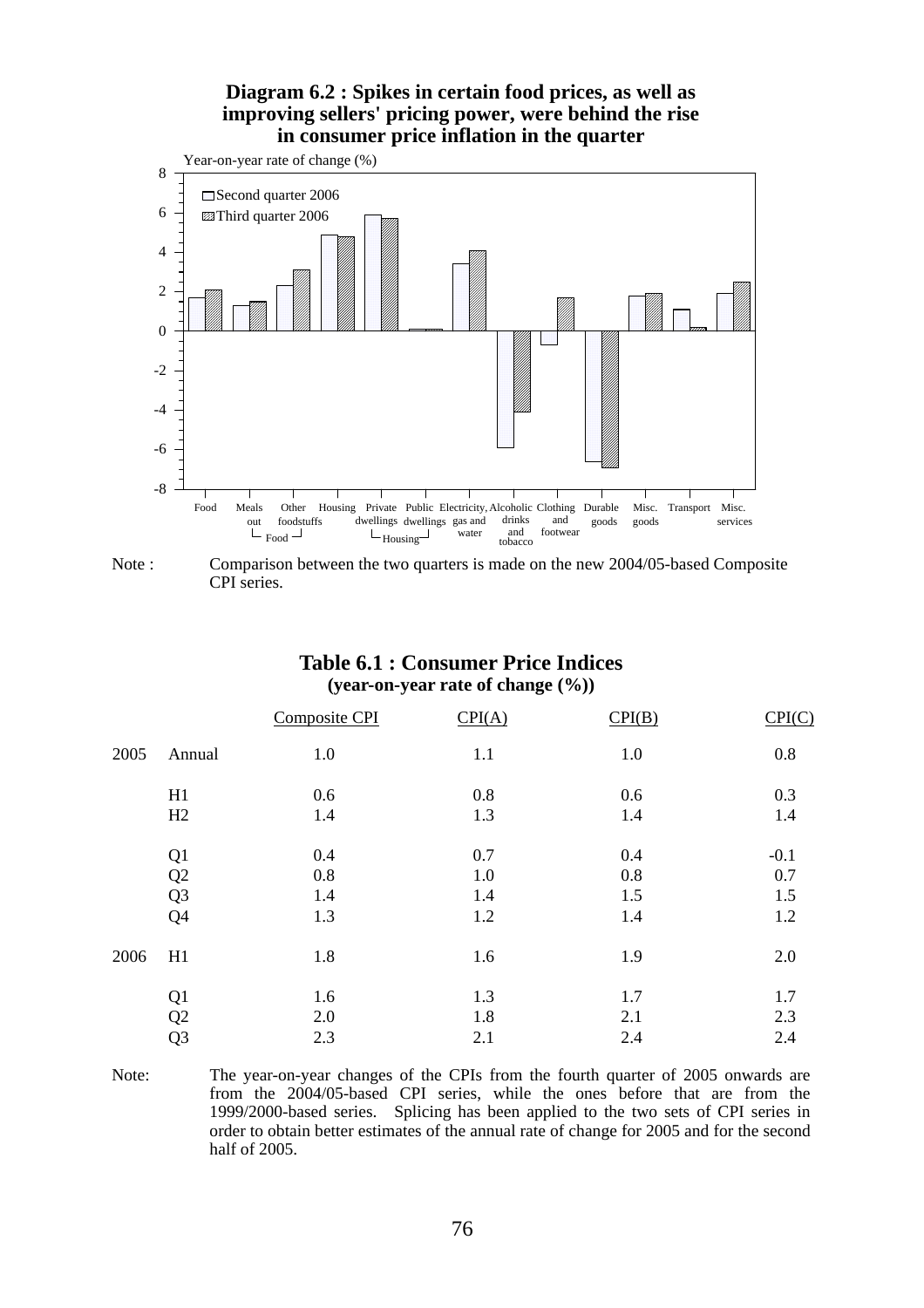|                                 |           | 2005           |          | 2006   |        |
|---------------------------------|-----------|----------------|----------|--------|--------|
| <b>Expenditure component</b>    | Weighting | Q <sub>4</sub> | $\Omega$ | Q2     | $Q_3$  |
| Food                            | 26.94     | 1.4            | 0.9      | 1.7    | 2.1    |
| Meals bought away from<br>home  | 16.86     | 1.1            | 1.0      | 1.3    | 1.5    |
| Other foodstuffs                | 10.08     | 1.9            | 1.0      | 2.3    | 3.1    |
| Housing <sup>(a)</sup>          | 29.17     | 2.8            | 4.2      | 4.9    | 4.8    |
| Private dwellings               | 23.93     | 3.3            | 5.0      | 5.9    | 5.7    |
| Public dwellings                | 2.49      | 0.1            | 0.1      | 0.1    | 0.1    |
| Electricity, gas and water      | 3.59      | 4.0            | 3.9      | 3.4    | 4.1    |
| Alcoholic drinks and<br>tobacco | 0.87      | 0.4            | $-0.6$   | $-5.9$ | $-4.1$ |
| Clothing and footwear           | 3.91      | 0.1            | $-2.0$   | $-0.7$ | 1.7    |
| Durable goods                   | 5.50      | $-6.7$         | $-5.8$   | $-6.6$ | $-6.9$ |
| Miscellaneous goods             | 4.78      | $-0.1$         | 0.4      | 1.8    | 1.9    |
| Transport                       | 9.09      | 1.5            | 1.6      | 1.1    | 0.2    |
| Miscellaneous services          | 16.15     | 1.1            | 1.2      | 1.9    | 2.5    |
| All items                       | 100.00    | 1.3            | 1.6      | 2.0    | 2.3    |

## **Table 6.2 : Composite Consumer Price Index by component (year-on-year rate of change (%))**

Note: (a) The housing component covers rents, rates, Government rent, maintenance costs and other housing charges. Its sub-components on private and public dwellings as presented here, however, cover rents, rates and Government rent only. Hence, the combined weighting of private and public dwellings is slightly less than the weighting of the entire housing component.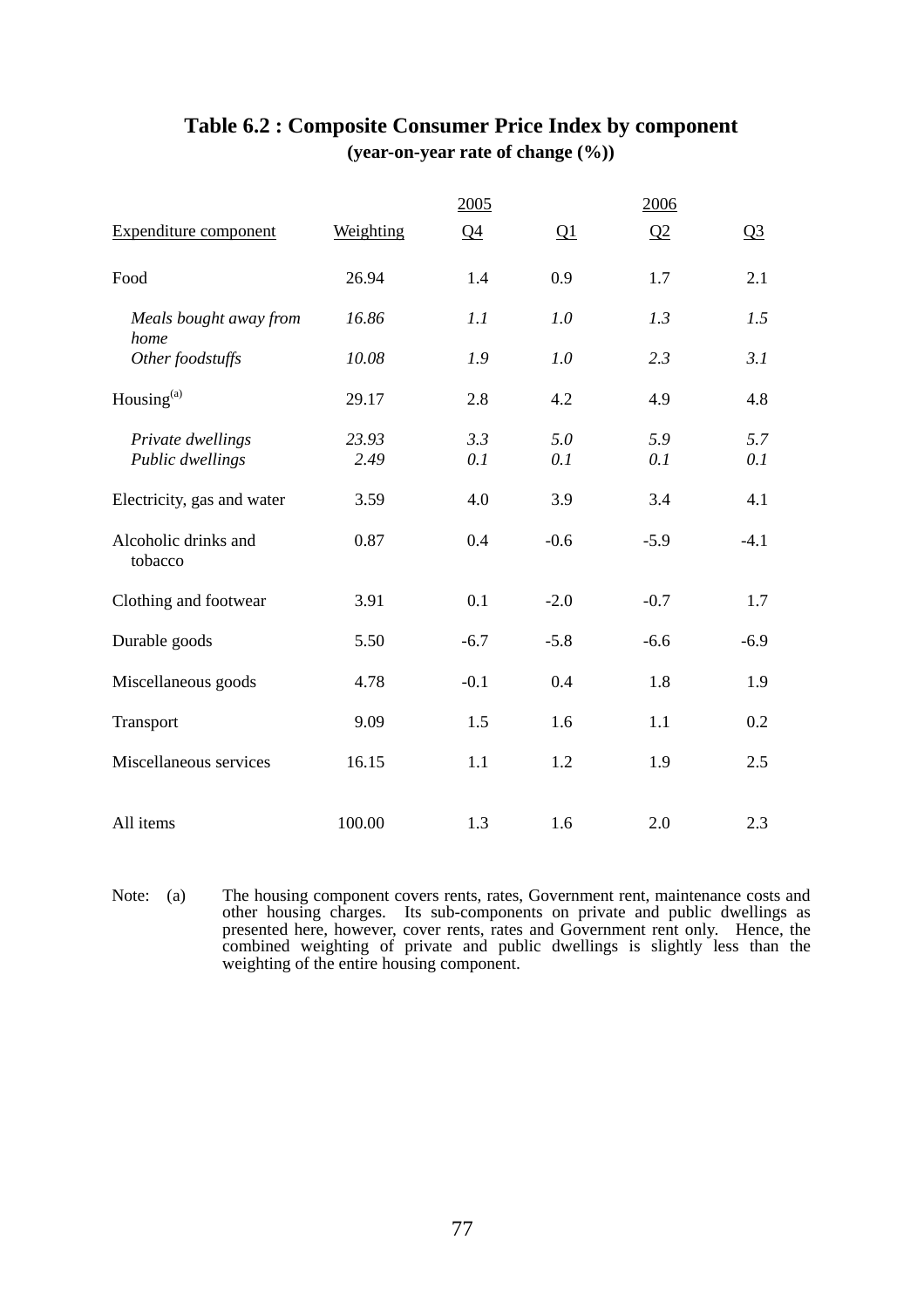### **Costs of factor inputs**

6.3 The upward pressures on domestic business cost remained mild. The increase in the unit rental cost should have stablilised in the third quarter, thanks to the continued brisk increase in business volume and softening in shop rentals lately. Meanwhile, labour cost was also modest. Wages were only rising slowly, and when viewed in conjunction with the hefty increase in labour productivity, unit labour cost remained on a slight decline.

6.4 Price pressure from the external front was likewise moderate. The weakening of the Hong Kong dollar, along with the US dollar under the linked exchange rate system, so far had not pushed up import prices by any significant extent. While import prices of raw materials and capital goods picked up mildly, those of consumer goods remained soft. The momentum of the surge in import of fuels in the recent years has also started to wane, as oil prices eased back after mid-August, more notably so in September. Specifically, the increase in fuel-related items in the CPI, viz. towngas, LPG and motor gasoline, together contributed only 0.08 of a percentage point to the 2.1% CPI inflation in September, down from that of 0.19 in July and 0.18 in August.

#### **Diagram 6.3 : Costs of factor inputs**



#### **(b) Costs on imported commodities picked up modestly**

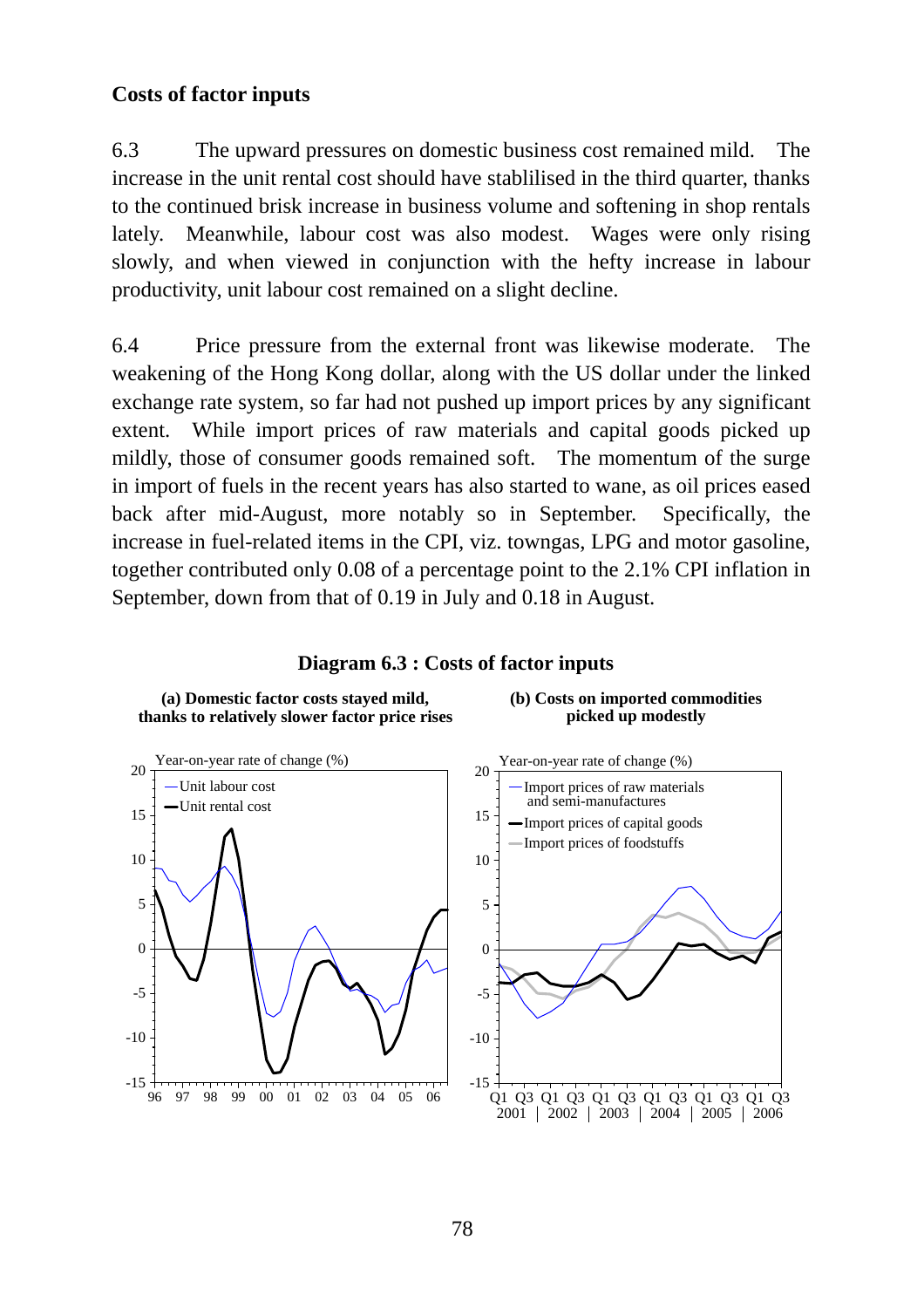|      |                | Foodstuffs | Consumer<br>goods | Raw<br>materials | <b>Fuels</b> | Capital<br>goods | $\underline{\mathrm{All}}$ |
|------|----------------|------------|-------------------|------------------|--------------|------------------|----------------------------|
| 2005 | Annual         | 0.9        | 2.8               | 3.1              | 32.9         | $-0.5$           | 2.7                        |
|      | H1             | 2.1        | 3.4               | 4.6              | 33.3         | 0.1              | 3.6                        |
|      | H2             | $-0.4$     | 2.3               | 1.8              | 32.4         | $-0.9$           | 1.9                        |
|      | Q1             | 2.8        | 3.2               | 5.7              | 27.1         | 0.6              | 4.0                        |
|      | Q2             | 1.5        | 3.6               | 3.7              | 39.9         | $-0.4$           | 3.3                        |
|      | Q <sub>3</sub> | $-0.3$     | 2.9               | 2.1              | 38.3         | $-1.1$           | 2.3                        |
|      | Q4             | $-0.4$     | 1.8               | 1.5              | 26.7         | $-0.7$           | 1.6                        |
| 2006 | H1             | 0.2        | 0.3               | 1.8              | 27.5         | $\ast$           | 1.5                        |
|      | Q1             | $-0.3$     | 0.5               | 1.2              | 32.4         | $-1.5$           | 1.0                        |
|      | Q2             | 0.6        | 0.1               | 2.3              | 23.7         | 1.3              | 1.9                        |
|      | Q3             | 1.5        | 0.4               | 4.3              | 13.6         | 2.0              | 2.7                        |

### **Table 6.3 : Prices of imports by end-use category (year-on-year rate of change (%))**

Note :  $(*)$  Change of less than 0.5%

### **Diagram 6.4 : The recent Hong Kong dollars depreciation so far had not pushed up import prices by any significant extent**



Note : The nominal EERI in this graph is inverted in scale for easier comprehension. An increase in the nominal EERI indicates weakening of the Hong Kong dollar.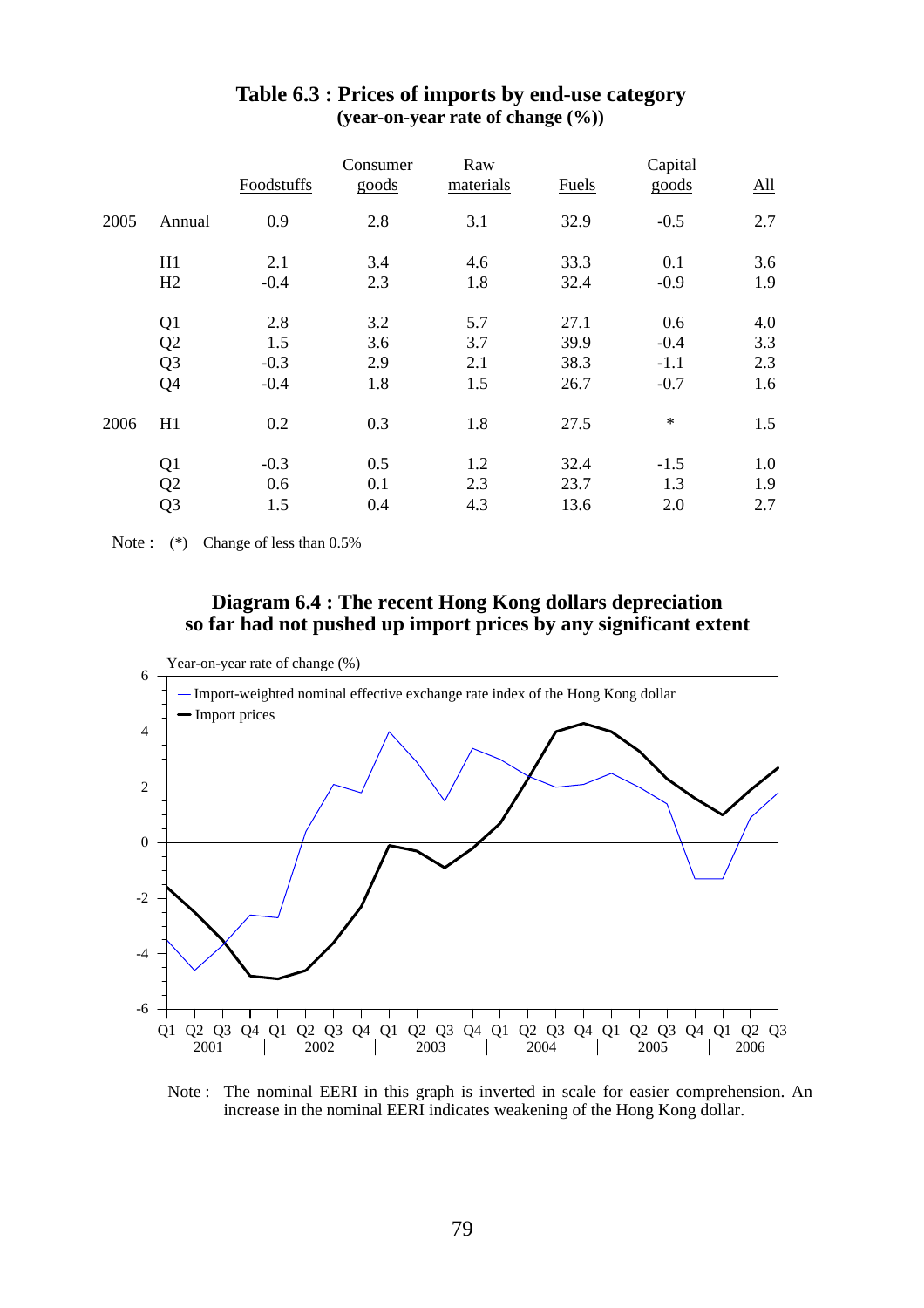#### **Diagram 6.5 : Momentum of the surge in import fuel price starting to wane in line with global oil price movements; import prices of other commodities modestly up upon US dollar weakening**





**(b) Prices of imports of consumer goods and** 

#### **(c) Prices of imports of raw materials and semi-manufactures and international commodity prices**



#### **(d) Prices of imports of fuel and international crude oil prices**

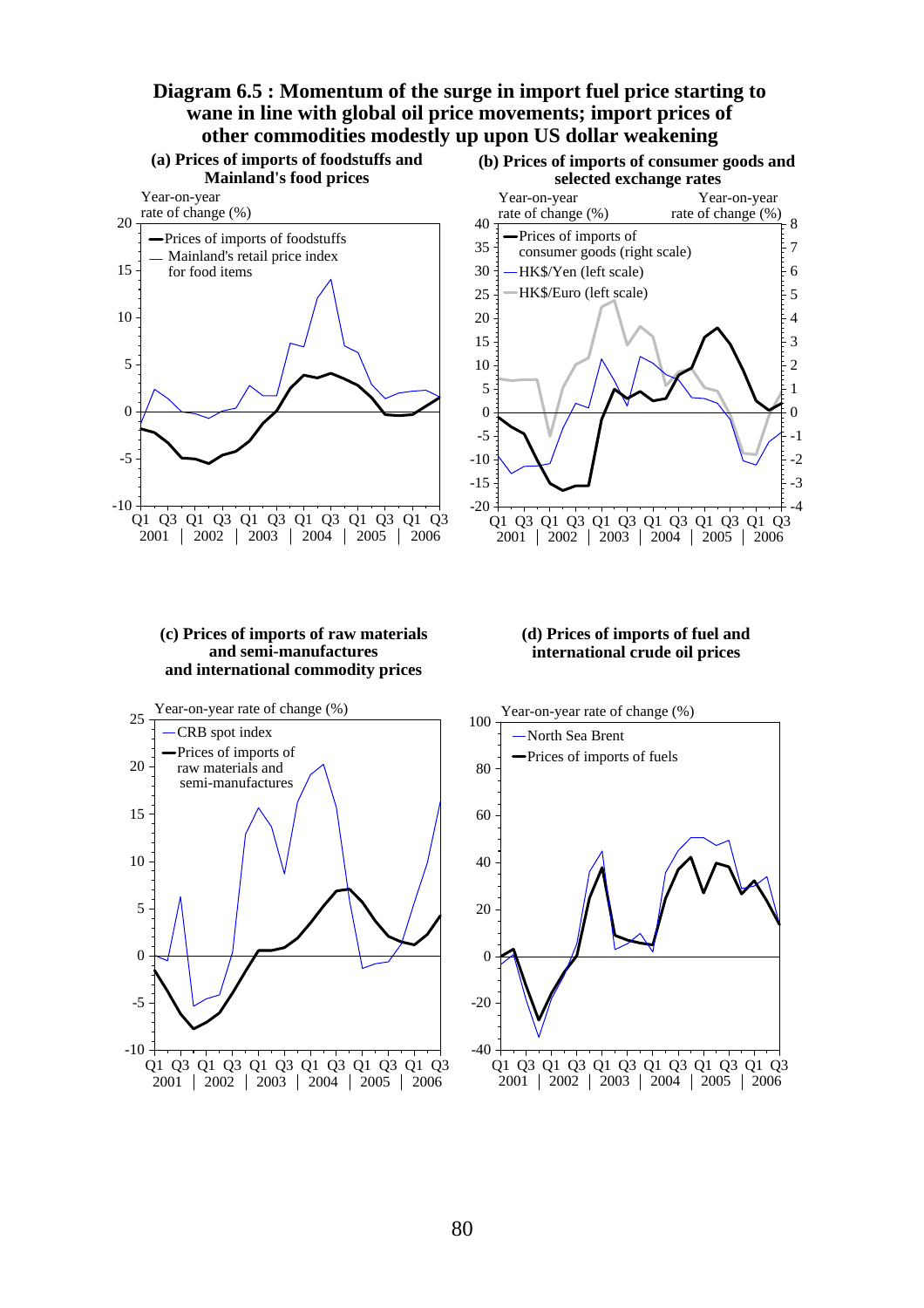## **Output prices(4)**

6.5 Echoing the strong growth in domestic exports of goods in the first two quarters of the year, there was a further slight pick-up in local manufacturing prices in the second quarter of 2006. Prices for hotels and boarding houses continued to surge, as hoteliers had strong pricing power given the tight supply-demand condition. On the other hand, the output price decline in maritime and air transport in the second quarter conceivably echoed the need to maintain price attractiveness in a highly competitive environment. While the rise in the prices for miscellaneous communication services held steady in the second quarter, the continued fall in the prices for telecommunications was the result of competitive pressure and technological advancement.

#### **Table 6.4 : Producer Price Indices for the local manufacturing sector and selected service sectors (year-on-year rate of change (%))**

|                                                                      |        |          | 2005   |        |        | 2006     |                |
|----------------------------------------------------------------------|--------|----------|--------|--------|--------|----------|----------------|
| Industry group                                                       | Annual | $\Omega$ | Q2     | $Q_3$  | $Q_4$  | $\Omega$ | Q <sub>2</sub> |
| Manufacturing                                                        | 0.8    | 0.5      | 0.7    | 0.8    | 1.1    | 2.0      | 2.4            |
| Selected services sector $($ <sup><math>#</math><math>)</math></sup> |        |          |        |        |        |          |                |
| Hotels and boarding<br>houses                                        | 12.3   | 14.0     | 11.8   | 11.2   | 12.1   | 10.1     | 9.2            |
| Land transport                                                       | 1.0    | 0.9      | 0.4    | 1.3    | 1.5    | 1.0      | 0.6            |
| Maritime transport                                                   | 0.4    | 1.6      | 0.2    | 0.9    | $-1.0$ | $-3.6$   | $-3.7$         |
| Air transport                                                        | 2.5    | 1.6      | 2.9    | 3.1    | 2.5    | 0.2      | $-0.5$         |
| Telecommunications                                                   | $-7.5$ | $-8.2$   | $-7.6$ | $-8.0$ | $-6.2$ | $-7.5$   | $-6.2$         |
| Miscellaneous<br>communications<br>services                          | $\ast$ | $-0.3$   | 0.1    | 0.1    | 0.1    | 1.5      | 1.4            |

Notes : (#) Producer Price Indices for the other service sectors are not available, due to the difficulties involved in defining and delineating the various types of services and hence in measuring their respective price changes. This is particularly so for such sectors as banking and insurance, where the producers often do not charge their customers explicitly.

(\*) Change of less than 0.05%.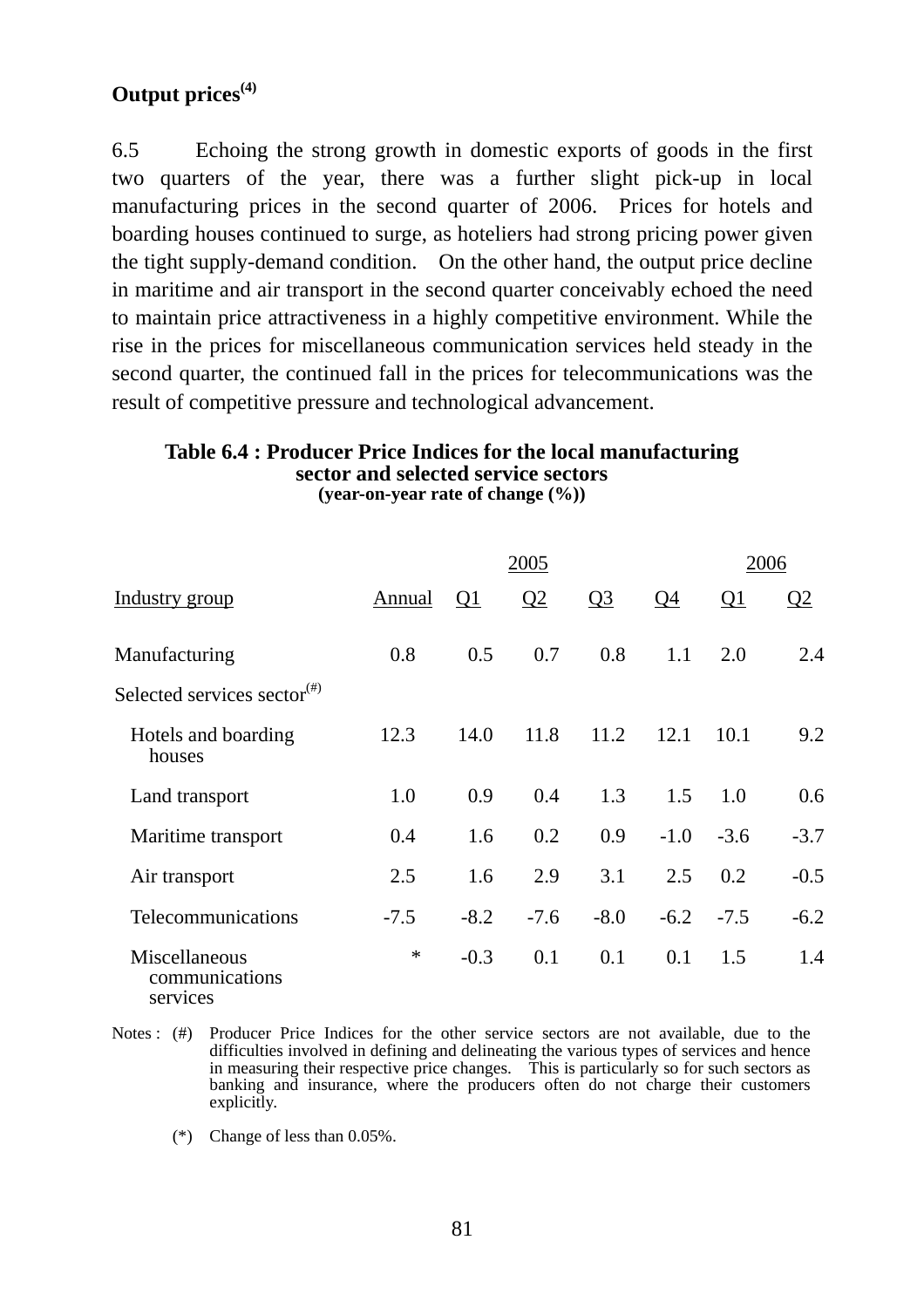### **GDP deflator**

6.6 The *GDP deflator* (5), a broad measure of overall changes in prices of the economy, continued to show a marginal decline in the third quarter. This was entirely caused by a continued fall in the *terms of trade*, a dominant item in the GDP deflator given the sheer size of trade in the Hong Kong economy. Despite waning negative impact from the previous surges in fuel prices, the recent depreciation of the Hong Kong dollar has started to kick in to drag the terms of trade downward (For details, see Box 6.1). Reflecting the strong domestic demand, the *domestic demand deflator* continued to register a steady increase in the third quarter.

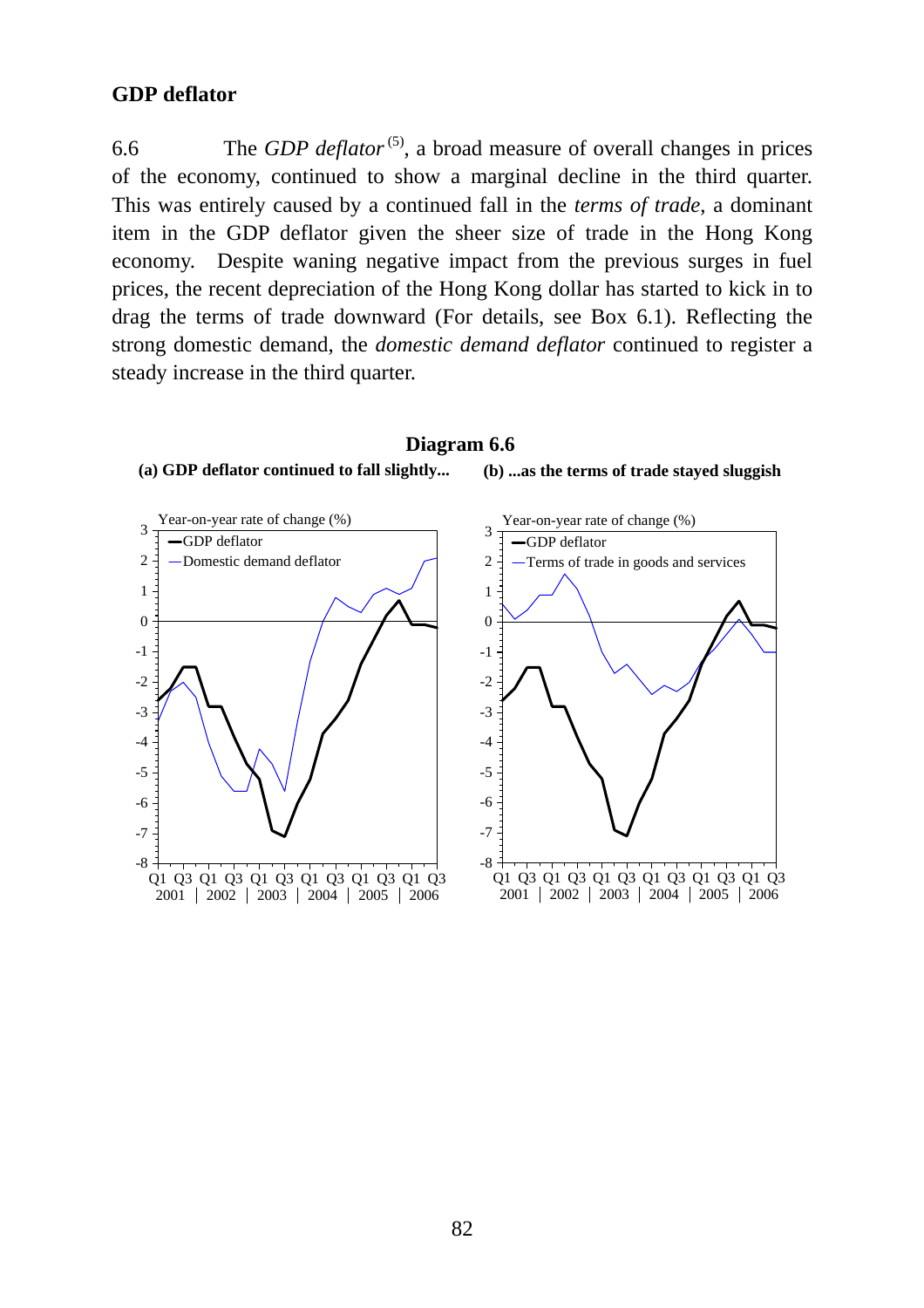|                                           |        |                           | 2005                      |            |        |                       | 2006            |                           |
|-------------------------------------------|--------|---------------------------|---------------------------|------------|--------|-----------------------|-----------------|---------------------------|
|                                           | Annual | $\Omega$                  | $\Omega$                  | $Q_3$      | $Q_4$  | $\Omega^{1}$          | $\Omega^*$      | $Q_2^+$                   |
| Private consumption expenditure           | 1.4    | 0.4                       | 1.4                       | 1.5        | 2.2    | 1.9                   | 1.6             | 1.6                       |
| Government consumption expenditure        | $-1.6$ | $-1.8$                    | $-1.6$                    | $-1.7$     | $-1.4$ | 1.2                   | 1.3             | 1.5                       |
| Gross domestic fixed<br>capital formation | 0.9    | 2.3                       | 1.8                       | 1.3        | $-1.7$ | $-2.0$                | 3.1             | 6.3                       |
| Total exports of goods                    | $-0.1$ | 1.3                       | 0.4                       | $-0.2$     | $-1.3$ | $-1.8$                | $-0.7$          | $-0.4$                    |
| Imports of goods                          | 1.3    | 2.9                       | 1.8                       | 0.8        | $\ast$ | $\ast$                | 1.4             | 1.7                       |
| Exports of services                       | 3.5    | 2.6                       | 2.9                       | 3.2        | 5.2    | 4.8                   | 5.4             | 5.1                       |
| Imports of services                       | 0.9    | 2.0                       | 1.7                       | 0.9        | $-0.7$ | $-0.2$                | 0.7             | 1.3                       |
| <b>Gross Domestic Product</b>             | $-0.2$ | $-1.4$<br>$<\!\!0.1\!\!>$ | $-0.6$<br>$<\!\!0.2\!\!>$ | 0.2<br><*> | 0.7    | $-0.1$<br><0.5> <0.9> | $-0.1$<br><0.2> | $-0.2$<br>$<\!\!0.1\!\!>$ |
| Total final demand                        | 0.8    | 1.2                       | 0.9                       | 0.5        | 0.2    | $\ast$                | 1.0             | 1.1                       |
| Domestic demand                           | 0.8    | 0.3                       | 0.9                       | 1.1        | 0.9    | 1.1                   | 2.0             | 2.1                       |

### **Table 6.5 : GDP deflator and the main expenditure component deflators (year-on-year rate of change (%))**

Notes : Figures are subject to revision later on as more data become available.

- (#) Revised figures.
- (+) Preliminary figures.
- < > Seasonally adjusted quarter-to-quarter % change.
- (\*) Change of less than 0.05%.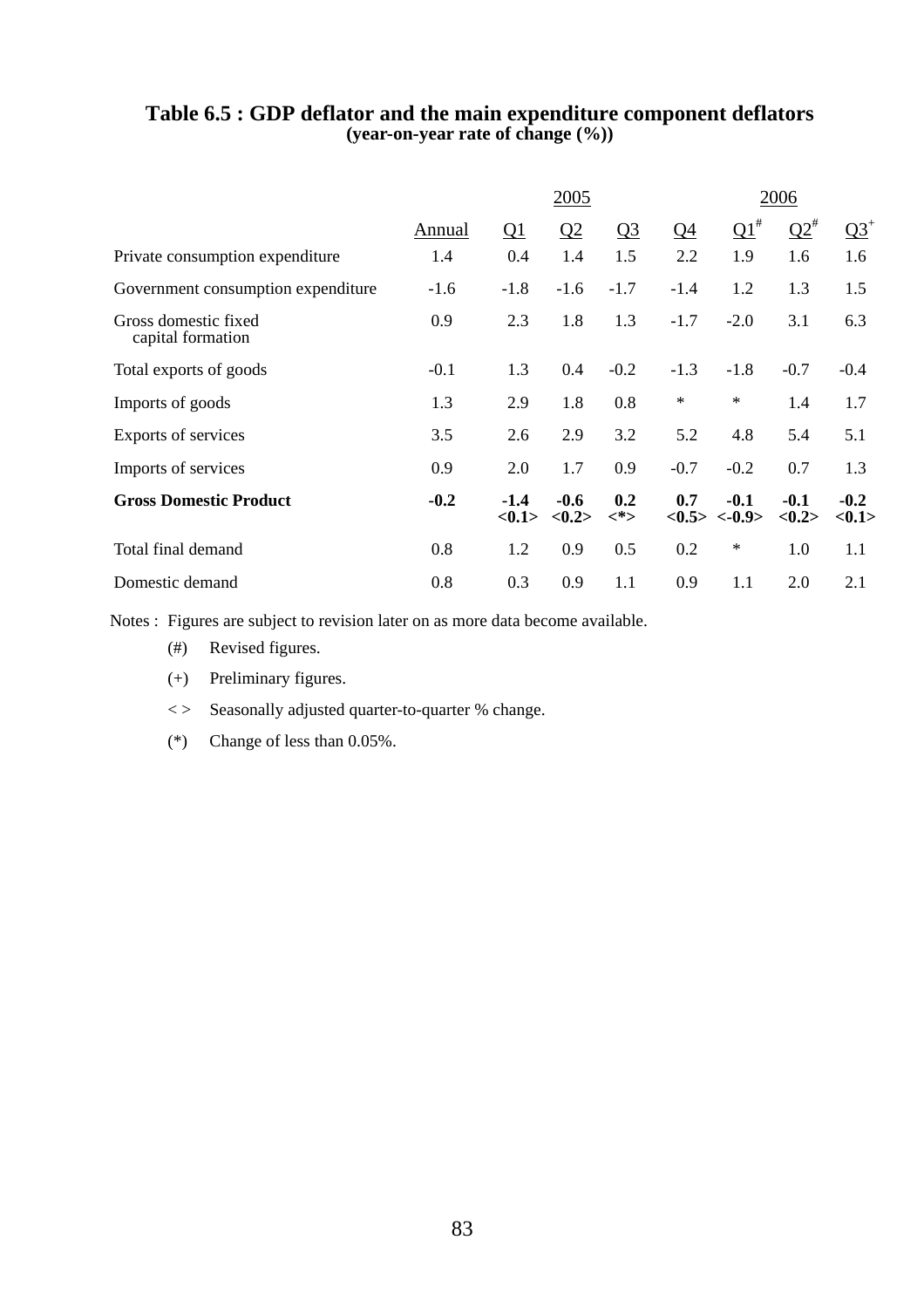### **Box 6.1**

## **Fuel prices and the terms of trade**

Although the surge in international oil price over the past year had not pushed up consumer price inflation by a significant extent (paragraph 6.4), its impact on import prices and on the terms of trade (TOT) was considerably larger. Soaring oil prices was actually the key factor underlying the deterioration in the terms of trade over the past few quarters.

The TOT is the ratio between the prices of total exports and imports faced by local exporters and importers in Hong Kong, as measured by their respective unit value index (UVI). Each of the export/import UVI is an average of export/import prices of a basket of commodities, weighted by their respective export/import values in the same month last year.

For import prices in particular, its movements are determined by a number of factors : (1) the exchange rates of the Hong Kong dollar against the currencies of import sources, in that depreciation of the Hong Kong dollar will lead to a rise in import prices, and vice versa; (2) higher inflation and higher production costs in Hong Kong's major import sources, if passed onto the output price level, will also lead to higher import prices for Hong Kong; (3) movements of world commodity prices as directly reflected in their respective import prices.

Table (1) indicates that the movements of exchange rate can explain the fluctuations of import prices quite well. The strong negative correlation suggests that a strengthening of the Hong Kong dollar would generally lead to lower import prices, which in turn should result in an improvement in the terms of trade, and vice versa.

| <b>Months of Lag</b> | Correlation coefficient between the Correlation coefficient between the<br>levels of EERI and import UVI<br>of various lags | y-o-y % changes of EERI and<br>import UVI of various lags |
|----------------------|-----------------------------------------------------------------------------------------------------------------------------|-----------------------------------------------------------|
| 0                    | $-0.68$                                                                                                                     | $-0.50$                                                   |
|                      | $-0.70$                                                                                                                     | $-0.57$                                                   |
| 2                    | $-0.73$                                                                                                                     | $-0.62$                                                   |
|                      | $-0.75$                                                                                                                     | $-0.65$                                                   |
|                      | $-0.76$                                                                                                                     | $-0.67$                                                   |

#### **Table (1): Simple correlation shows that the import weighted effective exchange rate index (EERI) generally explains the fluctuation of the import prices well**

However, as seen in Table (2), the relationship is not as obvious recently as in the past, namely, when the Hong Kong dollar strengthened between November last year and April this year, i.e. Hong Kong's import prices did not ease significantly enough and as a result the terms of trade has continued to deteriorate despite the dollar strengthening.

To investigate the cause, the fuel import UVI is discerned from the import UVI. As shown in Table (2), the import prices excluding fuel actually showed a much larger degree of softening over that particular period. This is because the prices of fuel imports, despite having only a small weighting of around 2-3% in the compilation of the import UVI, have pushed up the overall import UVI by more than 1 percentage point over the past few quarters due to the feed-through of soaring international oil prices. From Diagram 6.5d, it is also clear that the fuel import UVI actually follows the global crude oil market very well. The correlation coefficient between fuel import UVI and international oil price is as high as 0.94, indicating an almost immediate 100% feed-through from the world market to the local fuel import prices.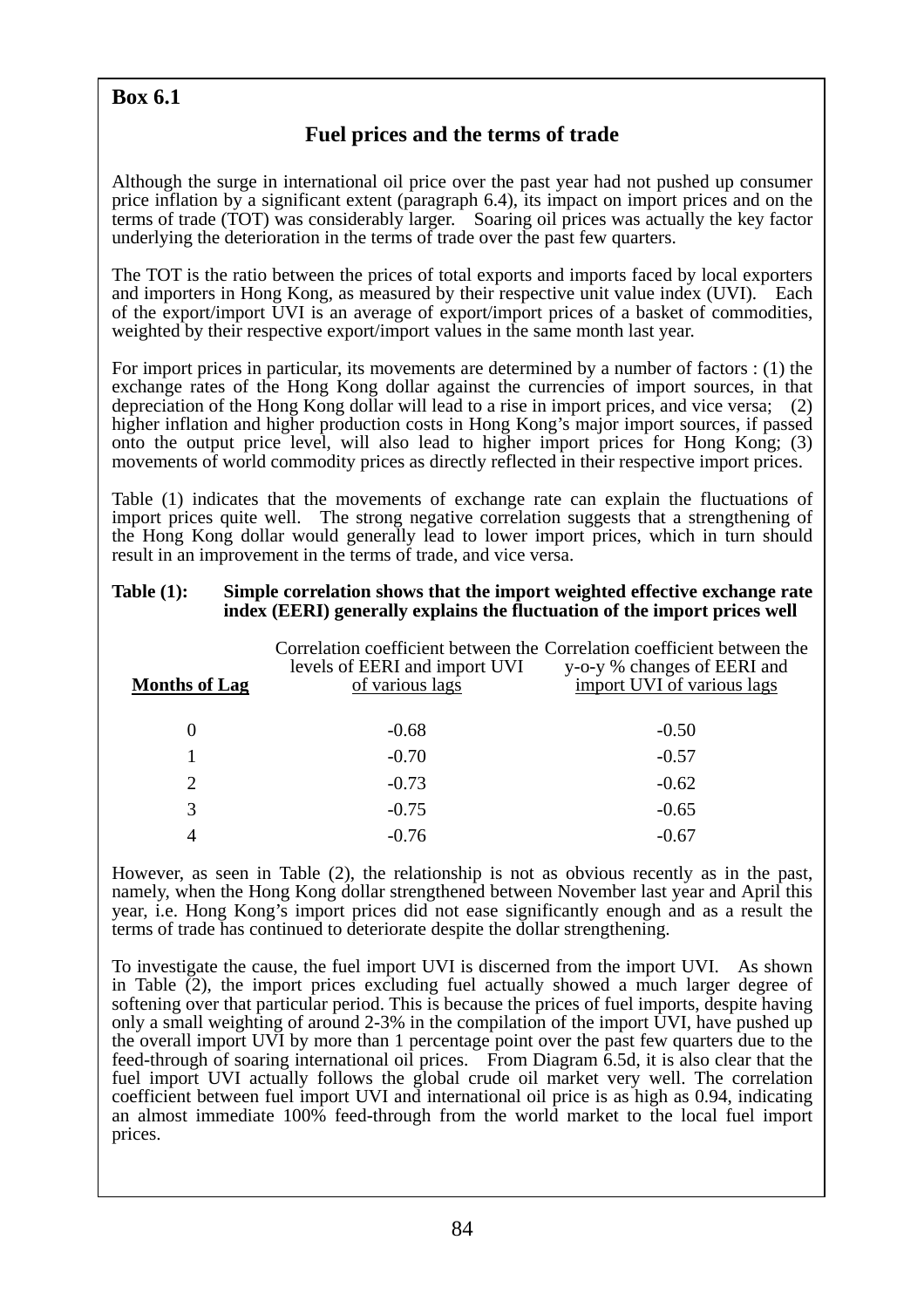### **Box 6.1 (cont'd)**

#### **Table (2): The import prices did not ease significantly enough despite the strengthening of the Hong Kong dollar in late 2005/early 2006**

| Year     | Month      | Import UVI <sup>(a)</sup>                              | UVI of fuel<br>$\frac{1}{2}$ imports $\frac{1}{2}$ | Import UVI<br>excluding fuel (a) | Import-weighted<br>EERI <sup>(a)</sup> |
|----------|------------|--------------------------------------------------------|----------------------------------------------------|----------------------------------|----------------------------------------|
| 2005     | Jul        | 2.7                                                    | 40.1                                               | 1.4                              | $-0.6$                                 |
|          | Aug        | 2.2                                                    | 36.0                                               | 0.7                              | $-2.0$                                 |
|          | Sep        | 2.0                                                    | 39.2                                               | 0.5                              | $-1.6$                                 |
|          | Oct        | 1.4                                                    | 32.8                                               | $-0.4$                           | $-0.1$                                 |
|          | <b>Nov</b> | 1.9                                                    | 25.1                                               | 0.9                              | 1.7                                    |
|          | Dec        | 1.4                                                    | 25.1                                               | 0.5                              | 2.3                                    |
| 2006     | Jan        | 1.1                                                    | 37.6                                               | $\ast$                           | 1.0                                    |
|          | Feb        | 0.9                                                    | 36.0                                               | $-0.8$                           | 1.4                                    |
|          | Mar        | 0.9                                                    | 25.2                                               | $-0.6$                           | 1.6                                    |
|          | Apr        | 1.0                                                    | 20.9                                               | $-0.3$                           | 0.1                                    |
|          | May        | 2.1                                                    | 26.8                                               | 0.6                              | $-1.3$                                 |
|          | Jun        | 2.6                                                    | 22.9                                               | 1.8                              | $-1.6$                                 |
|          | Jul        | 2.6                                                    | 19.9                                               | 1.0                              | $-2.3$                                 |
|          | Aug        | 2.7                                                    | 16.3                                               | 1.6                              | $-1.3$                                 |
| $N$ otec | Sep<br>(a) | 2.7<br>All figures are year on year percentage changes | 4.7                                                | 2.1                              | $-1.6$                                 |

All figures are year-on-year percentage changes.

Change of less than 0.05%

The scenario of the import UVI being shored up by its component of fuel prices actually traces back to the beginning of the year 2004, when oil prices began to soar. Thus, when the import UVI with the fuel component excluded is used to compare with the export UVI, the resultant terms of trade actually showed an improvement not shown in the original series in the period between early last year and the middle of this year. This was mainly due to the fuel price effect stated in the previous paragraph.

**Chart 1 : The TOT trod a very different path when the fuel component is excluded from the imports**

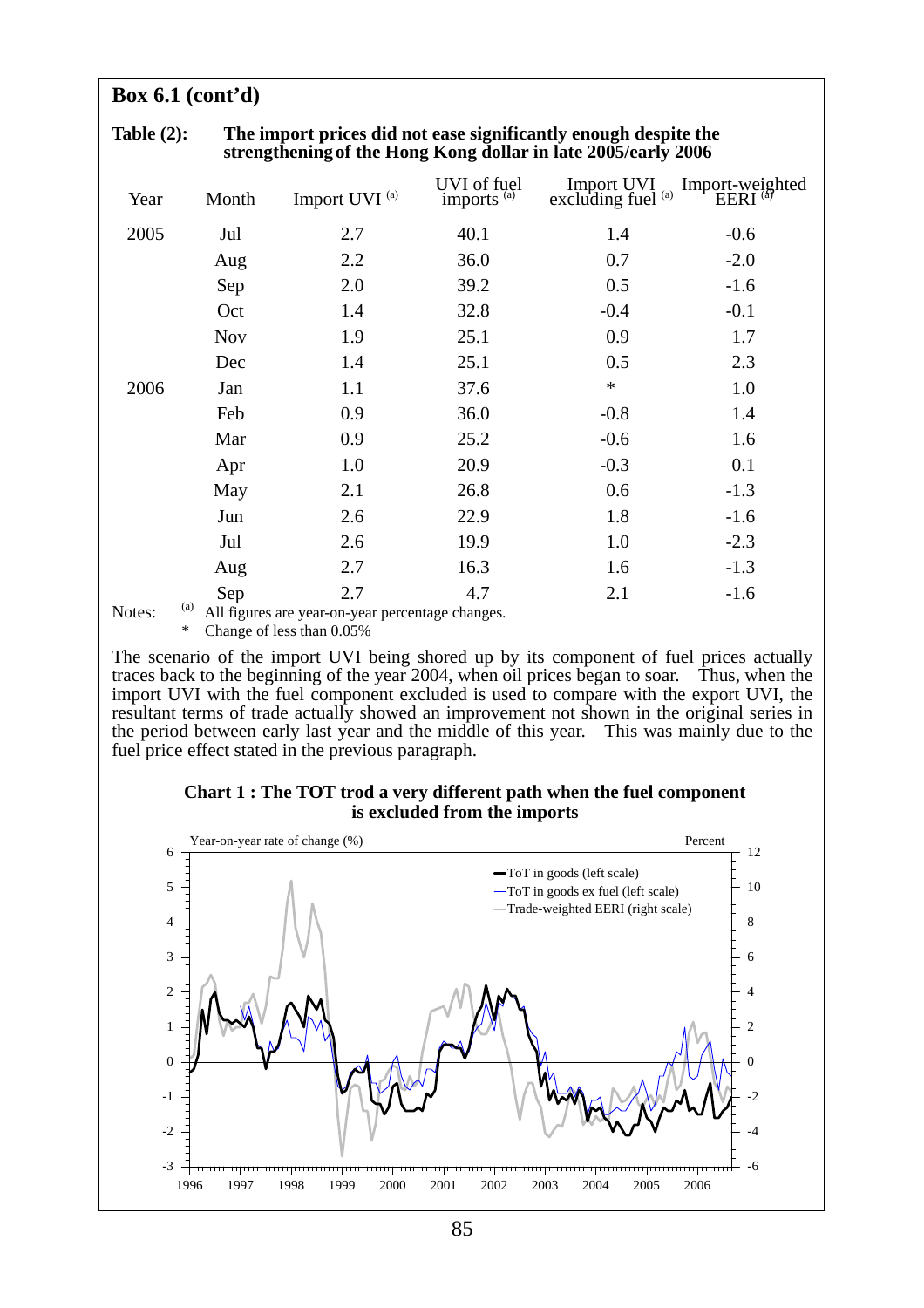# **Box 6.1 (cont'd)**

### **Table (3): Terms of Trade (TOT) did improve in relative terms along the strengthening of the Hong Kong dollar when the fuel component in import UVI is excluded**

| Year         | Quarter        | TOT of Goods <sup>(a)</sup>                      | TOT of Goods,<br>excluding fuel $(a)$ | Import-weighted<br>EERI <sup>(a)</sup> |
|--------------|----------------|--------------------------------------------------|---------------------------------------|----------------------------------------|
| 2004         | Q <sub>1</sub> | $-1.5$                                           | $-1.3$                                | $-3.0$                                 |
|              | Q2             | $-1.8$                                           | $-1.4$                                | $-2.4$                                 |
|              | Q <sub>3</sub> | $-2.0$                                           | $-1.4$                                | $-2.0$                                 |
|              | Q4             | $-1.6$                                           | $-0.8$                                | $-2.1$                                 |
| 2005         | Q1             | $-1.8$                                           | $-1.1$                                | $-2.5$                                 |
|              | Q2             | $-1.4$                                           | $-0.2$                                | $-2.0$                                 |
|              | Q <sub>3</sub> | $-1.3$                                           | 0.1                                   | $-1.4$                                 |
|              | Q4             | $-1.2$                                           | 0.0                                   | 1.3                                    |
| 2006         | Q1             | $-1.3$                                           | 0.1                                   | 1.3                                    |
|              | Q2             | $-1.3$                                           | $-0.1$                                | $-0.9$                                 |
|              | Q <sub>3</sub> | $-1.3$                                           | $-0.2$                                | $-1.8$                                 |
| (a)<br>Note: |                | All figures are year-on-year percentage changes. |                                       |                                        |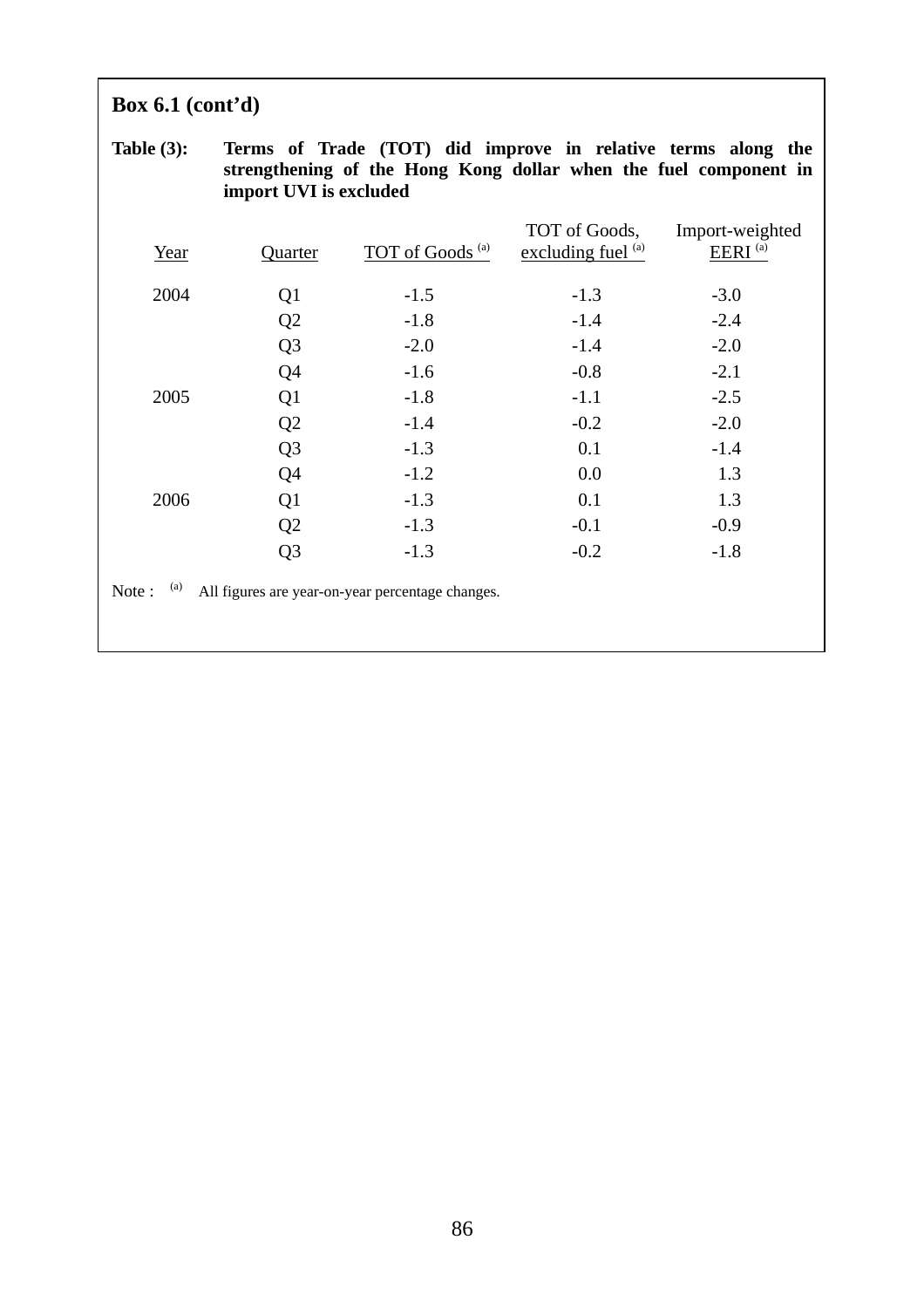### **Notes :**

(1) The Consumer Price Indices (A), (B) and (C) are compiled by reference to the average expenditure patterns for different groups of households as obtained from the Household Expenditure Survey. Then, by aggregating the expenditure patterns of all the households covered by the above three indices, a Composite CPI is compiled.

 The expenditure ranges of the households covered in the 2004/05-based CPIs are shown below:

|        |                           | Average monthly               |
|--------|---------------------------|-------------------------------|
|        | Approximate proportion of | expenditure range             |
|        | households covered        | during Oct $2004$ to Sep 2005 |
|        | $(\%)$                    | (S)                           |
| CPI(A) | 50                        | 4,000 to 15,499               |
| CPI(B) | 30                        | 15,500 to 27,499              |
| CPI(C) | 10                        | 27,500 to 59,999              |

The weightings of the various components in the 2004/05-based CPIs are as follows:

| Expenditure          |                      |                        |        |        |
|----------------------|----------------------|------------------------|--------|--------|
| <b>Component</b>     | <b>Composite CPI</b> | $\text{CPI}(\text{A})$ | CPI(B) | CPI(C) |
|                      | $(\%)$               | (% )                   | (% )   | (% )   |
| Food                 | 26.94                | 32.10                  | 27.32  | 20.41  |
| Meals bought         | 16.86                | 18.63                  | 17.65  | 13.74  |
| away from home       |                      |                        |        |        |
| Other foodstuffs     | 10.08                | 13.47                  | 9.67   | 6.67   |
| Housing              | 29.17                | 30.54                  | 27.70  | 29.66  |
| Private dwellings    | 23.93                | 22.07                  | 23.89  | 26.11  |
| Public dwellings     | 2.49                 | 6.18                   | 1.25   |        |
| Maintenance costs    | 2.75                 | 2.29                   | 2.56   | 3.55   |
| and other            |                      |                        |        |        |
| housing charges      |                      |                        |        |        |
| Electricity, gas and | 3.59                 | 4.84                   | 3.37   | 2.45   |
| water                |                      |                        |        |        |
| Alcoholic drinks and | 0.87                 | 1.35                   | 0.79   | 0.42   |
| tobacco              |                      |                        |        |        |
| Clothing and         | 3.91                 | 2.81                   | 4.28   | 4.67   |
| footwear             |                      |                        |        |        |
| Durable goods        | 5.50                 | 4.01                   | 5.67   | 6.99   |
| Miscellaneous goods  | 4.78                 | 4.68                   | 4.76   | 4.91   |
| <b>Transport</b>     | 9.09                 | 8.07                   | 9.05   | 10.35  |
| Miscellaneous        | 16.15                | 11.60                  | 17.06  | 20.14  |
| services             |                      |                        |        |        |
| All items            | 100.00               | 100.00                 | 100.00 | 100.00 |
|                      |                      |                        |        |        |

<sup>(2)</sup> Unit labour cost represents the labour cost per unit of output produced. It is distinct from the nominal wage index in that it will discount the effect of labour productivity growth in arriving at the labour cost measure. Technically, it refers to the product of the nominal index of payroll per person engaged and the total employment, divided by the real GDP. (For details, please refer to *Box 7.1, 2005 Economic Background and 2006 Prospect*)

(3) In any particular period, only a small proportion of the tenancies of private dwellings are new lettings for which rentals are freshly determined, and lease renewals upon which rentals are revised. The majority of the tenancies are existing leases with rentals fixed until their expiry. Upon aggregation, the movements in private housing cost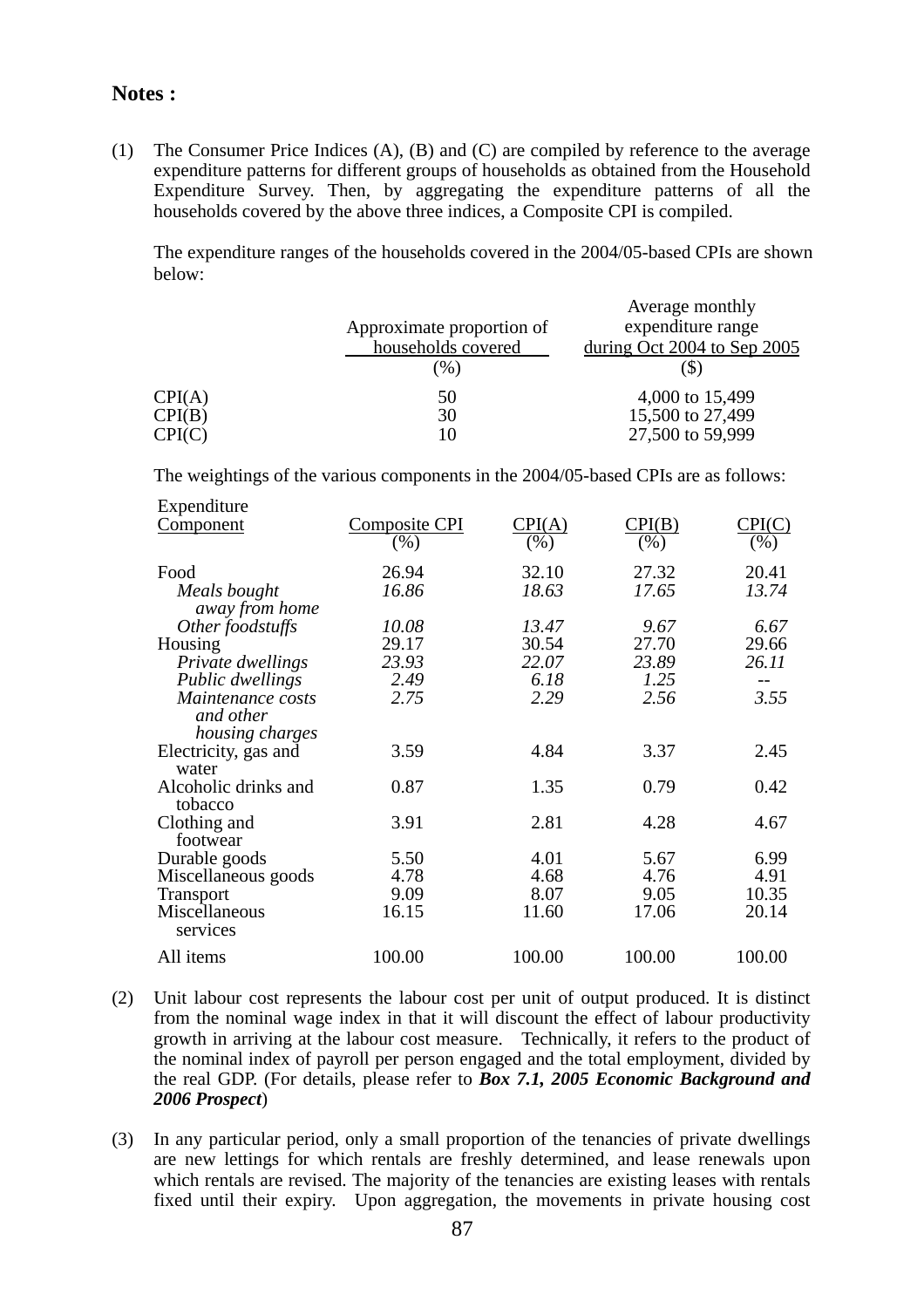thus tend to be less responsive than the corresponding movements in market rentals, as reflected in the rental index for private residential flats compiled by the Rating and Valuation Department (RVD). According to the RVD, rentals for new lettings rose further by an average of 4.0% year-on-year in the third quarter of 2006, slower than an average of 8.2% and 6.3% increase in the first and second quarters of 2006 respectively.

- (4) The Producer Price Index is designed to reflect changes in the prices of goods and services received by local producers. Producer prices refer to the transacted prices, net of any discounts or rebates allowed to the buyers. Transportation and other incidental charges are not included.
- (5) The implicit price deflators of GDP and its main expenditure components are derived by dividing GDP at current prices by the corresponding constant price figures. The rate of change in the GDP deflator may differ substantially from that in the Composite CPI over the same time span. The Composite CPI covers consumer price inflation in particular. Yet the GDP deflator is a much broader measure of inflation for the entire economy, and takes into account all the price changes related to consumption, investment, exports and imports. Also, the rate of change in the GDP deflator may differ appreciably from that in the total final demand deflator, depending on the movement in the prices of final demand and imports. Likewise, the rate of change in the GDP deflator may differ appreciably from that in the domestic demand deflator, depending on the movement in the prices of imports and exports.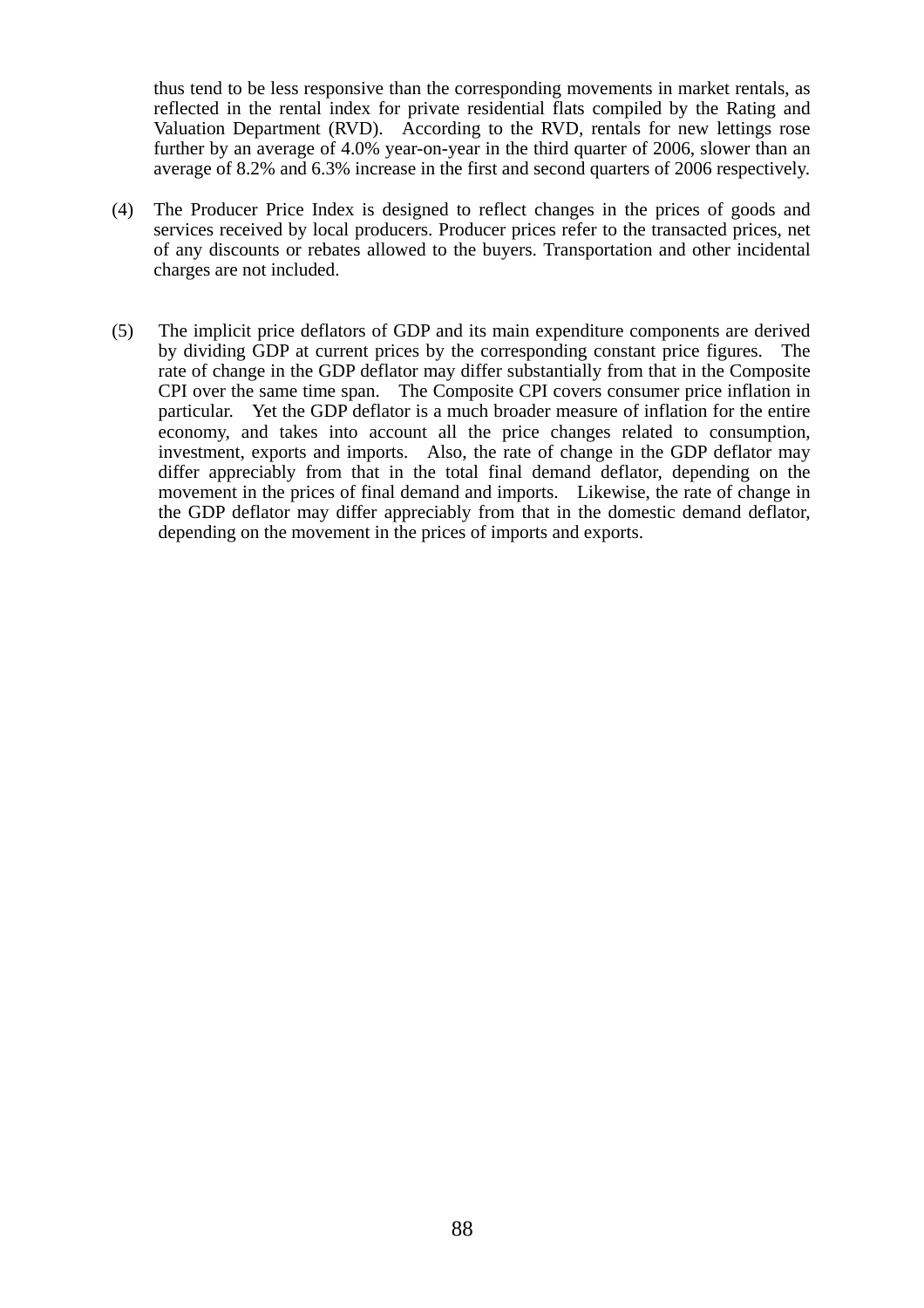# **Statistical Appendix**

|     | <b>Table</b>                                                                              | Page    |
|-----|-------------------------------------------------------------------------------------------|---------|
| 1.  | Gross Domestic Product by expenditure component (at current market prices)                | 90-91   |
| 2.  | Rates of change in Gross Domestic Product by expenditure component (in real terms)        | 92-93   |
| 3.  | Gross Domestic Product by economic activity (at current prices)                           | 94      |
| 4.  | Rates of change in Gross Domestic Product by economic activity (in real terms)            | 95      |
| 5.  | Balance of payments account by major component (at current prices)                        | 96      |
| 6.  | Visible and invisible trade (at current market prices)                                    | 97      |
| 7.  | Total exports of goods by market (in value terms)                                         | 98      |
| 8.  | Imports of goods by source (in value terms)                                               | 99      |
| 9.  | Retained imports of goods by end-use category (in value terms)                            | 99      |
| 10. | Exports and imports of services by component (at current market prices)                   | 100     |
| 11. | Incoming visitors by source                                                               | 101     |
| 12. | Property market                                                                           | 102-103 |
| 13. | Property prices and rentals                                                               | 104-105 |
| 14. | Monetary aggregates                                                                       | 106-107 |
| 15. | Rates of change in business receipts indices for service industries/domains               | 108     |
|     | 16. Labour force characteristics                                                          | 109     |
|     | 17. Employment in selected major economic sectors                                         | 110     |
|     | 18. Number of workers engaged at building and construction sites                          | 111     |
| 19. | Average labour earnings by major economic sector                                          | 112     |
| 20. | Rates of change in wage indices by selected major economic sector                         | 113     |
| 21. | Rates of change in prices                                                                 | 114-115 |
| 22. | Rates of change in Composite Consumer Price Index                                         | 116-117 |
| 23  | Rates of change in implicit price deflators of GDP and<br>its main expenditure components | 118-119 |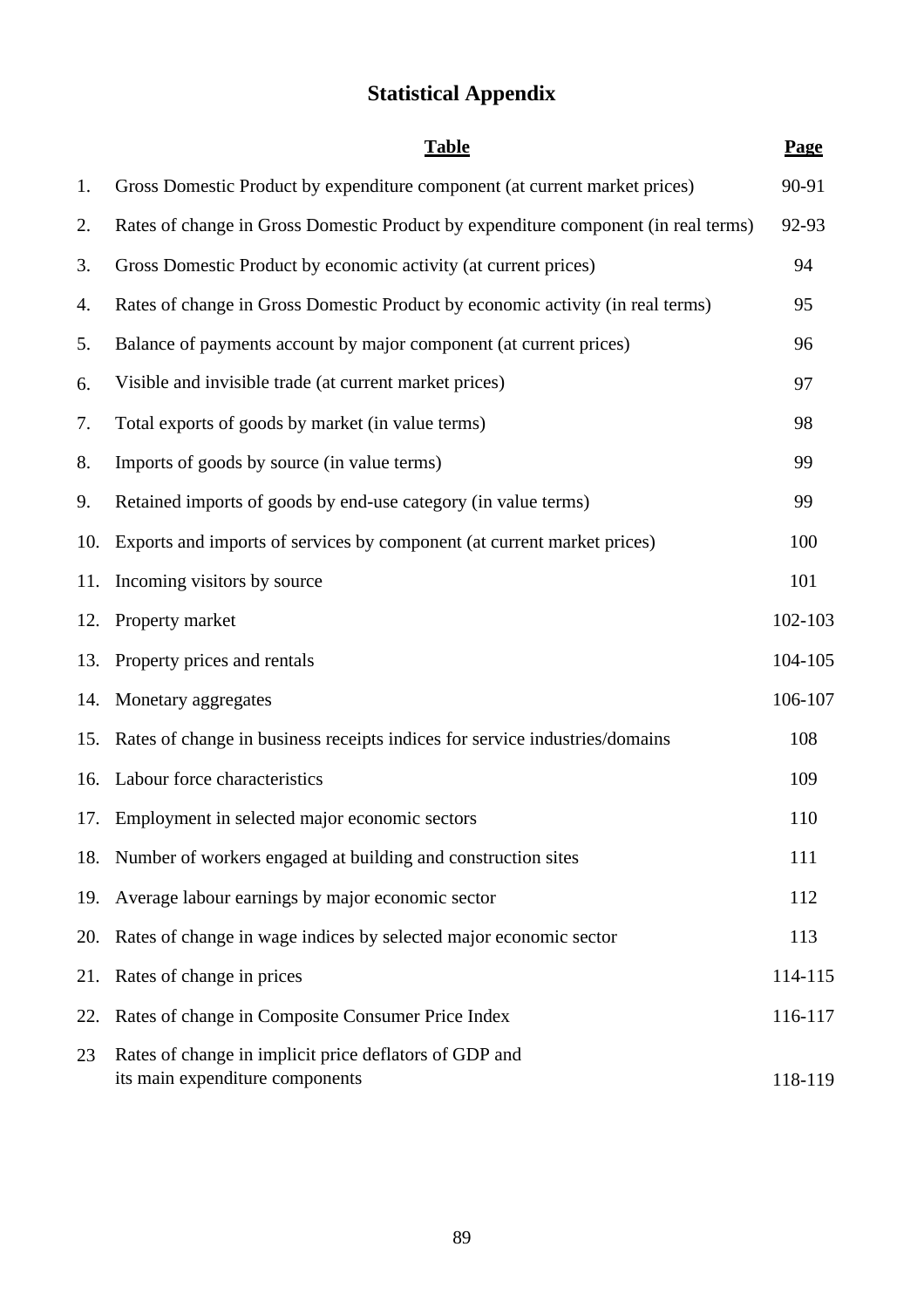|                                                                            |                                   |                                   |                                   |                                   |                                   | \$Mn)                             |
|----------------------------------------------------------------------------|-----------------------------------|-----------------------------------|-----------------------------------|-----------------------------------|-----------------------------------|-----------------------------------|
|                                                                            | 1996                              | 1997                              | 1998                              | 1999                              | 2000                              | 2001                              |
| Private consumption<br>expenditure                                         | 755,508                           | 833,825                           | 795,948                           | 765,282                           | 774,280                           | 782,587                           |
| Government consumption<br>expenditure                                      | 103,541                           | 112,751                           | 116,550                           | 119,993                           | 120,172                           | 128,866                           |
| Gross domestic fixed<br>capital formation                                  | 378,486                           | 451,891                           | 388,731                           | 325,328                           | 347,375                           | 333,036                           |
| of which:                                                                  |                                   |                                   |                                   |                                   |                                   |                                   |
| Building and construction<br>Machinery, equipment and<br>computer software | 185,648<br>170,652                | 223,264<br>190,760                | 208,235<br>165,177                | 171,930<br>141,349                | 155,441<br>180,204                | 142,651<br>180,011                |
| Changes in inventories                                                     | 9,762                             | 12,313                            | $-15,651$                         | $-10,612$                         | 14,399                            | $-4,060$                          |
| Total exports of goods                                                     | 1,397,917                         | 1,455,949                         | 1,347,649                         | 1,349,000                         | 1,572,689                         | 1,480,987                         |
| Domestic exports<br>Re-exports                                             | 212,160<br>1,185,758              | 211,410<br>1,244,539              | 188,454<br>1,159,195              | 170,600<br>1,178,400              | 180,967<br>1,391,722              | 153,520<br>1,327,467              |
| Imports of goods                                                           | 1,511,365                         | 1,589,876                         | 1,408,317                         | 1,373,500                         | 1,636,711                         | 1,549,222                         |
| Exports of services                                                        | 285,385                           | 286,595                           | 262,099                           | 276,385                           | 315,012                           | 320,799                           |
| Imports of services                                                        | 189,753                           | 198,424                           | 194,245                           | 185,174                           | 192,427                           | 194,180                           |
| <b>GDP</b>                                                                 | 1,229,481                         | 1,365,024                         | 1,292,764                         | 1,266,702                         | 1,314,789                         | 1,298,813                         |
| Per capita GDP $(\$)$                                                      | 191,047                           | 210,350                           | 197,559                           | 191,736                           | 197,268                           | 193,135                           |
| <b>GNP</b>                                                                 | 1,218,405                         | 1,363,409                         | 1,317,362                         | 1,291,470                         | 1,323,543                         | 1,327,356                         |
| Per capita GNP (\$)                                                        | 189,326                           | 210,101                           | 201,318                           | 195,485                           | 198,581                           | 197,379                           |
| Total final demand                                                         | 2,930,599                         | 3,153,324                         | 2,895,326                         | 2,825,376                         | 3,143,927                         | 3,042,215                         |
| Total final demand<br>excluding re-exports <sup>(a)</sup>                  | 1,949,977                         | 2,130,313                         | 1,952,900                         | 1,886,191                         | 2,045,858                         | 1,982,896                         |
| Domestic demand<br>Private<br>Public                                       | 1,247,297<br>1,078,661<br>168,636 | 1,410,780<br>1,233,803<br>176,977 | 1,285,578<br>1,107,816<br>177,762 | 1,199,991<br>1,014,347<br>185,644 | 1,256,226<br>1,075,654<br>180,572 | 1,240,429<br>1,053,568<br>186,861 |
| External demand                                                            | 1,683,302                         | 1,742,544                         | 1,609,748                         | 1,625,385                         | 1,887,701                         | 1,801,786                         |

# **Table 1 : Gross Domestic Product by expenditure component (at current market prices)**

Definitions of Terms :

| Total final demand             |     | $=$ private consumption expenditure + government consumption expenditure + gross<br>domestic fixed capital formation + changes in inventories + total exports of goods +<br>exports of services |
|--------------------------------|-----|-------------------------------------------------------------------------------------------------------------------------------------------------------------------------------------------------|
| Private sector domestic demand |     | $=$ private consumption expenditure $+$ gross domestic fixed capital formation by the<br>private sector $+$ changes in inventories                                                              |
| Public sector domestic demand  |     | $=$ government consumption expenditure $+$ gross domestic fixed capital formation by<br>the public sector                                                                                       |
| Domestic demand                |     | $=$ private sector domestic demand $+$ public sector domestic demand                                                                                                                            |
| External demand                | $=$ | total exports of goods $+$ exports of services                                                                                                                                                  |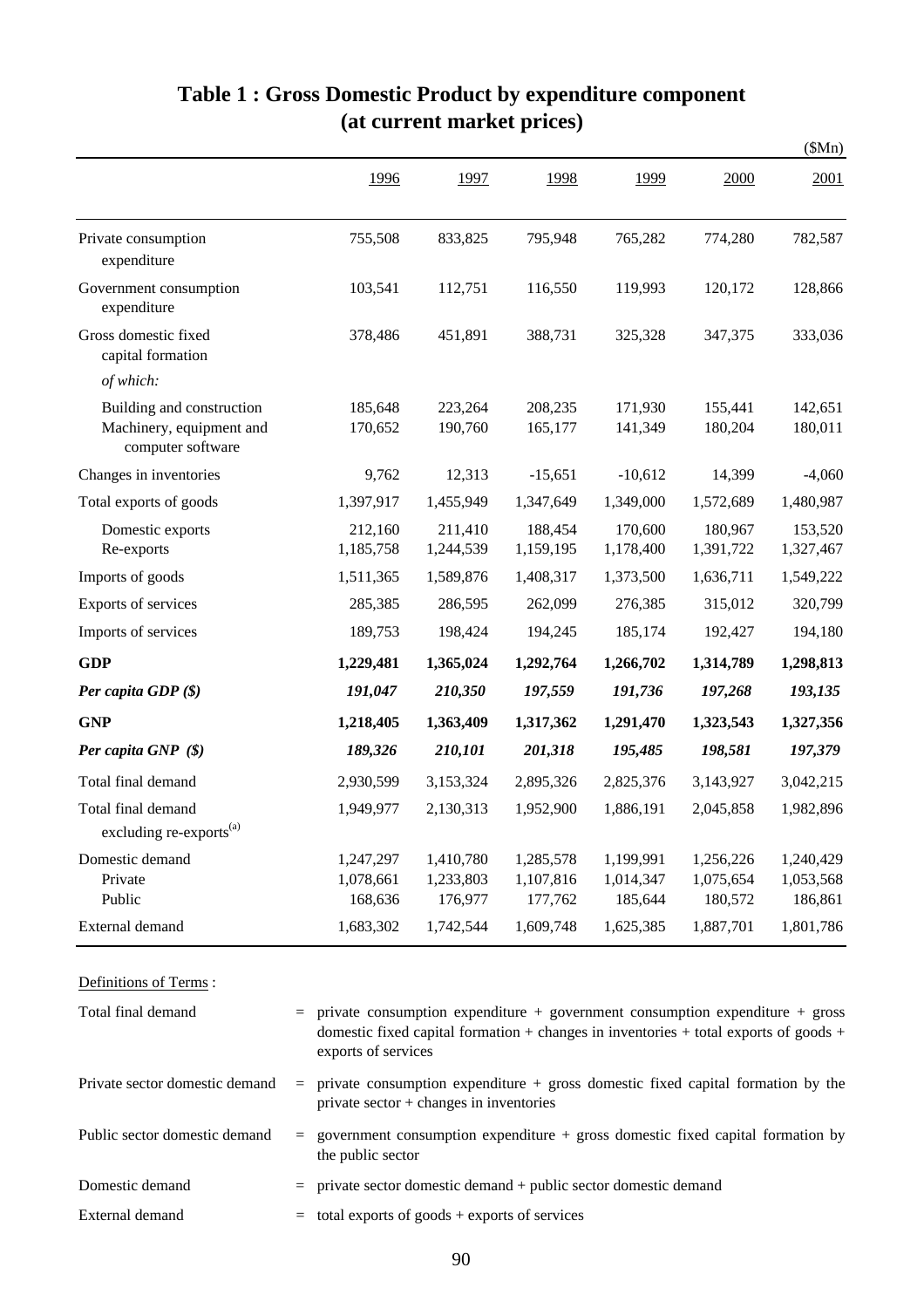|                                                                            |                                 |                                 |                                   |                                   |                              |                                   | \$Mn)                        |
|----------------------------------------------------------------------------|---------------------------------|---------------------------------|-----------------------------------|-----------------------------------|------------------------------|-----------------------------------|------------------------------|
|                                                                            | 2002                            | 2003                            | $2004*$                           | $2005$ <sup>*</sup>               | $Q1^{\text{\#}}$             | 2006<br>$\mathrm{Q2}^{\text{\#}}$ | $Q3^{\text{\#}}$             |
| Private consumption<br>expenditure                                         | 747,850                         | 719,304                         | 767,769                           | 804,708                           | 205,697                      | 213,942                           | 211,518                      |
| Government consumption<br>expenditure                                      | 131,291                         | 130,151                         | 127,309                           | 121,332                           | 33,015                       | 28,461                            | 30,371                       |
| Gross domestic fixed<br>capital formation                                  | 286,020                         | 261,367                         | 274,872                           | 288,821                           | 73,597                       | 80,167                            | 86,071                       |
| of which:                                                                  |                                 |                                 |                                   |                                   |                              |                                   |                              |
| Building and construction<br>Machinery, equipment and<br>computer software | 131,752<br>144,832              | 116,419<br>136,537              | 107,532<br>150,543                | 105,773<br>163,158                | 25,528<br>44,512             | 24,171<br>51,568                  | 25,275<br>56,097             |
| Changes in inventories                                                     | 5,660                           | 9,111                           | 7,076                             | $-5,085$                          | 1,608                        | 375                               | $-4,107$                     |
| Total exports of goods                                                     | 1,562,121                       | 1,749,089                       | 2,027,031                         | 2,251,744                         | 538,460                      | 586,741                           | 667,228                      |
| Domestic exports<br>Re-exports                                             | 131,079<br>1,431,041            | 122,126<br>1,626,964            | 126,386<br>1,900,645              | 136,324<br>2,115,419              | 34,498<br>503,963            | 34,992<br>551,749                 | 38,916<br>628,312            |
| Imports of goods                                                           | 1,601,527                       | 1,794,059                       | 2,099,545                         | 2,311,091                         | 568,261                      | 622,110                           | 685,797                      |
| Exports of services                                                        | 347,836                         | 362,420                         | 429,563                           | 483,455                           | 125,162                      | 126,163                           | 146,819                      |
| Imports of services                                                        | 202,494                         | 203,400                         | 242,507                           | 251,832                           | 62,568                       | 64,409                            | 72,754                       |
| <b>GDP</b>                                                                 | 1,276,757                       | 1,233,983                       | 1,291,568                         | 1,382,052                         | 346,710                      | 349,330                           | 379,349                      |
| Per capita GDP $(\$)$                                                      | 188,118                         | 181,385                         | 187,657                           | 199,261                           |                              |                                   |                              |
| <b>GNP</b>                                                                 | 1,282,409                       | 1,262,474                       | 1,314,978                         | 1,384,515                         | 354,763                      | 341,708                           | N.A.                         |
| Per capita GNP (\$)                                                        | 188,951                         | 185,573                         | 191,058                           | 199,616                           | --                           |                                   |                              |
| Total final demand                                                         | 3,080,778                       | 3,231,442                       | 3,633,620                         | 3,944,975                         | 977,539                      | 1,035,849                         | 1,137,900                    |
| Total final demand<br>excluding re-exports <sup>(a)</sup>                  | 1,923,066                       | 1,895,705                       | 2,061,787                         | 2,199,754                         | 561,770                      | 580,656                           | 619,543                      |
| Domestic demand<br>Private<br>Public                                       | 1,170,821<br>985,985<br>184,836 | 1,199,933<br>938,326<br>181,607 | 1,177,026<br>1,001,274<br>175,752 | 1,209,776<br>1,047,131<br>162,645 | 313,917<br>270,112<br>43,805 | 322,945<br>287,276<br>35,669      | 323,853<br>285,775<br>38,078 |
| External demand                                                            | 1,909,957                       | 2,111,509                       | 2,456,594                         | 2,735,199                         | 663,622                      | 712,904                           | 814,047                      |

## **Table 1 : Gross Domestic Product by expenditure component (at current market prices) (cont'd)**

(a) Re-export margin is nevertheless retained in the total final demand. Notes :

(#) Figures are subject to revision later on as more data become available.

(--) Not applicable.

N.A. Not available.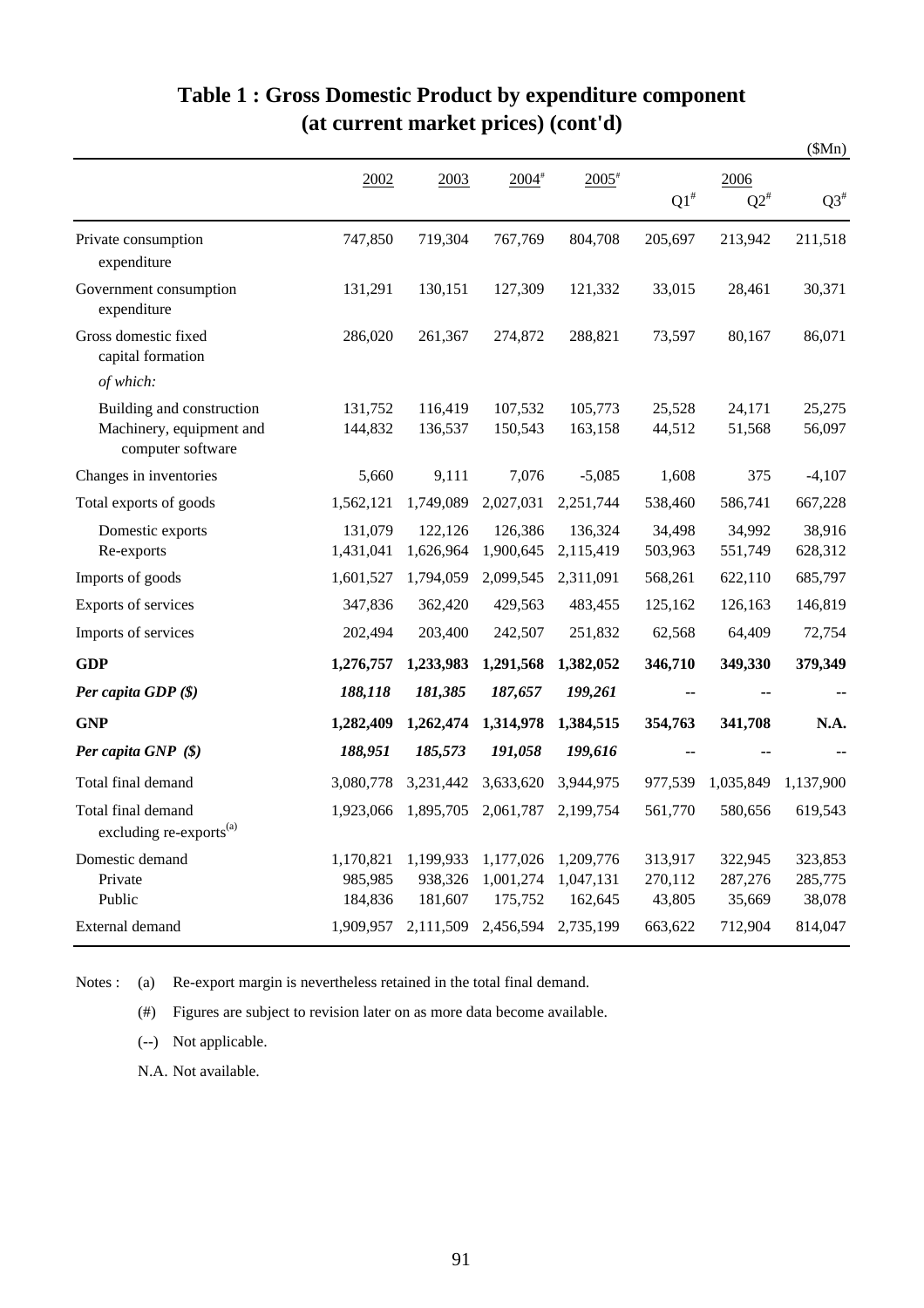|                                                                            |             |              |                  |                    |                |               | (% )             |
|----------------------------------------------------------------------------|-------------|--------------|------------------|--------------------|----------------|---------------|------------------|
|                                                                            | 1996        | 1997         | 1998             | 1999               | 2000           | 2001          | 2002             |
| Private consumption expenditure                                            | 3.9         | 6.2          | $-6.6$           | 1.4                | 6.0            | 2.1           | $-1.0$           |
| Government consumption<br>expenditure                                      | 3.8         | 2.4          | 0.7              | 3.1                | 2.1            | 6.0           | 2.5              |
| Gross domestic fixed<br>capital formation                                  | 10.9        | 12.6         | $-7.3$           | $-16.6$            | 11.0           | 2.6           | $-4.5$           |
| of which:                                                                  |             |              |                  |                    |                |               |                  |
| Building and construction<br>Machinery, equipment and<br>computer software | 7.0<br>12.0 | 10.5<br>13.1 | $-2.4$<br>$-7.9$ | $-15.5$<br>$-18.2$ | $-7.6$<br>27.0 | $-1.1$<br>6.2 | $-1.1$<br>$-7.6$ |
| Total exports of goods                                                     | 4.8         | 6.1          | $-4.3$           | 3.7                | 17.1           | $-3.3$        | 8.7              |
| Domestic exports                                                           | $-8.4$      | 2.1          | $-7.9$           | $-7.2$             | 7.5            | $-10.2$       | $-11.2$          |
| Re-exports                                                                 | 7.5         | 6.8          | $-3.7$           | 5.4                | 18.5           | $-2.4$        | 11.0             |
| Imports of goods                                                           | 4.3         | 7.3          | $-7.3$           | $\ast$             | 18.2           | $-1.9$        | 7.9              |
| Exports of services                                                        | 10.2        | $-0.4$       | $-3.5$           | 8.8                | 12.1           | 6.4           | 10.9             |
| Imports of services                                                        | 5.1         | 3.9          | 1.6              | $-4.4$             | 4.2            | 2.0           | 3.9              |
| <b>GDP</b>                                                                 | 4.2         | 5.1          | $-5.5$           | 4.0                | 10.0           | 0.6           | 1.8              |
| Per capita GDP (\$)                                                        | $-0.3$      | 4.2          | $-6.2$           | 3.0                | 9.0            | $-0.3$        | 0.9              |
| <b>GNP</b>                                                                 | 2.4         | 6.0          | $-3.5$           | 4.0                | 8.6            | 2.2           | 0.1              |
| Per capita GNP (\$)                                                        | $-2.1$      | 5.1          | $-4.3$           | 3.0                | 7.6            | 1.3           | $-0.8$           |
| Total final demand                                                         | 4.3         | 6.2          | $-6.0$           | 1.3                | 14.4           | $-0.6$        | 5.1              |
| Total final demand<br>excluding re-exports <sup>(a)</sup>                  | $2.2\,$     | 5.8          | $-7.6$           | $-1.7$             | 11.3           | 0.4           | 2.0              |
| Domestic demand                                                            | 2.1         | 8.2          | $-9.2$           | $-4.4$             | 10.3           | 1.0           | $-0.7$           |
| Private                                                                    | 1.2         | 9.5          | $-9.9$           | $-5.4$             | 12.3           | $0.7\,$       | $-1.0$           |
| Public                                                                     | 9.2         | $-1.0$       | $-3.8$           | 2.1                | $-2.8$         | 3.3           | 1.2              |
| External demand                                                            | 5.4         | 5.3          | $-4.3$           | 4.4                | 16.4           | $-1.7$        | 9.1              |

## **Table 2 : Rates of change in Gross Domestic Product by expenditure component (in real terms)**

(a) Notes :

Re-export margin is nevertheless retained in the total final demand.

(#) Figures are subject to revision later on as more data become available.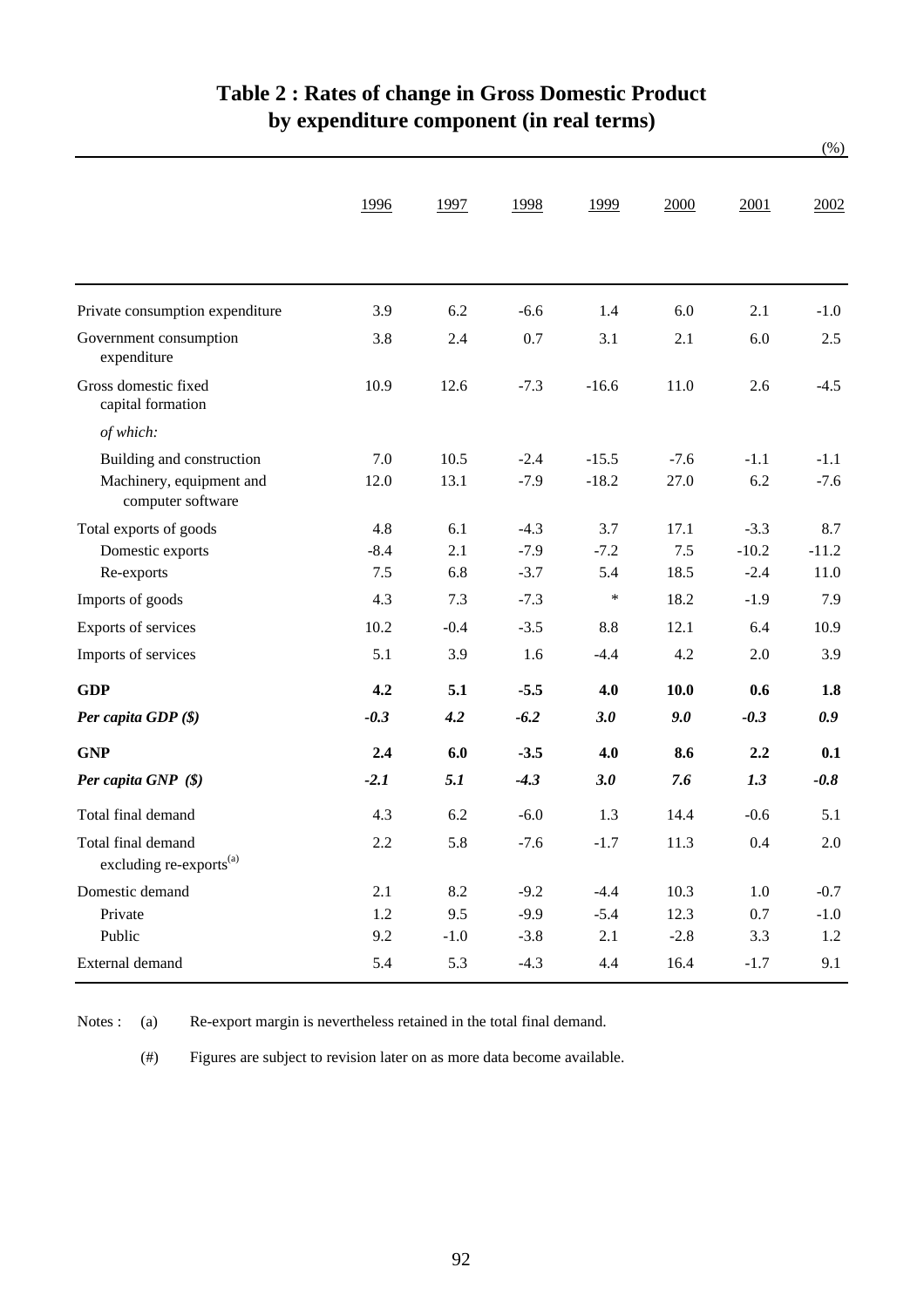|                                                           | 2003   | $2004$ <sup>#</sup> | $2005$ <sup>#</sup> |                    | 2006                      |                    | Average annual<br>rate of change:<br>10 years | 5 years                      |
|-----------------------------------------------------------|--------|---------------------|---------------------|--------------------|---------------------------|--------------------|-----------------------------------------------|------------------------------|
|                                                           |        |                     |                     | $\mathrm{Q1}^{\#}$ | $\mathrm{Q2}^{\text{\#}}$ | $\mathrm{Q3}^{\#}$ | 1995 to<br>$2005^{\text{*}}$                  | 2000 to<br>$2005^{\text{*}}$ |
| Private consumption expenditure                           | $-0.9$ | 7.3                 | 3.4                 | 4.5                | 5.1                       | 4.4                | 2.1                                           | 2.1                          |
| Government consumption<br>expenditure                     | 1.9    | 0.7                 | $-3.1$              | 1.2                | $-1.5$                    | $-1.0$             | 2.0                                           | 1.6                          |
| Gross domestic fixed<br>capital formation                 | 0.9    | 3.0                 | 4.1                 | 7.6                | 5.0                       | 12.7               | 1.3                                           | 1.2                          |
| of which:                                                 |        |                     |                     |                    |                           |                    |                                               |                              |
| Building and construction                                 | $-5.6$ | $-11.7$             | $-6.1$              | $-11.1$            | $-3.7$                    | $-5.7$             | $-3.6$                                        | $-5.2$                       |
| Machinery, equipment and<br>computer software             | 6.7    | 11.0                | 10.6                | 23.3               | 12.8                      | 22.4               | 4.5                                           | 5.1                          |
| Total exports of goods                                    | 14.2   | 15.3                | 11.2                | 14.4               | 6.4                       | 8.9                | 7.1                                           | 9.0                          |
| Domestic exports                                          | $-7.3$ | 2.4                 | 7.6                 | 44.4               | 25.7                      | $-3.2$             | $-3.5$                                        | $-4.0$                       |
| Re-exports                                                | 16.3   | 16.3                | 11.4                | 12.8               | 5.3                       | 9.8                | 8.5                                           | 10.3                         |
| Imports of goods                                          | 13.1   | 14.1                | 8.6                 | 14.0               | 6.7                       | 8.5                | 6.2                                           | 8.2                          |
| Exports of services                                       | 7.9    | 17.9                | 8.7                 | 8.9                | 9.0                       | 8.6                | 7.7                                           | 10.3                         |
| Imports of services                                       | $-2.1$ | 14.6                | 2.9                 | 4.9                | 8.3                       | 5.5                | 3.1                                           | 4.1                          |
| <b>GDP</b>                                                | 3.2    | 8.6                 | 7.3                 | 8.0                | 5.5                       | 6.8                | 3.9                                           | 4.3                          |
| Per capita GDP (\$)                                       | 3.0    | 7.3                 | 6.4                 | --                 | --                        | --                 | 2.6                                           | 3.4                          |
| <b>GNP</b>                                                | 5.1    | 8.0                 | 5.6                 | 8.1                | 2.0                       | N.A.               | 3.8                                           | 4.2                          |
| Per capita GNP (\$)                                       | 4.8    | 6.8                 | 4.8                 | --                 | $\overline{\phantom{a}}$  | --                 | 2.5                                           | 3.3                          |
| Total final demand                                        | 8.1    | 12.0                | 7.8                 | 11.1               | 6.4                       | 7.7                | 5.1                                           | 6.4                          |
| Total final demand<br>excluding re-exports <sup>(a)</sup> | 3.5    | 9.2                 | 5.3                 | 9.9                | 7.1                       | 6.1                | 2.9                                           | 4.0                          |
| Domestic demand                                           | 0.1    | 5.1                 | 1.9                 | 6.7                | 5.5                       | 4.9                | 1.3                                           | 1.5                          |
| Private                                                   | $-0.2$ | 6.4                 | $3.4\,$             | 9.0                | 6.9                       | 6.3                | 1.5                                           | $1.8\,$                      |
| Public                                                    | 1.7    | $-1.6$              | $-7.0$              | $-6.0$             | $-5.3$                    | $-5.2$             | 0.1                                           | $-0.5$                       |
| External demand                                           | 13.1   | 15.8                | 10.7                | 13.3               | 6.8                       | 8.9                | $7.2\,$                                       | 9.2                          |

## **Table 2 : Rates of change in Gross Domestic Product by expenditure component (in real terms) (cont'd)**

 $(%)$ 

(\*) Change of less than 0.05%. Notes (cont'd) :

(--) Not applicable.

N.A. Not available.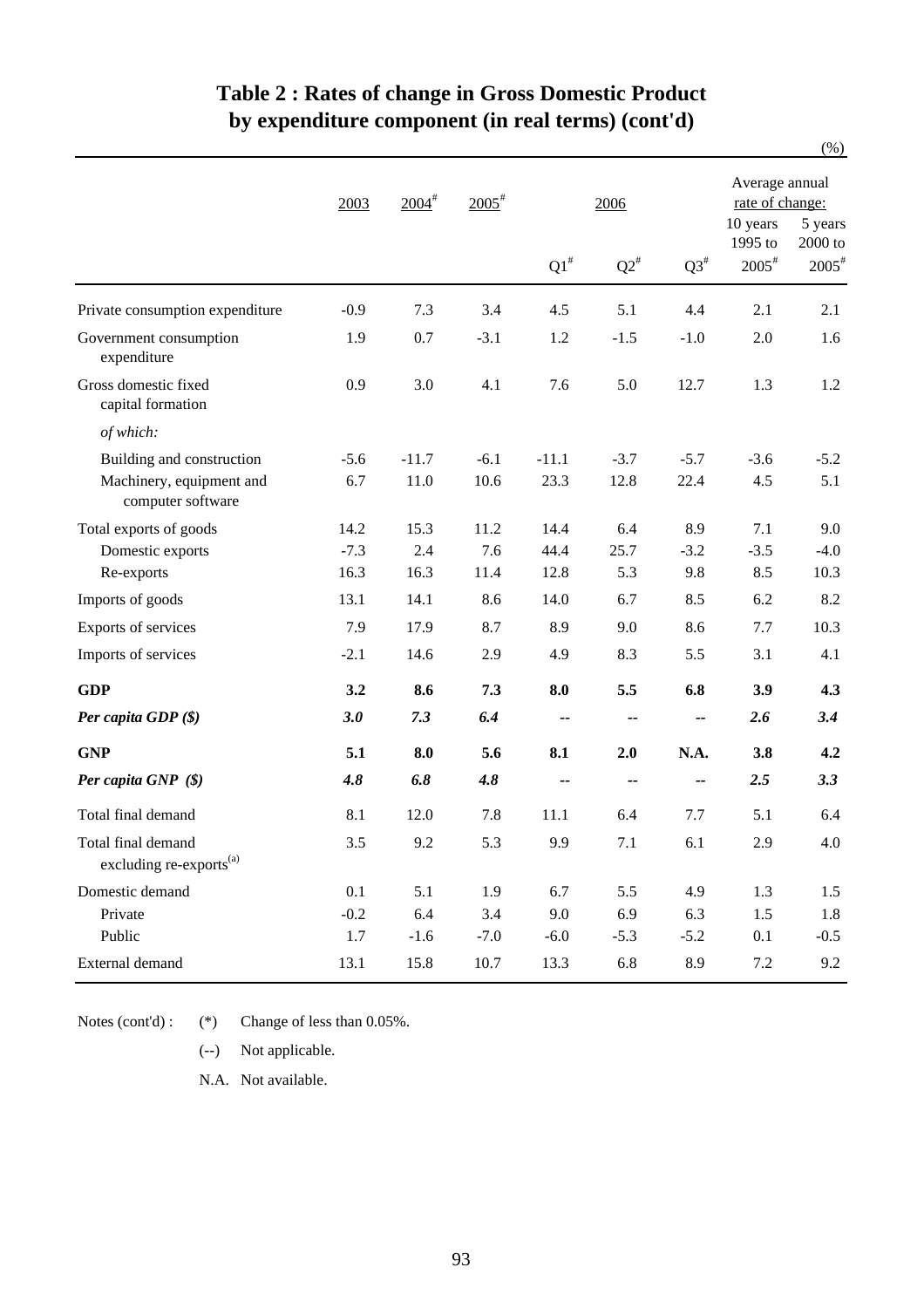|                                                                                 | 2001      |               | 2002      |            | 2003            |                        | $2004$ <sup>#</sup><br>% |        | $2005^*$  |               |
|---------------------------------------------------------------------------------|-----------|---------------|-----------|------------|-----------------|------------------------|--------------------------|--------|-----------|---------------|
|                                                                                 | \$Mn      | $\%$<br>share | \$Mn      | %<br>share | \$Mn            | $\frac{0}{0}$<br>share | \$Mn                     | share  | \$Mn      | $\%$<br>share |
| Agriculture and fishing                                                         | 1,003     | 0.1           | 1,002     | 0.1        | 824             | 0.1                    | 886                      | 0.1    | 847       | 0.1           |
| Mining and quarrying                                                            | 174       | $\ast$        | 136       | $\ast$     | 116             | $\ast$                 | 72                       | $\ast$ | 100       | $\ast$        |
| Manufacturing                                                                   | 59,760    | 4.8           | 51,396    | 4.2        | 44,403          | 3.7                    | 44,455                   | 3.5    | 45,841    | 3.4           |
| Electricity, gas and water                                                      | 37,957    | 3.1           | 39,609    | 3.2        | 38,839          | 3.2                    | 39,726                   | 3.2    | 39,852    | 3.0           |
| Construction                                                                    | 57,167    | 4.6           | 51,534    | 4.2        | 44,910          | 3.7                    | 40,376                   | 3.2    | 38,612    | 2.9           |
| Services                                                                        | 1,088,211 | 87.5          | 1,091,272 | 88.4       | 1,073,941       | 89.3                   | 1,130,301                | 90.0   | 1,210,568 | 90.6          |
| Wholesale, retail and<br>import and export<br>trades, restaurants and<br>hotels | 309,926   | 24.9          | 310,500   | 25.1       | 308,872         | 25.7                   | 345,092                  | 27.5   | 377,800   | 28.3          |
| Transport,<br>storage and<br>communications                                     | 117,526   | 9.4           | 121,766   | 9.9        | 117,420         | 9.8                    | 126,820                  | 10.1   | 136,576   | 10.2          |
| Financing, insurance,<br>real estate and<br>business services                   | 251,495   | 20.2          | 247,045   | 20.0       | 251,085         | 20.9                   | 266,834                  | 21.2   | 296,168   | 22.2          |
| Community,<br>social and personal<br>services                                   | 262,960   | 21.1          | 265,746   | 21.5       | 261,917         | 21.8                   | 263,756                  | 21.0   | 257,488   | 19.3          |
| Ownership of premises                                                           | 146,304   | 11.8          | 146,214   | 11.8       | 134,648         | 11.2                   | 127,799                  | 10.2   | 142,536   | 10.7          |
| <b>GDP</b> at factor cost                                                       | 1,244,271 | <b>100.0</b>  | 1,234,949 | 100.0      | 1,203,034 100.0 |                        | 1,255,816                | 100.0  | 1,335,821 | <b>100.0</b>  |
| Taxes on production and<br>imports                                              | 53,917    |               | 43,325    |            | 48,057          |                        | 58,729                   |        | 63,111    |               |
| Statistical discrepancy (%)                                                     | $\ast$    |               | $-0.1$    |            | $-1.4$          |                        | $-1.8$                   |        | $-1.2$    |               |
| <b>GDP</b> at current<br>market prices                                          | 1,298,813 |               | 1,276,757 |            | 1,233,983       |                        | 1,291,568                |        | 1,382,052 |               |

## **Table 3 : Gross Domestic Product by economic activity (at current prices)**

Notes : Figures may not add up exactly to the total due to rounding.

(#) Figures are subject to revision later on as more data become available.

(\*) Less than 0.05%.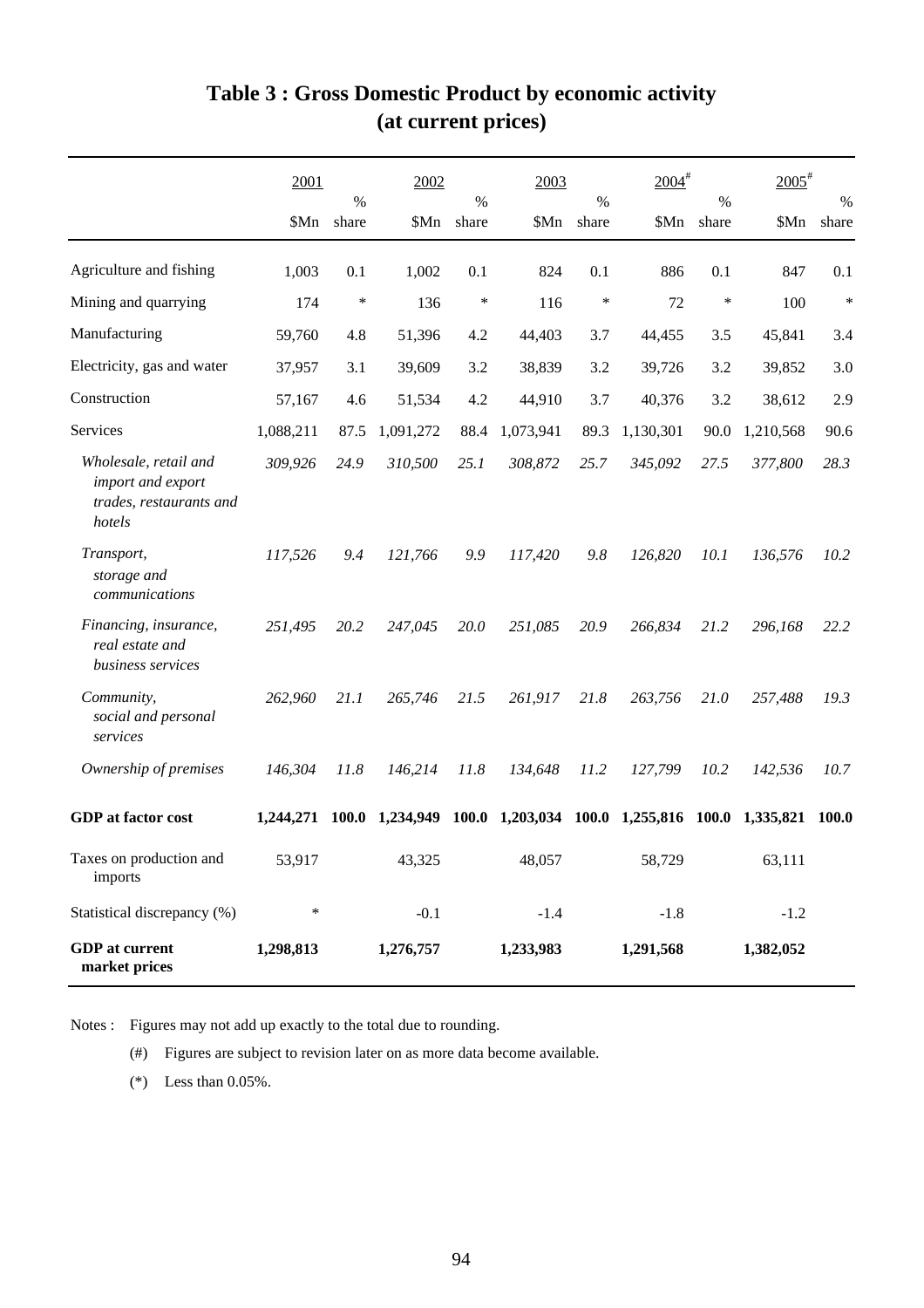|                                                                              |         |         |         |                     |                     |                    |                 |                    | $(\%)$ |
|------------------------------------------------------------------------------|---------|---------|---------|---------------------|---------------------|--------------------|-----------------|--------------------|--------|
|                                                                              | 2001    | 2002    | 2003    | $2004$ <sup>#</sup> | $2005$ <sup>#</sup> | 2005               |                 | 2006               |        |
|                                                                              |         |         |         |                     |                     | $\mathrm{Q3}^{\#}$ | ${\bf Q4}^{\#}$ | $\mathrm{Q1}^{\#}$ | $Q2^*$ |
| Agriculture and fishing                                                      | 4.1     | $-0.7$  | $-5.6$  | 2.8                 | 2.1                 | 5.4                | $-0.8$          | 2.6                | $-0.4$ |
| Mining and quarrying                                                         | $-14.1$ | $-11.1$ | 2.2     | $-17.0$             | 10.3                | 18.9               | 7.0             | 18.4               | 11.4   |
| Manufacturing                                                                | $-9.1$  | $-10.0$ | $-10.3$ | 1.7                 | 2.1                 | 4.1                | 5.9             | 7.0                | 5.3    |
| Electricity, gas and water                                                   | 1.7     | 3.8     | 1.8     | 2.0                 | 3.4                 | 0.5                | 4.3             | $-0.1$             | 2.2    |
| Construction                                                                 | $-2.2$  | $-1.5$  | $-4.9$  | $-9.8$              | $-6.6$              | $-5.5$             | $-12.4$         | $-12.3$            | $-4.1$ |
| <b>Services</b>                                                              | 1.8     | 2.8     | 4.5     | 9.9                 | 7.9                 | 8.5                | 7.7             | 9.1                | 7.3    |
| Wholesale, retail and<br>import and export trades,<br>restaurants and hotels | 0.3     | 4.5     | 9.1     | 15.1                | 11.1                | 11.0               | 10.9            | 12.4               | 6.8    |
| Transport, storage and<br>communications                                     | 1.9     | 6.5     | 0.7     | 13.9                | 13.5                | 15.3               | 13.5            | 11.2               | 6.8    |
| Financing, insurance,<br>real estate and business<br>services                | 0.5     | 2.7     | 5.7     | 13.1                | 8.9                 | 10.0               | 7.6             | 13.1               | 14.6   |
| Community, social and<br>personal services                                   | 4.0     | $-0.6$  | 0.6     | 2.6                 | 0.9                 | 1.1                | 1.5             | 1.3                | 1.2    |
| Ownership of premises                                                        | 3.4     | 2.0     | 2.7     | 0.9                 | 4.2                 | 4.3                | 4.1             | 2.7                | 2.0    |
| Taxes on production and<br>imports                                           | $-1.1$  | $-0.1$  | 3.4     | 13.0                | 1.0                 | 10.1               | $-5.0$          | 3.3                | 7.6    |
| GDP at constant (2000)<br>market prices                                      | 0.6     | 1.8     | 3.2     | 8.6                 | 7.3                 | 8.2                | 7.5             | 8.0                | 5.5    |

## **Table 4 : Rates of change in Gross Domestic Product by economic activity (in real terms)**

(#) Figures are subject to revision later on as more data become available. Note :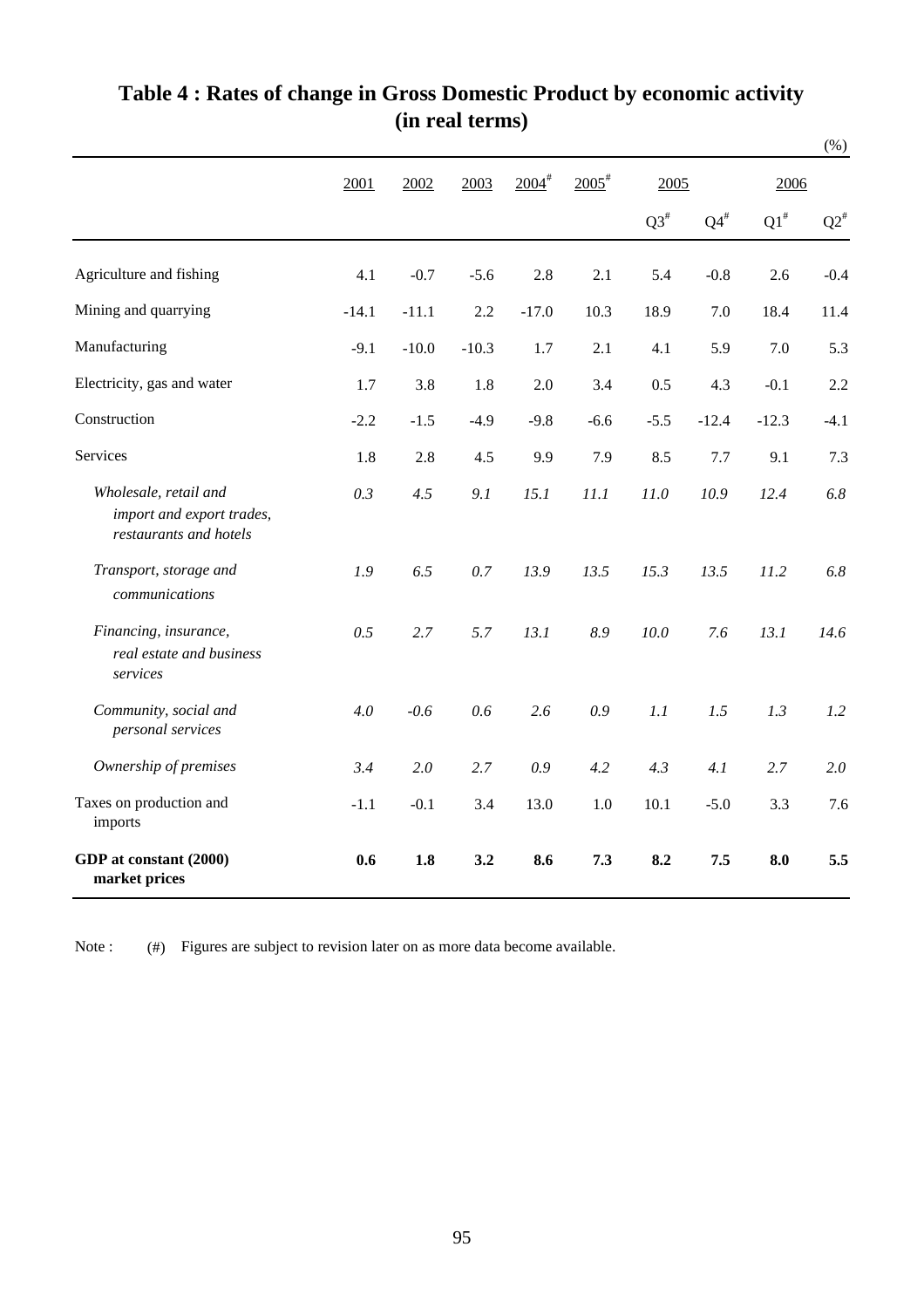|                                                             |            |            |                                  |                                             |                     |                           |                 |                    | \$Mn)     |
|-------------------------------------------------------------|------------|------------|----------------------------------|---------------------------------------------|---------------------|---------------------------|-----------------|--------------------|-----------|
|                                                             | 2001       | 2002       | 2003                             | $2004$ <sup>#</sup>                         | $2005$ <sup>#</sup> | 2005                      |                 | 2006               |           |
|                                                             |            |            |                                  |                                             |                     | $\mathrm{Q3}^{\text{\#}}$ | ${\bf Q4}^{\#}$ | $\mathrm{Q1}^{\#}$ | $Q2^{\#}$ |
| Current account                                             | 76,315     | 96,800     | 128,240                          | 122,491                                     | 157,692             | 43,367                    | 49,547          | 36,584             | 15,012    |
| Goods                                                       | $-64,970$  | $-39,406$  | $-44,970$                        | $-72,514$                                   | $-59,347$           | $-6,941$                  | $-13,083$       | $-29,801$          | $-35,369$ |
| Services                                                    | 126,620    | 145,341    | 159,020                          | 187,056                                     | 231,623             | 60,661                    | 70,221          | 62,594             | 61,754    |
| Income                                                      | 28,543     | 5,652      | 28,491                           | 23,410                                      | 2,463               | $-6,085$                  | $-3,214$        | 8,053              | $-7,622$  |
| Current transfers                                           | $-13,878$  | $-14,787$  | $-14,301$                        | $-15,461$                                   | $-17,046$           | $-4,268$                  | $-4,377$        | $-4,262$           | $-3,750$  |
| Capital and financial account                               | $-97,359$  |            | $-151,179$ $-179,086$ $-184,640$ |                                             | $-160.882$          | $-48,610$                 | $-50,400$       | $-49,186$          | $-26,394$ |
| Capital and financial<br>non-reserve assets<br>(net change) | $-60,829$  |            |                                  | $-169,720$ $-171,497$ $-159,155$ $-150,202$ |                     | $-45,639$                 | $-39,746$       | $-37,723$          | $-16,330$ |
| Capital transfers                                           | $-9,155$   | $-15,686$  | $-8,292$                         | $-2,561$                                    | $-5,237$            | $-683$                    | $-390$          | $-415$             | 472       |
| Financial non-reserve<br>assets (net change)                | -51,674    |            | $-154,033$ $-163,205$            | $-156,594$                                  | $-144,966$          | $-44,956$                 | $-39,356$       | $-37,308$          | $-16,803$ |
| Direct investment                                           | 96,948     | $-60,685$  | 63,372                           | $-91,038$                                   | 25,845              | $-30,607$                 | 51,554          | 27,362             | $-29,913$ |
| Portfolio investment                                        | $-322,045$ | $-302,484$ | $-264,619$                       | $-306,368$                                  | $-168,100$          | $-19,263$                 | 13,063          | 34,018             | $-78,343$ |
| Financial derivatives                                       | 39,640     | 51,563     | 78,288                           | 44,319                                      | 13,754              | 952                       | 2,847           | 2,275              | 14,544    |
| Other investment                                            | 133,783    | 157,573    | $-40,247$                        | 196,492                                     | $-16,464$           | 3,961                     | $-106,821$      | $-100,963$         | 76,910    |
| Reserve assets (net change) <sup>(a)</sup>                  | $-36,530$  | 18,541     | $-7,589$                         | $-25,486$                                   | $-10,679$           | $-2,971$                  | $-10,654$       | $-11,463$          | $-10,063$ |
| Net errors and omissions                                    | 21,044     | 54,379     | 50,846                           | 62,149                                      | 3,190               | 5,244                     | 853             | 12,602             | 11,381    |
| <b>Overall balance of</b><br>payments                       | 36,530     | $-18,541$  | 7,589                            | 25,486                                      | 10,679              | 2,971                     | 10,654          | 11,463             | 10,063    |

## **Table 5 : Balance of payments account by major component (at current prices)**

Notes : Figures may not add up exactly to the total due to rounding.

(a) A negative value for net change in reserve assets represents a net increase, and a positive value represents a net decrease.

(#) Figures are subject to revision later on as more data become available.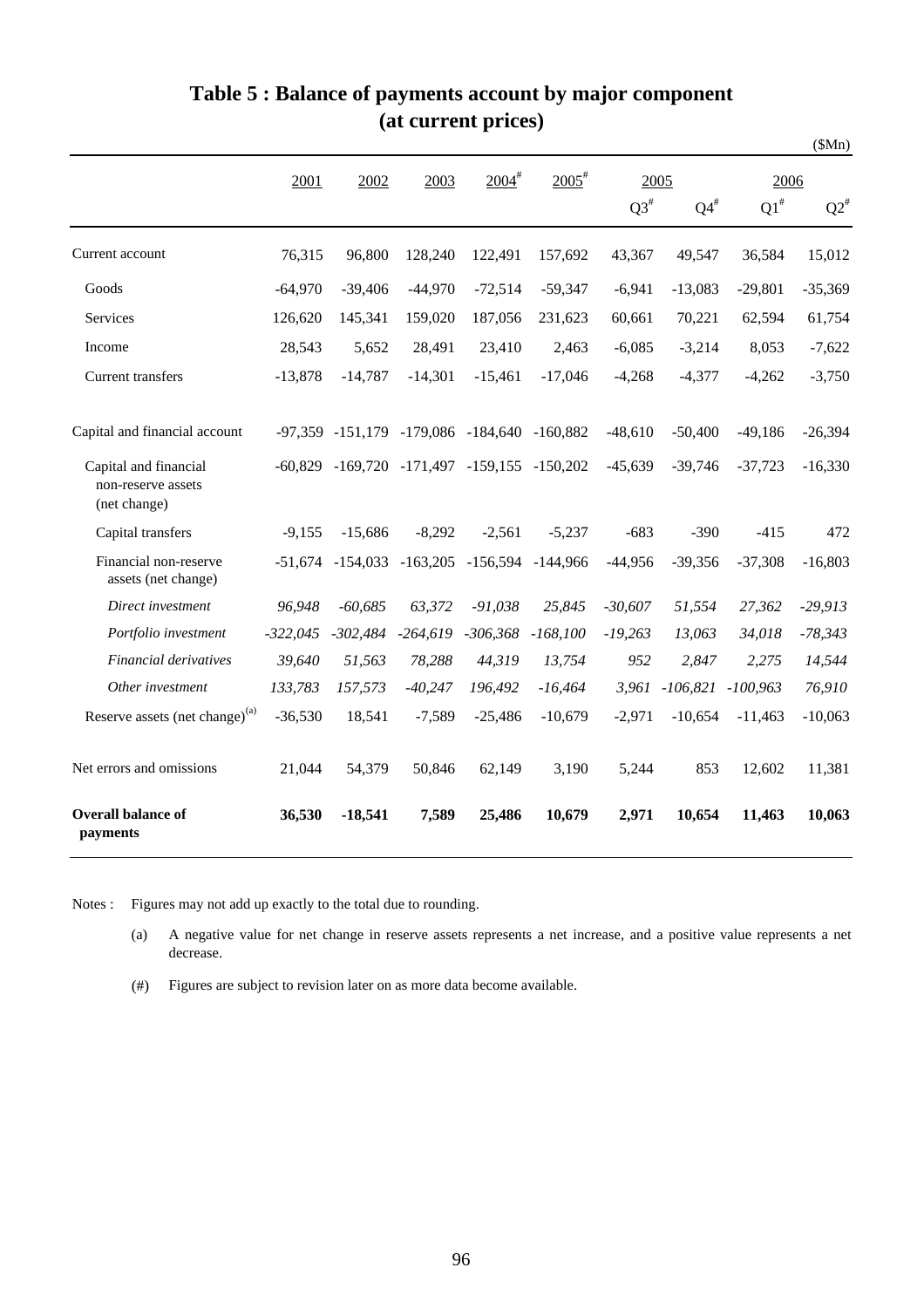|                                  |           |                     |                                                                                   |                                                               |                     |                 |                     |                                 | \$Mn)     |
|----------------------------------|-----------|---------------------|-----------------------------------------------------------------------------------|---------------------------------------------------------------|---------------------|-----------------|---------------------|---------------------------------|-----------|
|                                  | 2001      | 2002                | 2003                                                                              | $2004$ <sup>#</sup>                                           | $2005$ <sup>#</sup> | 2005            |                     | 2006                            |           |
|                                  |           |                     |                                                                                   |                                                               |                     | $Q4^{\#}$       | $Q1^*$              | $Q2^*$                          | $Q3^*$    |
| Total exports of goods           | 1.480.987 | 1,562,121           | 1,749,089 2,027,031 2,251,744 602,671 538,460 586,741 667,228                     |                                                               |                     |                 |                     |                                 |           |
| Imports of goods                 |           |                     | 1,549,222 1,601,527 1,794,059 2,099,545 2,311,091 615,754 568,261 622,110 685,797 |                                                               |                     |                 |                     |                                 |           |
| Visible trade balance            | $-68,235$ | $-39,406$           | $-44,970$                                                                         | $-72,514$                                                     | $-59,347$           |                 | $-13,083$ $-29,801$ | $-35,369$                       | $-18,569$ |
|                                  | $(-4.4)$  | $(-2.5)$            | $(-2.5)$                                                                          | $(-3.5)$                                                      | $(-2.6)$            | $(-2.1)$        | $(-5.2)$            | $(-5.7)$                        | $(-2.7)$  |
| Exports of services              | 320,799   | 347,836             | 362,420                                                                           | 429,563                                                       | 483,455             |                 |                     | 135,275 125,162 126,163 146,819 |           |
| Imports of services              | 194,180   | 202,494             | 203,400                                                                           | 242,507                                                       | 251,832             | 65,054          | 62,568              | 64,409                          | 72,754    |
| <b>Invisible trade balance</b>   | 126,619   | 145,342             | 159,020                                                                           | 187,056                                                       | 231,623             | 70,221          | 62,594              | 61,754                          | 74,065    |
|                                  | (65.2)    | (71.8)              | (78.2)                                                                            | (77.1)                                                        | (92.0)              | (107.9)         | (100.0)             | (95.9)                          | (101.8)   |
| Exports of goods and<br>services |           | 1,801,786 1,909,957 |                                                                                   | 2,111,509 2,456,594 2,735,199 737,946 663,622 712,904 814,047 |                     |                 |                     |                                 |           |
| Imports of goods and<br>services |           |                     | 1,743,402 1,804,021 1,997,459 2,342,052 2,562,923 680,808 630,829 686,519 758,551 |                                                               |                     |                 |                     |                                 |           |
| <b>Visible and invisible</b>     | 58,384    | 105,936             | 114,050                                                                           | 114,542                                                       | 172,276             | 57,138          | 32,793              | 26,385                          | 55,496    |
| trade balance                    | <3.3>     | <5.9>               | <5.7>                                                                             | <4.9>                                                         | <6.7>               | $<\!\!8.4\!\!>$ | < 5.2>              | <3.8>                           | <7.3>     |

## **Table 6 : Visible and invisible trade (at current market prices)**

Notes : Figures in this table are reckoned on a GDP basis.

(#) Figures are subject to revision later on as more data become available.

( ) As a percentage of the total value of imports of goods/services.

 $\langle \rangle$  As a percentage of the total value of imports of goods and services.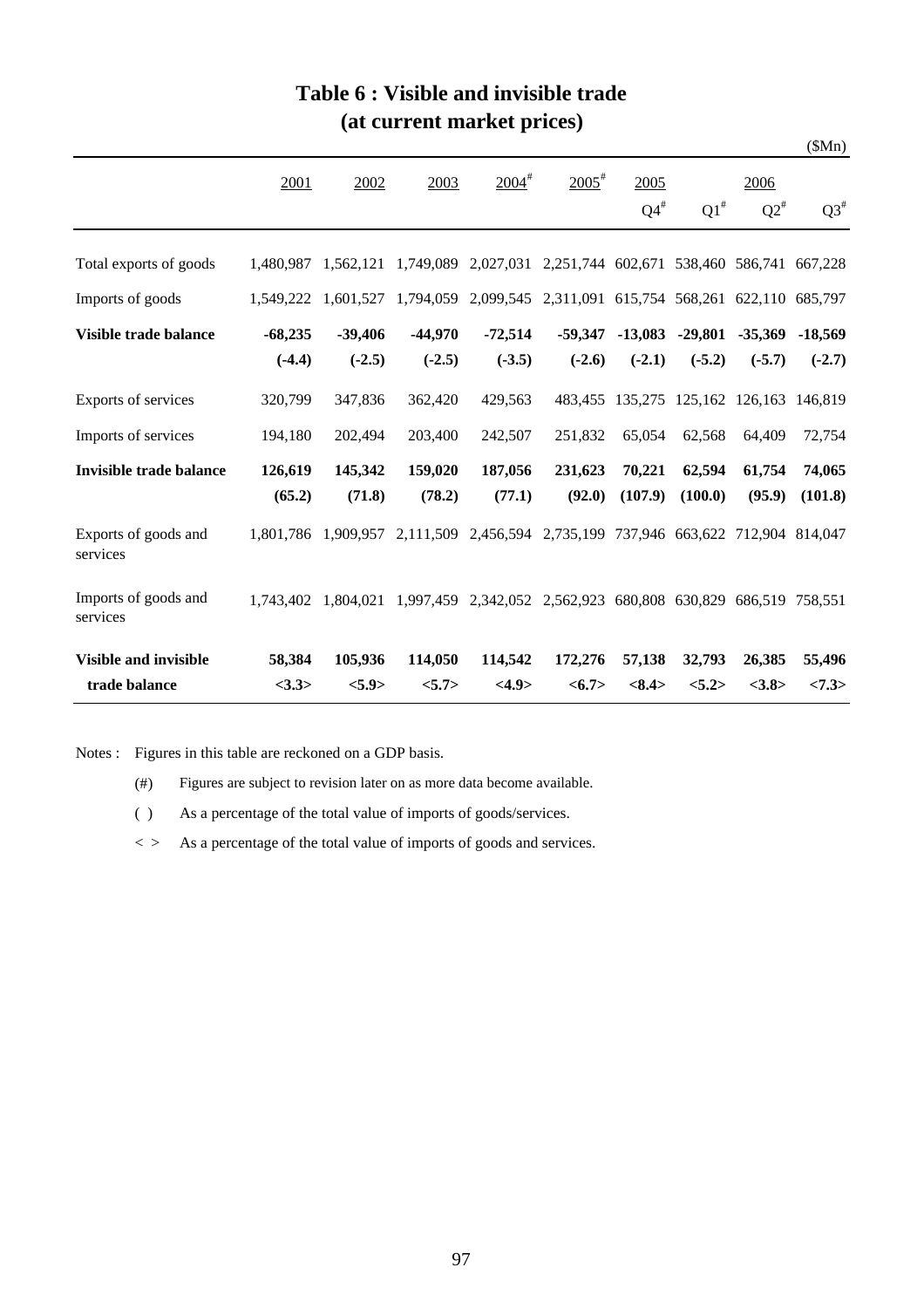|                      | 2001    | 2002   | 2003       | 2004 |      | 2005      | 2005           |        | 2006                           |                |
|----------------------|---------|--------|------------|------|------|-----------|----------------|--------|--------------------------------|----------------|
|                      |         |        |            |      |      |           | Q <sub>4</sub> | Q1     | Q2                             | Q <sub>3</sub> |
|                      |         |        | (% change) |      |      | \$Mn      |                |        | (% change over a year earlier) |                |
| <b>All markets</b>   | $-5.8$  | 5.4    | 11.7       | 15.9 | 11.4 | 2,250,174 | 10.0           | 12.1   | 5.4                            | 8.4            |
| Mainland of China    | 0.6     | 12.3   | 21.1       | 19.7 | 14.0 | 1,012,565 | 14.5           | 18.4   | 8.5                            | 13.5           |
| <b>United States</b> | $-9.8$  | 1.0    | $-2.6$     | 5.4  | 5.6  | 360,639   | 1.7            | 3.8    | $-0.1$                         | 0.7            |
| Japan                | 0.5     | $-4.5$ | 12.3       | 14.4 | 10.3 | 118,578   | 5.7            | 6.9    | 2.3                            | $0.0\,$        |
| Germany              | $-13.9$ | $-5.3$ | 15.1       | 11.9 | 15.6 | 72,720    | 14.7           | 10.5   | 2.5                            | 0.3            |
| United Kingdom       | $-12.2$ | $-2.0$ | 5.8        | 14.8 | 5.2  | 69,247    | 0.1            | 2.1    | 3.6                            | 7.9            |
| Taiwan               | $-11.1$ | $-2.2$ | 22.2       | 16.2 | 2.7  | 50,427    | 3.0            | 4.1    | $-6.3$                         | 8.6            |
| Republic of Korea    | $-9.4$  | 17.2   | 16.9       | 24.0 | 9.5  | 48,241    | 16.4           | 16.3   | 10.5                           | 9.8            |
| Singapore            | $-19.5$ | 6.8    | 13.0       | 22.0 | 6.8  | 46,541    | 3.4            | $-1.0$ | $-3.7$                         | 13.7           |
| Rest of the world    | $-8.4$  | 3.5    | 7.1        | 17.3 | 13.3 | 471,215   | 10.4           | 10.3   | 5.9                            | 6.3            |

# **Table 7 : Total exports of goods by market (in value terms)**

Note : Figures may not add up exactly to the total due to rounding.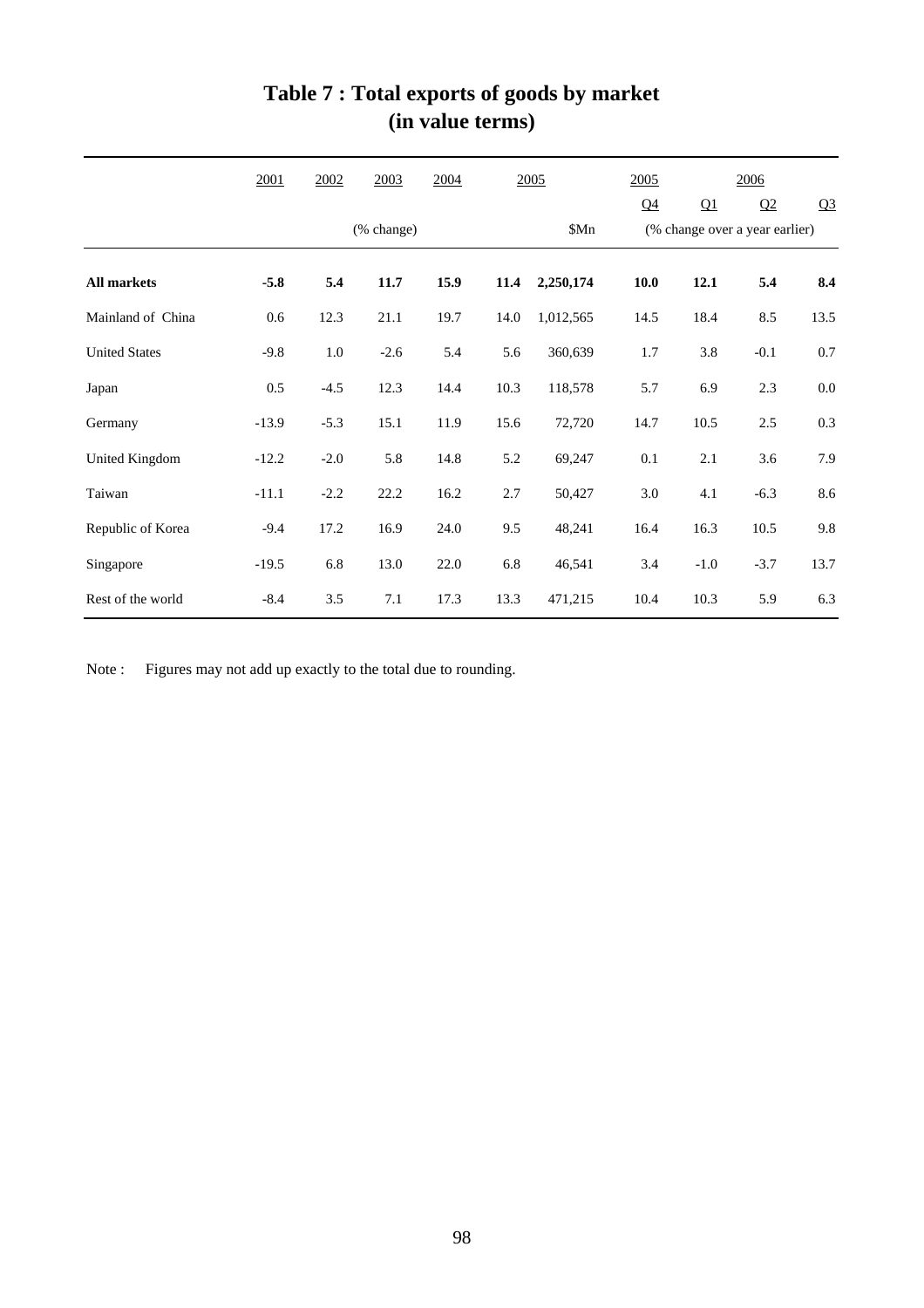|                      | 2001    | 2002    | 2003       | 2004 |      | 2005      | 2005           |                                | 2006   |                |
|----------------------|---------|---------|------------|------|------|-----------|----------------|--------------------------------|--------|----------------|
|                      |         |         |            |      |      |           | Q <sub>4</sub> | Q1                             | Q2     | Q <sub>3</sub> |
|                      |         |         | (% change) |      |      | \$Mn      |                | (% change over a year earlier) |        |                |
| <b>All sources</b>   | $-5.4$  | 3.3     | 11.5       | 16.9 | 10.3 | 2,329,469 | 11.3           | 13.8                           | 8.1    | 10.7           |
| Mainland of China    | $-4.6$  | 5.1     | 9.6        | 16.9 | 14.3 | 1,049,335 | 13.5           | 16.9                           | 11.0   | 10.8           |
| Japan                | $-11.2$ | 3.4     | 17.2       | 19.7 | 0.1  | 256,501   | 1.5            | 4.4                            | $-1.1$ | 5.1            |
| Taiwan               | $-13.1$ | 7.4     | 8.0        | 22.8 | 9.4  | 168,227   | 21.2           | 19.4                           | 18.4   | 20.4           |
| Singapore            | $-2.8$  | 3.9     | 19.6       | 22.5 | 21.8 | 135,190   | 32.6           | 34.3                           | 15.9   | 17.0           |
| <b>United States</b> | $-7.0$  | $-12.8$ | 7.9        | 13.4 | 6.5  | 119,252   | $-2.4$         | 0.1                            | $-5.0$ | 5.1            |
| Republic of Korea    | $-12.2$ | 7.3     | 15.0       | 15.0 | 2.6  | 103,035   | 15.4           | 19.8                           | 13.1   | 7.7            |
| Rest of the world    | 0.5     | 2.2     | 12.1       | 13.6 | 8.4  | 497,928   | 6.2            | 8.0                            | 4.1    | 10.1           |

## **(in value terms) Table 8 : Imports of goods by source**

Note : Figures may not add up exactly to the total due to rounding.

| Table 9 : Retained imports of goods by end-use category |
|---------------------------------------------------------|
| (in value terms)                                        |

|                                        | 2001       | 2002    | 2003   | 2004 | 2005 |                                | 2005           |      | 2006 |                |
|----------------------------------------|------------|---------|--------|------|------|--------------------------------|----------------|------|------|----------------|
|                                        |            |         |        |      |      |                                | Q <sub>4</sub> | Q1   | Q2   | Q <sub>3</sub> |
|                                        | (% change) |         |        |      | \$Mn | (% change over a year earlier) |                |      |      |                |
| Overall                                | $-9.1$     | $-9.0$  | 2.6    | 14.8 | 7.3  | 585,301                        | 19.5           | 22.7 | 18.5 | 14.8           |
| Foodstuffs                             | $-2.6$     | 0.2     | 1.5    | 8.6  | 3.1  | 50,763                         | 5.1            | 4.1  | 8.5  | 4.7            |
| Consumer goods                         | 3.9        | $-5.2$  | $-1.8$ | 7.4  | 5.5  | 127,819                        | 19.5           | 12.9 | 24.8 | $-5.5$         |
| Fuels                                  | $-10.2$    | 3.9     | 12.9   | 37.5 | 23.5 | 56,964                         | 14.9           | 40.0 | 19.4 | 15.2           |
| Raw materials and<br>semi-manufactures | $-22.3$    | $-1.6$  | 10.7   | 17.6 | 4.2  | 215,854                        | 14.0           | 14.3 | 7.9  | 6.8            |
| Capital goods                          | $-2.8$     | $-24.9$ | $-6.6$ | 13.3 | 10.8 | 134,658                        | 36.0           | 38.9 | 27.4 | 46.9           |

Note : Figures may not add up exactly to the total due to rounding.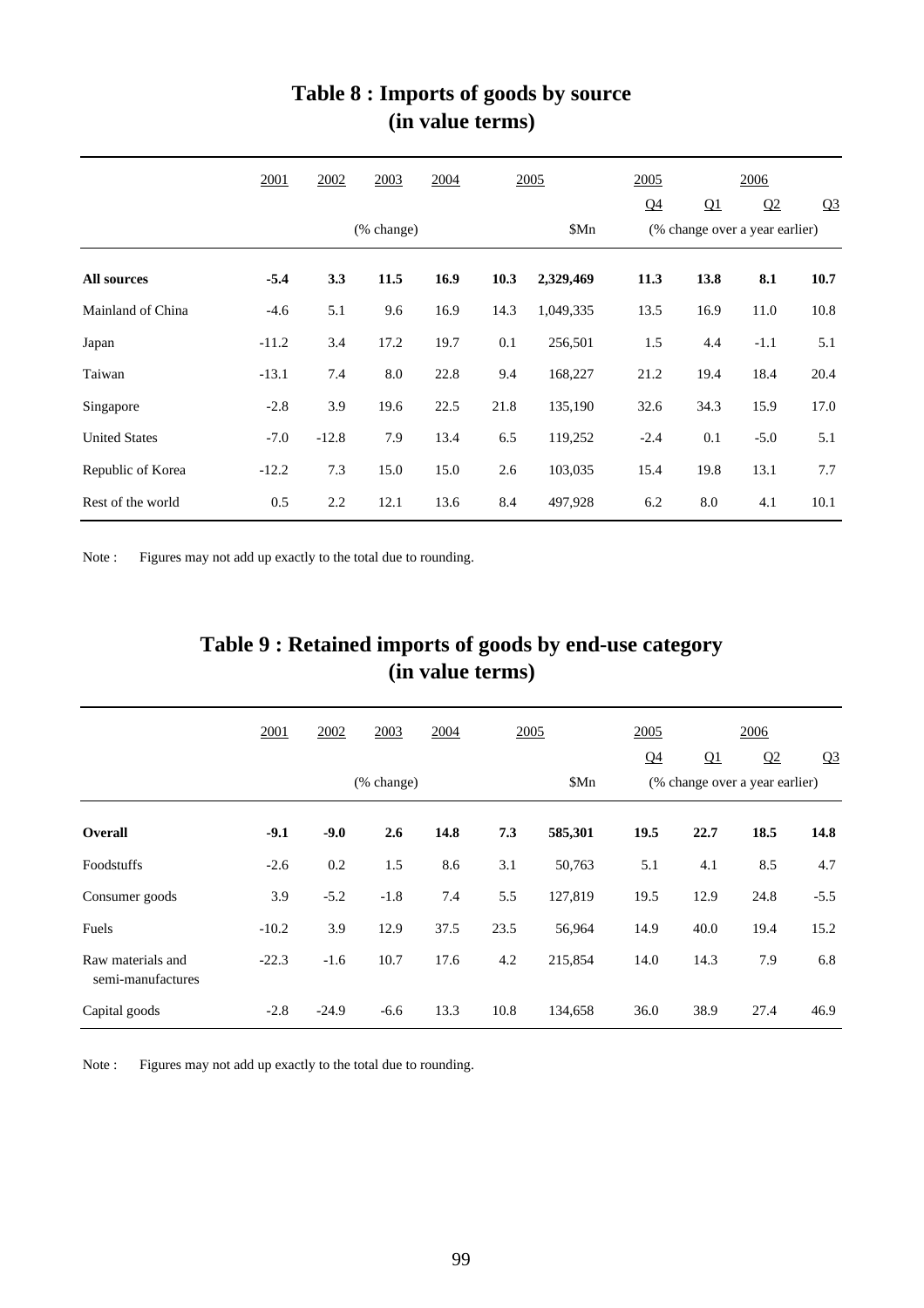|                            | 2001   | 2002   | 2003<br>(% change) | $2004$ <sup>#</sup> | $2005$ <sup>#</sup><br>\$Mn |         | 2005<br>$Q4^{\#}$ | $Q1^*$ | 2006<br>$Q2^{\#}$<br>(% change over a year earlier) | $Q3^{\#}$ |
|----------------------------|--------|--------|--------------------|---------------------|-----------------------------|---------|-------------------|--------|-----------------------------------------------------|-----------|
| <b>Exports of services</b> | 1.8    | 8.4    | 4.2                | 18.5                | 12.5                        | 483,455 | 13.9              | 14.1   | 14.9                                                | 14.1      |
| Transportation             | $-5.9$ | 10.8   | 3.8                | 25.5                | 12.5                        | 152,147 | 11.9              | 10.2   | 10.1                                                | 9.6       |
| Travel                     | 0.7    | 25.4   | $-4.4$             | 26.1                | 14.1                        | 79,994  | 15.3              | 13.7   | 12.9                                                | 9.6       |
| Trade-related              | 9.0    | 9.0    | 12.2               | 12.6                | 11.6                        | 163,498 | 11.1              | 12.9   | 11.4                                                | 12.9      |
| Other services             | 3.4    | $-5.9$ | $-1.4$             | 12.7                | 12.9                        | 87,816  | 22.0              | 23.3   | 31.4                                                | 28.5      |
| <b>Imports of services</b> | 0.9    | 4.3    | 0.4                | 19.2                | 3.8                         | 251,832 | 1.6               | 4.7    | 9.2                                                 | 7.0       |
| Transportation             | 4.7    | $-4.7$ | 7.8                | 29.4                | $8.0\,$                     | 73,067  | 3.8               | 7.0    | 10.1                                                | 7.9       |
| Travel                     | $-1.4$ | 0.8    | $-8.0$             | 15.9                | 0.1                         | 103,492 | $-1.2$            | 1.6    | 8.0                                                 | 3.2       |
| Trade-related              | 5.7    | 24.2   | 9.2                | 3.2                 | 10.3                        | 18,211  | 8.2               | 4.9    | 2.5                                                 | 3.5       |
| Other services             | 0.5    | 20.0   | 8.2                | 19.7                | 3.8                         | 57,062  | 1.5               | 7.6    | 11.8                                                | 14.2      |
| Net exports of services    | 3.3    | 14.8   | 9.4                | 17.6                | 23.8                        | 231,623 | 28.3              | 25.4   | 21.5                                                | 22.1      |

## **Table 10 : Exports and imports of services by component (at current market prices)**

Notes : Figures may not add up exactly to the total due to rounding.

(#) Figures are subject to revision later on as more data become available.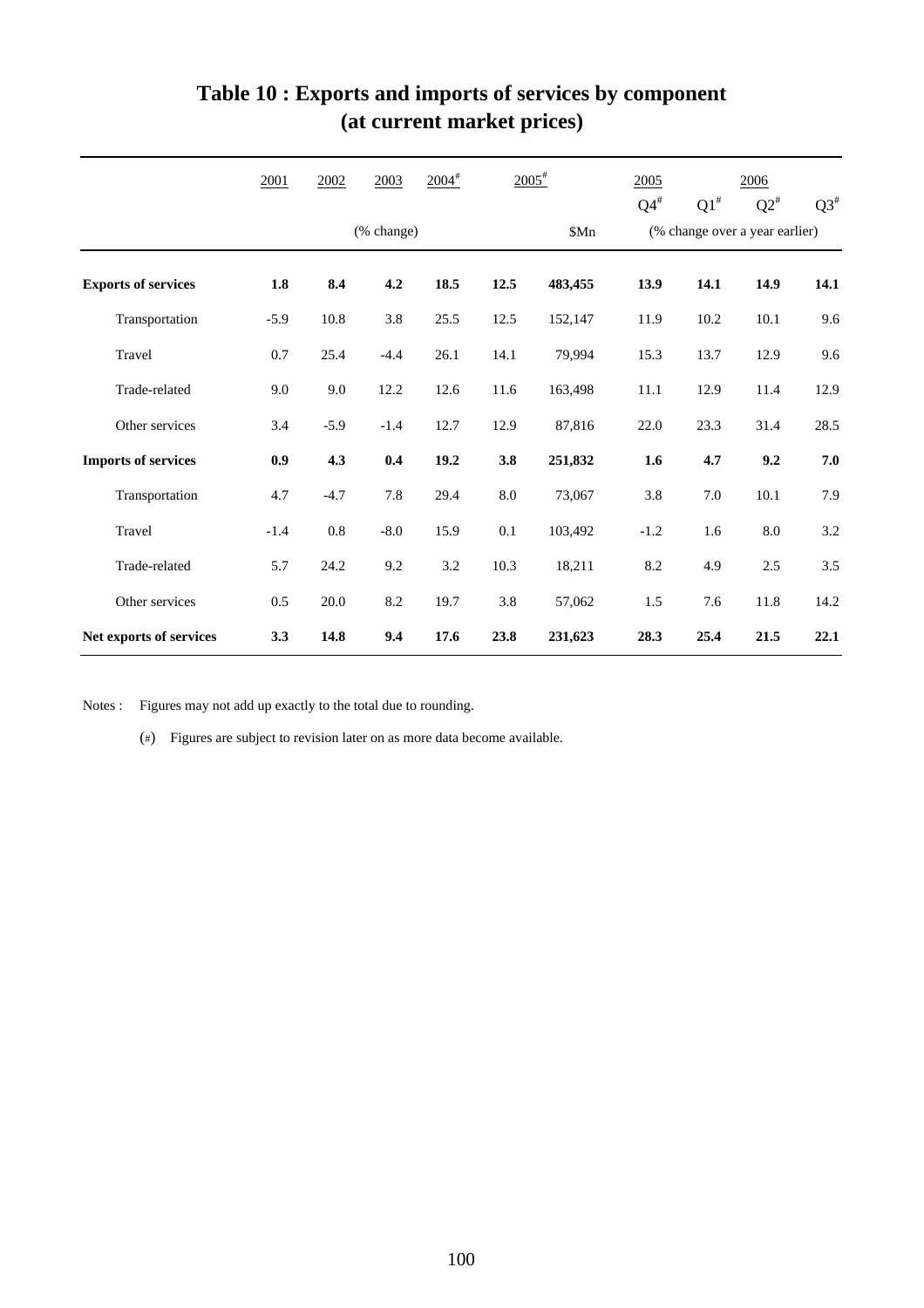|                                | 2001        | 2002        | 2003        | 2004       | 2005       | 2005       |           | 2006           |                |
|--------------------------------|-------------|-------------|-------------|------------|------------|------------|-----------|----------------|----------------|
|                                |             |             |             |            |            | Q4         | Q1        | Q <sub>2</sub> | Q <sub>3</sub> |
| (000)                          |             |             |             |            |            |            |           |                |                |
| <b>All sources</b>             | 13725.3     | 16 566.4    | 15 536.8    | 21 810.6   | 23 359.4   | 6 4 0 5.8  | 6 2 2 6.3 | 5 971.0        | 6 374.7        |
| Mainland of China              | 4 4 4 8 . 6 | 6 8 2 5 . 2 | 8 4 6 7.2   | 12 245.9   | 12 541.4   | 3 3 6 4 .0 | 3 5 9 1.8 | 3 1 1 4 .5     | 3 4 9 2.3      |
| South and Southeast Asia       | 1746.6      | 1905.2      | 1 3 5 9 . 6 | 2077.7     | 2 413.0    | 751.9      | 543.6     | 695.7          | 601.8          |
| Taiwan                         | 2418.8      | 2428.8      | 1 852.4     | 2 0 7 4.8  | 2 1 3 0.6  | 541.3      | 526.8     | 513.0          | 599.0          |
| Europe                         | 1 0 1 9.9   | 1 0 8 3 . 9 | 780.8       | 1 142.7    | 1 3 9 8.0  | 414.9      | 351.6     | 364.5          | 360.0          |
| Japan                          | 1 3 3 6 . 5 | 1 3 9 5 .0  | 867.2       | 1 1 2 6 .3 | 1 210.8    | 326.0      | 320.7     | 305.1          | 336.9          |
| <b>United States</b>           | 935.7       | 1 000.8     | 683.8       | 1 0 5 1 .7 | 1 1 4 3 .1 | 313.8      | 264.0     | 300.2          | 276.4          |
| Others                         | 1819.2      | 1927.4      | 1525.8      | 2 0 9 1.7  | 2 5 2 2.6  | 693.9      | 627.7     | 677.9          | 708.3          |
|                                |             |             |             |            |            |            |           |                |                |
| (% change over a year earlier) |             |             |             |            |            |            |           |                |                |
| <b>All sources</b>             | 5.1         | 20.7        | $-6.2$      | 40.4       | 7.1        | 5.8        | 13.8      | 8.4            | 6.7            |
| Mainland of China              | 17.5        | 53.4        | 24.1        | 44.6       | 2.4        | 3.0        | 18.2      | 9.5            | 6.0            |
| South and Southeast Asia       | *           | 9.1         | $-28.6$     | 52.8       | 16.1       | 12.7       | 8.9       | 12.7           | 10.5           |
| Taiwan                         | 1.4         | 0.4         | $-23.7$     | 12.0       | 2.7        | 2.2        | 4.9       | $-0.1$         | 4.4            |
| Europe                         | $-4.6$      | 6.3         | $-28.0$     | 46.3       | 22.3       | 17.6       | 14.0      | 5.5            | 9.4            |
| Japan                          | $-3.3$      | 4.4         | $-37.8$     | 29.9       | 7.5        | $-1.7$     | 1.2       | 15.3           | 11.0           |
| <b>United States</b>           | $-3.1$      | 7.0         | $-31.7$     | 53.8       | 8.7        | 2.7        | 1.2       | 2.3            | 0.5            |
| Others                         | 5.6         | 5.9         | $-20.8$     | 37.1       | 20.6       | 15.8       | 15.4      | 7.9            | 7.9            |

# **Table 11 : Incoming visitors by source**

Notes : Figures may not add up exactly to the total due to rounding.

(\*) Change of less than 0.05%.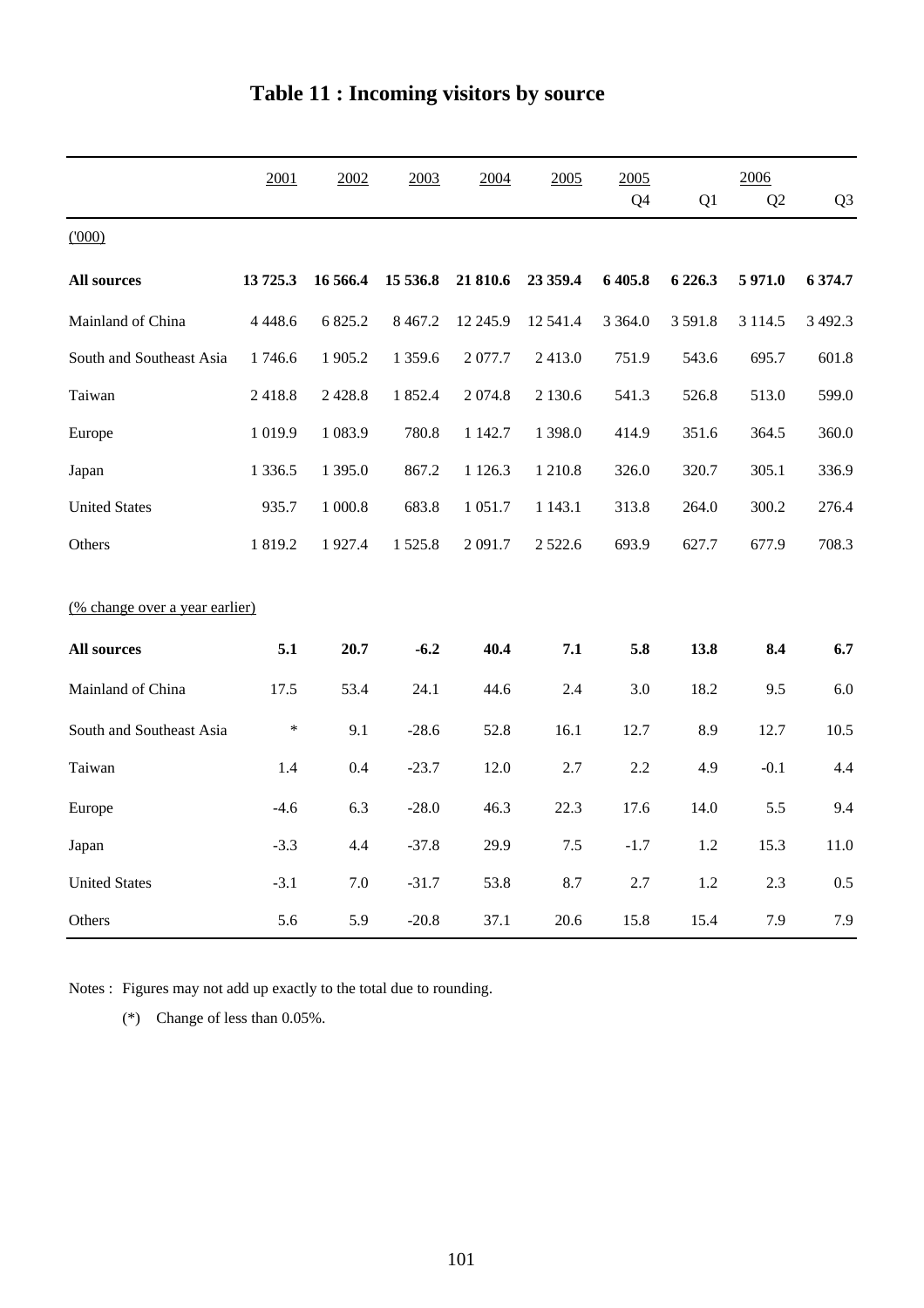|                                                                       | 1996      | 1997    | 1998       | 1999    | 2000       | 2001         | 2002             |
|-----------------------------------------------------------------------|-----------|---------|------------|---------|------------|--------------|------------------|
|                                                                       |           |         |            |         |            |              |                  |
| Completion of new property by the private sector                      |           |         |            |         |            |              |                  |
| $(000 \text{ m}^2 \text{ of internal floor area})$                    |           |         |            |         |            |              |                  |
| Residential property <sup>(a)</sup> (in units)                        | 19875     | 18 20 2 | 22 278     | 35 322  | 25 790     | 26 26 2      | 31 052           |
| Commercial property                                                   | 390       | 705     | 945        | 634     | 160        | 208          | 304              |
| of which:                                                             |           |         |            |         |            |              |                  |
| Office space                                                          | 269       | 456     | 737        | 428     | 96         | 76           | 166              |
| Other commercial premises <sup>(b)</sup>                              | 121       | 249     | 208        | 206     | 64         | 132          | 138              |
| Industrial property <sup>(c)</sup>                                    | 440       | 343     | 300        | 191     | 62         | 45           | 29               |
| of which:                                                             |           |         |            |         |            |              |                  |
| Industrial-cum-office premises                                        | 115       | 72      | 145        | 40      | 37         | 14           | $\boldsymbol{0}$ |
| Conventional flatted factory space                                    | 242       | 181     | 31         | 4       | 19         | 30           | 3                |
| Storage premises <sup>(d)</sup>                                       | 83        | 90      | 124        | 147     | 6          | $\mathbf{0}$ | 27               |
| Production of public housing                                          |           |         |            |         |            |              |                  |
| (in units)                                                            |           |         |            |         |            |              |                  |
| Rental housing flats <sup>(e)</sup>                                   | 18 3 5 8  | 16 04 6 | 14 2 67    | 26 733  | 40 944     | 47 590       | 20 154           |
| Subsidized sales flats <sup>(e)</sup>                                 | 10725     | 21 5 35 | 21 9 93    | 26 5 32 | 22768      | 25 702       | 1072             |
| Building plans with consent to<br>commence work in the private sector |           |         |            |         |            |              |                  |
| $(000 \text{ m}^2 \text{ of usable floor area})$                      |           |         |            |         |            |              |                  |
| Residential property <sup>(f)</sup>                                   | 1 0 5 8.2 | 1 631.4 | 1 472.0    | 1 692.8 | 1 1 4 2 .7 | 1 002.5      | 790.0            |
| Commercial property                                                   | 1 005.7   | 599.0   | 395.7      | 287.5   | 337.5      | 265.0        | 365.3            |
| Industrial property <sup>(g)</sup>                                    | 530.5     | 461.6   | 69.5       | 84.9    | 129.2      | 45.7         | 107.1            |
| Other properties                                                      | 375.8     | 259.2   | 201.5      | 125.8   | 240.2      | 75.0         | 109.3            |
| Total                                                                 | 2970.2    | 2951.2  | 2 1 3 8 .7 | 2 190.9 | 1 849.5    | 1 3 8 8.1    | 1 3 7 1 .8       |
| Agreements for sale and purchase of property                          |           |         |            |         |            |              |                  |
| (Number)                                                              |           |         |            |         |            |              |                  |
| Residential property <sup>(h)</sup>                                   | 129 484   | 172 711 | 85 616     | 77 087  | 65 340     | 69 667       | 72 974           |
| Primary market                                                        | N.A.      | 15 806  | 23 441     | 18 3 25 | 13911      | 18 3 6 6     | 23 088           |
| Secondary market                                                      | N.A.      | 156 905 | 62 175     | 58762   | 51 429     | 51 301       | 49 886           |
| Selected types of non-residential properties <sup>(i)</sup>           |           |         |            |         |            |              |                  |
| Office space                                                          | N.A.      | N.A.    | N.A.       | N.A.    | 1 7 2 4    | 1 7 7 4      | 1639             |
| Other commerical premises                                             | N.A.      | N.A.    | N.A.       | N.A.    | 2411       | 2989         | 3 1 6 7          |
| Flatted factory space                                                 | N.A.      | N.A.    | N.A.       | N.A.    | N.A.       | N.A.         | 3756             |

### **Table 12 : Property market**

Notes : (a) Figures before 2002 cover all completed residential premises to which either temporary or full Occupation Permits have been granted, as well as village type houses issued with Letters of Compliance. Property developments subject to a Consent Scheme need a Certificate of Compliance, Consent to Assign or Consent to Lease in addition to an Occupation Permit before the premises can be individually assigned. Village-type housing units are excluded as from 2002 and units issued with temporary Occupation Permits are also excluded as from 2004 onwards.

Residential premises here pertain to private residential units, excluding units built under the Private Sector Participation Scheme (PSPS), Home Ownership Scheme (HOS), Buy or Rent Option, Mortgage Subsidy Scheme, Sandwich Class Housing Scheme, Urban Improvement Scheme (UIS) and Flat-for-Sale Scheme. Figures from 2004 onwards also cover those private flats converted from subsidised flats.

- (b) These include retail premises and other premises designed or adapted for commercial use, with the exception of purposebuilt offices. Car-parking space and commercial premises built by the Hong Kong Housing Authority and the Hong Kong Housing Society are excluded.
- (c) These include industrial-cum-office premises, but exclude specialised factory buildings which are developed mainly for own use.
- (d) These include storage premises at the container terminals and the airport.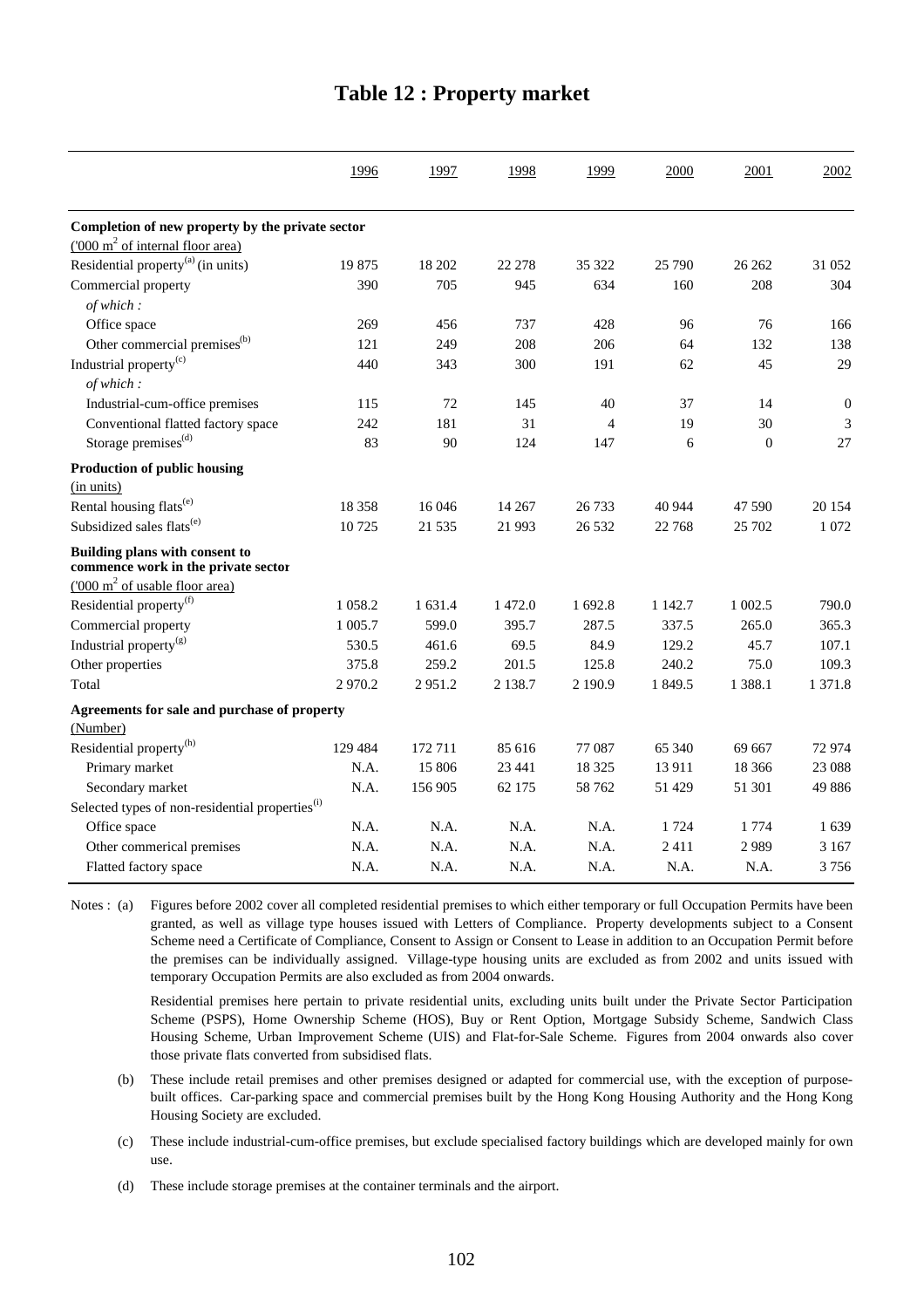|                                                                       | 2003           | 2004         | 2005         | 2005         |                  | 2006             |                  |
|-----------------------------------------------------------------------|----------------|--------------|--------------|--------------|------------------|------------------|------------------|
|                                                                       |                |              |              | Q4           | Q1               | Q <sub>2</sub>   | Q <sub>3</sub>   |
| Completion of new property by the private sector                      |                |              |              |              |                  |                  |                  |
| ('000 m <sup>2</sup> of internal floor area)                          |                |              |              |              |                  |                  |                  |
| Residential property $^{(a)}$ (in units)                              | 26 397         | 26 036       | 17 321       | 1522         | 2785             | 5 7 6 5          | 3 5 5 5          |
| Commercial property                                                   | 417            | 371          | 145          | 83           | 8                | 65               | 42               |
| of which:                                                             |                |              |              |              |                  |                  |                  |
| Office space                                                          | 299            | 280          | 34           | $\mathbf{2}$ | $\mathbf{1}$     | 28               | 36               |
| Other commercial premises <sup>(b)</sup>                              | 118            | 91           | 111          | 81           | 8                | 37               | 6                |
| Industrial property <sup>(c)</sup>                                    | 15             | 1            | 17           | 13           | 15               | 7                | $\overline{4}$   |
| of which:                                                             |                |              |              |              |                  |                  |                  |
| Industrial-cum-office premises                                        | 15             | $\mathbf{0}$ | 4            | $\theta$     | $\boldsymbol{0}$ | $\boldsymbol{0}$ | $\boldsymbol{0}$ |
| Conventional flatted factory space                                    | $\overline{0}$ | $\mathbf{1}$ | $\mathbf{0}$ | $\theta$     | $\theta$         | $\mathbf{0}$     | $\boldsymbol{0}$ |
| Storage premises <sup>(d)</sup>                                       | $\overline{0}$ | $\mathbf{0}$ | 13           | 13           | 15               | 7                | $\overline{4}$   |
| Production of public housing                                          |                |              |              |              |                  |                  |                  |
| (in units)                                                            |                |              |              |              |                  |                  |                  |
| Rental housing flats <sup>(e)</sup>                                   | 13 705         | 20 614       | 24 691       | 3722         | 2033             | 2 3 9 7          | $\boldsymbol{0}$ |
| Subsidized sales flats <sup>(e)</sup>                                 | 320            | $\Omega$     | $\mathbf{0}$ | $\Omega$     | $\Omega$         | $\mathbf{0}$     | $\theta$         |
| Building plans with consent to<br>commence work in the private sector |                |              |              |              |                  |                  |                  |
| $(000 \text{ m}^2 \text{ of usable floor area})$                      |                |              |              |              |                  |                  |                  |
| Residential property <sup>(f)</sup>                                   | 1 0 38.4       | 530.0        | 550.7        | 253.8        | 174.9            | 88.5             | 343.9            |
| Commercial property                                                   | 200.0          | 161.3        | 481.9        | 228.0        | 15.5             | 100.9            | 38.4             |
| Industrial property <sup>(g)</sup>                                    | 0.8            | 16.4         | 35.1         | 2.9          | 1.4              | 13.1             | 8.2              |
| Other properties                                                      | 444.2          | 407.1        | 408.0        | 61.8         | 28.1             | 46.6             | 98.7             |
| Total                                                                 | 1 683.3        | 1 1 1 4.8    | 1475.8       | 546.5        | 220.0            | 249.1            | 489.2            |
| Agreements for sale and purchase of property                          |                |              |              |              |                  |                  |                  |
| (Number)                                                              |                |              |              |              |                  |                  |                  |
| Residential property <sup>(h)</sup>                                   | 71 576         | 100 630      | 103 362      | 19 28 8      | 17 724           | 21811            | 22 24 1          |
| Primary market                                                        | 26 4 98        | 25 694       | 15 9 94      | 4 1 9 3      | 1 2 9 4          | 3 0 23           | 5 9 0 2          |
| Secondary market                                                      | 45 078         | 74 936       | 87 368       | 15 0 95      | 16 430           | 18788            | 16 339           |
| Selected types of non-residential properties <sup>(i)</sup>           |                |              |              |              |                  |                  |                  |
| Office space                                                          | 1817           | 3 2 1 3      | 3 4 3 1      | 595          | 649              | 798              | 678              |
| Other commerical premises                                             | 4 1 4 2        | 7833         | 7 1 4 3      | 1 1 3 6      | 1 1 1 5          | 1 1 7 1          | 1 0 3 6          |
| Flatted factory space                                                 | 3813           | 5889         | 6 5 6 0      | 1471         | 1690             | 2040             | 1872             |

### **Table 12 : Property market (cont'd)**

Notes (cont'd) : (e)

The Housing Authority's housing production figures have been revised as from 1998. The revision is to exhaustively cover all housing production and to count projects (including surplus HOS projects) which undergo transfer of usage at the time of disposal and according to their actual usage. Moreover, surplus HOS courts and blocks pending disposal are excluded from production statistics until they are disposed. Rental and sales flats projects of the Housing Society are

(f) As from 1995, the classification of residential property has been revised to include developments under the UIS of the Housing Society, but to exclude developments under the HOS and the PSPS of the Housing Authority.

(g) These include multi-purpose industrial premises designed also for office use.

(h) The figures are derived from sale and purchase agreements of domestic units received for registration in the Land Registry for the relevant periods. They generally relate to transactions executed up to four weeks prior to their submission for registration. Sales of domestic units refer to sale and purchase agreements with payment of stamp duty. These statistics do not include sales of units under the Home Ownership Scheme, the Private Sector Participation Scheme and the Tenants Purchase Scheme except those after payment of premium. Primary sales generally refer to sales from developers. Secondary sales refer to sales from parties other than developers.

(i) Timing of the figures for non-residential properties is based on the date on which the S&P Agreement is signed, which may differ from the date on which the Agreement is received for registration in the Land Registry.

N.A. Not available.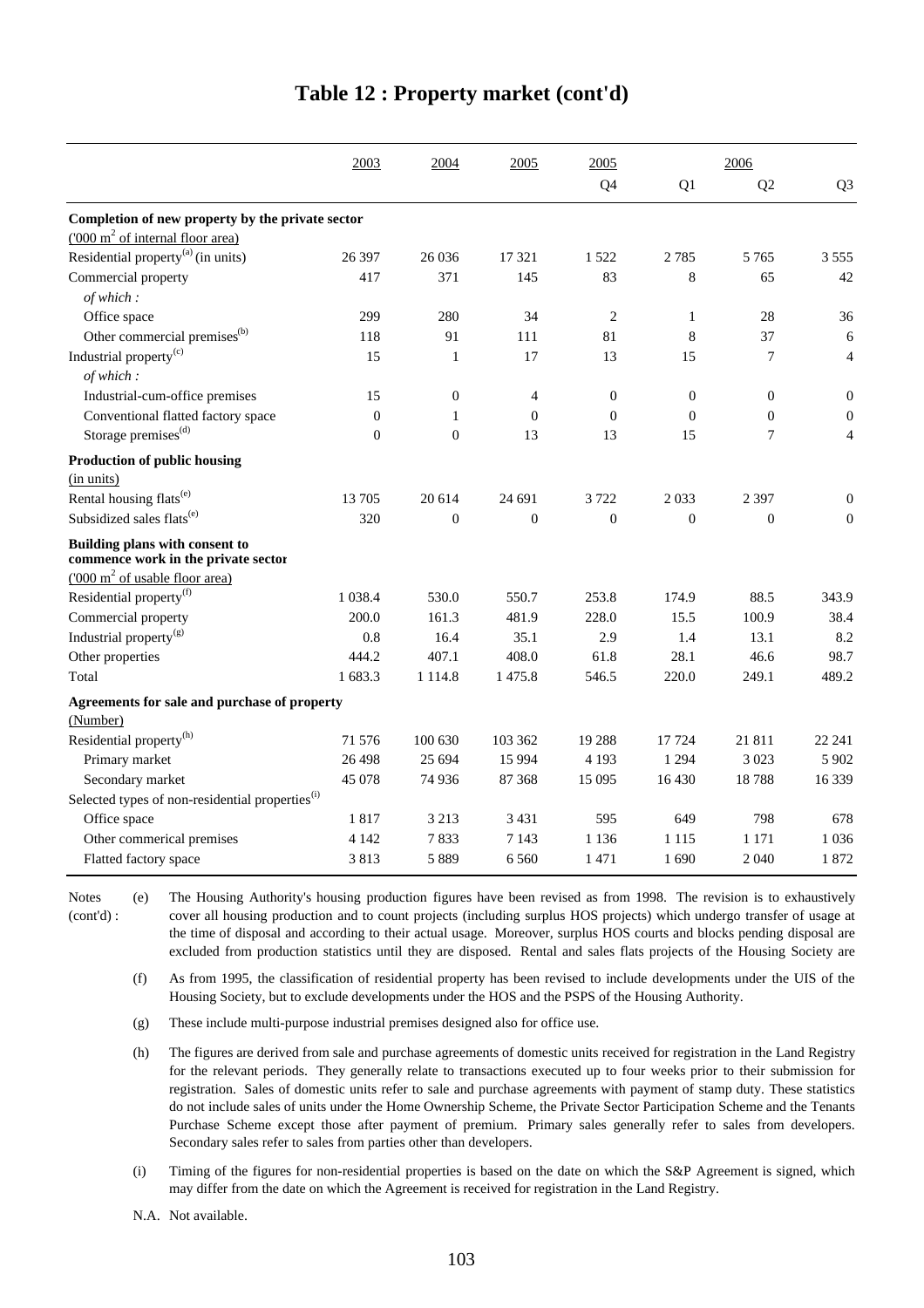|                                          | 1996    | 1997   | 1998    | 1999    | 2000    | 2001    | 2002    |
|------------------------------------------|---------|--------|---------|---------|---------|---------|---------|
| $(Index (1999=100))$                     |         |        |         |         |         |         |         |
| Property price indices :                 |         |        |         |         |         |         |         |
| Residential flats <sup>(a)</sup>         | 116.9   | 163.1  | 117.1   | 100.0   | 89.6    | 78.7    | 69.9    |
| Office space <sup>(b)</sup>              | 188.4   | 213.1  | 134.5   | 100.0   | 89.9    | 78.7    | 68.4    |
| Shopping space                           | 134.0   | 177.3  | 128.3   | 100.0   | 93.6    | 86.8    | 85.0    |
| Flatted factory space                    | 171.4   | 168.9  | 131.8   | 100.0   | 91.2    | 82.0    | 74.8    |
| Property rental indices <sup>(c)</sup> : |         |        |         |         |         |         |         |
| Residential flats                        | 119.0   | 134.5  | 112.6   | 100.0   | 98.1    | 95.4    | 83.4    |
| Office space <sup>(b)</sup>              | 152.3   | 156.8  | 135.9   | 100.0   | 98.5    | 101.0   | 85.4    |
| Shopping space                           | 117.8   | 123.5  | 111.2   | 100.0   | 101.3   | 99.4    | 92.9    |
| Flatted factory space                    | 132.4   | 132.5  | 118.1   | 100.0   | 95.4    | 90.3    | 82.7    |
| (% change)                               |         |        |         |         |         |         |         |
| Property price indices :                 |         |        |         |         |         |         |         |
| Residential flats <sup>(a)</sup>         | 8.9     | 39.5   | $-28.2$ | $-14.6$ | $-10.4$ | $-12.2$ | $-11.2$ |
| Office space <sup>(b)</sup>              | $-3.2$  | 13.1   | $-36.9$ | $-25.7$ | $-10.1$ | $-12.5$ | $-13.1$ |
| Shopping space                           | 3.3     | 32.3   | $-27.6$ | $-22.1$ | $-6.4$  | $-7.3$  | $-2.1$  |
| Flatted factory space                    | $-13.7$ | $-1.5$ | $-22.0$ | $-24.1$ | $-8.8$  | $-10.1$ | $-8.8$  |
| Property rental indices <sup>(c)</sup> : |         |        |         |         |         |         |         |
| Residential flats                        | $-1.4$  | 13.0   | $-16.3$ | $-11.2$ | $-1.9$  | $-2.8$  | $-12.6$ |
| Office space <sup>(b)</sup>              | $-14.7$ | 3.0    | $-13.3$ | $-26.4$ | $-1.5$  | 2.5     | $-15.4$ |
| Shopping space                           | $\ast$  | 4.8    | $-10.0$ | $-10.1$ | 1.3     | $-1.9$  | $-6.5$  |
| Flatted factory space                    | $-9.9$  | 0.1    | $-10.9$ | $-15.3$ | $-4.6$  | $-5.3$  | $-8.4$  |

#### **Table 13 : Property prices and rentals**

(a) Notes : (a) Figures pertain to prices of existing flats traded in the secondary market, but not new flats sold in the primary market.

(b) Since 2000, price and rental indices for office space in the private sector have been recompiled according to the revised grading criteria for office space. Hence, the figures from 2000 onwards are not strictly comparable to those in the earlier years.

(c) All rental indices shown in this table have been adjusted for concessionary leasing terms such as provision of refurbishment, granting of rent-free periods, and waiver of miscellaneous charges, if known.

For residential property, changes in rentals cover only new tenancies for which rentals are freshly determined. For non-residential property, changes in rentals cover also lease renewals upon which rentals may be revised.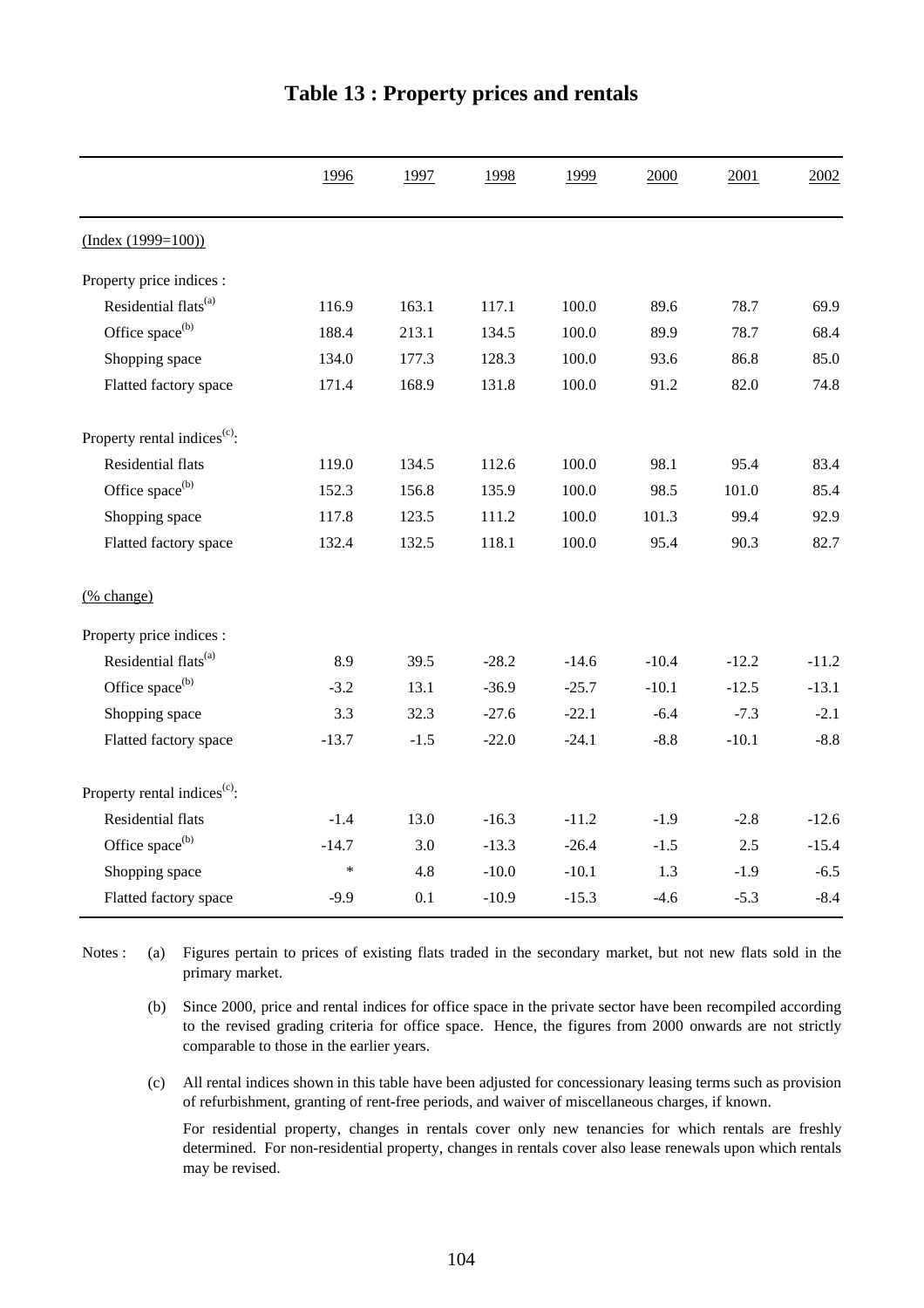|                                          | 2003    | 2004    | $2005$ <sup>#</sup> | 2005<br>$Q4^{\#}$ | $Q1^*$ | 2006<br>$Q2^{\#}$ | $Q3^+$       |
|------------------------------------------|---------|---------|---------------------|-------------------|--------|-------------------|--------------|
|                                          |         |         |                     |                   |        |                   |              |
| $(Index (1999=100))$                     |         |         |                     |                   |        |                   |              |
| Property price indices :                 |         |         |                     |                   |        |                   |              |
| Residential flats <sup>(a)</sup>         | 61.6    | 78.0    | 92.0                | 90.1              | 91.5   | 93.2              | 91.9         |
| Office space <sup>(b)</sup>              | 62.5    | 99.3    | 133.0               | 135.4             | 131.0  | 139.5             | 144.2        |
| Shopping space                           | 85.5    | 119.3   | 149.3               | 151.0             | 151.6  | 153.8             | 150.7        |
| Flatted factory space                    | 71.7    | 88.6    | 125.0               | 136.6             | 144.3  | 153.9             | 162.8        |
| Property rental indices <sup>(c)</sup> : |         |         |                     |                   |        |                   |              |
| Residential flats                        | 73.6    | 77.7    | 86.5                | 89.9              | 89.3   | 90.9              | 91.8         |
| Office space <sup>(b)</sup>              | 74.6    | 78.1    | 96.4                | 105.4             | 110.1  | 117.1             | 120.0        |
| Shopping space                           | 86.4    | 92.8    | 100.5               | 103.4             | 103.2  | 102.1             | 101.3        |
| Flatted factory space                    | 74.9    | 77.3    | 82.6                | 84.5              | 86.3   | 89.9              | 92.2         |
| (% change over a year earlier)           |         |         |                     |                   |        |                   |              |
| Property price indices :                 |         |         |                     |                   |        |                   |              |
| Residential flats <sup>(a)</sup>         | $-11.9$ | 26.6    | 17.9                | 8.0               | 1.8    | $-1.4$            | $-1.8$       |
|                                          |         |         |                     |                   |        |                   | $<$ 55.0>    |
|                                          |         |         |                     |                   |        |                   | $\{-45.8\}$  |
| Office space <sup>(b)</sup>              | $-8.6$  | 58.9    | 33.9                | 20.9              | 6.3    | 2.9               | 4.8          |
|                                          |         |         |                     |                   |        |                   | <144.4>      |
|                                          |         |         |                     |                   |        |                   | $\{-35.9\}$  |
| Shopping space                           | 0.6     | 39.5    | 25.1                | 12.5              | 5.1    | 0.5               | 1.2          |
|                                          |         |         |                     |                   |        |                   | <86.0>       |
|                                          |         |         |                     |                   |        |                   | $\{-22.1\}$  |
|                                          |         |         |                     |                   |        |                   |              |
| Flatted factory space                    | $-4.1$  | 23.6    | 41.1                | 37.0              | 32.9   | 25.6              | 23.2         |
|                                          |         |         |                     |                   |        |                   | <132.6>      |
|                                          |         |         |                     |                   |        |                   | $\{-6.2\}$   |
| Property rental indices <sup>(c)</sup> : |         |         |                     |                   |        |                   |              |
| Residential flats                        | $-11.8$ | 5.6     | 11.3                | 12.1              | 8.2    | 6.3               | 4.0          |
|                                          |         |         |                     |                   |        |                   | <27.7>       |
|                                          |         |         |                     |                   |        |                   | $\{-33.9\}$  |
| Office space <sup>(b)</sup>              | $-12.6$ | 4.7     | 23.4                | 28.4              | 25.5   | 26.2              | 20.2         |
|                                          |         |         |                     |                   |        |                   | $<$ 67.4 $>$ |
|                                          |         |         |                     |                   |        |                   | $\{-24.5\}$  |
| Shopping space                           | $-7.0$  | $7.4\,$ | 8.3                 | $7.7\,$           | 6.6    | 3.1               | $-1.6$       |
|                                          |         |         |                     |                   |        |                   | <20.5>       |
|                                          |         |         |                     |                   |        |                   | ${-18.7}$    |
| Flatted factory space                    | $-9.4$  | $3.2\,$ | 6.9                 | 6.6               | 6.5    | 9.1               | 11.8         |
|                                          |         |         |                     |                   |        |                   | <27.7>       |
|                                          |         |         |                     |                   |        |                   | $\{-31.0\}$  |
|                                          |         |         |                     |                   |        |                   |              |

### **Table 13 : Property prices and rentals (cont'd)**

Notes (cont'd) : (#) Figures for non-residential property are provisional.

(+) Provisional figures.

(\*) Change of less than 0.05%.

 $\langle \rangle$  % change from the trough in 2003.

{ } % change from the peak in 1997.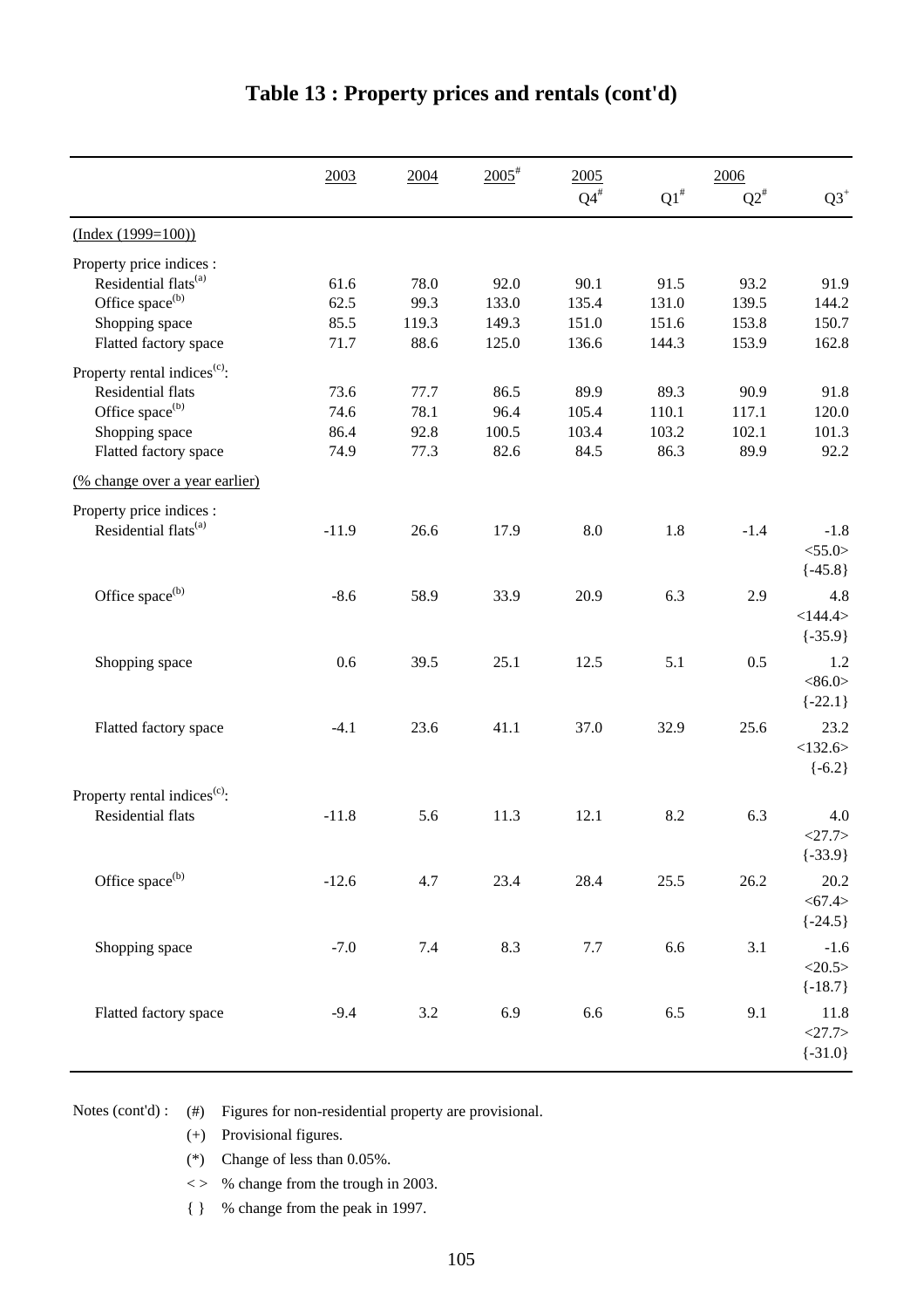|                                                              | 1996      | 1997                     | 1998      | 1999            | 2000      | 2001      | 2002      |
|--------------------------------------------------------------|-----------|--------------------------|-----------|-----------------|-----------|-----------|-----------|
| (as at end of period)                                        |           |                          |           |                 |           |           |           |
| Hong Kong dollar money supply (\$Mn):                        |           |                          |           |                 |           |           |           |
| M1                                                           | 198,311   | 188,135                  | 178,260   | 205,339         | 203,966   | 229,841   | 259,411   |
| $M2^{(a)}$                                                   | 1,503,603 | 1,666,419                | 1,828,691 | 1,923,481       | 1,987,963 | 1,998,774 | 1,984,049 |
| $M3^{(a)}$                                                   | 1,520,461 | 1,684,325                | 1,840,824 | 1,935,471       | 2,002,358 | 2,016,635 | 2,004,225 |
| Total money supply (\$Mn)                                    |           |                          |           |                 |           |           |           |
| M1                                                           | 217,460   | 208,093                  | 197,666   | 225,156         | 243,847   | 258,056   | 295,650   |
| M <sub>2</sub>                                               | 2,532,236 | 2,788,808                | 3,111,942 | 3,386,196       | 3,649,492 | 3,550,060 | 3,518,326 |
| M <sub>3</sub>                                               | 2,611,636 | 2,871,425                | 3,168,199 | 3,434,467       | 3,692,753 | 3,594,130 | 3,561,852 |
| Deposit <sup>(b)</sup> (\$Mn)                                |           |                          |           |                 |           |           |           |
| HK\$                                                         | 1,400,077 | 1,551,555                | 1,699,726 | 1,773,169       | 1,851,177 | 1,854,651 | 1,824,911 |
| Foreign currency                                             | 1,058,180 | 1,158,728                | 1,300,302 | 1,477,448       | 1,676,670 | 1,551,852 | 1,492,631 |
| Total                                                        | 2,458,256 | 2,710,282                | 3,000,027 | 3,250,617       | 3,527,847 | 3,406,502 | 3,317,542 |
| Loans and advances (\$Mn)                                    |           |                          |           |                 |           |           |           |
| HK\$                                                         | 1,447,844 | 1,742,481                | 1,695,027 | 1,607,126       | 1,652,191 | 1,647,684 | 1,615,667 |
| Foreign currency                                             | 2,467,045 | 2,379,189                | 1,609,400 | 1,205,784       | 809,259   | 537,301   | 460,659   |
| Total                                                        | 3,914,890 | 4,121,670                | 3,304,427 | 2,812,910       | 2,461,450 | 2,184,986 | 2,076,325 |
| Nominal Effective Exchange Rate Indices                      |           |                          |           |                 |           |           |           |
| $\left(\text{Jan } 2000 = 100\right)^{(c)(d)}$               |           |                          |           |                 |           |           |           |
| Trade-weighted                                               | 94.0      | 98.0                     | 103.4     | 100.9           | 101.7     | 104.7     | 104.0     |
| Import-weighted                                              | 93.0      | 97.9                     | 105.5     | 101.4           | 101.5     | 105.1     | 104.7     |
| Export-weighted                                              | 95.1      | 98.1                     | 101.3     | 100.4           | 101.9     | 104.3     | 103.3     |
| (% change)                                                   |           |                          |           |                 |           |           |           |
| Hong Kong dollar money supply:                               |           |                          |           |                 |           |           |           |
| M1                                                           | 15.5      | $-5.1$                   | $-5.2$    | 15.2            | $-0.7$    | 12.7      | 12.9      |
| $M2^{(a)}$                                                   | 19.3      | $\overline{\phantom{a}}$ | 9.7       | 5.2             | 3.4       | 0.5       | $-0.7$    |
| $M3^{(a)}$                                                   | 18.9      | $\overline{a}$           | 9.3       | 5.1             | 3.5       | 0.7       | $-0.6$    |
| Total money supply:                                          |           |                          |           |                 |           |           |           |
| M1                                                           | 14.2      | $-4.3$                   | $-5.0$    | 13.9            | 8.3       | 5.8       | 14.6      |
| M2                                                           | 10.9      | $\overline{\phantom{a}}$ | 11.6      | $\!\!\!\!\!8.8$ | 7.8       | $-2.7$    | $-0.9$    |
| M <sub>3</sub>                                               | 10.5      | $\overline{\phantom{a}}$ | 10.3      | 8.4             | $7.5$     | $-2.7$    | $-0.9$    |
| $Deposit^{(b)}$                                              |           |                          |           |                 |           |           |           |
| HK\$                                                         | 19.5      |                          | 9.5       | 4.3             | 4.4       | 0.2       | $-1.6$    |
| Foreign currency                                             | 0.3       | $-$                      | 12.2      | 13.6            | 13.5      | $-7.4$    | $-3.8$    |
| Total                                                        | 10.4      | $-\,-$                   | 10.7      | 8.4             | 8.5       | $-3.4$    | $-2.6$    |
| Loans and advances                                           |           |                          |           |                 |           |           |           |
| HK\$                                                         | 17.0      | 20.4                     | $-2.7$    | $-5.2$          | 2.8       | $-0.3$    | $-1.9$    |
| Foreign currency                                             | $-1.4$    | $-3.6$                   | $-32.4$   | $-25.1$         | $-32.9$   | $-33.6$   | $-14.3$   |
| Total                                                        | 4.7       | 5.3                      | $-19.8$   | $-14.9$         | $-12.5$   | $-11.2$   | $-5.0$    |
| Nominal Effective Exchange Rate Indices ${}^{\text{(c)(d)}}$ |           |                          |           |                 |           |           |           |
| Trade-weighted                                               | 2.6       | 4.3                      | 5.5       | $-2.4$          | $\rm 0.8$ | 2.9       | $-0.7$    |
| Import-weighted                                              | 3.8       | 5.3                      | 7.8       | $-3.9$          | 0.1       | $3.5\,$   | $-0.4$    |
| Export-weighted                                              | 1.5       | $3.2\,$                  | 3.3       | $-0.9$          | 1.5       | $2.4\,$   | $-1.0$    |
|                                                              |           |                          |           |                 |           |           |           |

### **Table 14 : Monetary aggregates**

Definition of Terms :

The Hong Kong Dollar Money Supply is the Hong Kong dollar component of the respective monetary aggregate. Starting from April 1997, money supply definition has been revised to include short-term Exchange Fund placements of less than one month in the monetary aggregates. As such, figures after 1997 cannot be compared with those in the previous period.

Total Money Supply:

M1: Legal tender notes and coins with the public, plus customers' demand deposits with licensed banks.

M2: M1 plus customers' savings and time deposits with licensed banks, plus negotiable certificates of deposit issued by licensed banks and held outside the monetary sector.

M3: M2 plus customers' deposits with restricted licence banks and deposit-taking companies, plus negotiable certificates of deposit issued by such institutions and held outside the monetary sector.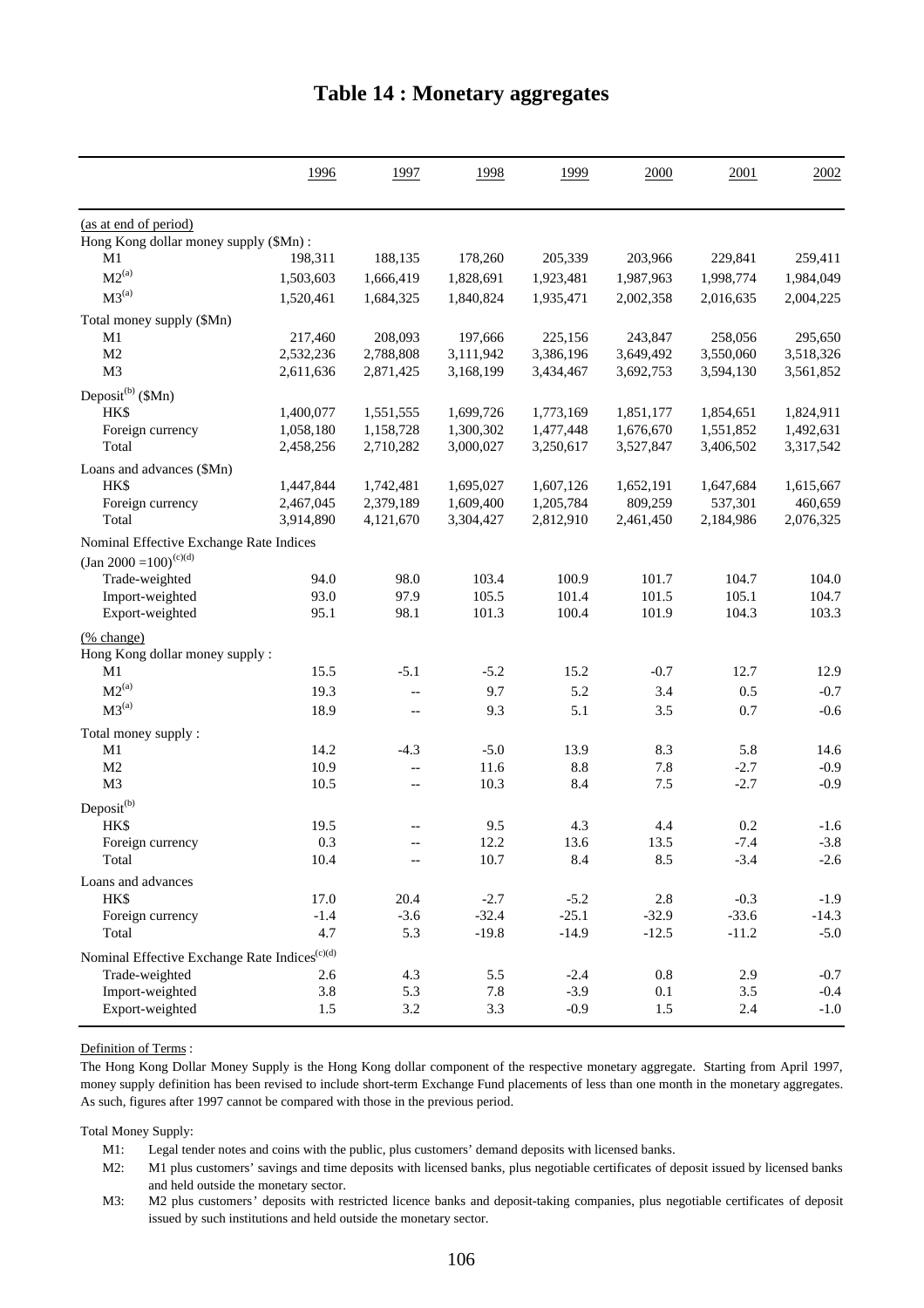|                                                              | 2003      | 2004      | 2005      | 2005      |           | 2006           |                |
|--------------------------------------------------------------|-----------|-----------|-----------|-----------|-----------|----------------|----------------|
|                                                              |           |           |           | Q4        | Q1        | Q <sub>2</sub> | Q <sub>3</sub> |
| (as at end of period)                                        |           |           |           |           |           |                |                |
| Hong Kong dollar money supply (\$Mn):                        |           |           |           |           |           |                |                |
| M1                                                           | 354,752   | 412,629   | 348,248   | 348,248   | 356,869   | 353,297        | 367,188        |
| $M2^{(a)}$                                                   | 2,107,269 | 2,208,591 | 2,329,669 | 2,329,669 | 2,453,240 | 2,506,013      | 2,651,546      |
| $M3^{(a)}$                                                   | 2,122,861 | 2,219,557 | 2,345,838 | 2,345,838 | 2,469,679 | 2,523,153      | 2,669,082      |
| Total money supply (\$Mn)                                    |           |           |           |           |           |                |                |
| M1                                                           | 413,423   | 484,494   | 434,684   | 434,684   | 438,946   | 447,433        | 470,389        |
| M <sub>2</sub>                                               | 3,813,442 | 4,166,706 | 4,379,057 | 4,379,057 | 4,522,812 | 4,636,476      | 4,856,179      |
| M <sub>3</sub>                                               | 3,858,044 | 4,189,544 | 4,407,188 | 4,407,188 | 4,551,810 | 4,666,865      | 4,886,537      |
| Deposit <sup>(b)</sup> (\$Mn)                                |           |           |           |           |           |                |                |
| <b>HKS</b>                                                   | 1,930,790 | 2,017,911 | 2,131,579 | 2,131,579 | 2,248,321 | 2,300,179      | 2,441,992      |
| Foreign currency                                             | 1,636,227 | 1,848,145 | 1,936,322 | 1,936,322 | 1,959,835 | 2,029,667      | 2,108,527      |
| Total                                                        | 3,567,018 | 3,866,056 | 4,067,901 | 4,067,901 | 4,208,156 | 4,329,846      | 4,550,519      |
| Loans and advances (\$Mn)                                    |           |           |           |           |           |                |                |
| <b>HKS</b>                                                   | 1,573,079 | 1,666,740 | 1,797,350 | 1,797,350 | 1,792,148 | 1,861,763      | 1,931,779      |
| Foreign currency                                             | 462,000   | 488,964   | 514,637   | 514,637   | 535,632   | 555,727        | 566,351        |
| Total                                                        | 2,035,079 | 2,155,704 | 2,311,987 | 2,311,987 | 2,327,780 | 2,417,490      | 2,498,130      |
| Nominal Effective Exchange Rate Indices                      |           |           |           |           |           |                |                |
| $\left(\text{Jan } 2000 = 100\right)^{(c)(d)}$               |           |           |           |           |           |                |                |
| Trade-weighted                                               | 100.7     | 98.3      | 97.4      | 98.6      | 97.6      | 96.2           | 95.8           |
| Import-weighted                                              | 101.6     | 99.2      | 98.1      | 99.5      | 98.2      | 96.8           | 96.5           |
| Export-weighted                                              | 99.8      | 97.3      | 96.7      | 97.7      | 97.0      | 95.6           | 95.1           |
| (% change over a year earlier)                               |           |           |           |           |           |                |                |
| Hong Kong dollar money supply:                               |           |           |           |           |           |                |                |
| M1                                                           | 36.8      | 16.3      | $-15.6$   | $-15.6$   | $-7.8$    | $-2.1$         | 4.7            |
| $M2^{(a)}$                                                   | 6.2       | 4.8       | 5.5       | 5.5       | 11.4      | 13.2           | 16.3           |
| $M3^{(a)}$                                                   | 5.9       | 4.6       | 5.7       | 5.7       | 11.5      | 13.3           | 16.3           |
| Total money supply:                                          |           |           |           |           |           |                |                |
| M1                                                           | 39.8      | 17.2      | $-10.3$   | $-10.3$   | $-5.5$    | 2.1            | 9.1            |
| M <sub>2</sub>                                               | 8.4       | 9.3       | 5.1       | 5.1       | 8.6       | 11.3           | 14.4           |
| M <sub>3</sub>                                               | 8.3       | 8.6       | 5.2       | 5.2       | 8.6       | 11.3           | 14.4           |
| Deposit <sup>(b)</sup>                                       |           |           |           |           |           |                |                |
| HK\$                                                         | 5.8       | 4.5       | 5.6       | 5.6       | 12.2      | 14.0           | 17.4           |
| Foreign currency                                             | 9.6       | 13.0      | 4.8       | 4.8       | 6.0       | 10.4           | 14.2           |
| Total                                                        | $7.5\,$   | 8.4       | 5.2       | 5.2       | 9.2       | 12.3           | 15.9           |
| Loans and advances                                           |           |           |           |           |           |                |                |
| HK\$                                                         | $-2.6$    | $6.0\,$   | 7.8       | 7.8       | 5.5       | 5.9            | 9.5            |
| Foreign currency                                             | 0.3       | 5.8       | 5.3       | 5.3       | 11.0      | 11.3           | 12.1           |
| Total                                                        | $-2.0$    | 5.9       | $7.2\,$   | $7.2\,$   | 6.7       | 7.1            | 10.1           |
| Nominal Effective Exchange Rate Indices ${}^{\text{(c)(d)}}$ |           |           |           |           |           |                |                |
| Trade-weighted                                               | $-3.2$    | $-2.4$    | $-0.9$    | 1.3       | 1.5       | $-0.9$         | $-1.8$         |
| Import-weighted                                              | $-3.0$    | $-2.4$    | $-1.1$    | 1.3       | 1.3       | $-0.9$         | $-1.8$         |
| Export-weighted                                              | $-3.4$    | $-2.5$    | $-0.6$    | 1.3       | 1.6       | $-0.8$         | $-1.9$         |
|                                                              |           |           |           |           |           |                |                |

#### **Table 14 : Monetary aggregates (cont'd)**

Notes : (a) Adjusted to include foreign currency swap deposits.

(b) Starting from April 1997, deposits include short-term Exchange Fund placements of less than one month. As such, figures after 1997 cannot be compared with those in the previous period.

(c) Period average.

(d) The Effective Exchange Rate Indices (EERIs) from January 2000 onwards are compiled on the basis of the average merchandise trade pattern from 1999 to 2000. The EERIs for the earlier periods are compiled on the basis of the average merchandise trade pattern in a much earlier period from 1991 to 1993, and have been re-scaled to the new base period for linking up with the new index series.

(--) Not applicable.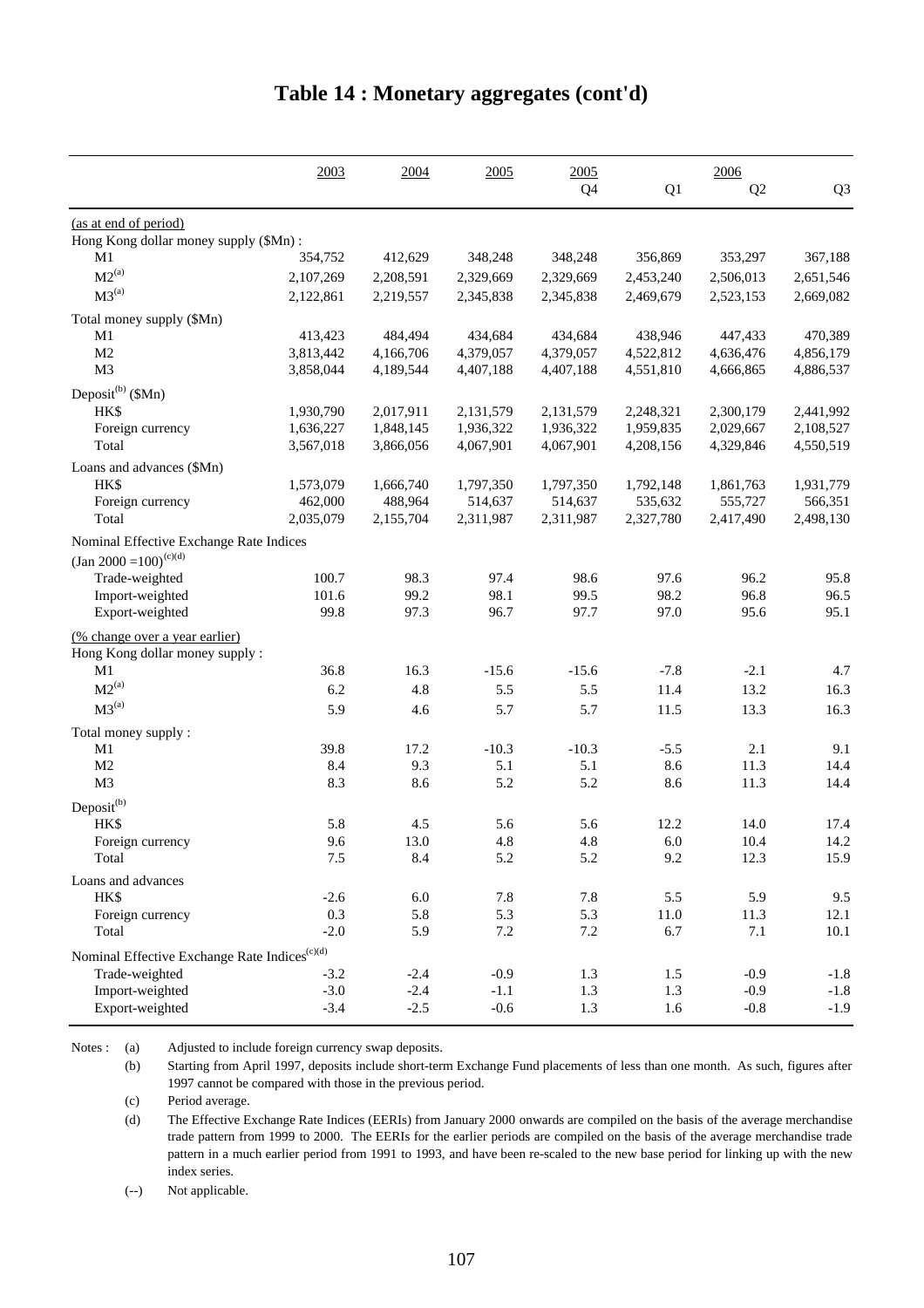|                                                             |         |         |         |         |      |                |         |        | $(\% )$          |
|-------------------------------------------------------------|---------|---------|---------|---------|------|----------------|---------|--------|------------------|
|                                                             | 2001    | 2002    | 2003    | 2004    | 2005 | 2005           |         | 2006   |                  |
|                                                             |         |         |         |         |      | Q <sub>3</sub> | Q4      | Q1     | $Q2^{\text{\#}}$ |
| Wholesale trade                                             | $-12.0$ | $-10.7$ | $-5.0$  | 4.7     | 5.6  | 4.8            | 5.7     | 4.3    | 5.7              |
| Retail trade                                                | $-1.2$  | $-4.1$  | $-2.3$  | 10.8    | 6.8  | 6.1            | 5.3     | 6.1    | 6.7              |
| Import/export trade                                         | $-14.1$ | $-2.8$  | 6.5     | 12.4    | 10.6 | 8.7            | 10.7    | 10.3   | 8.4              |
| Restaurants                                                 | $-2.5$  | $-5.4$  | $-9.7$  | 10.1    | 6.0  | 6.3            | $7.0\,$ | 8.8    | 11.1             |
| Hotels                                                      | $-7.6$  | $-2.3$  | $-19.7$ | 39.4    | 22.1 | 19.2           | 23.4    | 14.7   | 15.4             |
| Transport <sup>(a)</sup>                                    | $-2.4$  | 2.3     | 0.5     | 22.8    | 17.8 | 21.2           | 15.4    | 17.6   | 12.6             |
| Storage                                                     | $-14.9$ | $-19.6$ | $-4.5$  | 17.0    | 10.4 | 12.9           | 12.5    | 9.2    | 5.0              |
| Communications                                              | $-13.2$ | $-2.6$  | $-2.4$  | $1.0\,$ | 5.1  | 7.9            | 3.6     | 1.2    | 2.5              |
| Banking                                                     | 2.7     | $-0.8$  | $\ast$  | 4.4     | 10.9 | 17.5           | 9.2     | 18.0   | 24.1             |
| Financing (other than banking)                              | $-12.6$ | $-14.3$ | 17.3    | 33.2    | 14.3 | 30.0           | 18.7    | 50.8   | 57.2             |
| Insurance                                                   | 14.2    | 10.3    | 19.1    | 22.3    | 16.0 | 17.9           | 21.2    | 35.5   | 21.9             |
| Real estate                                                 | $-16.9$ | $-2.5$  | 6.2     | 13.5    | 16.0 | 12.1           | $-1.0$  | $-6.0$ | $-5.3$           |
| <b>Business services</b>                                    | $-9.6$  | $-5.8$  | 0.5     | 8.3     | 4.9  | 6.2            | 5.5     | 19.2   | 18.1             |
| Film entertainment                                          | 15.2    | $-9.1$  | 2.3     | 3.7     | 5.0  | $-1.3$         | 7.6     | 0.6    | $-0.7$           |
| Tourism, convention and exhibition<br>services <sup>+</sup> | $-3.8$  | 10.7    | $-7.3$  | 26.5    | 12.9 | 10.4           | 14.8    | 14.3   | 18.3             |
| Computer and information<br>services                        | $-11.6$ | 5.7     | 5.7     | 20.5    | 23.4 | 25.2           | 25.8    | 21.5   | $-1.5$           |

## **Table 15 : Rates of change in business receipts indices for service industries/domains**

Notes : (a) Including business receipts from the Airport Authority Hong Kong.

- (#) Revised figures.
- (+) Figures from 2005 are provisional figures.
- (\*) Change of less than 0.05%.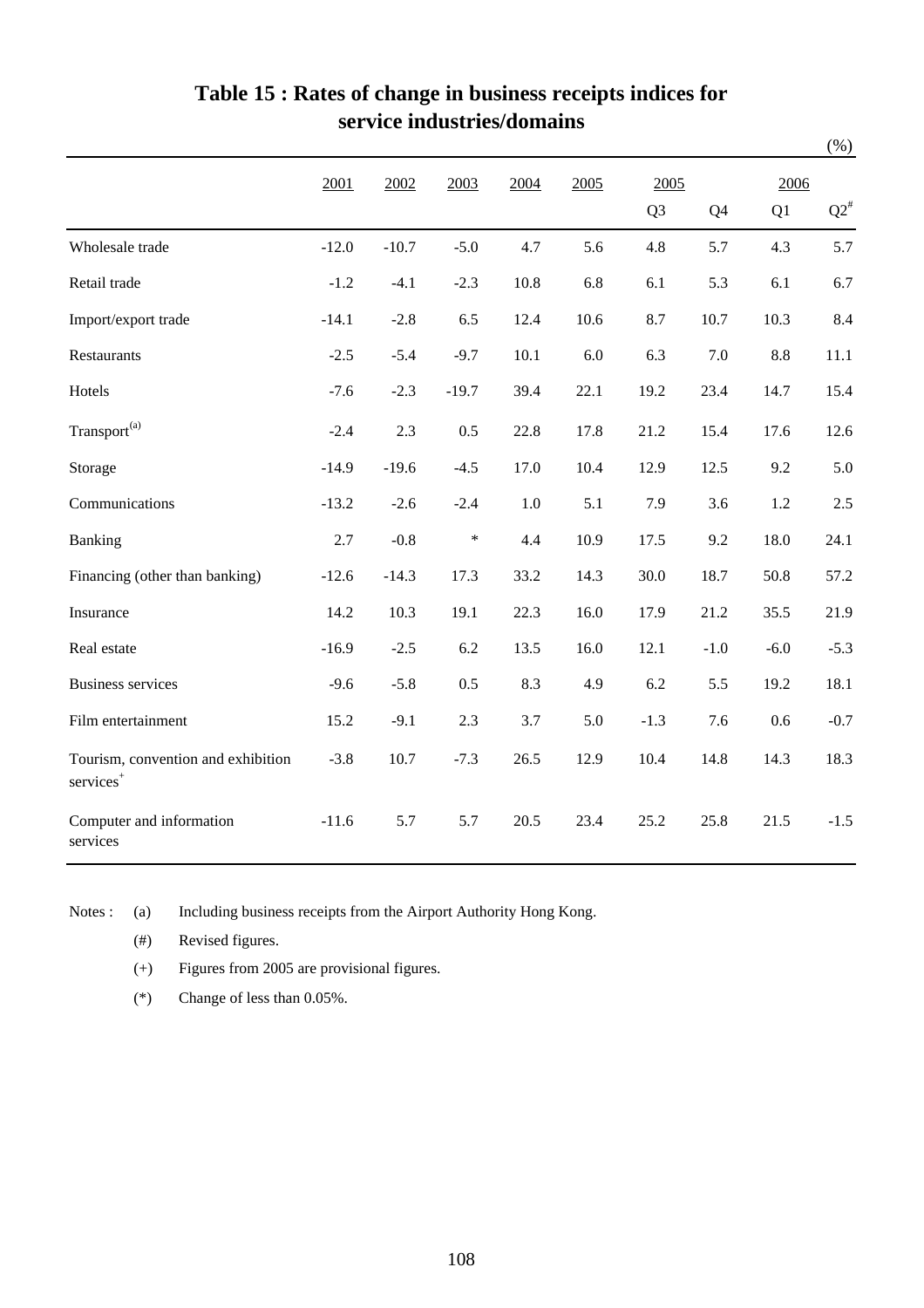|                                          | 2001        | 2002       | 2003        | 2004     | 2005        | 2005        |            | 2006       |                |  |  |
|------------------------------------------|-------------|------------|-------------|----------|-------------|-------------|------------|------------|----------------|--|--|
|                                          |             |            |             |          |             | Q4          | Q1         | Q2         | Q <sub>3</sub> |  |  |
| (% )                                     |             |            |             |          |             |             |            |            |                |  |  |
| Labour force<br>participation rate       | 61.4        | 61.8       | 61.4        | 61.3     | 60.9        | 60.8        | 61.1       | 60.8       | 61.7           |  |  |
| Seasonally adjusted<br>unemployment rate | 5.1         | 7.3        | 7.9         | 6.8      | 5.6         | 5.2         | 5.2        | 5.0        | 4.7            |  |  |
| Underemployment rate                     | 2.5         | 3.0        | 3.5         | 3.3      | 2.8         | 2.5         | 2.3        | 2.7        | 2.3            |  |  |
| (000)                                    |             |            |             |          |             |             |            |            |                |  |  |
| Population of working age                | 5 5 7 9 . 2 | 5 642.8    | 5 694.0     | 5796.0   | 5 8 8 5 . 2 | 5 9 25.6    | 5 905.3    | 5933.8     | 5958.6         |  |  |
| Labour force                             | 3 4 2 7 .1  | 3 4 8 7 .1 | 3 4 9 6.2   | 3551.0   | 3 5 8 4 . 6 | 3 604.8     | 3 606.7    | 3 606.6    | 3 676.5        |  |  |
| Persons employed                         | 3 2 5 2 . 3 | 3 2 3 1.6  | 3 2 1 9 . 1 | 3 3 08.6 | 3 3 8 4 .0  | 3 4 2 3 . 4 | 3 4 2 6 .2 | 3 4 2 7 .5 | 3 4 9 6.1      |  |  |
| Persons unemployed                       | 174.8       | 255.5      | 277.2       | 242.5    | 200.6       | 181.5       | 180.5      | 179.0      | 180.4          |  |  |
| Persons underemployed                    | 85.5        | 105.2      | 123.3       | 116.7    | 98.6        | 89.2        | 82.6       | 96.0       | 86.2           |  |  |
| (% change over a year earlier)           |             |            |             |          |             |             |            |            |                |  |  |
| Population of working age                | 1.5         | 1.1        | 0.9         | 1.8      | 1.5         | 1.6         | 0.9        | 1.1        | 1.1            |  |  |
| Labour force                             | 1.6         | 1.8        | 0.3         | 1.6      | 0.9         | 0.8         | $1.0\,$    | 1.0        | 2.4            |  |  |
| Persons employed                         | 1.4         | $-0.6$     | $-0.4$      | 2.8      | 2.3         | 2.3         | 2.0        | 1.8        | 3.3            |  |  |
| Persons unemployed                       | 4.7         | 46.2       | 8.5         | $-12.5$  | $-17.3$     | $-20.4$     | $-14.4$    | $-12.5$    | $-12.2$        |  |  |
| Persons underemployed                    | $-8.6$      | 23.0       | 17.3        | $-5.4$   | $-15.5$     | $-19.8$     | $-24.9$    | $-4.5$     | $-9.0$         |  |  |

## **Table 16 : Labour force characteristics**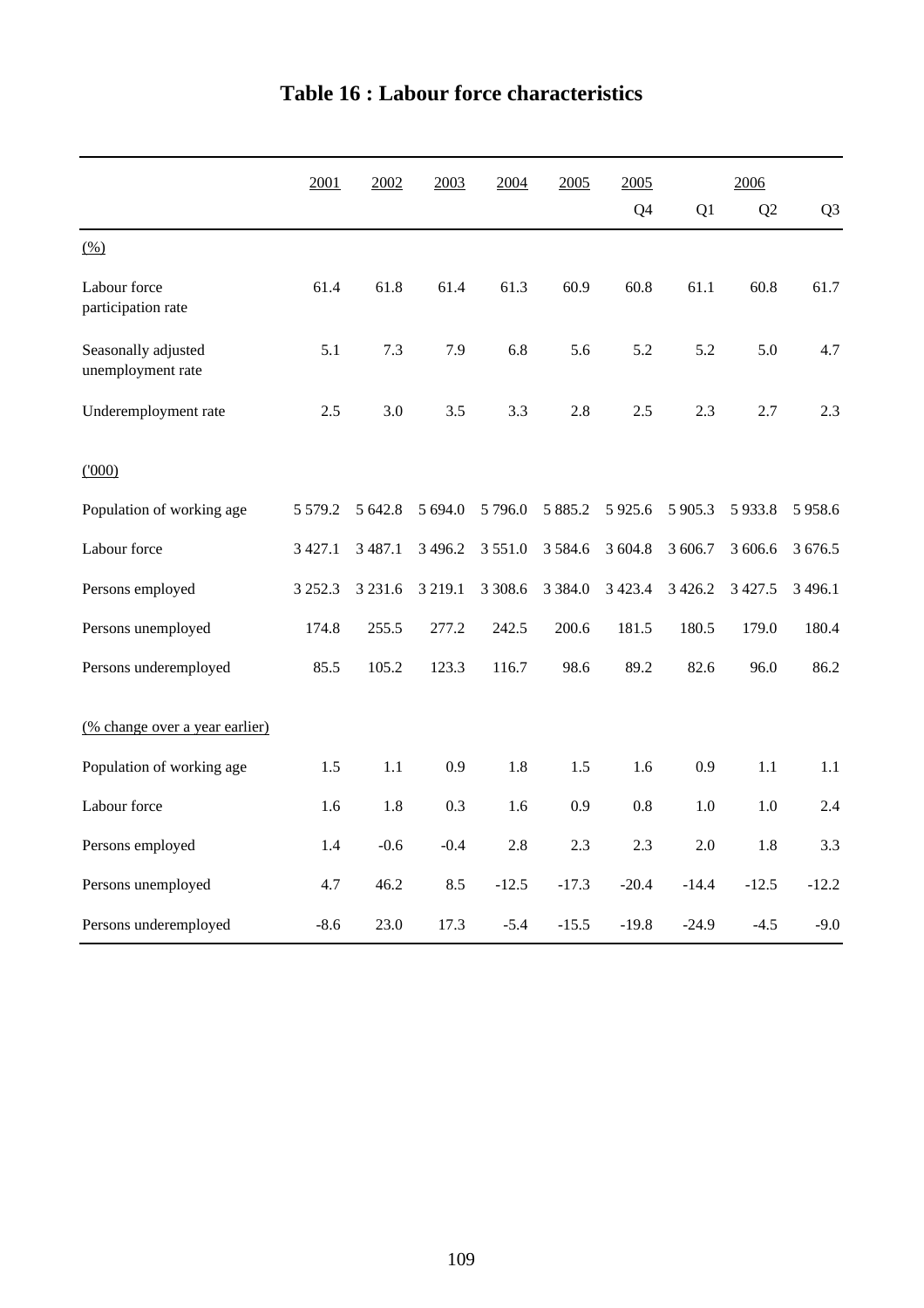|                                                                              | 2001    | 2002    | 2003       | 2004    | 2005   | 2006<br>2005 |        |                                |        |          |
|------------------------------------------------------------------------------|---------|---------|------------|---------|--------|--------------|--------|--------------------------------|--------|----------|
|                                                                              |         |         |            |         |        | <b>Sep</b>   | Dec    | Mar                            |        | Jun      |
| Major economic sector                                                        |         |         | (% change) |         |        |              |        | (% change over a year earlier) |        | No.      |
| <b>Manufacturing</b>                                                         | $-8.6$  | $-9.0$  | $-10.3$    | $-3.0$  | $-2.0$ | $-1.0$       | 1.3    | $-1.0$                         | $-0.5$ | 161 100  |
| of which:                                                                    |         |         |            |         |        |              |        |                                |        |          |
| Wearing apparel,                                                             | $-14.9$ | $-19.3$ | $-11.6$    | $-0.8$  | $-4.7$ | $-1.7$       | $-3.0$ | $-3.7$                         | 0.3    | 20 600   |
| except footwear                                                              |         |         |            |         |        |              |        |                                |        |          |
| Textiles                                                                     | $-8.7$  | $-1.1$  | $-16.8$    | $-11.1$ | 0.5    | 3.8          | 0.8    | $-3.4$                         | $-1.6$ | 19 300   |
| Electronics                                                                  | $-17.4$ | $-13.1$ | $-18.9$    | $-2.3$  | $-4.7$ | $-4.3$       | $-7.9$ | $-11.9$                        | $-9.5$ | 12 900   |
| Plastic products                                                             | $-16.4$ | $-17.0$ | $-19.1$    | $-16.8$ | $-1.3$ | $-1.0$       | 12.7   | 2.6                            | $-4.7$ | 3 200    |
| Fabricated metal                                                             | $-16.9$ | $-14.6$ | $-20.7$    | $-4.9$  | $-9.7$ | $-12.8$      | $-2.9$ | $-8.3$                         | $-4.5$ | 5 600    |
| products, except<br>machinery and<br>equipment                               |         |         |            |         |        |              |        |                                |        |          |
| Wholesale, retail,                                                           | $-1.2$  | $-2.3$  | $-3.0$     | 2.9     | 2.6    | 1.8          | 2.0    | 1.9                            | 1.8    | 1036 700 |
| import/export trades,<br>restaurants and hotels<br>of which:                 |         |         |            |         |        |              |        |                                |        |          |
| Wholesale, retail and                                                        | $-1.9$  | $-1.6$  | $-1.9$     | 2.1     | 2.3    | 1.3          | 1.1    | 1.0                            | 0.9    | 810 900  |
| import/export trades                                                         |         |         |            |         |        |              |        |                                |        |          |
| Restaurants and hotels                                                       | 1.2     | $-4.8$  | $-7.3$     | 6.0     | 3.6    | 3.7          | 5.4    | 5.3                            | 5.3    | 225 800  |
| Transport, storage and                                                       | 2.4     | $-1.8$  | $-4.4$     | 3.7     | 2.6    | 2.8          | 1.4    | 1.6                            | $-0.2$ | 184 500  |
| communications<br>of which:                                                  |         |         |            |         |        |              |        |                                |        |          |
| Land transport                                                               | 2.6     | $-0.3$  | 0.5        | $-2.2$  | $-1.5$ | $-1.1$       | $-1.7$ | $-0.6$                         | 0.6    | 37 900   |
| Water transport                                                              | 3.3     | 1.0     | $-3.6$     | 0.1     | $-0.3$ | 1.2          | $-4.8$ | $-3.6$                         | $-8.1$ | 26 300   |
| Services allied to<br>transport                                              | $-0.8$  | 1.1     | $-3.7$     | 10.3    | 7.9    | 6.3          | 7.4    | 3.6                            | 3.2    | 62 600   |
| Financing, insurance,<br>real estate and<br>business services<br>of which:   | 1.6     | $-1.3$  | $-1.9$     | 3.6     | 4.4    | 4.0          | 3.8    | 4.6                            | 4.1    | 475 900  |
| Financial institutions                                                       | $-0.5$  | $-5.6$  | $-6.5$     | 1.1     | 4.7    | 5.1          | 4.8    | 4.1                            | 4.5    | 131 500  |
| Insurance                                                                    | 7.1     | 0.3     | 1.2        | 2.4     | 5.9    | 7.6          | 0.9    | 2.3                            | $-4.8$ | 29 200   |
| Real estate                                                                  | $-3.0$  | 5.2     | 0.7        | 2.2     | 6.8    | 5.7          | 9.6    | 8.2                            | 5.7    | 98 200   |
| Business services<br>except machinery<br>and equipment rental<br>and leasing | 4.5     | $-1.2$  | $-0.2$     | 6.0     | 2.9    | 2.2          | 1.1    | 3.7                            | 4.5    | 216 300  |
| Community, social and<br>personal services<br>of which:                      | 7.2     | 5.9     | 2.9        | 3.2     | 4.5    | 5.3          | 2.7    | 3.9                            | 3.4    | 451 700  |
| Sanitary and similar<br>services                                             | 5.1     | 13.8    | 6.0        | 1.5     | 2.4    | 5.6          | 1.5    | 4.4                            | 1.6    | 57 700   |
| <b>Education</b> services                                                    | 6.9     | 2.5     | 2.9        | 1.8     | 1.8    | 1.2          | 2.9    | 4.0                            | 3.6    | 136 300  |
| Medical, dental and<br>other health services                                 | 5.5     | 3.2     | $-0.3$     | 2.5     | 1.6    | 2.9          | 1.9    | 2.5                            | 4.4    | 79 300   |
| Welfare institutions                                                         | 25.4    | 11.9    | 13.9       | 2.1     | $-0.4$ | $-3.3$       | $-0.5$ | 2.4                            | 4.0    | 53 400   |
| Civil Service <sup>(a)</sup>                                                 | $-3.5$  | $-3.7$  | $-2.4$     | $-3.8$  | $-2.7$ | $-2.4$       | $-1.8$ | $-1.5$                         | $-1.5$ | 154 500  |

## **Table 17 : Employment in selected major economic sectors**

Note : (a) These figures cover only those employed on Civil Service terms of appointment. Judicial officers, consultants, contract staff and temporary staff not appointed on Civil Service terms are not included.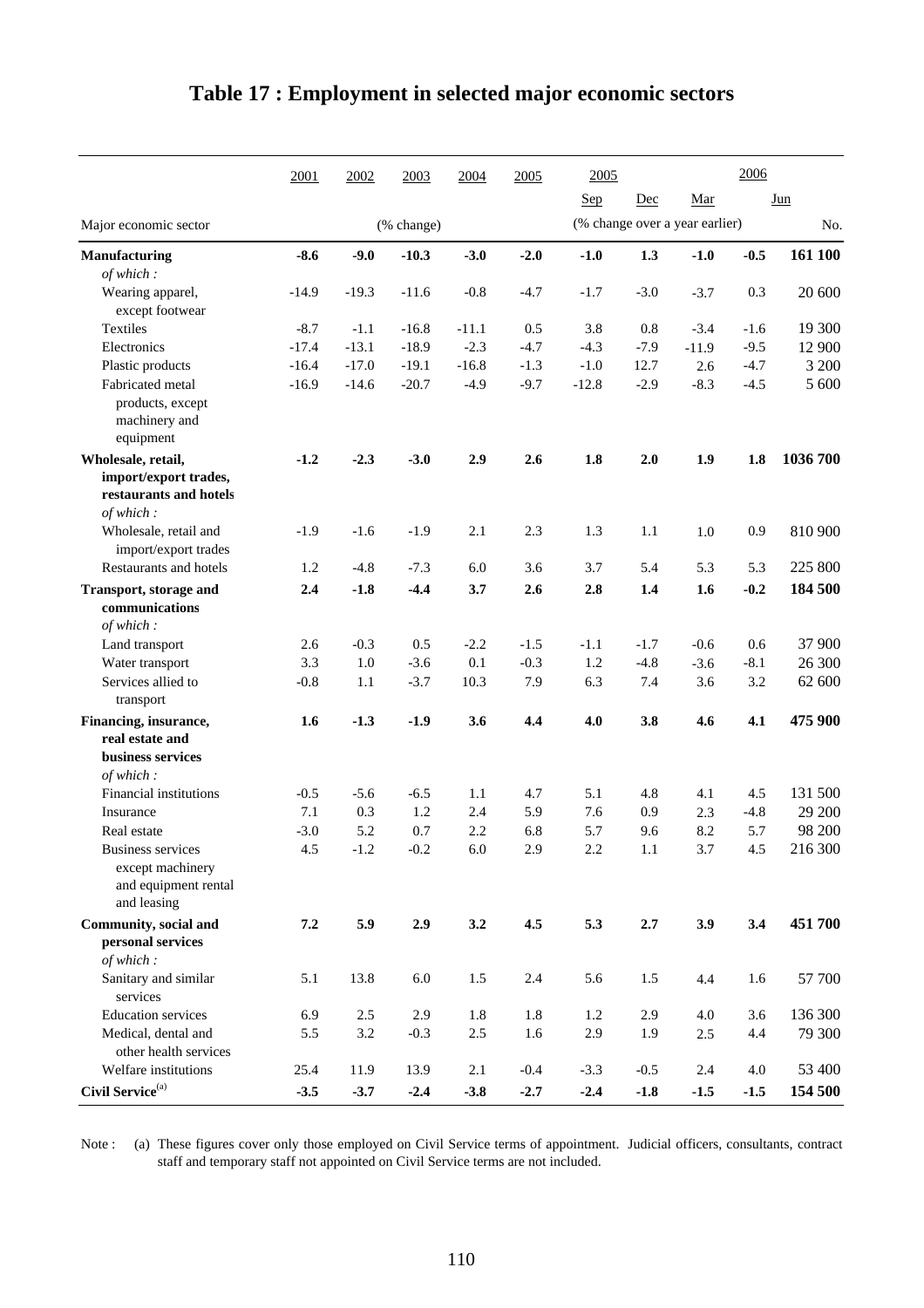|                                       | 2001     | 2002    | 2003    | 2004    | 2005    | 2005    |         | 2006    |          |  |
|---------------------------------------|----------|---------|---------|---------|---------|---------|---------|---------|----------|--|
|                                       |          |         |         |         |         | Sep     | Dec     | Mar     | Jun      |  |
| (number)                              |          |         |         |         |         |         |         |         |          |  |
| <b>Building</b> sites                 |          |         |         |         |         |         |         |         |          |  |
| Private sector                        | 40 556   | 40 017  | 33 892  | 33 619  | 31 556  | 30 679  | 30 310  | 32 156  | 30 997   |  |
| Public sector <sup>(a)</sup>          | 17 183   | 11 727  | 16 183  | 13 3 25 | 10 135  | 10 571  | 8 4 5 9 | 8 3 1 2 | 7822     |  |
| Sub-total                             | 57 738   | 51 744  | 50 074  | 46 944  | 41 690  | 41 250  | 38 769  | 40 4 68 | 38 819   |  |
| Civil engineering sites               |          |         |         |         |         |         |         |         |          |  |
| Private sector                        | 2 6 3 3  | 2869    | 2755    | 2 5 6 4 | 2 1 9 8 | 1861    | 1 5 6 0 | 1594    | 1707     |  |
| Public sector <sup>(a)</sup>          | 19 9 31  | 18 611  | 17 4 66 | 16772   | 15 378  | 13735   | 14 127  | 12835   | 11 747   |  |
| Sub-total                             | 22 5 6 4 | 21 480  | 20 221  | 19 3 36 | 17 576  | 15 5 96 | 15 687  | 14 4 29 | 13 4 5 4 |  |
| <b>Total</b>                          | 80 30 2  | 73 223  | 70 295  | 66 280  | 59 266  | 56 846  | 54 456  | 54 897  | 52 273   |  |
| <u>(% change over a year earlier)</u> |          |         |         |         |         |         |         |         |          |  |
| <b>Building</b> sites                 |          |         |         |         |         |         |         |         |          |  |
| Private sector                        | 19.2     | $-1.3$  | $-15.3$ | $-0.8$  | $-6.1$  | $-7.4$  | $-0.9$  | $-5.3$  | $-0.9$   |  |
| Public sector <sup>(a)</sup>          | $-37.0$  | $-31.8$ | 38.0    | $-17.7$ | $-23.9$ | $-12.7$ | $-21.8$ | $-27.6$ | $-22.0$  |  |
| Sub-total                             | $-5.8$   | $-10.4$ | $-3.2$  | $-6.3$  | $-11.2$ | $-8.8$  | $-6.3$  | $-11.0$ | $-6.0$   |  |
| Civil engineering sites               |          |         |         |         |         |         |         |         |          |  |
| Private sector                        | 58.9     | 9.0     | $-4.0$  | $-6.9$  | $-14.3$ | $-30.4$ | $-45.4$ | $-48.4$ | $-25.2$  |  |
| Public sector <sup>(a)</sup>          | 19.6     | $-6.6$  | $-6.2$  | $-4.0$  | $-8.3$  | $-19.1$ | $-16.9$ | $-25.5$ | $-28.5$  |  |
| Sub-total                             | 23.1     | $-4.8$  | $-5.9$  | $-4.4$  | $-9.1$  | $-20.6$ | $-21.0$ | $-29.0$ | $-28.1$  |  |
| <b>Total</b>                          | 0.9      | $-8.8$  | $-4.0$  | $-5.7$  | $-10.6$ | $-12.4$ | $-11.1$ | $-16.5$ | $-12.9$  |  |

## **Table 18 : Number of workers engaged at building and construction sites**

Note : (a) Including the Mass Transit Railway Corporation Limited, the Kowloon-Canton Railway Corporation and the Airport Authority Hong Kong.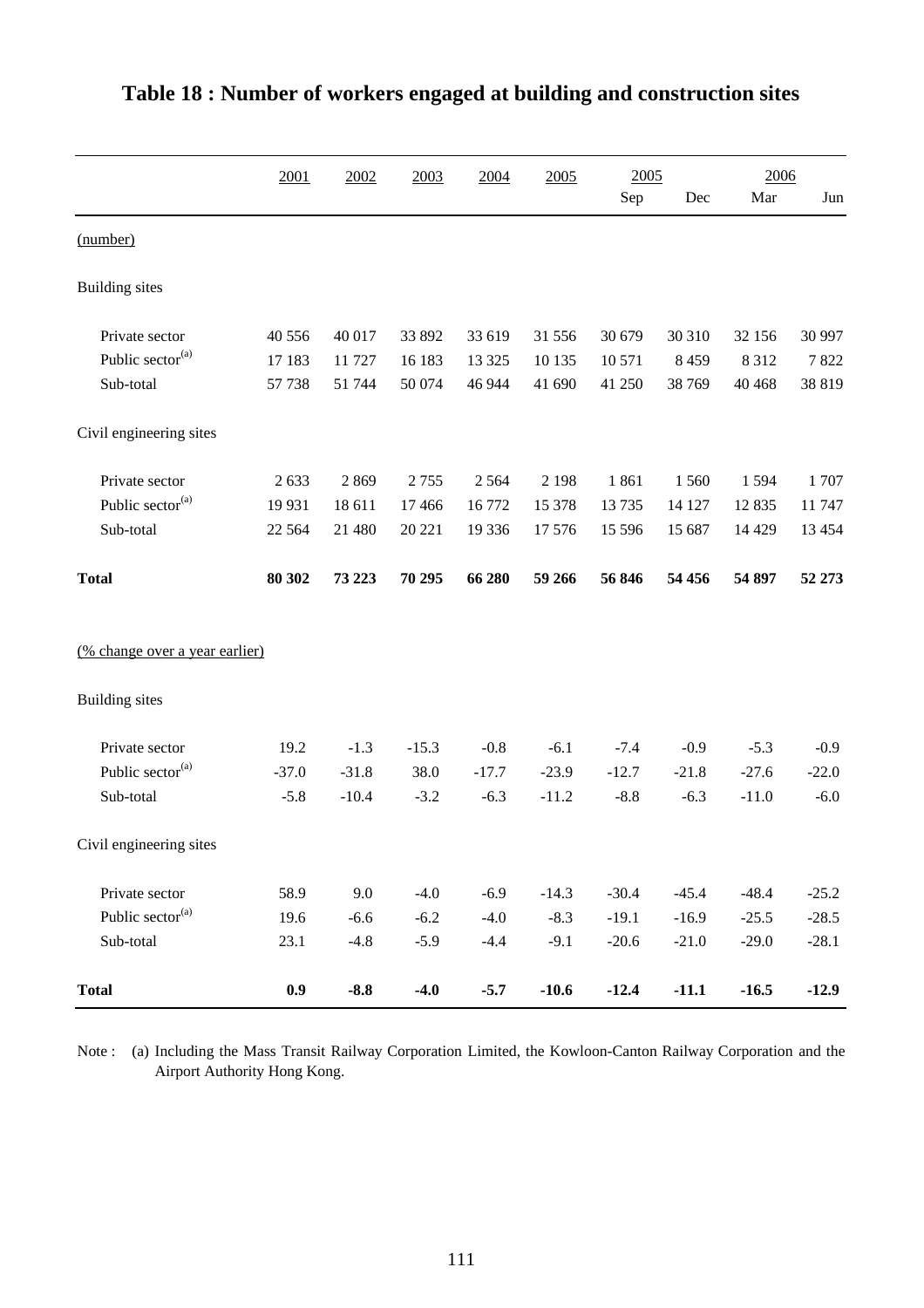|                        |        |           |           |           |                 |                 |           |           | $(\$)$         |
|------------------------|--------|-----------|-----------|-----------|-----------------|-----------------|-----------|-----------|----------------|
|                        | 2001   | 2002      | 2003      | 2004      | 2005            | 2005            |           | 2006      |                |
| Major economic sector  |        |           |           |           |                 | Q <sub>3</sub>  | Q4        | Q1        | Q <sub>2</sub> |
| Wholesale, retail and  | 12,700 | 12,500    | 12,300    | 12,400    | 13,300          | 12,400          | 13,400    | 15,500    | 12,500         |
| import/export trades   | (2.0)  | $(-1.6)$  | $(-1.5)$  | (0.4)     | (7.3)           | (9.6)           | (9.0)     | (2.6)     | (3.4)          |
|                        | <3.7>  | <1.4>     | <1.1>     | <0.9      | $<\!\!6.3\!\!>$ | $<\!\!8.2\!\!>$ | <7.5>     | <1.0>     | <1.3>          |
| Restaurants and hotels | 9,000  | 8,700     | 8,100     | 8,100     | 8,300           | 8,000           | 8,000     | 9,000     | 8,000          |
|                        | (0.1)  | $(-4.2)$  | $(-6.2)$  | $(-0.1)$  | (1.9)           | $(-0.4)$        | $(-1.4)$  | $(-0.9)$  | (0.7)          |
|                        | <1.7>  | $< -1.2>$ | $< -3.7>$ | < 0.4     | <0.9>           | <1.7>           | $< -2.7>$ | $< -2.4>$ | <1.3>          |
| Transport, storage and | 18,900 | 18,900    | 18,500    | 18,300    | 19,200          | 18,100          | 20,200    | 19,800    | 18,700         |
| communications         | (1.3)  | $(-0.2)$  | $(-1.7)$  | $(-1.3)$  | (5.0)           | (7.4)           | (3.1)     | $(-3.4)$  | (4.2)          |
|                        | <3.0>  | <2.9>     | <0.9>     | $<-0.9>$  | <4.1>           | $<\!\!6.0\!\!>$ | <1.7>     | $< -4.9>$ | <2.1>          |
| Financing, insurance,  | 19,200 | 18,800    | 18,600    | 18,500    | 19,100          | 17,200          | 19,900    | 22,200    | 19,000         |
| real estate and        | (0.4)  | $(-2.2)$  | $(-1.4)$  | $(-0.1)$  | (2.8)           | (1.5)           | (5.1)     | (5.6)     | (5.0)          |
| business services      | <2.0>  | <0.8>     | <1.2>     | <0.4>     | <1.8>           | <0.2>           | <3.6>     | <4.0>     | <2.9>          |
| Community, social and  | 20,000 | 19,800    | 18,900    | 18,400    | 18,000          | 18,100          | 18,100    | 17,700    | 17,800         |
| personal services      | (0.7)  | $(-1.3)$  | $(-4.7)$  | $(-2.6)$  | $(-2.2)$        | $(-4.5)$        | $(-1.1)$  | $(-0.4)$  | $(-0.1)$       |
|                        | <2.3>  | <1.8>     | $< -2.2>$ | $< -2.2>$ | $< -3.1>$       | $< -5.7>$       | $< -2.4>$ | $< -1.9>$ | $<-2.1>$       |
| Manufacturing          | 11,900 | 11,800    | 11,400    | 11,300    | 11,600          | 10,600          | 11,600    | 12,900    | 11,400         |
|                        | (2.1)  | $(-1.2)$  | $(-3.0)$  | $(-0.6)$  | (1.8)           | (0.8)           | (1.2)     | (1.3)     | (1.1)          |
|                        | <3.8>  | <1.9>     | $< -0.4>$ | $<-0.2>$  | <0.9>           | $<-0.5>$        | $<-0.1>$  | $<-0.3>$  | $<-0.9>$       |
| All sectors surveyed   | 15,400 | 15,300    | 15,000    | 14,900    | 15,400          | 14,600          | 15,700    | 17,000    | 14,900         |
|                        | (1.8)  | $(-1.1)$  | $(-1.8)$  | $(-0.7)$  | (3.5)           | (3.2)           | (3.7)     | (1.3)     | (2.2)          |
|                        | <3.5>  | <2.0>     | <0.8>     | $<-0.2>$  | <2.6>           | <1.9>           | <2.3>     | $<-0.3>$  | <0.1           |

#### **Table 19 : Average labour earnings by major economic sector**

Notes : ( ) % change over a year earlier in money terms.

< > % change over a year earlier in real terms.

The rates of change in real terms are derived from the Real Indices of Payroll per Person Engaged, as from 2006, the Indices are derived by deflating the Nominal Indices of Payroll per Person Engaged by the 2004/2005-based Composite CPI. To facilitate comparison, Real Indices of Payroll per Person Engaged prior to 2006 have been re-compiled using the 2004/2005-based Composite CPI.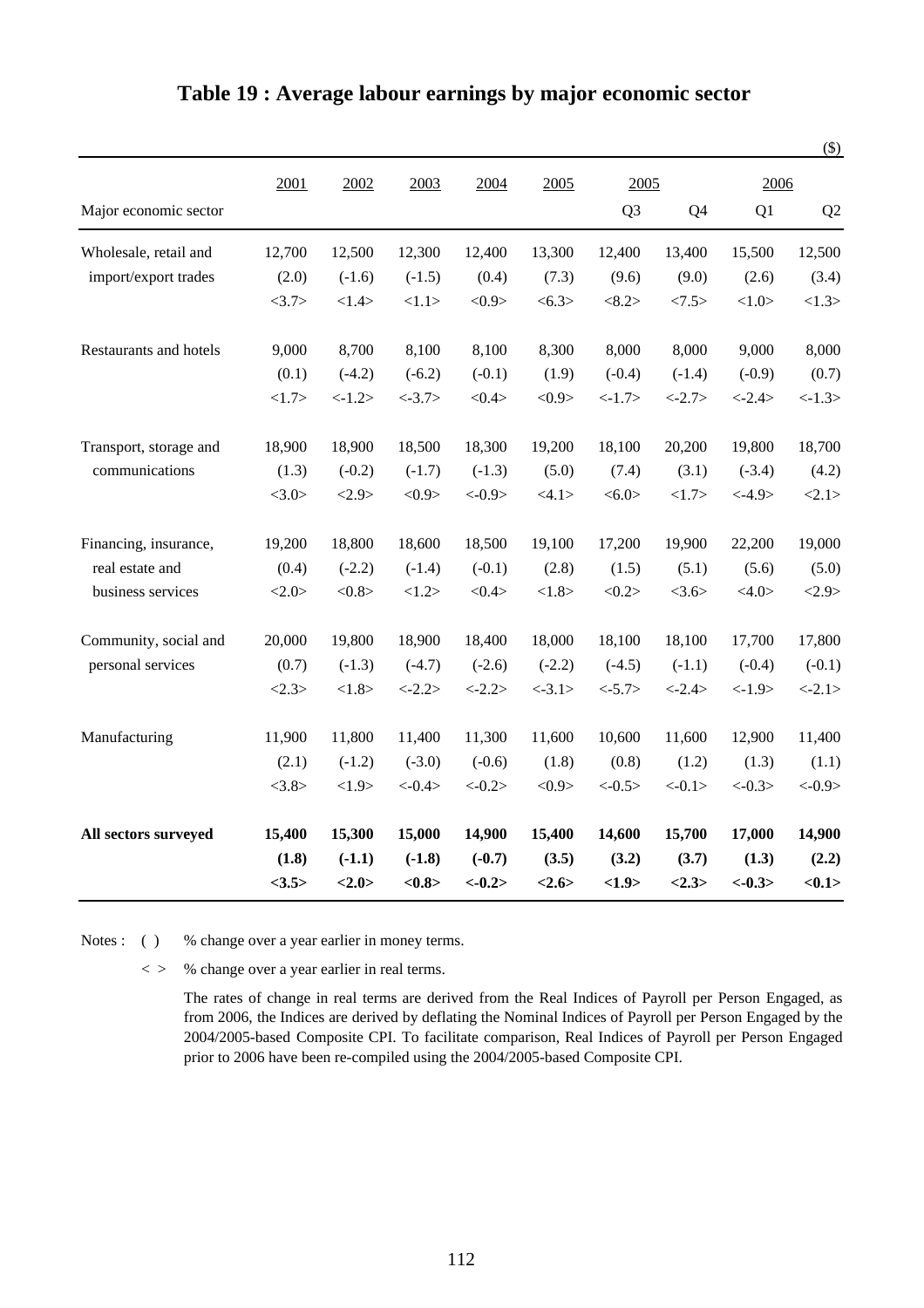|                                                               |        |         |         |        |        |        |        |        | $(\%)$ |
|---------------------------------------------------------------|--------|---------|---------|--------|--------|--------|--------|--------|--------|
| Selected major                                                | 2001   | 2002    | 2003    | 2004   | 2005   | 2005   |        | 2006   |        |
| economic sector                                               |        |         |         |        |        | Sep    | Dec    | Mar    | Jun    |
| (in money terms)                                              |        |         |         |        |        |        |        |        |        |
| Wholesale, retail and<br>import/export trades                 | 1.4    | $-0.6$  | $-1.7$  | $-1.6$ | 1.6    | 1.9    | 1.8    | $-0.3$ | 1.6    |
| Restaurants and hotels                                        | 0.7    | $-2.6$  | $-4.1$  | $-2.2$ | $\ast$ | 0.2    | 0.7    | $-0.1$ | 1.5    |
| Transport services                                            | 0.7    | 0.6     | $-1.9$  | $-1.0$ | 1.0    | 0.5    | 1.4    | $-0.8$ | $-1.7$ |
| Financing, insurance,<br>real estate and<br>business services | $-0.9$ | $-0.8$  | $-0.1$  | $-0.5$ | $\ast$ | 0.5    | 1.8    | 4.0    | 2.0    |
| Personal services                                             | 0.7    | $-1.5$  | $-3.1$  | 1.3    | $-1.5$ | $-4.5$ | $-2.7$ | $-1.5$ | 0.6    |
| Manufacturing                                                 | 2.2    | $-1.4$  | $-2.7$  | $-1.3$ | 1.2    | 0.5    | 2.5    | 2.8    | 1.1    |
| All sectors surveyed                                          | 0.8    | $-1.0$  | $-1.9$  | $-1.1$ | 0.8    | 0.8    | 1.4    | 0.7    | 1.1    |
| (in real terms)                                               |        |         |         |        |        |        |        |        |        |
| Wholesale, retail and<br>import/export trades                 | 4.1    | 1.7     | 0.4     | $-1.7$ | 0.4    | 0.6    | 0.4    | $-1.7$ | $-0.3$ |
| Restaurants and hotels                                        | 3.3    | $-0.4$  | $-2.1$  | $-2.3$ | $-1.3$ | $-1.1$ | $-0.6$ | $-1.5$ | $-0.4$ |
| <b>Transport services</b>                                     | 3.4    | 2.9     | 0.1     | $-1.0$ | $-0.2$ | $-0.9$ | $\ast$ | $-2.2$ | $-3.6$ |
| Financing, insurance,<br>real estate and<br>business services | 1.7    | 1.5     | 2.0     | $-0.6$ | $-1.2$ | $-0.8$ | 0.5    | 2.5    | 0.1    |
| Personal services                                             | 3.3    | $0.8\,$ | $-1.1$  | 1.3    | $-2.7$ | $-5.7$ | $-4.0$ | $-2.9$ | $-1.3$ |
| Manufacturing                                                 | 4.8    | $0.8\,$ | $-0.7$  | $-1.4$ | $-0.1$ | $-0.8$ | 1.2    | 1.4    | $-0.8$ |
| All sectors surveyed                                          | 3.5    | 1.3     | $0.2\,$ | $-1.2$ | $-0.4$ | $-0.6$ | $\ast$ | $-0.7$ | $-0.7$ |

### **Table 20 : Rates of change in wage indices by selected major economic sector**

Notes : The rates of change in real terms are compiled from the Real Wage Indices, as from 2006, the Indices are derived by deflating the Nominal Wage Indices by the 2004/2005-based CPI(A). To facilitate comparison, Real Wage Indices prior to 2006 have been re-compiled using the 2004/2005-based CPI(A).

(\*) Change of less than 0.05%.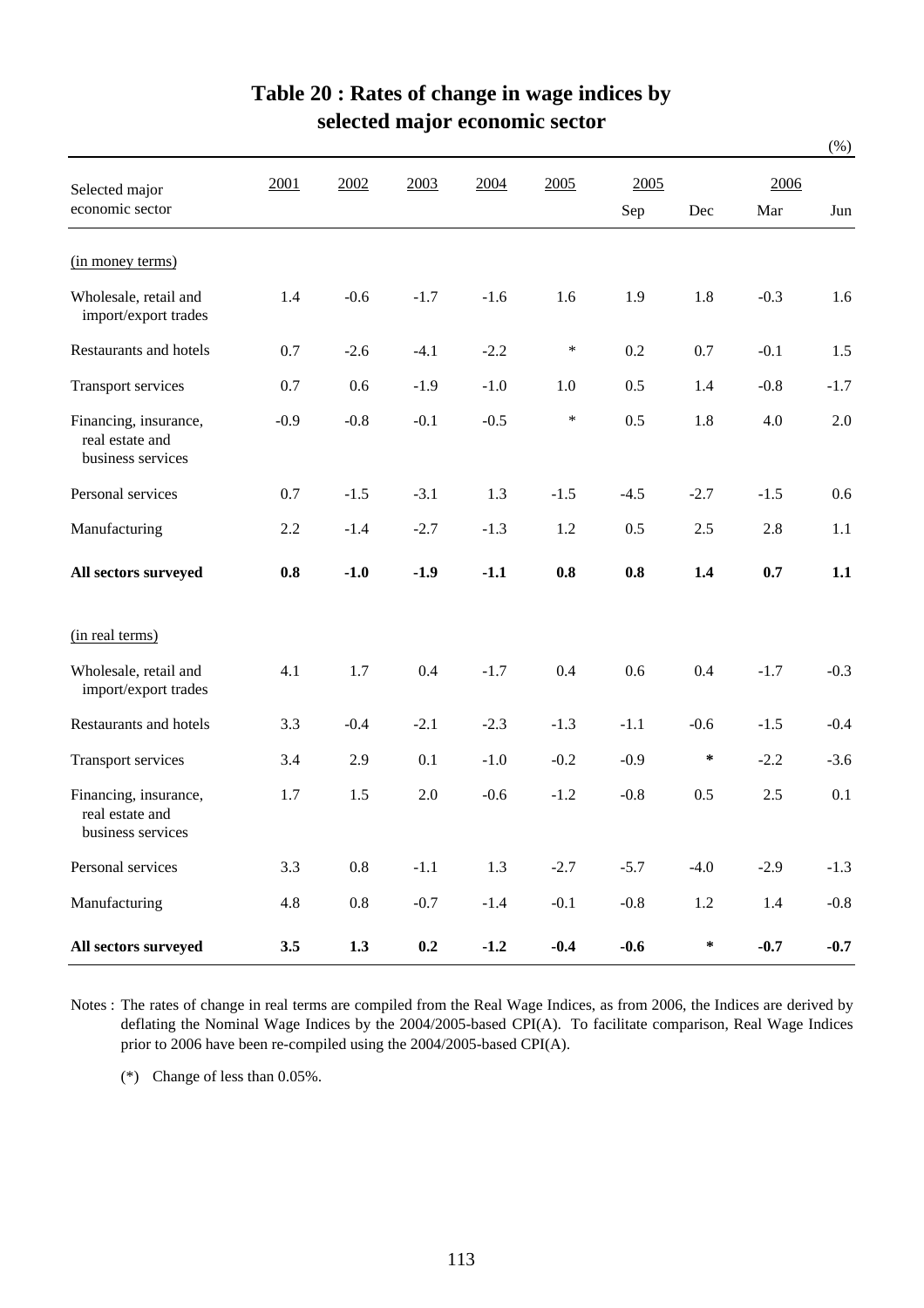|                                                              |        |        |        |        |         |         | $(\% )$ |
|--------------------------------------------------------------|--------|--------|--------|--------|---------|---------|---------|
|                                                              | 1996   | 1997   | 1998   | 1999   | 2000    | 2001    | 2002    |
| GDP deflator                                                 | 5.8    | 5.6    | 0.2    | $-5.8$ | $-5.6$  | $-1.8$  | $-3.5$  |
| Domestic demand deflator                                     | 4.9    | 4.5    | 0.4    | $-2.3$ | $-5.0$  | $-2.3$  | $-4.9$  |
| Consumer Price Indices <sup>(a)</sup> :                      |        |        |        |        |         |         |         |
| Composite CPI                                                | 6.3    | 5.8    | 2.8    | $-4.0$ | $-3.8$  | $-1.6$  | $-3.0$  |
| CPI(A)                                                       | 6.0    | 5.7    | 2.6    | $-3.3$ | $-3.0$  | $-1.7$  | $-3.2$  |
| CPI(B)                                                       | 6.4    | 5.8    | 2.8    | $-4.7$ | $-3.9$  | $-1.6$  | $-3.1$  |
| CPI(C)                                                       | 6.6    | 6.1    | 3.2    | $-3.7$ | $-4.5$  | $-1.5$  | $-2.8$  |
| Unit Value Indices :                                         |        |        |        |        |         |         |         |
| Domestic exports                                             | 0.3    | $-2.4$ | $-2.8$ | $-2.4$ | $-1.0$  | $-4.7$  | $-3.3$  |
| Re-exports                                                   | $-0.5$ | $-1.5$ | $-3.9$ | $-2.8$ | $-0.1$  | $-2.0$  | $-2.7$  |
| Total exports of goods                                       | $-0.3$ | $-1.6$ | $-3.8$ | $-2.7$ | $-0.2$  | $-2.3$  | $-2.7$  |
| Imports of goods                                             | $-1.3$ | $-2.3$ | $-4.9$ | $-2.0$ | 0.8     | $-3.1$  | $-3.9$  |
| Terms of Trade Index                                         | 1.0    | 0.7    | 1.2    | $-0.7$ | $-1.0$  | 0.9     | 1.2     |
| Producer Price Index<br>for all manufacturing industries     | $-0.1$ | $-0.3$ | $-1.8$ | $-1.6$ | 0.2     | $-1.6$  | $-2.7$  |
| <b>Construction Labour and</b><br><b>Material Cost Index</b> | 6.8    | 9.3    | 7.5    | 1.4    | 1.8     | 0.3     | $-0.3$  |
| Tender Price Indices:                                        |        |        |        |        |         |         |         |
| Public sector<br>building projects                           | 14.4   | 17.6   | 9.1    | $-4.4$ | $-13.1$ | $-8.5$  | $-11.7$ |
| Public housing projects                                      | 11.4   | 18.9   | 9.0    | $-3.3$ | $-11.9$ | $-15.1$ | $-9.6$  |

# **Table 21 : Rates of change in prices**

Notes:  $(a)$ From October 2005 onwards, the year-on-year rates of change in the Consumer Price Indices are derived from the 2004/05-based CPI series. For the earlier periods, the year-on-year rates of change are derived from the CPIs with old base period.

(#) Figures are subject to revision later on as more data become available.

(\*) Change of less than 0.05%.

N.A. Not available.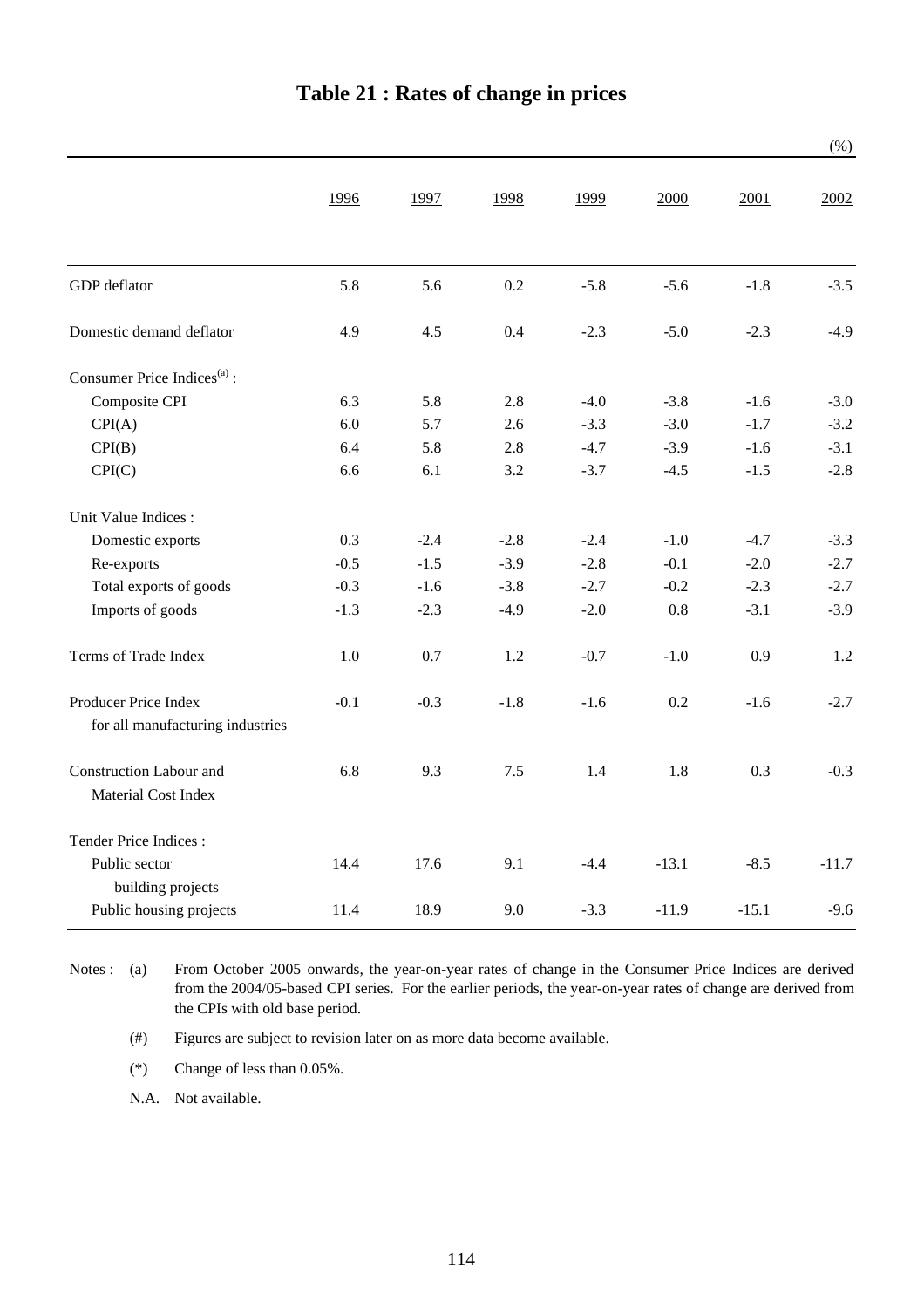|                                                              |         |                     |               |               |               |                     |                                   | $(\%)$                  |
|--------------------------------------------------------------|---------|---------------------|---------------|---------------|---------------|---------------------|-----------------------------------|-------------------------|
|                                                              | 2003    | 2004                | 2005          |               | 2006          |                     | Average annual<br>rate of change: |                         |
|                                                              |         |                     |               | Q1            | Q2            | Q <sub>3</sub>      | 10 years<br>1995 to 2005          | 5 years<br>2000 to 2005 |
| GDP deflator                                                 | $-6.4$  | $-3.6$ <sup>#</sup> | -0.2 $^\#$    | -0.1 $^\#$    | -0.1 $^\#$    | $-0.2$ <sup>#</sup> | -1.6 $^\#$                        | $-3.1$ <sup>#</sup>     |
| Domestic demand deflator                                     | $-4.5$  | $\ast$ #            | $0.8$ $^{\#}$ | $1.1$ $^{\#}$ | $2.0$ $^{\#}$ | $2.1$ $^{\#}$       | $-0.9$ <sup>#</sup>               | -2.2 $^\#$              |
| Consumer Price Indices $(a)$ :                               |         |                     |               |               |               |                     |                                   |                         |
| Composite CPI                                                | $-2.6$  | $-0.4$              | 1.0           | 1.6           | 2.0           | 2.3                 | $\ast$                            | $-1.4$                  |
| CPI(A)                                                       | $-2.1$  | $\ast$              | 1.1           | 1.3           | 1.8           | 2.1                 | 0.2                               | $-1.2$                  |
| CPI(B)                                                       | $-2.7$  | $-0.5$              | 1.0           | 1.7           | 2.1           | 2.4                 | $-0.1$                            | $-1.4$                  |
| CPI(C)                                                       | $-2.9$  | $-0.9$              | 0.8           | 1.7           | 2.3           | 2.4                 | $\ast$                            | $-1.5$                  |
| Unit Value Indices :                                         |         |                     |               |               |               |                     |                                   |                         |
| Domestic exports                                             | 0.2     | 1.5                 | 2.2           | $-2.9$        | $-3.9$        | $-1.3$              | $-1.3$                            | $-0.9$                  |
| Re-exports                                                   | $-1.5$  | 1.1                 | 1.2           | $-0.2$        | 0.9           | 1.5                 | $-1.3$                            | $-0.8$                  |
| Total exports of goods                                       | $-1.4$  | 1.2                 | 1.3           | $-0.3$        | 0.6           | 1.4                 | $-1.3$                            | $-0.8$                  |
| Imports of goods                                             | $-0.4$  | 2.9                 | 2.7           | 1.0           | 1.9           | 2.7                 | $-1.2$                            | $-0.4$                  |
| Terms of Trade Index                                         | $-1.0$  | $-1.7$              | $-1.4$        | $-1.3$        | $-1.3$        | $-1.3$              | $-0.1$                            | $-0.4$                  |
| Producer Price Index<br>for all manufacturing industries     | $-0.3$  | 2.2                 | 0.8           | 2.0           | 2.4           | N.A.                | $-0.5$                            | $-0.3$                  |
| <b>Construction Labour and</b><br><b>Material Cost Index</b> | $-1.0$  | $-1.2$              | $-2.1$        | $-2.7$        | $-0.6$        | N.A.                | 2.2                               | $-0.9$                  |
| Tender Price Indices:                                        |         |                     |               |               |               |                     |                                   |                         |
| Public sector<br>building projects                           | $-0.3$  | $-1.5$              | 1.4           | 0.4           | 2.0           | N.A.                | $-0.3$                            | $-4.5$                  |
| Public housing projects                                      | $-10.0$ | 3.5                 | 7.7           | 3.4           | 7.3           | N.A.                | $-1.3$                            | $-6.5$                  |

# **Table 21 : Rates of change in prices (cont'd)**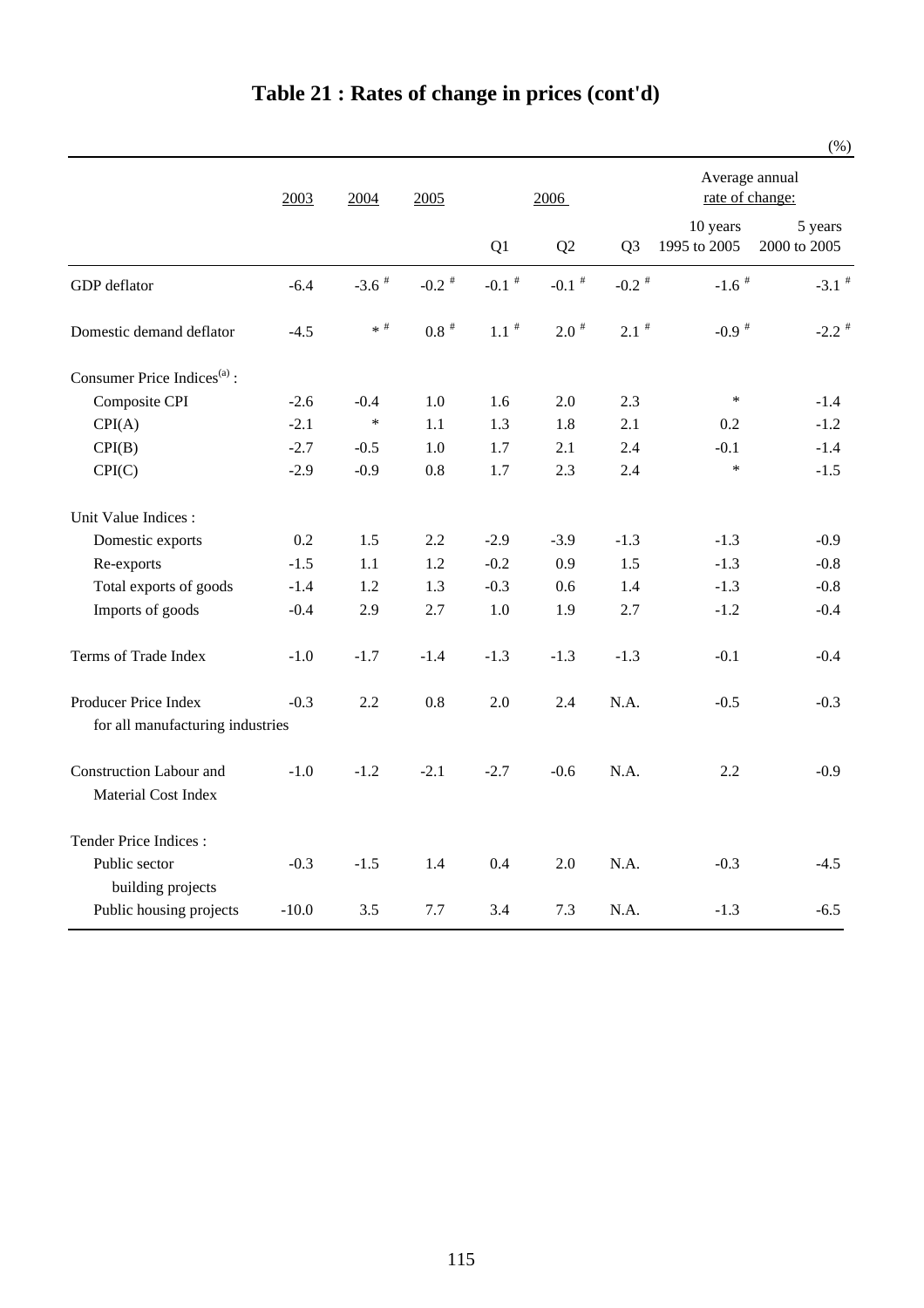|                                                |         |      |      |        |         |         |        | $(\%)$ |
|------------------------------------------------|---------|------|------|--------|---------|---------|--------|--------|
|                                                | Weight  | 1996 | 1997 | 1998   | 1999    | 2000    | 2001   | 2002   |
| All items                                      | 100.0   | 6.3  | 5.8  | 2.8    | $-4.0$  | $-3.8$  | $-1.6$ | $-3.0$ |
| Food                                           | 26.94   | 3.9  | 3.6  | 1.9    | $-1.8$  | $-2.2$  | $-0.8$ | $-2.1$ |
| Meals bought away from home                    | (16.86) | 3.9  | 4.0  | 2.2    | $-1.2$  | $-0.9$  | $-0.3$ | $-1.5$ |
| Food, excluding meals bought<br>away from home | (10.08) | 3.9  | 3.0  | 1.5    | $-2.8$  | $-4.2$  | $-1.7$ | $-3.1$ |
| Housing <sup>(a)</sup>                         | 29.17   | 10.2 | 9.2  | 4.7    | $-5.1$  | $-8.2$  | $-3.1$ | $-5.7$ |
| Private housing rent                           | (23.93) | 10.7 | 9.1  | 5.5    | $-6.1$  | $-9.8$  | $-2.9$ | $-6.5$ |
| Public housing rent                            | (2.49)  | 8.3  | 13.5 | $-3.4$ | 1.4     | 1.1     | $-8.3$ | $-2.7$ |
| Electricity, gas and water                     | 3.59    | 5.0  | 5.0  | 1.4    | $-0.4$  | 3.6     | $-1.9$ | $-7.0$ |
| Alcoholic drinks and tobacco                   | 0.87    | 5.7  | 5.6  | 6.6    | 1.2     | $-0.9$  | 3.3    | 2.4    |
| Clothing and footwear                          | 3.91    | 8.3  | 8.4  | $-0.8$ | $-20.6$ | $-10.1$ | $-4.6$ | 0.7    |
| Durable goods                                  | 5.50    | 1.9  | 2.2  | 0.2    | $-6.3$  | $-4.6$  | $-7.1$ | $-6.3$ |
| Miscellaneous goods                            | 4.78    | 2.7  | 5.4  | 2.6    | $-0.7$  | 0.9     | 1.3    | 1.7    |
| Transport                                      | 9.09    | 6.2  | 4.0  | 3.9    | 0.5     | 1.0     | 0.4    | $-0.6$ |
| Miscellaneous services                         | 16.15   | 6.1  | 4.5  | 2.7    | $-1.3$  | $-0.2$  | 0.5    | $-2.3$ |

#### **Table 22 : Rates of change in Composite Consumer Price Index**

Notes : From October 2005 onwards, the year-on-year rates of change in the Composite Consumer Price Index are derived from the 2004/05-based CPI series. For the earlier periods, the year-on-year rates of change are derived from the CPIs with old base period. The weights quoted in this table correspond to that in the new series.

(a) Apart from "Private housing rent" and "Public housing rent", the "Housing" section also includes "Management fees and other housing charges" and "Materials for house maintenance".

(\*) Change of less than 0.05%.

N.A. Not available.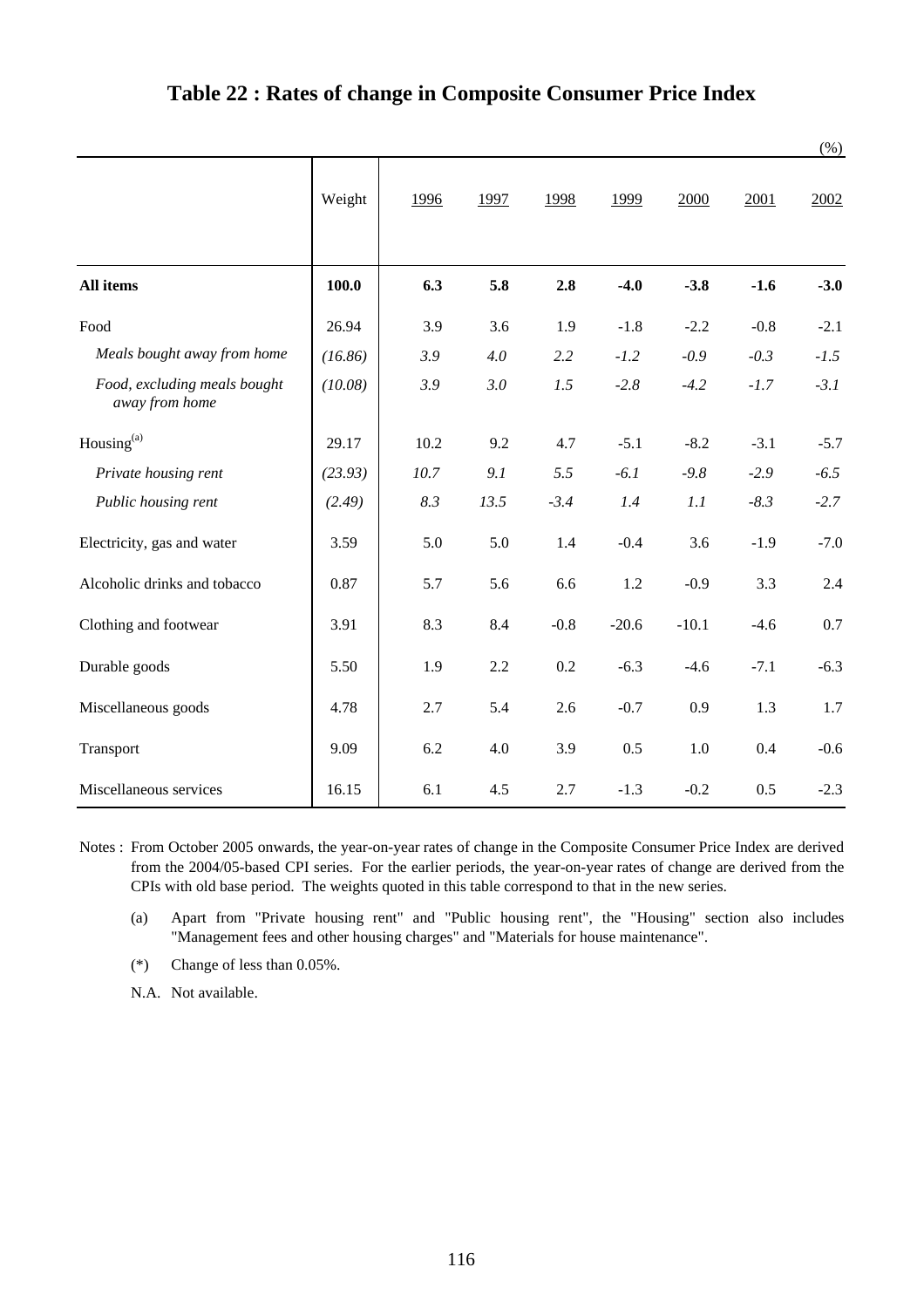|                                                |         |        |        |        |        |                |                |                                   | $(\% )$                 |
|------------------------------------------------|---------|--------|--------|--------|--------|----------------|----------------|-----------------------------------|-------------------------|
|                                                | Weight  | 2003   | 2004   | 2005   |        | 2006           |                | Average annual<br>rate of change: |                         |
|                                                |         |        |        |        | Q1     | Q <sub>2</sub> | Q <sub>3</sub> | 10 years<br>1995 to 2005          | 5 years<br>2000 to 2005 |
| <b>All items</b>                               | 100.0   | $-2.6$ | $-0.4$ | 1.0    | 1.6    | 2.0            | 2.3            | $\ast$                            | $-1.3$                  |
| Food                                           | 26.94   | $-1.5$ | 1.0    | 1.8    | 0.9    | 1.7            | 2.1            | 0.4                               | $-0.3$                  |
| Meals bought away from home                    | (16.86) | $-1.5$ | 0.2    | 0.9    | 1.0    | 1.3            | 1.5            | 0.6                               | $-0.4$                  |
| Food, excluding meals bought<br>away from home | (10.08) | $-1.7$ | 2.5    | 3.2    | 1.0    | 2.3            | 3.1            | $\ast$                            | $-0.2$                  |
| Housing $(a)$                                  | 29.17   | $-4.8$ | $-5.2$ | 0.1    | 4.2    | 4.9            | 4.8            | $-1.0$                            | $-3.8$                  |
| Private housing rent                           | (23.93) | $-6.3$ | $-6.6$ | $-0.1$ | 5.0    | 5.9            | 5.7            | $-1.5$                            | $-4.5$                  |
| Public housing rent                            | (2.49)  | 9.1    | 2.5    | 0.2    | 0.1    | 0.1            | 0.1            | N.A.                              | $\ast$                  |
| Electricity, gas and water                     | 3.59    | 1.4    | 11.4   | 4.1    | 3.9    | 3.4            | 4.1            | 2.2                               | 1.4                     |
| Alcoholic drinks and tobacco                   | 0.87    | 0.1    | $\ast$ | 0.4    | $-0.6$ | $-5.9$         | $-4.1$         | 2.4                               | 1.2                     |
| Clothing and footwear                          | 3.91    | $-2.7$ | 6.4    | 2.0    | $-2.0$ | $-0.7$         | 1.7            | $-1.7$                            | 0.3                     |
| Durable goods                                  | 5.50    | $-6.4$ | $-2.2$ | $-3.2$ | $-5.8$ | $-6.6$         | $-6.9$         | $-3.2$                            | $-5.1$                  |
| Miscellaneous goods                            | 4.78    | 2.3    | 3.6    | 1.5    | 0.4    | 1.8            | 1.9            | 2.1                               | 2.1                     |
| Transport                                      | 9.09    | $-0.4$ | 0.4    | 1.4    | 1.6    | 1.1            | 0.2            | 1.6                               | 0.2                     |
| Miscellaneous services                         | 16.15   | $-3.2$ | $-0.2$ | 1.0    | 1.2    | 1.9            | 2.5            | 0.7                               | $-0.9$                  |

# **Table 22 : Rates of change in Composite Consumer Price Index (cont'd)**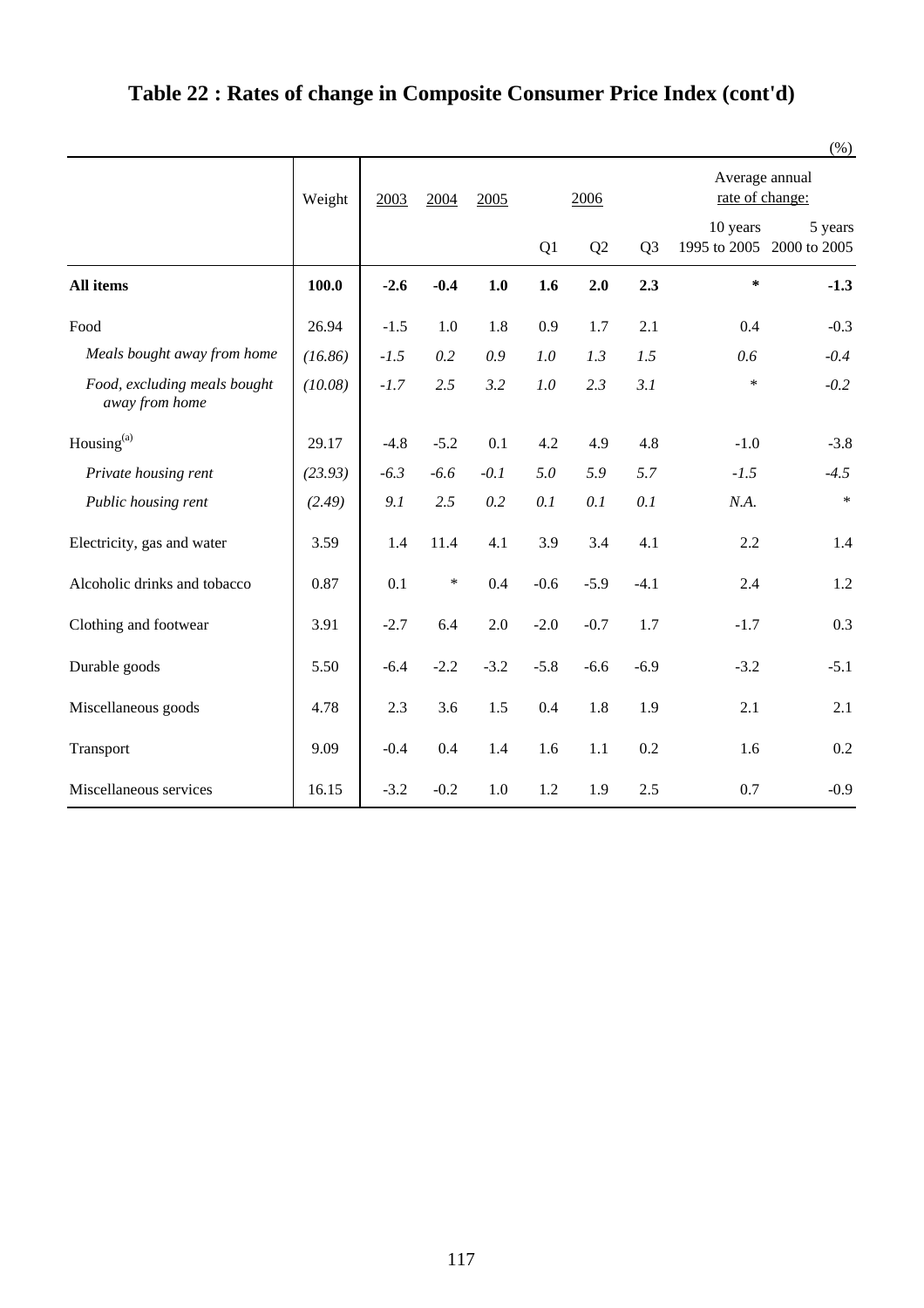|                                           |        |        |        |        |        |        | $(\%)$  |
|-------------------------------------------|--------|--------|--------|--------|--------|--------|---------|
|                                           | 1996   | 1997   | 1998   | 1999   | 2000   | 2001   | 2002    |
| Private consumption<br>expenditure        | 5.2    | 3.9    | 2.1    | $-5.2$ | $-4.5$ | $-1.0$ | $-3.4$  |
| Government consumption<br>expenditure     | 6.5    | 6.4    | 2.6    | $-0.1$ | $-1.9$ | 1.1    | $-0.6$  |
| Gross domestic fixed<br>capital formation | 2.0    | 6.0    | $-7.2$ | 0.4    | $-3.8$ | $-6.6$ | $-10.1$ |
| Total exports of goods                    | $-0.7$ | $-1.9$ | $-3.3$ | $-3.4$ | $-0.5$ | $-2.6$ | $-2.9$  |
| Imports of goods                          | $-1.2$ | $-1.9$ | $-4.4$ | $-2.6$ | 0.8    | $-3.5$ | $-4.2$  |
| Exports of services                       | 2.1    | 0.8    | $-5.1$ | $-3.1$ | 1.6    | $-4.3$ | $-2.2$  |
| Imports of services                       | $-0.1$ | 0.7    | $-3.6$ | $-0.3$ | $-0.3$ | $-1.1$ | 0.4     |
| <b>Gross Domestic Product</b>             | 5.8    | 5.6    | 0.2    | $-5.8$ | $-5.6$ | $-1.8$ | $-3.5$  |
| Total final demand                        | 1.7    | 1.3    | $-2.3$ | $-3.7$ | $-2.7$ | $-2.6$ | $-3.7$  |
| Domestic demand                           | 4.9    | 4.5    | 0.4    | $-2.3$ | $-5.0$ | $-2.3$ | $-4.9$  |

## **and its main expenditure components Table 23 : Rates of change in implicit price deflators of GDP**

Notes :  $(\#)$ Figures are subject to revision later on as more data become available.

(\*) Change of less than 0.05%.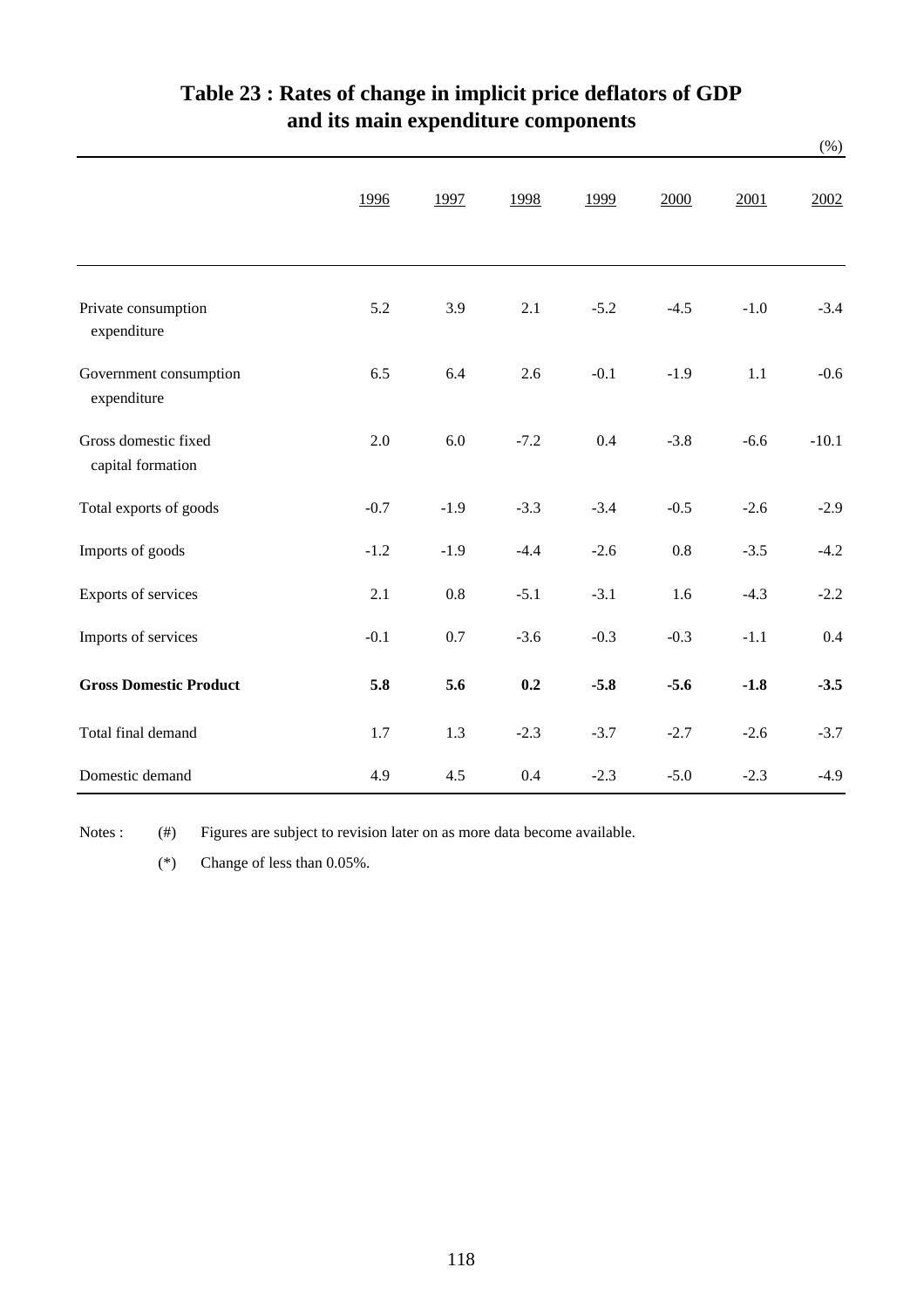|                                           |        |                     |                     |                    |        |           |                                   | $(\% )$                                |  |
|-------------------------------------------|--------|---------------------|---------------------|--------------------|--------|-----------|-----------------------------------|----------------------------------------|--|
|                                           | 2003   | $2004$ <sup>*</sup> | $2005$ <sup>*</sup> | 2006               |        |           | Average annual<br>rate of change: |                                        |  |
|                                           |        |                     |                     | $\mathrm{Q1}^{\#}$ | $Q2^*$ | $Q3^{\#}$ | 10 years                          | 5 years<br>1995 to 2005# 2000 to 2005# |  |
| Private consumption<br>expenditure        | $-2.9$ | $-0.5$              | 1.4                 | 1.9                | 1.6    | 1.6       | $-0.5$                            | $-1.3$                                 |  |
| Government consumption<br>expenditure     | $-2.7$ | $-2.9$              | $-1.6$              | 1.2                | 1.3    | 1.5       | 0.6                               | $-1.3$                                 |  |
| Gross domestic fixed<br>capital formation | $-9.4$ | 2.1                 | 0.9                 | $-2.0$             | 3.1    | 6.3       | $-2.7$                            | $-4.8$                                 |  |
| Total exports of goods                    | $-2.0$ | 0.5                 | $-0.1$              | $-1.8$             | $-0.7$ | $-0.4$    | $-1.7$                            | $-1.4$                                 |  |
| Imports of goods                          | $-0.9$ | 2.5                 | 1.3                 | $\ast$             | 1.4    | 1.7       | $-1.4$                            | $-1.0$                                 |  |
| Exports of services                       | $-3.4$ | 0.4                 | 3.5                 | 4.8                | 5.4    | 5.1       | $-1.0$                            | $-1.2$                                 |  |
| Imports of services                       | 2.6    | 4.0                 | 0.9                 | $-0.2$             | 0.7    | 1.3       | 0.3                               | 1.4                                    |  |
| <b>Gross Domestic Product</b>             | $-6.4$ | $-3.6$              | $-0.2$              | $-0.1$             | $-0.1$ | $-0.2$    | $-1.6$                            | $-3.1$                                 |  |
| Total final demand                        | $-3.0$ | 0.4                 | 0.8                 | $\ast$             | 1.0    | 1.1       | $-1.4$                            | $-1.6$                                 |  |
| Domestic demand                           | $-4.5$ | $\ast$              | 0.8                 | 1.1                | 2.0    | 2.1       | $-0.9$                            | $-2.2$                                 |  |

## **Table 23 : Rates of change in implicit price deflators of GDP and its main expenditure components (cont'd)**